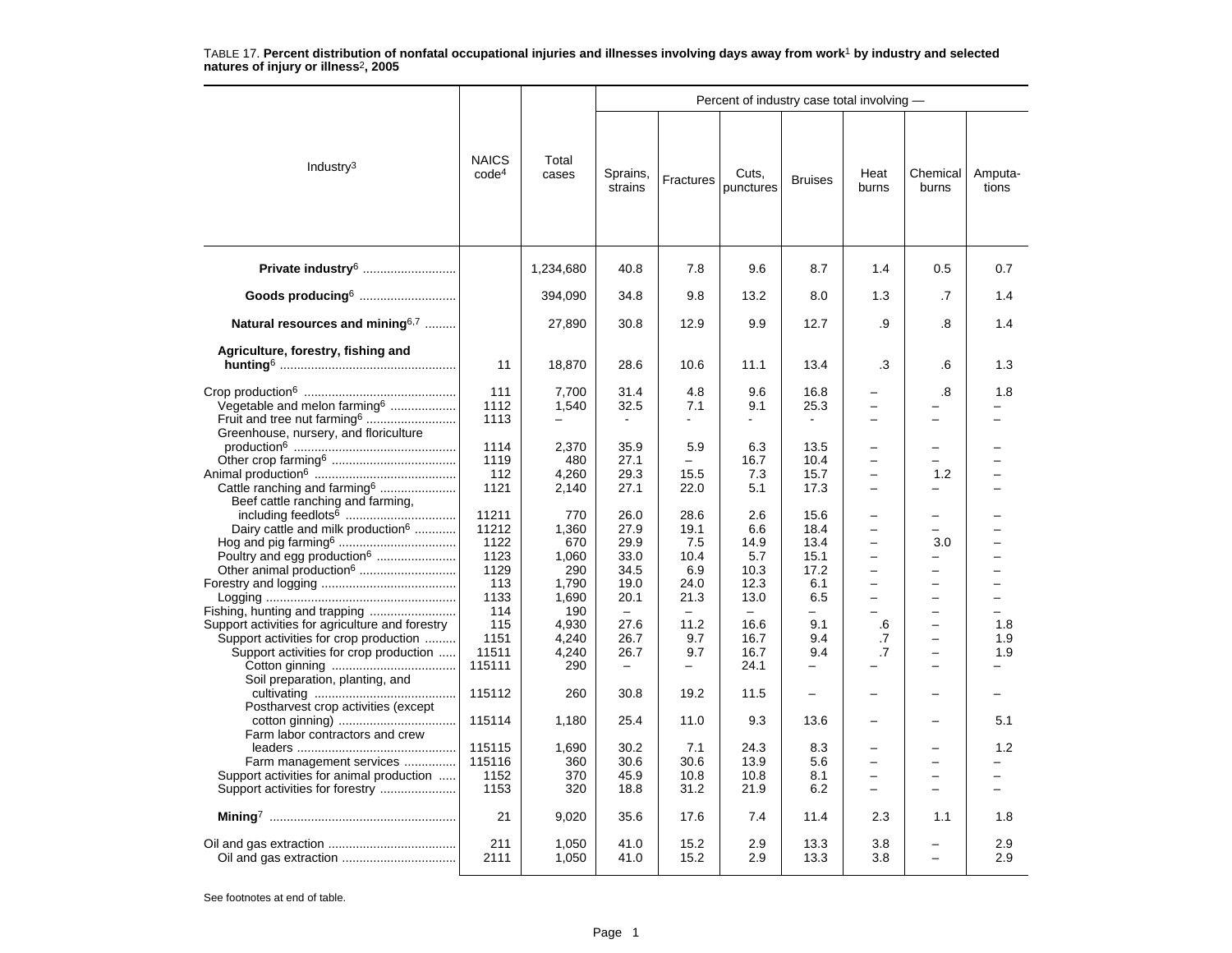| Multiple traumatic injuries and<br>Back pain and pain,<br>disorders<br>except back<br>With<br>Industry <sup>3</sup><br>Carpal<br>Tendon-                                           | All<br>other<br>natures <sup>5</sup> |
|------------------------------------------------------------------------------------------------------------------------------------------------------------------------------------|--------------------------------------|
|                                                                                                                                                                                    |                                      |
| fractures,<br>With<br><b>Back</b><br>tunnel<br>itis<br>syndrome<br>burns,<br>sprains<br>pain,<br>Total<br>Total<br>and<br>hurt<br>and<br>bruises<br>back only<br>other<br>injuries |                                      |
| Private industry <sup>6</sup><br>1.3<br>4.1<br>0.5<br>0.8<br>1.7<br>8.2<br>2.9                                                                                                     | 16.5                                 |
| Goods producing6<br>1.6<br>4.0<br>1.0<br>1.3<br>6.4<br>2.3<br>.6                                                                                                                   | 18.2                                 |
| Natural resources and mining <sup>6,7</sup><br>$\mathcal{A}$<br>.2<br>5.0<br>1.2<br>1.4<br>5.3<br>2.2                                                                              | 19.6                                 |
| Agriculture, forestry, fishing and                                                                                                                                                 |                                      |
| .3<br>.3<br>5.4<br>1.5<br>1.5<br>6.2<br>2.8                                                                                                                                        | 22.0                                 |
| .3<br>1.3<br>7.1<br>4.2<br>5.7<br>1.3                                                                                                                                              | 21.6                                 |
| Vegetable and melon farming <sup>6</sup><br>2.6<br>1.3<br>1.9<br>$\overline{\phantom{0}}$<br>-<br>$\overline{\phantom{0}}$<br>$=$                                                  | 17.5                                 |
| Fruit and tree nut farming <sup>6</sup><br>$\equiv$<br>$\blacksquare$<br>$\blacksquare$<br>$\blacksquare$<br>$\blacksquare$<br>$\overline{a}$                                      |                                      |
| Greenhouse, nursery, and floriculture                                                                                                                                              |                                      |
| 6.8<br>9.7<br>5.1<br>-<br>$\overline{\phantom{0}}$<br>$\overline{\phantom{0}}$                                                                                                     | 20.7                                 |
| $\overline{a}$<br>8.3<br>14.6<br>6.2<br>$\equiv$<br>$\equiv$<br>$\equiv$                                                                                                           | 14.6                                 |
| $\equiv$<br>6.8<br>2.3<br>2.1<br>7.5<br>3.5<br>$\overline{\phantom{0}}$<br>Cattle ranching and farming <sup>6</sup><br>7.5<br>2.3<br>5.6<br>2.8<br>1.4                             | 16.2<br>14.0                         |
| Beef cattle ranching and farming,<br>$\overline{\phantom{0}}$<br>$\overline{\phantom{0}}$<br>-<br>$\overline{\phantom{0}}$                                                         |                                      |
| 6.5<br>3.9<br>2.6<br>Dairy cattle and milk production <sup>6</sup><br>$\equiv$<br>8.1<br>2.2<br>7.4<br>3.7<br>÷<br>$\overline{\phantom{0}}$                                        | 18.2<br>11.8                         |
| 6.0<br>3.0<br>3.0<br>$\overline{\phantom{0}}$<br>$\overline{\phantom{0}}$<br>$\overline{\phantom{0}}$                                                                              | 19.4                                 |
| Poultry and egg production <sup>6</sup><br>5.7<br>2.8<br>1.9<br>13.2<br>5.7<br>$\overline{\phantom{0}}$                                                                            | 15.1                                 |
| $\equiv$<br>Other animal production <sup>6</sup><br>10.3<br>10.3<br>$\overline{\phantom{0}}$<br>$\overline{\phantom{0}}$<br>$\equiv$<br>$\overline{a}$                             | 17.2                                 |
| 1.7<br>5.0<br>$\overline{\phantom{0}}$<br>-<br>$\qquad \qquad -$<br>$\qquad \qquad -$<br>-                                                                                         | 30.2                                 |
| $\equiv$<br>5.3<br>$\overline{a}$<br>1.8<br>$\overline{\phantom{0}}$<br>$\overline{\phantom{0}}$<br>$\overline{\phantom{0}}$                                                       | 30.2                                 |
| $\overline{\phantom{0}}$<br>31.6<br>$\overline{\phantom{0}}$<br>-                                                                                                                  | 52.6                                 |
| Support activities for agriculture and forestry<br>5.1<br>1.6<br>2.0<br>3.0<br>1.0<br>.4<br>.6                                                                                     | 23.7                                 |
| Support activities for crop production<br>.5<br>.5<br>5.4<br>1.4<br>2.4<br>3.1<br>.7                                                                                               | 25.5                                 |
| Support activities for crop production<br>.5<br>.5<br>1.4<br>2.4<br>3.1<br>$\cdot$ 7<br>5.4<br>$\overline{\phantom{0}}$                                                            | 25.5<br>31.0                         |
| Soil preparation, planting, and                                                                                                                                                    |                                      |
| $\overline{\phantom{0}}$<br>$\overline{\phantom{0}}$<br>$\overline{\phantom{0}}$<br>$\overline{\phantom{0}}$<br>-<br>-                                                             | 23.1                                 |
| Postharvest crop activities (except                                                                                                                                                |                                      |
| 2.5<br>4.2<br>1.7<br>1.7<br>10.2<br>3.4<br>1.7<br>Farm labor contractors and crew                                                                                                  | 17.8                                 |
| 5.3<br>4.1<br>$\overline{a}$                                                                                                                                                       | 22.5                                 |
| Farm management services<br>÷<br>-<br>$\equiv$<br>$\overline{\phantom{0}}$<br>-<br>-                                                                                               | 13.9                                 |
| Support activities for animal production<br>$\equiv$<br>5.4<br>$\equiv$<br>$\equiv$<br>$\equiv$<br>$\equiv$<br>$\overline{\phantom{0}}$                                            | 16.2                                 |
| Support activities for forestry<br>$\equiv$<br>$\overline{\phantom{0}}$<br>$\overline{\phantom{0}}$<br>$\overline{\phantom{0}}$<br>$\overline{a}$<br>$\overline{\phantom{0}}$      | 9.4                                  |
| .4<br>4.2<br>.8<br>1.0<br>3.5<br>.8                                                                                                                                                | 14.5                                 |
| 2.9<br>2.9                                                                                                                                                                         | 14.3                                 |
| 2.9<br>$\overline{\phantom{0}}$<br>2.9<br>$\overline{\phantom{0}}$<br>$\overline{\phantom{0}}$<br>$\overline{\phantom{0}}$                                                         | 14.3                                 |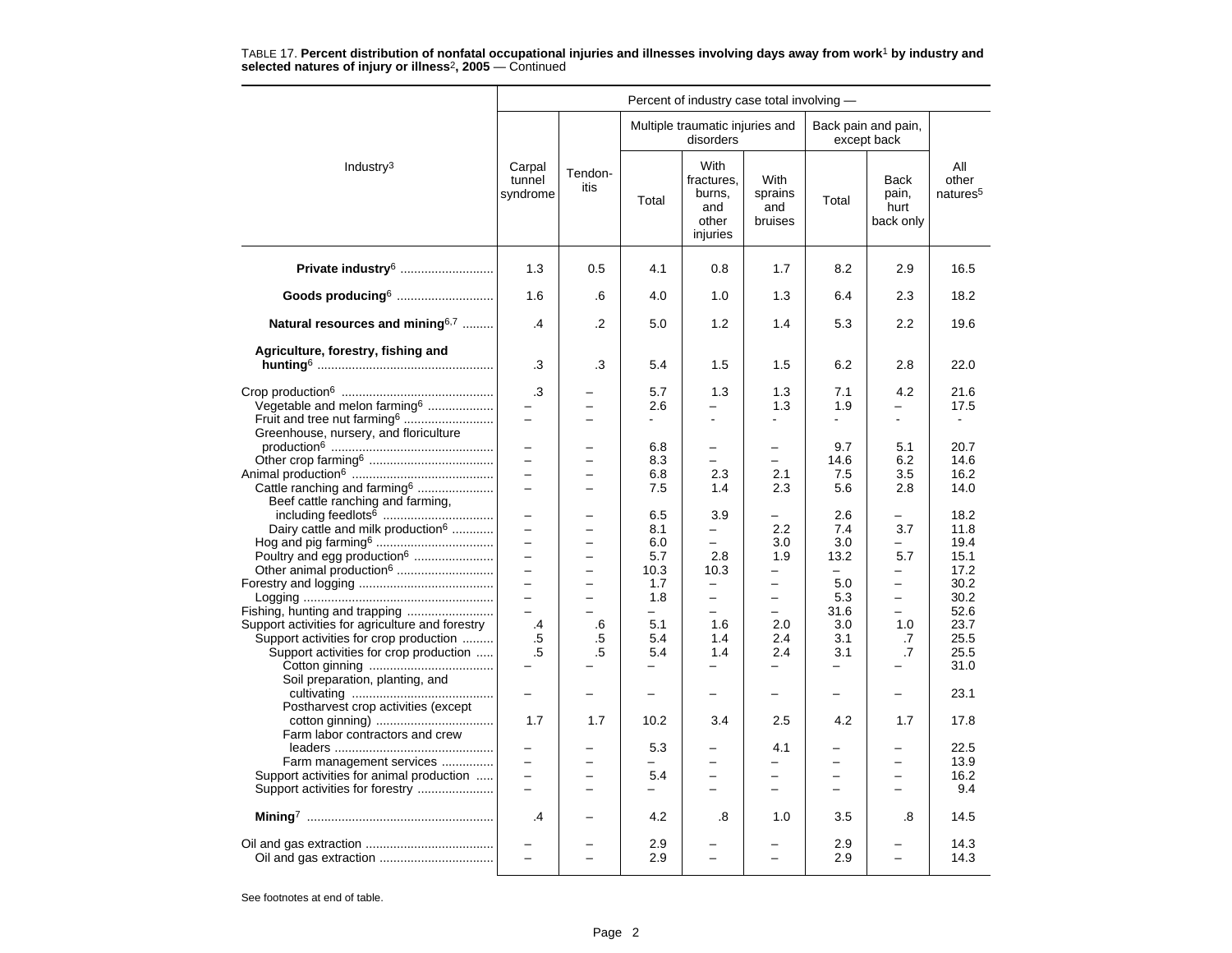|                                                                             |                                   |                |                          |                          | Percent of industry case total involving - |                          |               |                   |                  |
|-----------------------------------------------------------------------------|-----------------------------------|----------------|--------------------------|--------------------------|--------------------------------------------|--------------------------|---------------|-------------------|------------------|
| Industry $3$                                                                | <b>NAICS</b><br>code <sup>4</sup> | Total<br>cases | Sprains,<br>strains      | Fractures                | Cuts,<br>punctures                         | <b>Bruises</b>           | Heat<br>burns | Chemical<br>burns | Amputa-<br>tions |
|                                                                             | 21111                             | 1,050          | 41.0                     | 15.2                     | 2.9                                        | 13.3                     | 3.8           |                   | 2.9              |
| Crude petroleum and natural gas                                             |                                   |                |                          |                          |                                            |                          |               |                   |                  |
|                                                                             | 211111                            | 1,040          | 40.4                     | 15.4                     | 2.9                                        | 13.5                     | 3.8           |                   | 2.9              |
| Mining (except oil and gas) <sup>8</sup>                                    | 212                               | 4,980          | 42.0                     | 15.7                     | 8.2                                        | 11.2                     | 1.2           | 1.0               | 1.4              |
|                                                                             | 2121                              | 2,910          | 42.6                     | 15.8                     | 7.6                                        | 13.4                     | 1.0           | .7                | 1.4              |
|                                                                             | 21211                             | 2,910          | 42.6                     | 15.8                     | 7.6                                        | 13.4                     | 1.0           | .7                | 1.4              |
| Bituminous coal and lignite surface                                         |                                   |                |                          |                          |                                            |                          |               |                   |                  |
|                                                                             | 212111                            | 620            | 38.7                     | 16.1                     | 6.5                                        | 11.3                     | 3.2           |                   |                  |
| Bituminous coal underground mining <sup>8</sup>                             | 212112                            | 2,250          | 43.6                     | 16.0                     | 8.0                                        | 13.8                     |               |                   | 1.3              |
| Anthracite mining <sup>8</sup>                                              | 212113                            | 30             | 66.7                     |                          |                                            |                          |               |                   |                  |
|                                                                             | 2122                              | 320            | 43.8                     | 18.8                     | 9.4                                        | 6.2                      |               |                   |                  |
|                                                                             | 21221                             | 50             | 40.0                     | $\qquad \qquad -$        | -                                          | $\overline{\phantom{0}}$ |               | -                 |                  |
| Gold ore and silver ore mining <sup>8</sup>                                 | 21222                             | 80             | 50.0                     | $\overline{a}$           | $\overline{\phantom{0}}$                   | $\overline{\phantom{0}}$ |               |                   |                  |
|                                                                             | 212221                            | 70             | 42.9                     | $\qquad \qquad -$        | $\overline{\phantom{0}}$                   | $\overline{\phantom{0}}$ |               |                   |                  |
|                                                                             | 212222                            | 20             | $\overline{\phantom{0}}$ | $\overline{\phantom{0}}$ | $\overline{\phantom{0}}$                   | $\overline{\phantom{0}}$ |               |                   |                  |
| Copper, nickel, lead, and zinc mining <sup>8</sup>                          | 21223                             | 130            | 38.5                     | 15.4                     | $\overline{\phantom{0}}$                   | $\overline{\phantom{0}}$ |               |                   |                  |
| Lead ore and zinc ore mining <sup>8</sup>                                   | 212231                            | 20             | $\overline{\phantom{0}}$ | $\equiv$                 | $\overline{\phantom{0}}$                   | $\overline{\phantom{0}}$ |               | -                 |                  |
| Copper ore and nickel ore mining <sup>8</sup>                               | 212234                            | 110            | 45.5                     | 18.2                     | $\overline{\phantom{0}}$                   | $\overline{\phantom{0}}$ |               |                   |                  |
|                                                                             | 21229                             | 60             | 33.3                     | $\overline{\phantom{0}}$ | $\overline{a}$                             | $\overline{\phantom{0}}$ |               | ÷                 |                  |
| All other metal ore mining <sup>8</sup>                                     | 212299                            | 50             | 40.0                     |                          |                                            |                          |               |                   |                  |
| Nonmetallic mineral mining and quarrying <sup>8</sup>                       | 2123                              | 1,750          | 41.1                     | 14.3                     | 9.1                                        | 8.6                      | 1.1           | 1.1               | 1.7              |
| Stone mining and quarrying <sup>8</sup><br>Dimension stone mining and       | 21231                             | 920            | 40.2                     | 15.2                     | 9.8                                        | 7.6                      | $\equiv$      |                   |                  |
| Crushed and broken limestone mining                                         | 212311                            | 210            | 38.1                     | 19.0                     | 14.3                                       | 9.5                      |               |                   |                  |
| Crushed and broken granite mining                                           | 212312                            | 450            | 40.0                     | 13.3                     | 8.9                                        | 6.7                      |               |                   |                  |
| Other crushed and broken stone                                              | 212313                            | 70             | 42.9                     | 28.6                     |                                            |                          |               |                   |                  |
| mining and quarrying <sup>8</sup><br>Sand, gravel, clay, and ceramic and    | 212319                            | 190            | 47.4                     | 10.5                     | 10.5                                       |                          |               |                   |                  |
| refractory minerals mining and                                              |                                   |                |                          |                          |                                            |                          |               |                   |                  |
|                                                                             | 21232                             | 640            | 40.6                     | 12.5                     | 10.9                                       | 9.4                      |               |                   |                  |
| Construction sand and gravel mining <sup>8</sup>                            | 212321                            | 530            | 41.5                     | 13.2                     | 11.3                                       | 9.4                      |               |                   |                  |
| Kaolin and ball clay mining <sup>8</sup><br>Clay and ceramic and refractory | 212324                            | 60             | 33.3                     | $\qquad \qquad -$        | $\overline{\phantom{0}}$                   | -                        |               |                   |                  |
| Other nonmetallic mineral mining and                                        | 212325                            | 60             | 33.3                     | $\equiv$                 | $\overline{\phantom{0}}$                   | $\overline{\phantom{0}}$ |               |                   |                  |
| Potash, soda, and borate mineral                                            | 21239                             | 190            | 42.1                     | 15.8                     | $\overline{\phantom{0}}$                   |                          |               |                   |                  |
|                                                                             | 212391                            | 90             | 44.4                     |                          |                                            |                          |               |                   |                  |
| Phosphate rock mining <sup>8</sup>                                          | 212392                            | 20             |                          |                          | ÷                                          | ÷                        |               |                   |                  |
| Other chemical and fertilizer mineral                                       |                                   |                |                          |                          |                                            |                          |               |                   |                  |
|                                                                             | 212393                            | 50             | 40.0                     |                          |                                            |                          |               |                   |                  |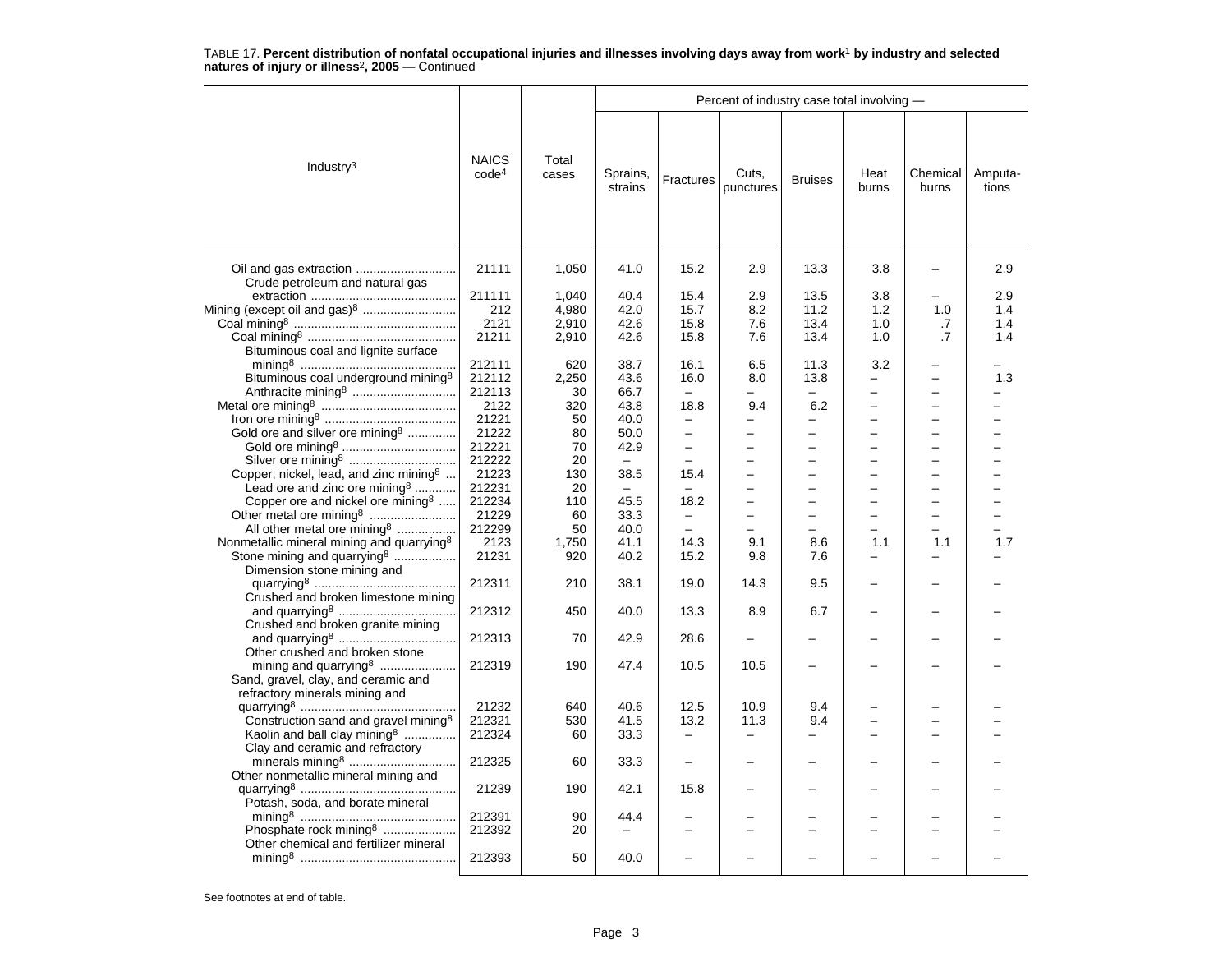|                                                       |                              |                          |                          | Percent of industry case total involving -               |                                   |                          |                                           |                                      |
|-------------------------------------------------------|------------------------------|--------------------------|--------------------------|----------------------------------------------------------|-----------------------------------|--------------------------|-------------------------------------------|--------------------------------------|
|                                                       |                              |                          |                          | Multiple traumatic injuries and<br>disorders             |                                   |                          | Back pain and pain,<br>except back        |                                      |
| Industry <sup>3</sup>                                 | Carpal<br>tunnel<br>syndrome | Tendon-<br>itis          | Total                    | With<br>fractures.<br>burns,<br>and<br>other<br>injuries | With<br>sprains<br>and<br>bruises | Total                    | <b>Back</b><br>pain,<br>hurt<br>back only | All<br>other<br>natures <sup>5</sup> |
| Oil and gas extraction                                |                              |                          | 2.9                      |                                                          |                                   | 2.9                      |                                           | 14.3                                 |
| Crude petroleum and natural gas                       |                              |                          |                          |                                                          |                                   |                          |                                           |                                      |
|                                                       | $\overline{\phantom{0}}$     |                          | 2.9                      |                                                          | -                                 | 2.9                      | $\overline{\phantom{0}}$                  | 14.4                                 |
| Mining (except oil and gas) <sup>8</sup>              |                              |                          | 3.2                      |                                                          |                                   | 2.8                      | 1.4                                       | 13.3                                 |
|                                                       | $\equiv$                     |                          | 2.7                      |                                                          | $\overline{a}$                    | 2.7                      | 1.0                                       | 12.0                                 |
|                                                       |                              |                          | 2.7                      |                                                          | $\overline{\phantom{0}}$          | 2.7                      | 1.0                                       | 12.0                                 |
| Bituminous coal and lignite surface                   |                              |                          |                          |                                                          |                                   |                          |                                           |                                      |
|                                                       | $\equiv$                     | $\equiv$                 | $=$                      | $\equiv$                                                 | -                                 | 4.8                      | $\overline{\phantom{0}}$                  | 14.5                                 |
| Bituminous coal underground mining <sup>8</sup>       | $\overline{\phantom{0}}$     |                          | 3.1                      |                                                          | -                                 | 2.2                      | .9                                        | 11.1                                 |
|                                                       |                              |                          | $\overline{\phantom{0}}$ |                                                          |                                   | $\equiv$                 |                                           | $\equiv$                             |
|                                                       | $\overline{\phantom{0}}$     | $\overline{\phantom{0}}$ | $\overline{\phantom{0}}$ | $\overline{\phantom{0}}$                                 | -                                 | —                        | $\overline{\phantom{0}}$                  | 15.6                                 |
|                                                       | $\overline{a}$               | $\overline{\phantom{0}}$ | ÷                        | $\equiv$                                                 | $\overline{\phantom{0}}$          | $\overline{\phantom{0}}$ | $\equiv$                                  |                                      |
| Gold ore and silver ore mining <sup>8</sup>           | $\equiv$                     | −                        |                          | $\overline{\phantom{0}}$                                 | $\overline{\phantom{0}}$          | $\overline{\phantom{0}}$ | $\overline{\phantom{0}}$                  | 25.0                                 |
|                                                       |                              |                          |                          |                                                          | $\overline{\phantom{0}}$          |                          |                                           |                                      |
|                                                       | $\overline{a}$               | $\overline{\phantom{0}}$ |                          | $\overline{\phantom{0}}$                                 | $\equiv$                          | $\equiv$                 | $\equiv$                                  | $\overline{\phantom{0}}$             |
|                                                       | $\equiv$                     | $\overline{\phantom{0}}$ | $\overline{a}$           | $\overline{\phantom{0}}$                                 | $\overline{\phantom{0}}$          | $\overline{a}$           | $\overline{\phantom{0}}$                  | 15.4                                 |
| Lead ore and zinc ore mining <sup>8</sup>             |                              |                          |                          |                                                          | $\overline{a}$                    |                          |                                           |                                      |
| Copper ore and nickel ore mining <sup>8</sup>         | $\equiv$                     | -                        |                          | $\overline{\phantom{0}}$                                 | -                                 | $\overline{\phantom{0}}$ | -                                         | $\overline{\phantom{0}}$             |
|                                                       | $\overline{a}$               |                          |                          |                                                          | -                                 | $\overline{\phantom{0}}$ | $\overline{\phantom{0}}$                  |                                      |
| All other metal ore mining <sup>8</sup>               |                              | L                        |                          | $\overline{\phantom{0}}$                                 | $\overline{\phantom{0}}$          | $\equiv$                 | $\equiv$                                  |                                      |
| Nonmetallic mineral mining and quarrying <sup>8</sup> | $\overline{a}$               | $\overline{a}$           | 4.0                      | $\overline{\phantom{0}}$                                 | $\overline{\phantom{0}}$          | 3.4                      | 1.7                                       | 15.4                                 |
| Stone mining and quarrying <sup>8</sup>               | $\equiv$                     | $\overline{a}$           | 4.3                      |                                                          | $\overline{a}$                    | 3.3                      | 2.2                                       | 16.3                                 |
| Dimension stone mining and                            |                              |                          |                          |                                                          |                                   |                          |                                           | 14.3                                 |
| Crushed and broken limestone mining                   |                              |                          |                          |                                                          |                                   |                          |                                           |                                      |
|                                                       | $\overline{\phantom{0}}$     |                          | 4.4                      |                                                          | $\overline{\phantom{0}}$          | 4.4                      | $\overline{\phantom{0}}$                  | 17.8                                 |
| Crushed and broken granite mining                     |                              |                          |                          |                                                          |                                   |                          |                                           |                                      |
|                                                       |                              |                          |                          |                                                          |                                   |                          |                                           |                                      |
| Other crushed and broken stone                        |                              |                          |                          |                                                          |                                   |                          |                                           |                                      |
| mining and quarrying <sup>8</sup>                     |                              |                          |                          |                                                          |                                   |                          |                                           | 15.8                                 |
| Sand, gravel, clay, and ceramic and                   |                              |                          |                          |                                                          |                                   |                          |                                           |                                      |
| refractory minerals mining and                        |                              |                          |                          |                                                          |                                   |                          |                                           |                                      |
|                                                       |                              |                          | 3.1                      |                                                          |                                   | 4.7                      |                                           | 14.1                                 |
| Construction sand and gravel mining <sup>8</sup>      |                              |                          | 3.8                      |                                                          |                                   | 3.8                      |                                           | 15.1                                 |
| Kaolin and ball clay mining <sup>8</sup>              | $\equiv$                     | $\overline{\phantom{0}}$ | ÷                        | $\overline{\phantom{0}}$                                 | L.                                | $\equiv$                 | $\equiv$                                  |                                      |
| Clay and ceramic and refractory                       |                              |                          |                          |                                                          |                                   |                          |                                           |                                      |
|                                                       |                              |                          |                          |                                                          |                                   |                          |                                           |                                      |
| Other nonmetallic mineral mining and                  |                              |                          |                          |                                                          |                                   |                          |                                           |                                      |
|                                                       | $\overline{\phantom{0}}$     |                          |                          |                                                          |                                   |                          |                                           | 15.8                                 |
| Potash, soda, and borate mineral                      |                              |                          |                          |                                                          |                                   |                          |                                           |                                      |
|                                                       |                              |                          |                          |                                                          |                                   |                          |                                           |                                      |
| Phosphate rock mining <sup>8</sup>                    |                              |                          |                          |                                                          |                                   |                          |                                           |                                      |
| Other chemical and fertilizer mineral                 |                              |                          |                          |                                                          |                                   |                          |                                           |                                      |
|                                                       |                              |                          |                          |                                                          |                                   |                          |                                           |                                      |
|                                                       |                              |                          |                          |                                                          |                                   |                          |                                           |                                      |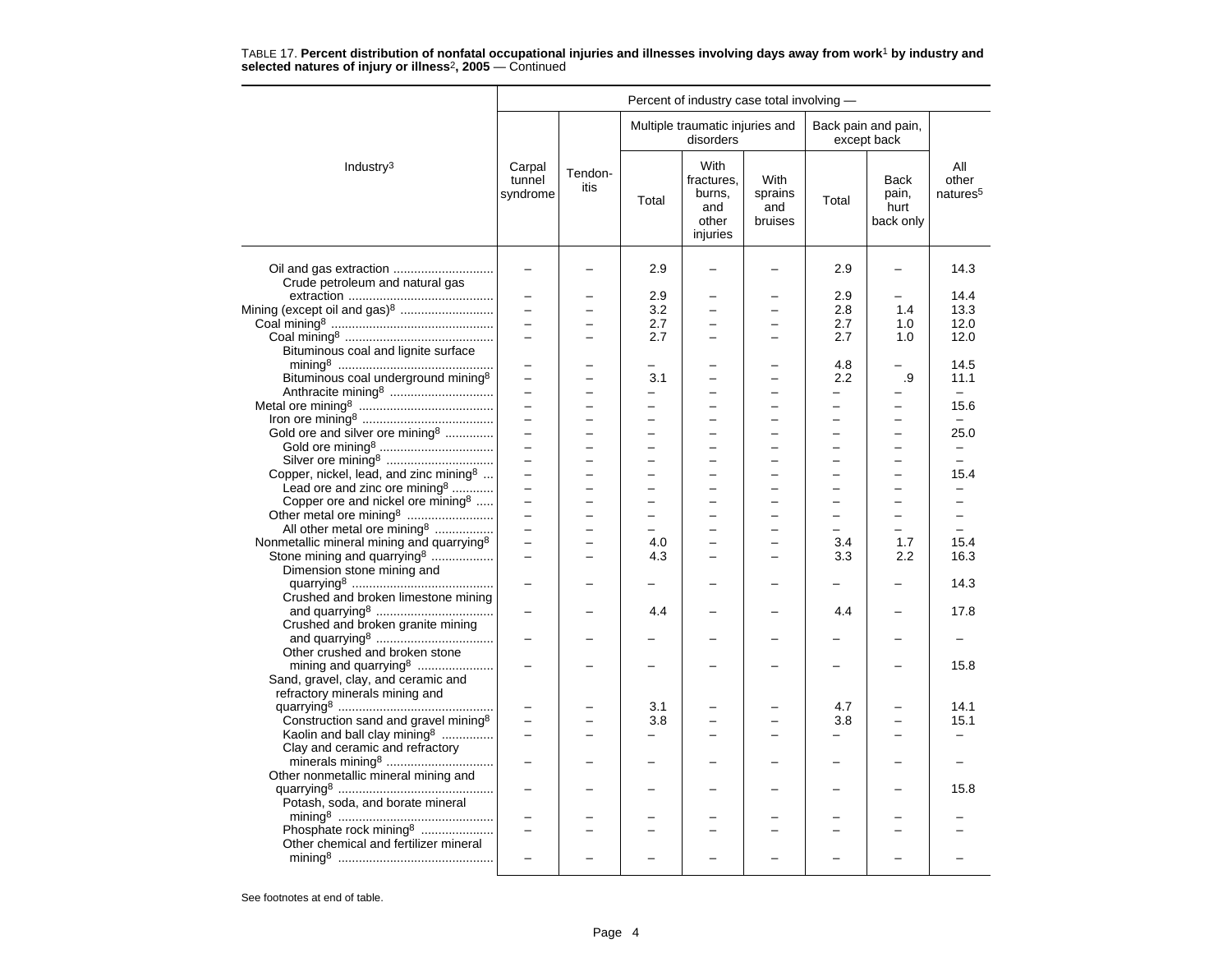|                                                                                                                                                                                                                                   |                                                            |                                                               |                                                                  |                                                                  | Percent of industry case total involving -          |                                                 |                                                               |                                                        |                                            |
|-----------------------------------------------------------------------------------------------------------------------------------------------------------------------------------------------------------------------------------|------------------------------------------------------------|---------------------------------------------------------------|------------------------------------------------------------------|------------------------------------------------------------------|-----------------------------------------------------|-------------------------------------------------|---------------------------------------------------------------|--------------------------------------------------------|--------------------------------------------|
| Industry $3$                                                                                                                                                                                                                      | <b>NAICS</b><br>code <sup>4</sup>                          | Total<br>cases                                                | Sprains,<br>strains                                              | Fractures                                                        | Cuts,<br>punctures                                  | <b>Bruises</b>                                  | Heat<br>burns                                                 | Chemical<br>burns                                      | Amputa-<br>tions                           |
| All other nonmetallic mineral mining <sup>8</sup><br>Support activities for mining<br>Support activities for mining<br>Drilling oil and gas wells<br>Support activities for oil and gas                                           | 212399<br>213<br>2131<br>21311<br>213111<br>213112         | 30<br>2,990<br>2,990<br>2,990<br>1,480<br>1,510               | $\overline{\phantom{0}}$<br>23.1<br>23.1<br>23.1<br>20.3<br>25.8 | $\overline{\phantom{0}}$<br>21.7<br>21.7<br>21.7<br>16.2<br>27.2 | 7.7<br>7.7<br>7.7<br>10.1<br>5.3                    | 11.4<br>11.4<br>11.4<br>10.8<br>11.9            | 3.7<br>3.7<br>3.7<br>4.1<br>3.3                               | 1.7<br>1.7<br>1.7<br>2.0<br>1.3                        | 2.0<br>2.0<br>2.0<br>2.0<br>2.0            |
|                                                                                                                                                                                                                                   |                                                            | 157,070                                                       | 34.7                                                             | 11.5                                                             | 15.4                                                | 7.2                                             | .8                                                            | .5                                                     | .8                                         |
|                                                                                                                                                                                                                                   | 23                                                         | 157,070                                                       | 34.7                                                             | 11.5                                                             | 15.4                                                | 7.2                                             | .8                                                            | .5                                                     | .8                                         |
| Residential building construction<br>Nonresidential building construction<br>Heavy and civil engineering construction<br>Highway, street, and bridge construction<br>Other heavy and civil engineering                            | 236<br>2361<br>2362<br>237<br>2371<br>2372<br>2373         | 31,190<br>19,520<br>11,670<br>18,860<br>8.860<br>820<br>6,950 | 31.9<br>30.2<br>34.7<br>34.2<br>33.0<br>29.3<br>35.3             | 12.8<br>12.3<br>13.7<br>12.5<br>14.0<br>3.7<br>13.7              | 20.2<br>22.2<br>16.8<br>8.4<br>8.2<br>9.8<br>8.9    | 5.8<br>5.3<br>6.5<br>10.6<br>9.9<br>7.3<br>10.4 | $\cdot$<br>-<br>$\cdot$<br>1.5<br>1.7<br>1.7                  | .3<br>.3<br>$.3\phantom{0}$<br>.7<br>$\cdot$ .2<br>1.4 | .7<br>.7<br>.8<br>1.3<br>1.6<br>1.4        |
| Foundation, structure, and building exterior                                                                                                                                                                                      | 2379<br>238                                                | 2,230<br>107,020                                              | 37.2<br>35.6                                                     | 5.8<br>11.0                                                      | 7.2<br>15.2                                         | 15.7<br>7.0                                     | .9<br>.8                                                      | .5                                                     | .7                                         |
| Poured concrete foundation and<br>structure contractors                                                                                                                                                                           | 2381<br>23811                                              | 31,270<br>5,870                                               | 32.3<br>34.6                                                     | 12.9<br>7.8                                                      | 17.4<br>13.1                                        | 6.9<br>8.2                                      | 1.1                                                           | $\cdot$<br>1.7                                         | .6<br>.3                                   |
| Structural steel and precast concrete                                                                                                                                                                                             | 23812<br>23813<br>23814<br>23816<br>23817                  | 2,360<br>7,710<br>5,290<br>6,130<br>1,250                     | 33.9<br>21.4<br>42.2<br>30.2<br>30.4                             | 15.7<br>13.5<br>11.7<br>16.0<br>24.0                             | 8.9<br>32.4<br>9.1<br>15.0<br>19.2                  | 5.9<br>9.2<br>6.2<br>5.9<br>4.0                 | .8<br>4.9<br>-                                                | .6<br>$\equiv$                                         | .8<br>1.0<br>-<br>$\overline{\phantom{a}}$ |
| Other foundation, structure, and building<br>exterior contractors<br>Building equipment contractors                                                                                                                               | 23819<br>2382<br>23821                                     | 740<br>40,490<br>17,860                                       | 27.0<br>36.8<br>33.7                                             | 17.6<br>9.9<br>11.1                                              | 6.8<br>15.2<br>14.9                                 | 8.1<br>6.4<br>5.8                               | .9<br>.7                                                      | .4                                                     | .7<br>.6                                   |
| Plumbing, heating, and air-conditioning<br>Other building equipment contractors<br>Building finishing contractors<br>Drywall and insulation contractors<br>Painting and wall covering contractors<br>Finish carpentry contractors | 23822<br>23829<br>2383<br>23831<br>23832<br>23833<br>23835 | 20,740<br>1,890<br>20,820<br>9,240<br>3,660<br>1,080<br>4,600 | 39.3<br>38.1<br>38.6<br>41.7<br>44.0<br>31.5<br>30.2             | 8.5<br>14.3<br>11.2<br>10.8<br>13.7<br>5.6<br>12.2               | 15.8<br>10.6<br>14.6<br>11.1<br>4.6<br>33.3<br>25.0 | 7.0<br>6.9<br>7.4<br>8.8<br>8.5<br>1.9<br>5.9   | .8<br>4.2<br>.3<br>$\overline{\phantom{0}}$<br>$\overline{a}$ | 1.1<br>.4<br>.5<br>.8                                  | $.5\,$<br>4.2<br>.8<br>.4<br>2.0           |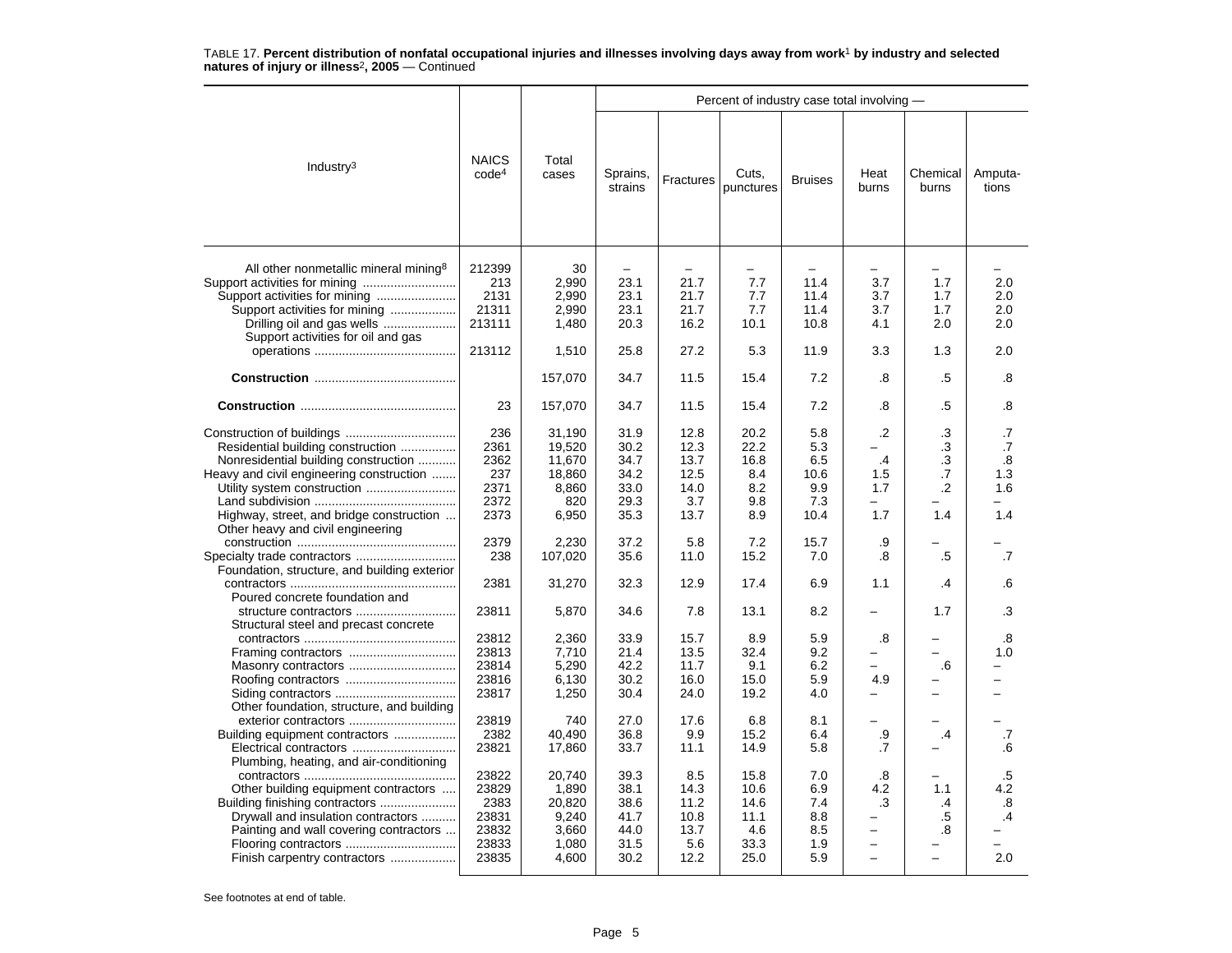|                                                                                                                                                                                                                                       | Percent of industry case total involving -                                                   |                                                     |                                                      |                                                          |                                                             |                                                             |                                                                             |                                                              |  |  |
|---------------------------------------------------------------------------------------------------------------------------------------------------------------------------------------------------------------------------------------|----------------------------------------------------------------------------------------------|-----------------------------------------------------|------------------------------------------------------|----------------------------------------------------------|-------------------------------------------------------------|-------------------------------------------------------------|-----------------------------------------------------------------------------|--------------------------------------------------------------|--|--|
|                                                                                                                                                                                                                                       |                                                                                              |                                                     |                                                      | Multiple traumatic injuries and<br>disorders             |                                                             |                                                             | Back pain and pain,<br>except back                                          |                                                              |  |  |
| Industry $3$                                                                                                                                                                                                                          | Carpal<br>tunnel<br>syndrome                                                                 | Tendon-<br>itis                                     | Total                                                | With<br>fractures,<br>burns,<br>and<br>other<br>injuries | With<br>sprains<br>and<br>bruises                           | Total                                                       | <b>Back</b><br>pain,<br>hurt<br>back only                                   | All<br>other<br>natures <sup>5</sup>                         |  |  |
| All other nonmetallic mineral mining <sup>8</sup><br>Support activities for mining<br>Support activities for mining<br>Drilling oil and gas wells<br>Support activities for oil and gas                                               | $\overline{\phantom{0}}$<br>$\overline{\phantom{0}}$<br>$\overline{\phantom{0}}$<br>$\equiv$ | $\equiv$                                            | 6.0<br>6.0<br>6.0<br>5.4<br>6.6                      | 2.0<br>2.0<br>2.0<br>3.4                                 | $\overline{\phantom{0}}$<br>2.7<br>2.7<br>2.7<br>1.4<br>4.0 | $\overline{\phantom{0}}$<br>5.0<br>5.0<br>5.0<br>7.4<br>2.6 | $\overline{\phantom{0}}$<br>$\overline{\phantom{0}}$<br>-<br>$\overline{a}$ | 16.7<br>16.7<br>16.7<br>19.6<br>13.9                         |  |  |
|                                                                                                                                                                                                                                       | 0.4                                                                                          | 0.4                                                 | 4.3                                                  | 1.1                                                      | 1.6                                                         | 6.6                                                         | 2.3                                                                         | 17.6                                                         |  |  |
|                                                                                                                                                                                                                                       | .4                                                                                           | .4                                                  | 4.3                                                  | 1.1                                                      | 1.6                                                         | 6.6                                                         | 2.3                                                                         | 17.6                                                         |  |  |
| Residential building construction<br>Nonresidential building construction<br>Heavy and civil engineering construction<br>Utility system construction<br>Highway, street, and bridge construction<br>Other heavy and civil engineering | $\cdot$<br>.3<br>.4<br>.3<br>$\cdot$                                                         | .5<br>$\cdot$ 3<br>.9<br>.3<br>.5<br>$\overline{A}$ | 4.5<br>5.1<br>3.3<br>3.6<br>4.6<br>2.4<br>3.2<br>1.3 | 1.3<br>1.4<br>1.2<br>1.0<br>1.2<br>.9                    | 1.9<br>2.3<br>1.3<br>1.3<br>1.7<br>1.2                      | 5.5<br>5.6<br>5.5<br>5.9<br>4.7<br>8.5<br>4.5<br>14.8       | 2.0<br>1.7<br>2.4<br>2.5<br>2.6<br>1.2<br>7.2                               | 17.4<br>17.7<br>16.9<br>20.4<br>21.3<br>36.6<br>18.8<br>15.2 |  |  |
| Foundation, structure, and building exterior                                                                                                                                                                                          | .5<br>$\cdot$                                                                                | .3<br>.3                                            | 4.3<br>4.3                                           | 1.1<br>1.7                                               | 1.6<br>1.0                                                  | 7.0<br>6.1                                                  | 2.3<br>1.9                                                                  | 17.1<br>17.6                                                 |  |  |
| Poured concrete foundation and<br>structure contractors<br>Structural steel and precast concrete                                                                                                                                      |                                                                                              |                                                     | 4.1                                                  | 1.2                                                      | 1.4                                                         | 8.0                                                         | 2.9                                                                         | 22.0                                                         |  |  |
| Framing contractors<br>Masonry contractors<br>Other foundation, structure, and building                                                                                                                                               | $\overline{\phantom{0}}$<br>.4<br>$\overline{a}$                                             | .8<br>-                                             | 8.5<br>2.2<br>4.2<br>5.5<br>3.2                      | 4.2<br>.6<br>1.5<br>2.6<br>$\overline{\phantom{0}}$      | 1.3<br>.6<br>1.1<br>1.1<br>$\overline{\phantom{0}}$         | 1.3<br>3.6<br>7.6<br>6.9<br>5.6                             | .6<br>3.0<br>1.6<br>3.2                                                     | 24.2<br>15.6<br>17.8<br>15.7<br>13.6                         |  |  |
| exterior contractors<br>Building equipment contractors<br>Electrical contractors<br>Plumbing, heating, and air-conditioning                                                                                                           | $\equiv$<br>.6<br>.7                                                                         | .5<br>.2                                            | ÷<br>3.6<br>4.3                                      | -<br>.9<br>.7                                            | $-$<br>1.5<br>2.4                                           | 8.1<br>8.0<br>8.2                                           | $\overline{\phantom{0}}$<br>2.4<br>1.8                                      | 21.6<br>16.9<br>19.1                                         |  |  |
| Other building equipment contractors<br>Building finishing contractors<br>Drywall and insulation contractors<br>Painting and wall covering contractors<br>Flooring contractors<br>Finish carpentry contractors                        | .5<br>.6<br>$.5\,$<br>1.1<br>$\overline{\phantom{0}}$                                        | .8<br>$\cdot$ .2<br>.5<br>L.                        | 2.8<br>6.3<br>4.8<br>4.9<br>8.7<br>3.3               | 1.1<br>-<br>.8<br>.3<br>2.5<br>$\overline{\phantom{0}}$  | .8<br>2.1<br>2.2<br>3.2<br>1.9<br>1.3                       | 8.1<br>3.7<br>5.7<br>4.3<br>5.5<br>12.0<br>7.2              | 2.8<br>3.2<br>2.1<br>2.3<br>1.6<br>6.5<br>$\overline{\phantom{0}}$          | 15.6<br>10.6<br>15.4<br>16.1<br>12.6<br>15.7<br>13.9         |  |  |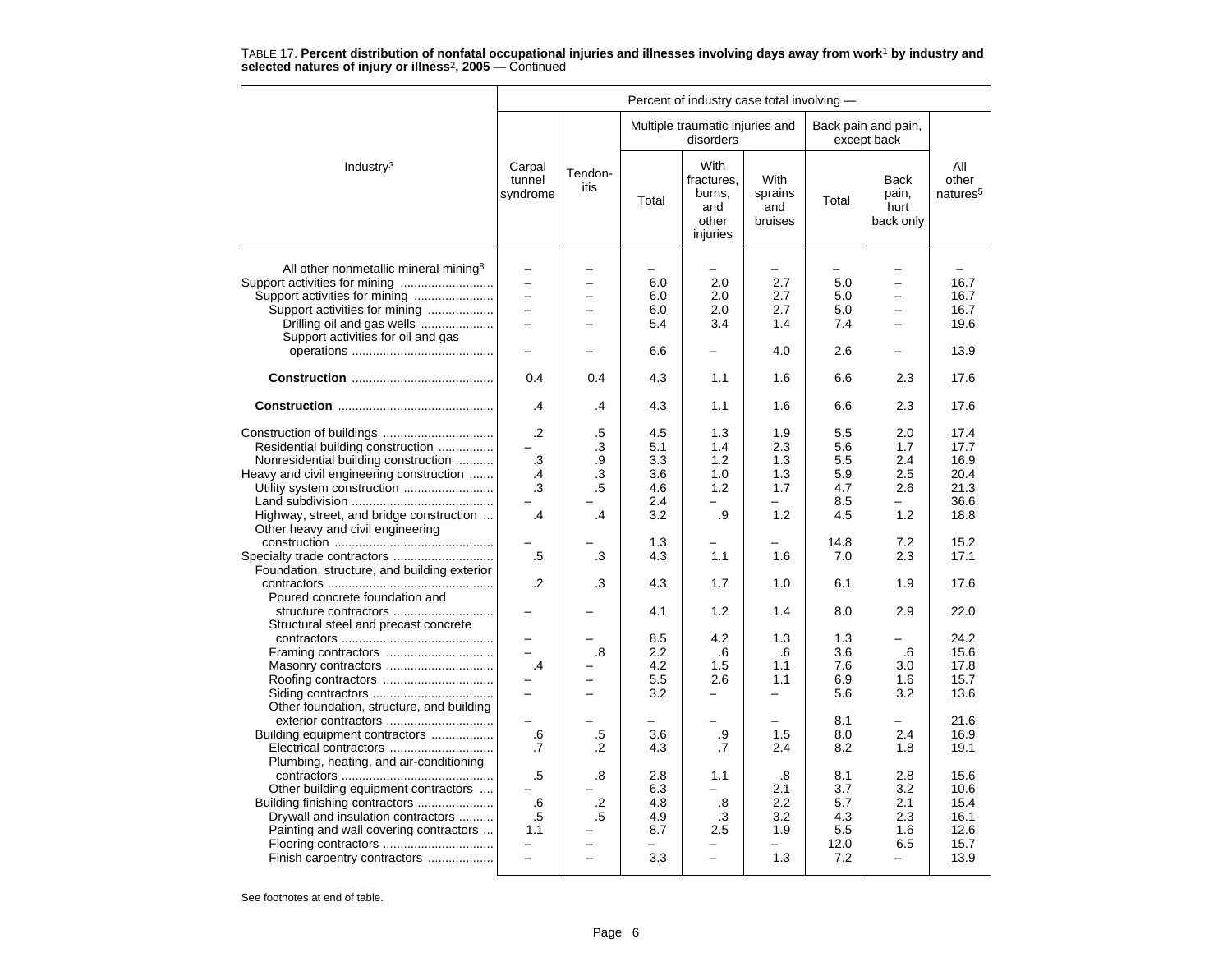|                                                                                                                                                  |                                                  |                                           |                                                          |                                                      | Percent of industry case total involving -           |                                                               |                                                       |                                                                                              |                  |
|--------------------------------------------------------------------------------------------------------------------------------------------------|--------------------------------------------------|-------------------------------------------|----------------------------------------------------------|------------------------------------------------------|------------------------------------------------------|---------------------------------------------------------------|-------------------------------------------------------|----------------------------------------------------------------------------------------------|------------------|
| Industry $3$                                                                                                                                     | <b>NAICS</b><br>code <sup>4</sup>                | Total<br>cases                            | Sprains,<br>strains                                      | Fractures                                            | Cuts,<br>punctures                                   | <b>Bruises</b>                                                | Heat<br>burns                                         | Chemical<br>burns                                                                            | Amputa-<br>tions |
| Other building finishing contractors<br>Other specialty trade contractors<br>Site preparation contractors<br>All other special trade contractors | 23839<br>2389<br>23891<br>23899                  | 1,450<br>14,440<br>7,290<br>7,150         | 35.9<br>35.2<br>36.9<br>33.6                             | 12.4<br>9.3<br>10.3<br>8.4                           | 11.0<br>11.2<br>10.4<br>12.0                         | 7.6<br>7.6<br>8.6<br>6.6                                      | -<br>0.9<br>1.1<br>.7                                 | 1.1<br>.3<br>2.0                                                                             | 1.0<br>.3<br>1.8 |
|                                                                                                                                                  |                                                  | 209,130                                   | 35.5                                                     | 8.2                                                  | 11.9                                                 | 8.0                                                           | 1.7                                                   | .9                                                                                           | 1.8              |
|                                                                                                                                                  | $31 - 33$                                        | 209,130                                   | 35.5                                                     | 8.2                                                  | 11.9                                                 | 8.0                                                           | 1.7                                                   | .9                                                                                           | 1.8              |
| Dog and cat food manufacturing<br>Other animal food manufacturing                                                                                | 311<br>3111<br>31111<br>311111<br>311119<br>3112 | 23,470<br>890<br>890<br>250<br>640<br>780 | 35.6<br>30.3<br>30.3<br>44.0<br>25.0<br>41.0             | 7.8<br>9.0<br>9.0<br>8.0<br>9.4<br>5.1               | 9.8<br>23.6<br>23.6<br>8.0<br>28.1<br>9.0            | 10.2<br>6.7<br>6.7<br>16.0<br>$\overline{\phantom{0}}$<br>7.7 | 2.5<br>-<br>-<br>$\overline{\phantom{0}}$<br>-<br>2.6 | 1.7<br>$\overline{\phantom{0}}$<br>$\overline{\phantom{0}}$<br>-<br>$\overline{\phantom{0}}$ | 1.9              |
| Flour milling and malt manufacturing<br>Starch and vegetable fats and oils                                                                       | 31121<br>311211<br>311212                        | 380<br>200<br>110                         | 39.5<br>30.0<br>36.4                                     | 5.3<br>$\overline{\phantom{0}}$<br>$\qquad \qquad -$ | 13.2<br>20.0<br>$\overline{\phantom{0}}$             | 5.3<br>$\overline{\phantom{0}}$<br>18.2                       | $\equiv$<br>-<br>$\overline{\phantom{0}}$             | $\equiv$<br>$\overline{\phantom{0}}$<br>$\overline{\phantom{0}}$                             |                  |
| Breakfast cereal manufacturing<br>Sugar and confectionery product                                                                                | 31122<br>311221<br>31123                         | 200<br>60<br>190                          | 40.0<br>50.0<br>47.4                                     | 10.0<br>$\overline{\phantom{0}}$                     | $\equiv$<br>$\overline{\phantom{0}}$                 | $\overline{\phantom{0}}$<br>$\equiv$<br>21.1                  | $\overline{\phantom{0}}$<br>$\overline{\phantom{0}}$  | $\overline{\phantom{0}}$<br>$\overline{\phantom{0}}$                                         |                  |
| Beet sugar manufacturing                                                                                                                         | 3113<br>31131<br>311311<br>311312<br>311313      | 1,080<br>330<br>120<br>30<br>180          | 39.8<br>39.4<br>33.3<br>$\overline{\phantom{m}}$<br>44.4 | 9.3<br>9.1<br>16.7<br>$\overline{\phantom{m}}$       | 7.4<br>12.1<br>16.7<br>$\overline{\phantom{0}}$<br>- | 8.3<br>15.2<br>16.7<br>11.1                                   | 4.6<br>9.1<br>-<br>-<br>-                             | $\overline{\phantom{0}}$<br>$\overline{\phantom{0}}$<br>$\equiv$<br>$\overline{\phantom{0}}$ | 1.9              |
| Confectionery manufacturing from<br>purchased chocolate                                                                                          | 31133                                            | 310                                       | 45.2                                                     | 6.5                                                  | 9.7                                                  | 6.5                                                           | $\overline{\phantom{0}}$                              |                                                                                              |                  |
| Nonchocolate confectionery<br>Fruit and vegetable preserving and                                                                                 | 31134                                            | 310                                       | 29.0                                                     | 12.9                                                 | $\overline{\phantom{0}}$                             | 6.5                                                           | -                                                     |                                                                                              |                  |
| specialty food manufacturing<br>Frozen food manufacturing<br>Frozen fruit, juice, and vegetable                                                  | 3114<br>31141                                    | 2,950<br>1,320                            | 34.9<br>33.3                                             | 8.1<br>7.6                                           | 7.5<br>6.8                                           | 9.2<br>9.8                                                    | 3.1<br>3.0                                            | 2.4<br>1.5                                                                                   | 3.1<br>3.0       |
| Frozen specialty food manufacturing<br>Fruit and vegetable canning, pickling,                                                                    | 311411<br>311412                                 | 710<br>610                                | 38.0<br>27.9                                             | 5.6<br>9.8                                           | 2.8<br>11.5                                          | 9.9<br>9.8                                                    | 2.8<br>3.3                                            | -                                                                                            | 4.9              |
| Fruit and vegetable canning<br>Dried and dehydrated food                                                                                         | 31142<br>311421                                  | 1,630<br>1,240                            | 36.8<br>33.9                                             | 8.6<br>8.9                                           | 8.0<br>8.9                                           | 8.6<br>7.3                                                    | 3.7<br>4.0                                            | 3.1<br>4.0                                                                                   | 3.1<br>2.4       |
| Dairy product manufacturing                                                                                                                      | 311423<br>3115                                   | 340<br>3,420                              | 50.0<br>43.0                                             | 5.8                                                  | 8.8<br>8.5                                           | 17.6<br>12.0                                                  | 3.8                                                   | 2.0                                                                                          | .9               |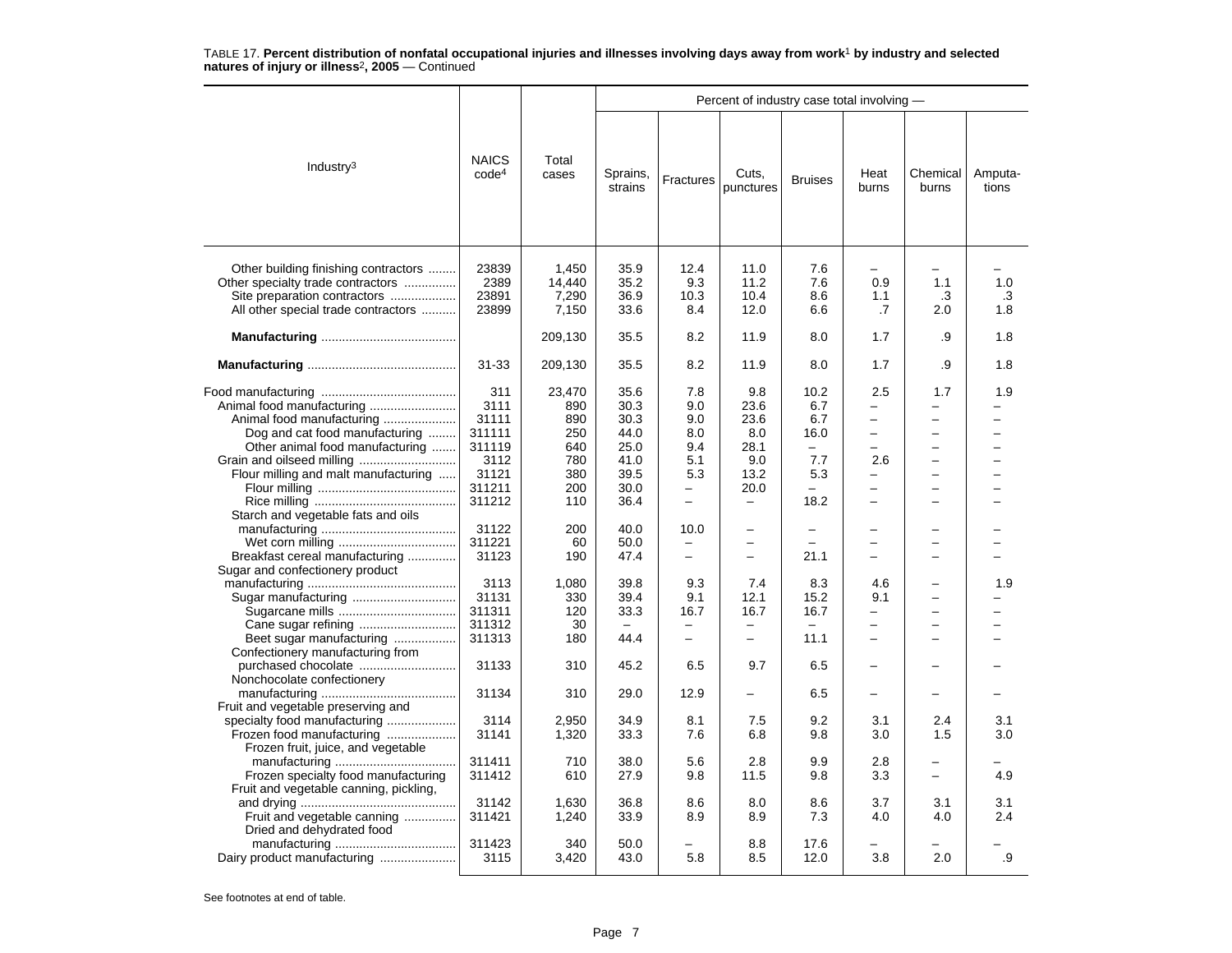|                                                                                                                                                  | Percent of industry case total involving -                  |                          |                                        |                                                                        |                                                            |                                                      |                                                      |                                      |  |  |
|--------------------------------------------------------------------------------------------------------------------------------------------------|-------------------------------------------------------------|--------------------------|----------------------------------------|------------------------------------------------------------------------|------------------------------------------------------------|------------------------------------------------------|------------------------------------------------------|--------------------------------------|--|--|
|                                                                                                                                                  |                                                             |                          |                                        | Multiple traumatic injuries and<br>disorders                           |                                                            |                                                      | Back pain and pain,<br>except back                   |                                      |  |  |
| Industry <sup>3</sup>                                                                                                                            | Carpal<br>tunnel<br>syndrome                                | Tendon-<br>itis          | Total                                  | With<br>fractures.<br>burns,<br>and<br>other<br>injuries               | <b>With</b><br>sprains<br>and<br>bruises                   | Total                                                | <b>Back</b><br>pain,<br>hurt<br>back only            | All<br>other<br>natures <sup>5</sup> |  |  |
| Other building finishing contractors<br>Other specialty trade contractors<br>Site preparation contractors<br>All other special trade contractors | 0.7<br>1.4                                                  | $\overline{\phantom{0}}$ | 5.5<br>5.7<br>6.2<br>5.2               | 0.9<br>1.2<br>.6                                                       | 2.6<br>2.7<br>2.2                                          | 5.5<br>7.6<br>7.5<br>7.7                             | 2.1<br>3.3<br>2.9<br>3.8                             | 19.3<br>19.3<br>18.2<br>20.4         |  |  |
|                                                                                                                                                  | 2.6                                                         | 0.9                      | 3.7                                    | .9                                                                     | 1.1                                                        | 6.5                                                  | 2.3                                                  | 18.5                                 |  |  |
|                                                                                                                                                  | 2.6                                                         | .9                       | 3.7                                    | .9                                                                     | 1.1                                                        | 6.5                                                  | 2.3                                                  | 18.5                                 |  |  |
| Animal food manufacturing<br>Animal food manufacturing                                                                                           | 2.1<br>$\overline{\phantom{0}}$<br>$\overline{\phantom{0}}$ | .7                       | 4.9<br>2.2<br>2.2                      | .9<br>$\overline{\phantom{0}}$                                         | 1.6                                                        | 6.3<br>7.9<br>7.9                                    | 2.4<br>-<br>$\overline{\phantom{0}}$                 | 16.4<br>16.9<br>16.9                 |  |  |
| Dog and cat food manufacturing<br>Other animal food manufacturing<br>Grain and oilseed milling                                                   | $\overline{\phantom{0}}$<br>$\overline{\phantom{0}}$<br>2.6 |                          | 8.0<br>$\overline{\phantom{0}}$<br>2.6 | $\overline{a}$<br>$\overline{\phantom{0}}$<br>$\equiv$                 | L.<br>$\overline{\phantom{0}}$<br>$\overline{\phantom{0}}$ | $\equiv$<br>10.9<br>6.4                              | L.<br>-<br>5.1                                       | 8.0<br>20.3<br>17.9                  |  |  |
| Flour milling and malt manufacturing<br>Starch and vegetable fats and oils                                                                       | 5.3<br>$\overline{\phantom{0}}$<br>$\equiv$                 | $\overline{\phantom{a}}$ | 5.3<br>$\overline{\phantom{0}}$        | $\overline{\phantom{0}}$<br>$\overline{a}$<br>$\overline{\phantom{0}}$ | -<br>$\overline{a}$                                        | 7.9<br>$\overline{\phantom{0}}$<br>$\qquad \qquad -$ | -<br>$\overline{\phantom{0}}$                        | 15.8<br>25.0<br>$\qquad \qquad -$    |  |  |
|                                                                                                                                                  | $\overline{\phantom{0}}$                                    |                          | -                                      | ÷                                                                      | -                                                          | $\overline{\phantom{0}}$                             | $\overline{\phantom{0}}$                             | 25.0                                 |  |  |
| Breakfast cereal manufacturing<br>Sugar and confectionery product                                                                                | $\overline{\phantom{0}}$<br>2.8                             |                          | -<br>7.4                               | $\overline{\phantom{0}}$                                               | $\overline{\phantom{0}}$                                   | $\overline{\phantom{0}}$<br>4.6                      | -<br>2.8                                             | 15.8<br>13.0                         |  |  |
| Sugar manufacturing                                                                                                                              | $\overline{\phantom{0}}$<br>$\overline{\phantom{0}}$        |                          |                                        | $\overline{\phantom{0}}$                                               | L.                                                         | 6.1<br>$\equiv$                                      | L.                                                   | 6.1                                  |  |  |
| Cane sugar refining<br>Beet sugar manufacturing<br>Confectionery manufacturing from                                                              | $\overline{\phantom{0}}$<br>$\overline{\phantom{0}}$        |                          | $\overline{\phantom{0}}$               | $\overline{\phantom{0}}$<br>$\overline{\phantom{0}}$                   | -<br>L.                                                    | $\overline{\phantom{0}}$                             | $\overline{\phantom{0}}$<br>$\overline{\phantom{0}}$ | $\overline{\phantom{0}}$             |  |  |
| purchased chocolate<br>Nonchocolate confectionery                                                                                                | 6.5<br>$\overline{\phantom{0}}$                             |                          | -                                      | -                                                                      | -                                                          | 9.7<br>$\overline{\phantom{0}}$                      | 6.5<br>—                                             | 12.9<br>19.4                         |  |  |
| Fruit and vegetable preserving and<br>specialty food manufacturing<br>Frozen food manufacturing                                                  | 3.1<br>3.8                                                  |                          | 6.1<br>3.8                             | 1.4<br>$\overline{\phantom{0}}$                                        | 1.7<br>1.5                                                 | 6.8<br>9.8                                           | 4.1<br>7.6                                           | 15.3<br>17.4                         |  |  |
| Frozen fruit, juice, and vegetable<br>Frozen specialty food manufacturing                                                                        | 2.8<br>4.9                                                  |                          | 5.6<br>-                               | $\overline{\phantom{0}}$                                               | 2.8<br>-                                                   | 7.0<br>13.1                                          | 4.2<br>9.8                                           | 19.7<br>13.1                         |  |  |
| Fruit and vegetable canning, pickling,<br>Fruit and vegetable canning<br>Dried and dehydrated food                                               | 2.5<br>1.6                                                  |                          | 8.0<br>7.3                             | 2.5<br>3.2                                                             | 1.8<br>2.4                                                 | 4.3<br>4.8                                           | 1.8<br>2.4                                           | 14.1<br>16.9                         |  |  |
| Dairy product manufacturing                                                                                                                      | 2.0                                                         | .6                       | 8.8<br>3.5                             | .6                                                                     | 1.2                                                        | 2.9                                                  | 2.0                                                  | 14.9                                 |  |  |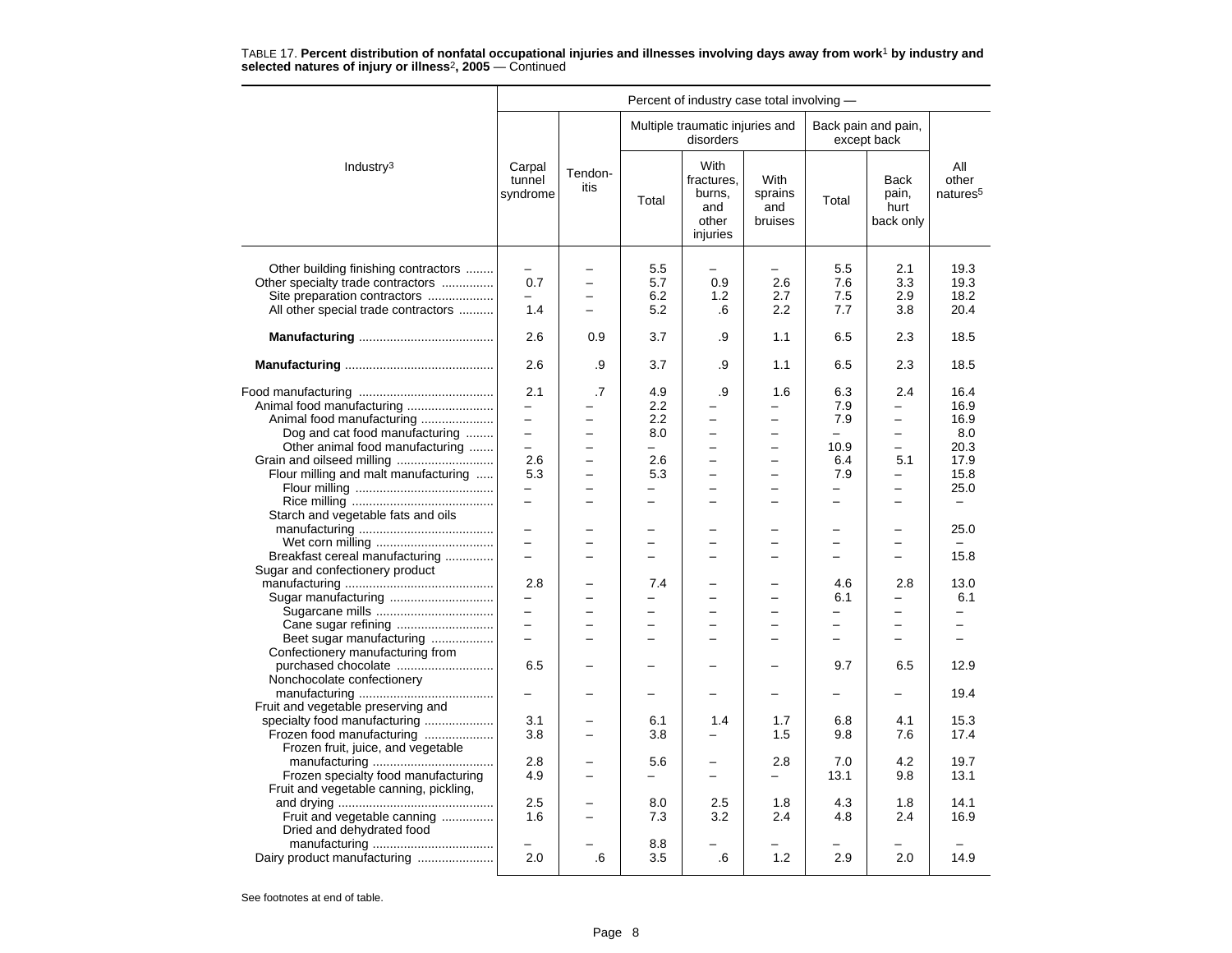|                                                                                                                                                                                   |                                            |                                         |                                      |                                        | Percent of industry case total involving - |                                                  |                                |                                 |                          |
|-----------------------------------------------------------------------------------------------------------------------------------------------------------------------------------|--------------------------------------------|-----------------------------------------|--------------------------------------|----------------------------------------|--------------------------------------------|--------------------------------------------------|--------------------------------|---------------------------------|--------------------------|
| Industry $3$                                                                                                                                                                      | <b>NAICS</b><br>code <sup>4</sup>          | Total<br>cases                          | Sprains,<br>strains                  | Fractures                              | Cuts,<br>punctures                         | <b>Bruises</b>                                   | Heat<br>burns                  | Chemical<br>burns               | Amputa-<br>tions         |
| Dairy product (except frozen)<br>Fluid milk manufacturing<br>Creamery butter manufacturing<br>Cheese manufacturing                                                                | 31151<br>311511<br>311512<br>311513        | 3,000<br>1,900<br>60<br>900             | 44.7<br>45.3<br>$\equiv$<br>44.4     | 6.0<br>6.8<br>$\equiv$<br>3.3          | 8.7<br>8.9<br>$\equiv$<br>10.0             | 10.3<br>11.1<br>$\overline{\phantom{a}}$<br>10.0 | 2.7<br>1.1<br>-<br>3.3         | 2.3<br>1.1<br>3.3               | 1.0<br>1.1               |
| Dry, condensed, and evaporated<br>dairy product manufacturing                                                                                                                     | 311514                                     | 150                                     | 46.7                                 |                                        | $\overline{\phantom{0}}$                   | -                                                | 20.0                           |                                 |                          |
| Ice cream and frozen dessert<br>Animal slaughtering and processing<br>Animal slaughtering and processing<br>Animal (except poultry) slaughtering<br>Meat processed from carcasses | 31152<br>3116<br>31161<br>311611<br>311612 | 420<br>6,730<br>6,730<br>2,430<br>1,640 | 28.6<br>26.7<br>26.7<br>28.8<br>31.1 | 4.8<br>9.8<br>9.8<br>8.2<br>9.1        | 7.1<br>11.4<br>11.4<br>11.9<br>8.5         | 21.4<br>9.2<br>9.2<br>9.1<br>8.5                 | 11.9<br>1.5<br>1.5<br>1.2<br>- | 2.2<br>$2.2\,$<br>.8<br>1.8     | 1.8<br>1.8<br>1.2<br>2.4 |
| Rendering and meat byproduct                                                                                                                                                      | 311613<br>311615                           | 340<br>2,330                            | 47.1<br>18.5                         | 5.9<br>12.4                            | 5.9<br>13.7                                | 5.9<br>10.3                                      | 8.8<br>1.3                     | 3.9                             | 2.1                      |
| Seafood product preparation and                                                                                                                                                   | 3117                                       | 1,090                                   | 38.5                                 | 6.4                                    | 11.0                                       | 11.9                                             | -                              | 1.8                             | 1.8                      |
| Seafood product preparation and<br>Fresh and frozen seafood processing                                                                                                            | 31171<br>311712                            | 1,090<br>650                            | 38.5<br>33.8                         | 6.4<br>7.7                             | 11.0<br>13.8                               | 11.9<br>12.3                                     |                                | 1.8                             | 1.8<br>3.1               |
| Bakeries and tortilla manufacturing<br>Bread and bakery product                                                                                                                   | 3118                                       | 4,310                                   | 38.3                                 | 7.0                                    | 9.0                                        | 11.8                                             | 1.6                            | .5                              | 2.6                      |
| Commercial bakeries<br>Frozen cakes, pies, and other                                                                                                                              | 31181<br>311811<br>311812                  | 3.450<br>510<br>2,680                   | 36.2<br>43.1<br>32.1                 | 6.7<br>9.8<br>6.3                      | 9.6<br>9.8<br>10.1                         | 13.3<br>9.8<br>13.8                              | 1.7<br>2.2                     | .6<br>-                         | 2.6<br>3.4               |
| pastries manufacturing<br>Cookie, cracker, and pasta                                                                                                                              | 311813                                     | 260                                     | 61.5                                 |                                        | $\overline{\phantom{0}}$                   | 15.4                                             |                                |                                 |                          |
| Cookie and cracker manufacturing<br>Flour mixes and dough manufacturing                                                                                                           | 31182<br>311821                            | 730<br>450                              | 47.9<br>46.7                         | 9.6<br>11.1                            | 5.5<br>6.7                                 | 5.5<br>4.4                                       | $\overline{\phantom{0}}$       | -                               | 2.7                      |
| from purchased flour<br>Dry pasta manufacturing<br>Snack food manufacturing                                                                                                       | 311822<br>311823<br>3119<br>31191          | 190<br>90<br>2,230<br>580               | 42.1<br>66.7<br>43.0<br>48.3         | $\overline{\phantom{0}}$<br>6.3<br>5.2 | -<br>7.6<br>6.9                            | -<br>11.2<br>6.9                                 | 4.5                            | 2.7                             | 1.3                      |
| Roasted nuts and peanut butter<br>Other snack food manufacturing<br>Flavoring syrup and concentrate                                                                               | 311911<br>311919                           | 130<br>450                              | 38.5<br>51.1                         | 4.4                                    | 15.4<br>6.7                                | 6.7                                              |                                |                                 |                          |
| Seasoning and dressing manufacturing<br>Spice and extract manufacturing<br>All other food manufacturing                                                                           | 31193<br>31194<br>311942<br>31199          | 140<br>340<br>140<br>910                | 42.9<br>14.7<br>21.4<br>44.0         | 14.3<br>5.9<br>7.7                     | 17.6<br>6.6                                | 20.6<br>21.4<br>9.9                              | 5.9<br>5.5                     | $\overline{\phantom{0}}$<br>3.3 | 5.9                      |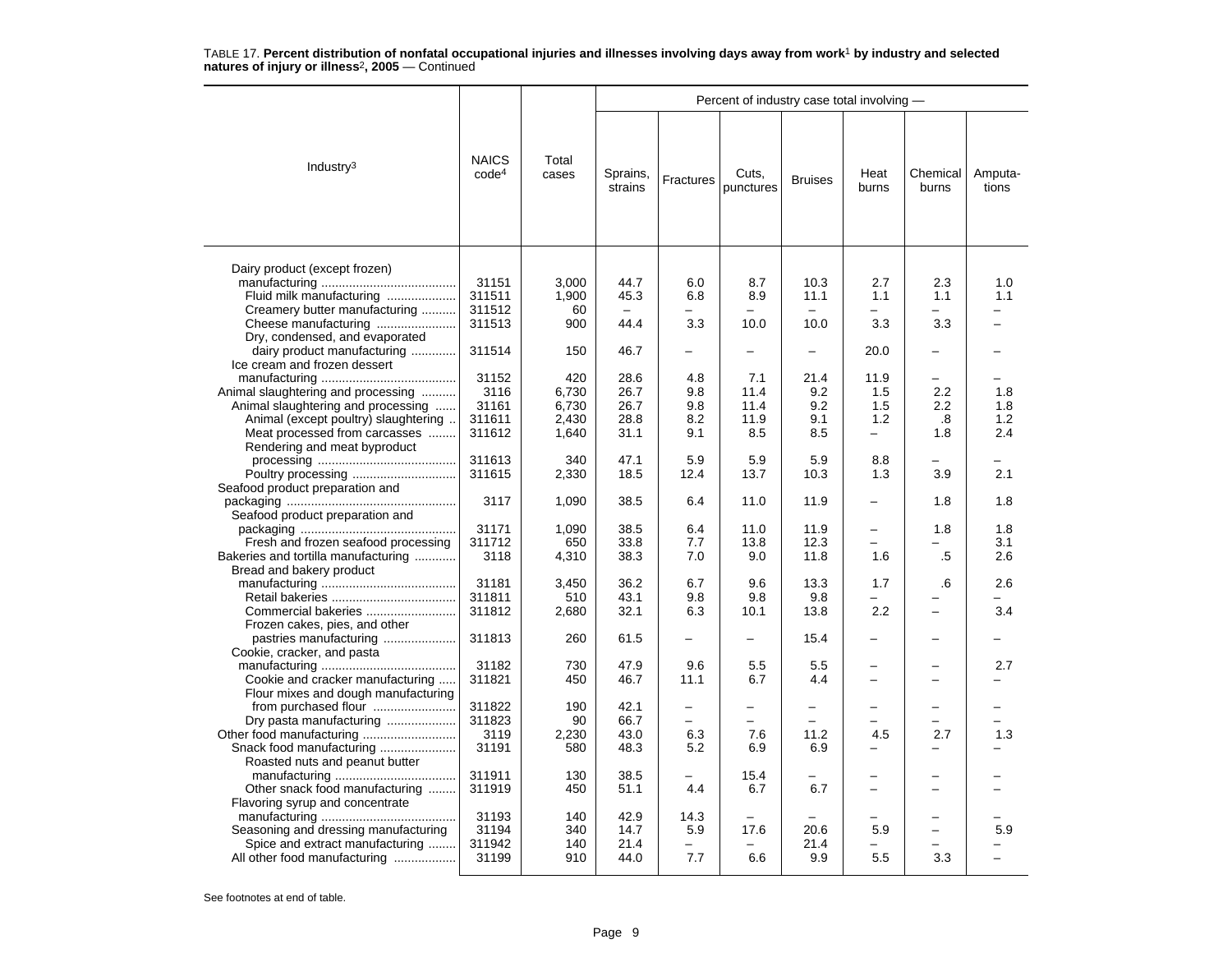|                                                                                                                                                                                   |                                                      |                                | Percent of industry case total involving - |                                                                                  |                                        |                                         |                                                      |                                      |  |  |  |
|-----------------------------------------------------------------------------------------------------------------------------------------------------------------------------------|------------------------------------------------------|--------------------------------|--------------------------------------------|----------------------------------------------------------------------------------|----------------------------------------|-----------------------------------------|------------------------------------------------------|--------------------------------------|--|--|--|
|                                                                                                                                                                                   |                                                      |                                |                                            | Multiple traumatic injuries and<br>disorders                                     |                                        |                                         | Back pain and pain,<br>except back                   |                                      |  |  |  |
| Industry <sup>3</sup>                                                                                                                                                             | Carpal<br>tunnel<br>syndrome                         | Tendon-<br>itis                | Total                                      | With<br>fractures.<br>burns,<br>and<br>other<br>injuries                         | With<br>sprains<br>and<br>bruises      | Total                                   | <b>Back</b><br>pain,<br>hurt<br>back only            | All<br>other<br>natures <sup>5</sup> |  |  |  |
| Dairy product (except frozen)<br>Fluid milk manufacturing<br>Creamery butter manufacturing<br>Cheese manufacturing                                                                | 2.3<br>1.1<br>5.6                                    | 0.7<br>1.1<br>÷                | 3.3<br>4.2<br>$\overline{\phantom{0}}$     | $\overline{\phantom{0}}$<br>$\overline{a}$                                       | 1.0<br>1.6<br>$\overline{\phantom{0}}$ | 3.3<br>3.7<br>3.3                       | 2.3<br>2.6<br>2.2                                    | 15.0<br>14.7<br>33.3<br>15.6         |  |  |  |
| Dry, condensed, and evaporated<br>dairy product manufacturing<br>Ice cream and frozen dessert                                                                                     |                                                      |                                |                                            |                                                                                  |                                        |                                         |                                                      |                                      |  |  |  |
| Animal slaughtering and processing<br>Animal slaughtering and processing<br>Animal (except poultry) slaughtering<br>Meat processed from carcasses<br>Rendering and meat byproduct | 2.8<br>2.8<br>2.5<br>1.8                             | 1.3<br>1.3<br>1.2<br>1.2       | 4.8<br>3.1<br>3.1<br>3.7<br>2.4            | 1.0<br>1.0<br>1.6<br>$\overline{\phantom{0}}$                                    | .7<br>.7                               | 8.5<br>8.5<br>7.8<br>10.4               | 2.2<br>2.2<br>2.1<br>2.4                             | 14.3<br>21.7<br>21.7<br>23.0<br>22.6 |  |  |  |
| Poultry processing                                                                                                                                                                | 3.9                                                  | 1.7                            | 5.9<br>3.0                                 | .9                                                                               | .9                                     | 14.7<br>6.9                             | 5.9<br>1.3                                           | 8.8<br>21.9                          |  |  |  |
| Seafood product preparation and<br>Seafood product preparation and                                                                                                                |                                                      |                                | 3.7                                        |                                                                                  | 1.8                                    | 4.6                                     | $\overline{\phantom{0}}$                             | 17.4                                 |  |  |  |
| Fresh and frozen seafood processing                                                                                                                                               | $\overline{\phantom{0}}$                             |                                | 3.7<br>4.6                                 |                                                                                  | 1.8<br>3.1                             | 4.6<br>6.2                              |                                                      | 17.4<br>12.3                         |  |  |  |
| Bakeries and tortilla manufacturing<br>Bread and bakery product                                                                                                                   | 1.6<br>1.2                                           | .5<br>.6                       | 8.6<br>9.6                                 | .7<br>.6                                                                         | 2.8<br>2.9                             | 6.5<br>7.0                              | 2.6<br>2.6                                           | 12.1<br>11.3                         |  |  |  |
| Commercial bakeries<br>Frozen cakes, pies, and other                                                                                                                              | 1.1                                                  | $\overline{\phantom{0}}$       | 5.9<br>10.8                                | .7                                                                               | 3.7                                    | 7.8<br>7.1                              | 7.8<br>2.2                                           | 11.8<br>11.9                         |  |  |  |
| pastries manufacturing<br>Cookie, cracker, and pasta                                                                                                                              | 7.7                                                  |                                | $\overline{\phantom{0}}$                   |                                                                                  | $\overline{\phantom{0}}$               | $\overline{\phantom{0}}$                | ÷                                                    |                                      |  |  |  |
| Cookie and cracker manufacturing<br>Flour mixes and dough manufacturing                                                                                                           | 4.1<br>4.4                                           | $\overline{a}$                 | 5.5<br>6.7                                 | $\overline{a}$                                                                   | 2.7<br>4.4                             | 5.5<br>4.4                              | 2.7                                                  | 12.3<br>11.1                         |  |  |  |
| from purchased flour<br>Dry pasta manufacturing                                                                                                                                   | $\qquad \qquad -$<br>$\equiv$                        |                                | -<br>5.4                                   | .9                                                                               | 3.6                                    | 10.5<br>$\overline{\phantom{0}}$<br>4.5 | $\overline{\phantom{0}}$<br>1.8                      | 26.3<br>$-$<br>12.1                  |  |  |  |
| Snack food manufacturing<br>Roasted nuts and peanut butter<br>Other snack food manufacturing                                                                                      | $\overline{\phantom{m}}$                             | ÷                              | 8.6<br>8.9                                 |                                                                                  | 3.4                                    | 3.4<br>4.4                              |                                                      | 12.1<br>23.1<br>8.9                  |  |  |  |
| Flavoring syrup and concentrate<br>Seasoning and dressing manufacturing<br>Spice and extract manufacturing<br>All other food manufacturing                                        | $\overline{\phantom{0}}$<br>$\overline{\phantom{0}}$ | L.<br>$\overline{\phantom{a}}$ | 5.9<br>4.4                                 | $\overline{\phantom{0}}$<br>$\overline{\phantom{0}}$<br>$\overline{\phantom{0}}$ | $\overline{\phantom{0}}$<br>4.4        | 5.9<br>5.5                              | $\overline{\phantom{0}}$<br>$\overline{\phantom{0}}$ | 14.7<br>35.7<br>12.1                 |  |  |  |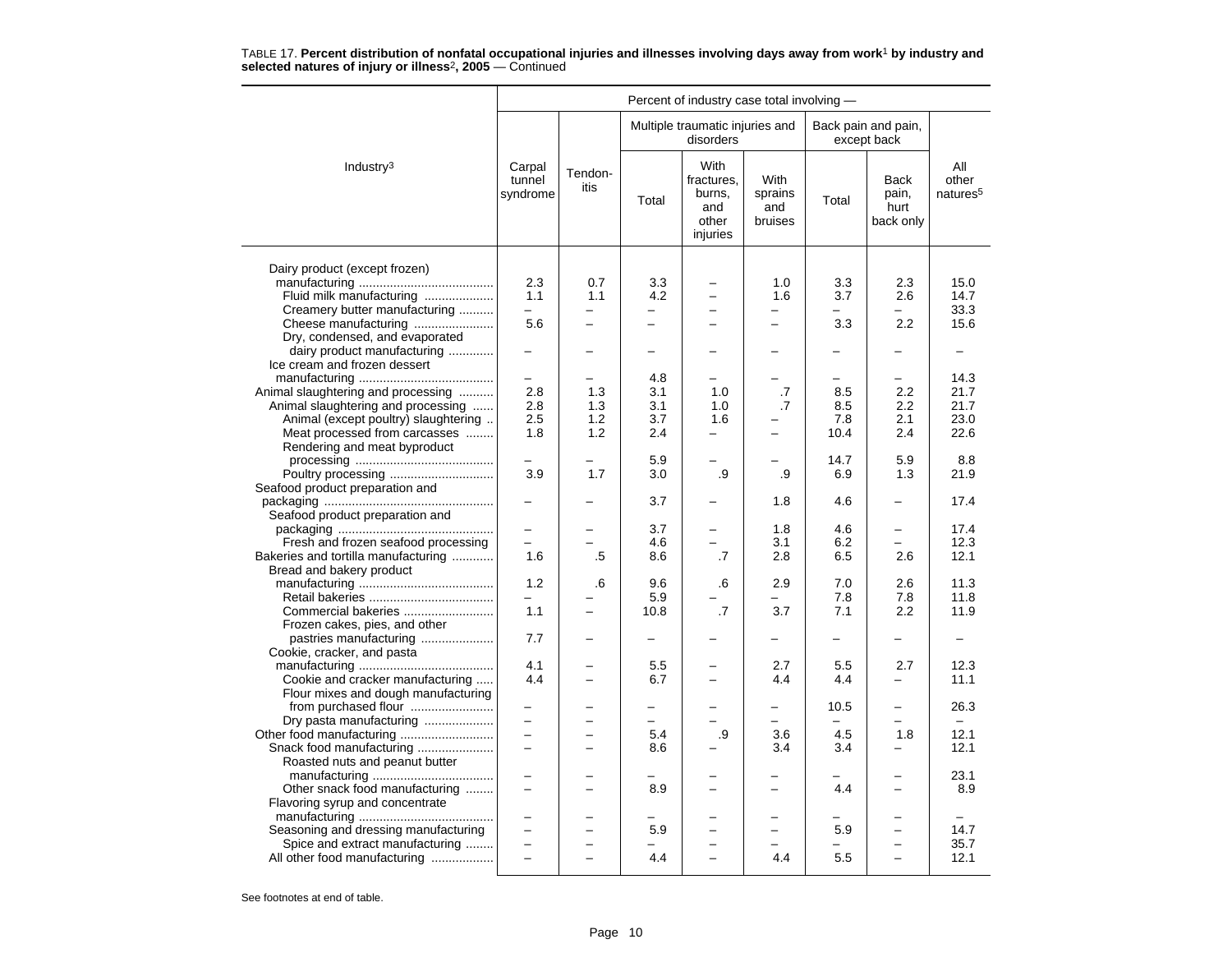|                                                                           |                                   |                |                     |                          |                          | Percent of industry case total involving - |                          |                          |                  |  |  |  |  |
|---------------------------------------------------------------------------|-----------------------------------|----------------|---------------------|--------------------------|--------------------------|--------------------------------------------|--------------------------|--------------------------|------------------|--|--|--|--|
| Industry <sup>3</sup>                                                     | <b>NAICS</b><br>code <sup>4</sup> | Total<br>cases | Sprains,<br>strains | Fractures                | Cuts,<br>punctures       | <b>Bruises</b>                             | Heat<br>burns            | Chemical<br>burns        | Amputa-<br>tions |  |  |  |  |
| Perishable prepared food<br>All other miscellaneous food                  | 311991                            | 510            | 43.1                | 7.8                      | 7.8                      | 7.8                                        | 7.8                      |                          |                  |  |  |  |  |
| Beverage and tobacco product manufacturing                                | 311999<br>312                     | 390<br>4.680   | 46.2<br>47.6        | 7.7<br>6.2               | 7.7<br>8.8               | 10.3<br>9.8                                | .6                       | 7.7<br>1.1               |                  |  |  |  |  |
|                                                                           |                                   |                |                     |                          |                          |                                            |                          |                          |                  |  |  |  |  |
|                                                                           | 3121                              | 4,280          | 48.8                | 6.3                      | 8.4                      | 9.1                                        | .7                       | 1.2                      |                  |  |  |  |  |
| Soft drink and ice manufacturing                                          | 31211                             | 3,410          | 52.5<br>54.4        | 6.5                      | 7.6                      | 9.1                                        | .6                       | 1.2                      |                  |  |  |  |  |
| Soft drink manufacturing                                                  | 312111                            | 2,630          |                     | 5.7                      | 6.1                      | 10.3                                       | $\overline{\phantom{0}}$ | 1.1                      |                  |  |  |  |  |
| Bottled water manufacturing                                               | 312112                            | 550            | 52.7                | 7.3                      |                          | 7.3                                        |                          | $\overline{\phantom{0}}$ |                  |  |  |  |  |
|                                                                           | 312113                            | 240            | 29.2                | $\overline{\phantom{0}}$ | 37.5                     | $\overline{\phantom{0}}$                   |                          |                          |                  |  |  |  |  |
|                                                                           | 31212                             | 170            | 29.4                | 11.8                     | $\equiv$                 | $\overline{\phantom{0}}$                   |                          |                          |                  |  |  |  |  |
|                                                                           | 31213                             | 610            | 29.5                | $\equiv$                 | 13.1                     | 11.5                                       | $\overline{\phantom{0}}$ |                          |                  |  |  |  |  |
|                                                                           | 3122                              | 400            | 35.0                | 5.0                      | 12.5                     | 17.5                                       |                          |                          |                  |  |  |  |  |
| Tobacco stemming and redrying                                             | 31221                             | 30             | $\qquad \qquad -$   | $\overline{\phantom{0}}$ | $\overline{\phantom{0}}$ | $\overline{\phantom{m}}$                   |                          |                          |                  |  |  |  |  |
| Tobacco product manufacturing                                             | 31222                             | 370            | 35.1                | 5.4                      | 13.5                     | 16.2                                       |                          |                          |                  |  |  |  |  |
| Cigarette manufacturing                                                   | 312221                            | 250            | 40.0                | 8.0                      | 12.0                     | 20.0                                       |                          |                          |                  |  |  |  |  |
| Other tobacco product manufacturing                                       | 312229                            | 120            | 25.0                | $\overline{\phantom{0}}$ | 16.7                     | $\overline{\phantom{0}}$                   |                          |                          |                  |  |  |  |  |
|                                                                           | 313                               | 1,780          | 27.0                | 11.2                     | 11.2                     | 9.6                                        | 1.1                      | 2.8                      | 2.2              |  |  |  |  |
| Fiber, yarn, and thread mills                                             | 3131                              | 250            | 20.0                | 12.0                     | 12.0                     | 12.0                                       | $\overline{\phantom{0}}$ | $\overline{\phantom{0}}$ |                  |  |  |  |  |
| Fiber, yarn, and thread mills                                             | 31311                             | 250            | 20.0                | 12.0                     | 12.0                     | 12.0                                       |                          |                          |                  |  |  |  |  |
| Yarn spinning mills                                                       | 313111                            | 170            | 17.6                | 11.8                     | 11.8                     | $\overline{\phantom{0}}$                   |                          |                          |                  |  |  |  |  |
| Yarn texturizing, throwing, and                                           |                                   |                |                     |                          |                          |                                            |                          |                          |                  |  |  |  |  |
|                                                                           | 313112                            | 40             | 50.0                | ÷                        | ۳                        | -                                          |                          |                          |                  |  |  |  |  |
|                                                                           | 313113                            | 30             | $\equiv$            | $\overline{\phantom{a}}$ | ÷                        | $\overline{\phantom{0}}$                   |                          |                          |                  |  |  |  |  |
|                                                                           | 3132                              | 890            | 28.1                | 13.5                     | 11.2                     | 9.0                                        |                          | 2.2                      | 3.4              |  |  |  |  |
|                                                                           | 31321                             | 380            | 28.9                | 18.4                     | 7.9                      | 7.9                                        |                          | $\overline{a}$           | 5.3              |  |  |  |  |
| Narrow fabric mills and schiffli machine                                  |                                   |                |                     |                          |                          |                                            |                          |                          |                  |  |  |  |  |
|                                                                           | 31322                             | 140            | 21.4                | 14.3                     | 21.4                     | 14.3                                       |                          |                          |                  |  |  |  |  |
| Narrow fabric mills                                                       | 313221                            | 140            | 21.4                | 14.3                     | 21.4                     | 14.3                                       |                          | $\overline{\phantom{a}}$ |                  |  |  |  |  |
|                                                                           | 31323                             | 160            | 31.2                | 12.5                     | 18.8                     |                                            |                          |                          |                  |  |  |  |  |
|                                                                           | 31324                             | 210            | 28.6                | $\overline{\phantom{m}}$ | 9.5                      | 9.5                                        |                          |                          |                  |  |  |  |  |
|                                                                           | 313241                            | 90             | 33.3                | $\qquad \qquad -$        | 22.2                     | -                                          |                          | -                        |                  |  |  |  |  |
| Other knit fabric and lace mills                                          | 313249                            | 120            | 25.0                | $\equiv$                 |                          | -                                          |                          |                          |                  |  |  |  |  |
| Textile and fabric finishing and fabric                                   |                                   |                |                     |                          |                          |                                            |                          |                          |                  |  |  |  |  |
|                                                                           | 3133                              | 630            | 30.2                | 7.9                      | 11.1                     | 9.5                                        |                          | 4.8                      |                  |  |  |  |  |
| Textile and fabric finishing mills                                        | 31331                             | 370            | 29.7                | 8.1                      | 13.5                     | 8.1                                        |                          | 8.1                      |                  |  |  |  |  |
| Broadwoven fabric finishing mills<br>Textile and fabric finishing (except | 313311                            | 250            | 36.0                | 8.0                      | 8.0                      | 8.0                                        |                          | 8.0                      |                  |  |  |  |  |
| broadwoven fabric) mills                                                  | 313312                            | 120            | 16.7                | $\overline{\phantom{0}}$ |                          |                                            |                          |                          |                  |  |  |  |  |
|                                                                           | 31332                             | 260            | 26.9                |                          | 11.5                     | 11.5                                       |                          |                          |                  |  |  |  |  |
|                                                                           | 314                               | 1,540          | 40.9                | 7.1                      | 14.9                     | 3.9                                        |                          | $\equiv$                 |                  |  |  |  |  |
| Textile furnishings mills                                                 | 3141                              | 680            | 47.1                | 10.3                     | 13.2                     | 4.4                                        | $\overline{\phantom{0}}$ | $\overline{\phantom{0}}$ |                  |  |  |  |  |
|                                                                           | 31411                             | 190            | 47.4                |                          |                          |                                            |                          |                          |                  |  |  |  |  |
|                                                                           | 31412                             | 480            | 47.9                | 12.5                     | 16.7                     | 4.2                                        |                          |                          |                  |  |  |  |  |
|                                                                           |                                   |                |                     |                          |                          |                                            |                          |                          |                  |  |  |  |  |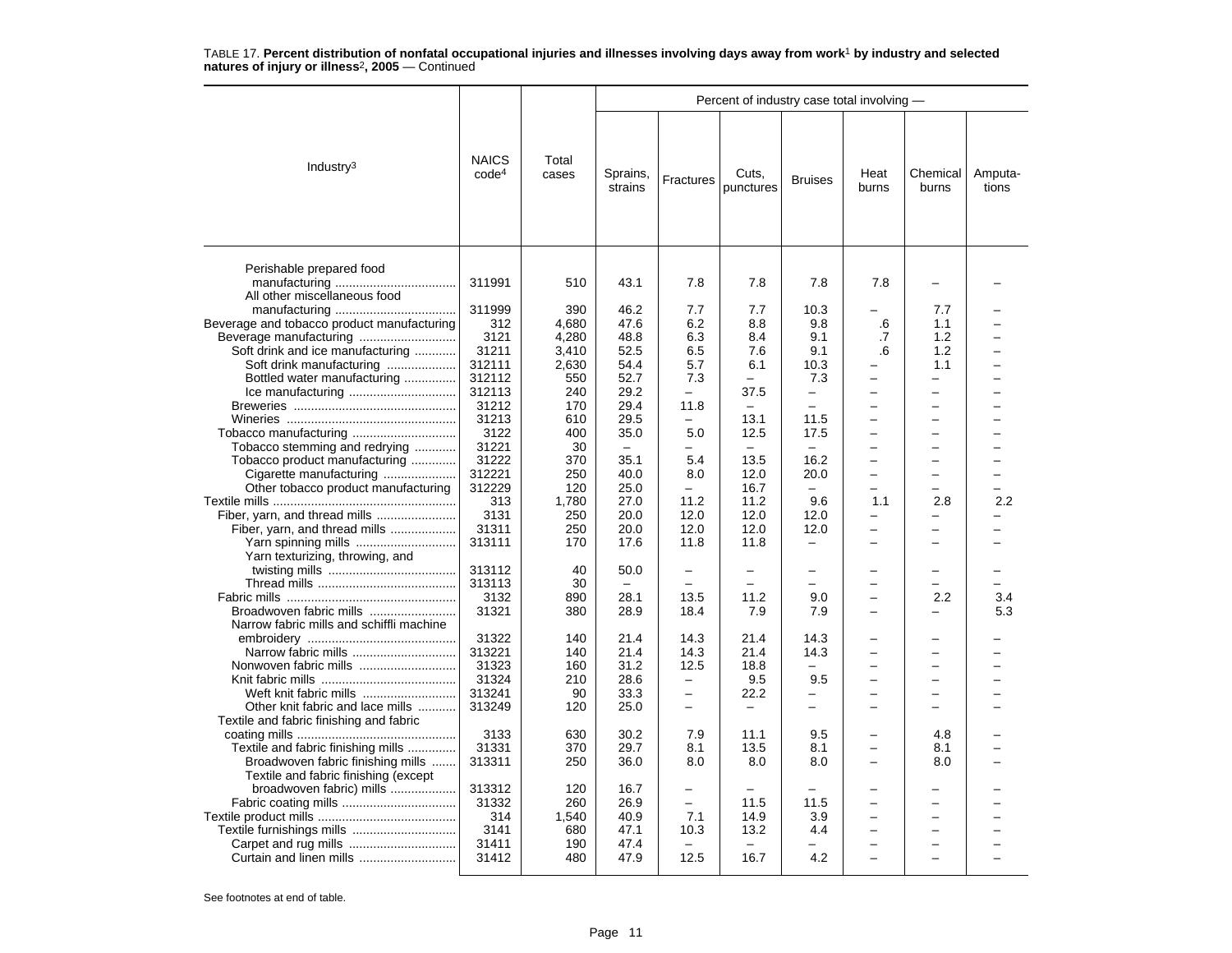|                                                                | Percent of industry case total involving - |                          |                          |                                                          |                                   |                          |                                           |                                      |  |  |
|----------------------------------------------------------------|--------------------------------------------|--------------------------|--------------------------|----------------------------------------------------------|-----------------------------------|--------------------------|-------------------------------------------|--------------------------------------|--|--|
|                                                                |                                            |                          |                          | Multiple traumatic injuries and<br>disorders             |                                   |                          | Back pain and pain,<br>except back        |                                      |  |  |
| Industry <sup>3</sup>                                          | Carpal<br>tunnel<br>syndrome               | Tendon-<br>itis          | Total                    | With<br>fractures.<br>burns,<br>and<br>other<br>injuries | With<br>sprains<br>and<br>bruises | Total                    | <b>Back</b><br>pain,<br>hurt<br>back only | All<br>other<br>natures <sup>5</sup> |  |  |
| Perishable prepared food<br>All other miscellaneous food       |                                            |                          | 3.9                      |                                                          | 3.9                               | 7.8                      |                                           | 11.8                                 |  |  |
|                                                                |                                            |                          | 5.1                      |                                                          | 5.1                               |                          |                                           | 10.3                                 |  |  |
| Beverage and tobacco product manufacturing                     | 0.6                                        | L,                       | 4.9                      |                                                          | 2.6                               | 4.9                      | 1.7                                       | 15.0                                 |  |  |
| Beverage manufacturing                                         | .5                                         | L,                       | 5.4                      | $\overline{\phantom{0}}$                                 | 2.6                               | 4.9                      | 1.9                                       | 14.7                                 |  |  |
| Soft drink and ice manufacturing                               | .6                                         |                          | 4.7                      |                                                          | 2.1                               | 5.0                      | 2.3                                       | 12.3                                 |  |  |
| Soft drink manufacturing                                       | .8                                         | $\overline{a}$           | 3.4                      | $\overline{a}$                                           | 1.5                               | 5.7                      | 3.0                                       | 12.2                                 |  |  |
| Bottled water manufacturing                                    |                                            | L,                       | 12.7                     | $\overline{\phantom{0}}$                                 | 7.3                               | $\qquad \qquad -$        | $\overline{\phantom{0}}$                  | 12.7                                 |  |  |
|                                                                | $\overline{\phantom{0}}$                   | L.                       | $\overline{\phantom{0}}$ | ÷                                                        | $\equiv$                          | $\equiv$                 | $\overline{a}$                            | $\sim$                               |  |  |
|                                                                | $\overline{\phantom{0}}$                   |                          | -                        |                                                          | $\overline{\phantom{0}}$          | $\overline{a}$           | -                                         | 29.4                                 |  |  |
|                                                                | $\overline{a}$                             |                          | 8.2                      |                                                          |                                   | 4.9                      | -                                         | 27.9                                 |  |  |
| Tobacco manufacturing                                          | $\overline{a}$                             |                          | L                        |                                                          |                                   | 5.0                      | L.                                        | 17.5                                 |  |  |
| Tobacco stemming and redrying                                  | $\equiv$                                   | ▃                        | $\overline{\phantom{0}}$ | $\overline{\phantom{0}}$                                 | $\overline{\phantom{0}}$          | -                        | $\overline{\phantom{0}}$                  | $\overline{\phantom{0}}$             |  |  |
| Tobacco product manufacturing                                  | $\overline{a}$                             | $\overline{\phantom{0}}$ | $\overline{\phantom{0}}$ |                                                          |                                   | 5.4                      | $\overline{\phantom{0}}$                  | 18.9                                 |  |  |
|                                                                | $\equiv$                                   |                          | $\overline{\phantom{0}}$ |                                                          |                                   | $\overline{\phantom{0}}$ | -                                         | 8.0                                  |  |  |
| Cigarette manufacturing<br>Other tobacco product manufacturing |                                            |                          | $\overline{\phantom{0}}$ |                                                          |                                   |                          | $\overline{a}$                            | 41.7                                 |  |  |
|                                                                | 3.4                                        | $\overline{\phantom{0}}$ | 2.2                      | $\overline{a}$                                           | $\equiv$                          | 4.5                      | 1.7                                       | 24.2                                 |  |  |
| Fiber, yarn, and thread mills                                  | $\overline{\phantom{0}}$                   | ÷                        | $\overline{\phantom{0}}$ | $\equiv$                                                 | ۳                                 | -                        | -                                         | 28.0                                 |  |  |
|                                                                |                                            |                          | -                        |                                                          |                                   |                          |                                           | 28.0                                 |  |  |
| Fiber, yarn, and thread mills<br>Yarn spinning mills           | $\equiv$                                   |                          | $\overline{\phantom{0}}$ | -                                                        |                                   | $\overline{a}$           | $\overline{\phantom{0}}$                  | 35.3                                 |  |  |
| Yarn texturizing, throwing, and                                |                                            |                          |                          |                                                          |                                   |                          |                                           |                                      |  |  |
|                                                                | $\equiv$                                   |                          | -                        |                                                          |                                   | -                        | $\overline{\phantom{0}}$                  |                                      |  |  |
|                                                                | $\equiv$                                   | <u>.</u>                 | $\overline{\phantom{0}}$ | $\overline{\phantom{0}}$                                 | $\overline{\phantom{0}}$          | $=$                      | $\overline{a}$                            |                                      |  |  |
|                                                                | 3.4                                        |                          | 2.2                      |                                                          |                                   | 5.6                      | 3.4                                       | 19.1                                 |  |  |
| Broadwoven fabric mills                                        | 7.9                                        |                          | $\equiv$                 |                                                          |                                   | 7.9                      | 5.3                                       | 13.2                                 |  |  |
| Narrow fabric mills and schiffli machine                       |                                            |                          |                          |                                                          |                                   |                          |                                           |                                      |  |  |
|                                                                | $\equiv$                                   |                          |                          |                                                          |                                   |                          |                                           | 14.3                                 |  |  |
|                                                                | $\overline{\phantom{0}}$                   |                          | -                        |                                                          |                                   | $\overline{a}$           | $\overline{\phantom{0}}$                  | 14.3                                 |  |  |
| Nonwoven fabric mills                                          |                                            |                          |                          |                                                          |                                   |                          |                                           | 18.8                                 |  |  |
|                                                                | $\equiv$                                   | $\overline{\phantom{0}}$ | $\overline{a}$           | $\overline{\phantom{0}}$                                 | $\overline{\phantom{0}}$          | $\equiv$                 | $\overline{\phantom{0}}$                  | 33.3                                 |  |  |
| Weft knit fabric mills                                         | $\equiv$                                   | L,                       | $\overline{\phantom{0}}$ | -                                                        | $\overline{\phantom{0}}$          | $\equiv$                 | $\overline{\phantom{0}}$                  | 22.2                                 |  |  |
| Other knit fabric and lace mills                               | $\equiv$                                   |                          |                          |                                                          |                                   |                          |                                           | 33.3                                 |  |  |
| Textile and fabric finishing and fabric                        |                                            |                          |                          |                                                          |                                   |                          |                                           |                                      |  |  |
|                                                                |                                            |                          | 3.2                      |                                                          |                                   | 3.2                      |                                           | 30.2                                 |  |  |
| Textile and fabric finishing mills                             | $\equiv$                                   | L                        | 5.4                      | $\overline{a}$                                           | $\overline{a}$                    | 5.4                      | $\overline{\phantom{0}}$                  | 21.6                                 |  |  |
| Broadwoven fabric finishing mills                              | $\equiv$                                   | $\overline{\phantom{0}}$ | $\overline{\phantom{m}}$ | -                                                        | $\equiv$                          | 8.0                      | $\overline{\phantom{0}}$                  | 16.0                                 |  |  |
| Textile and fabric finishing (except                           |                                            |                          |                          |                                                          |                                   |                          |                                           |                                      |  |  |
| broadwoven fabric) mills                                       |                                            |                          |                          |                                                          |                                   |                          |                                           | 33.3                                 |  |  |
|                                                                |                                            |                          |                          |                                                          |                                   | $\overline{a}$           |                                           | 42.3                                 |  |  |
|                                                                | 1.9                                        | 2.6                      | 1.3                      |                                                          |                                   | 7.8                      | 3.2                                       | 16.9                                 |  |  |
|                                                                | $\qquad \qquad -$                          | $\overline{\phantom{0}}$ | $\overline{\phantom{0}}$ | L.                                                       | L.                                | 5.9                      | $\overline{\phantom{0}}$                  | 11.8                                 |  |  |
|                                                                |                                            |                          |                          |                                                          |                                   | 15.8                     | -                                         | 15.8                                 |  |  |
| Curtain and linen mills                                        | $\overline{a}$                             | $\overline{a}$           | $\overline{\phantom{0}}$ |                                                          |                                   | $\overline{\phantom{0}}$ | $\overline{\phantom{0}}$                  | 10.4                                 |  |  |
|                                                                |                                            |                          |                          |                                                          |                                   |                          |                                           |                                      |  |  |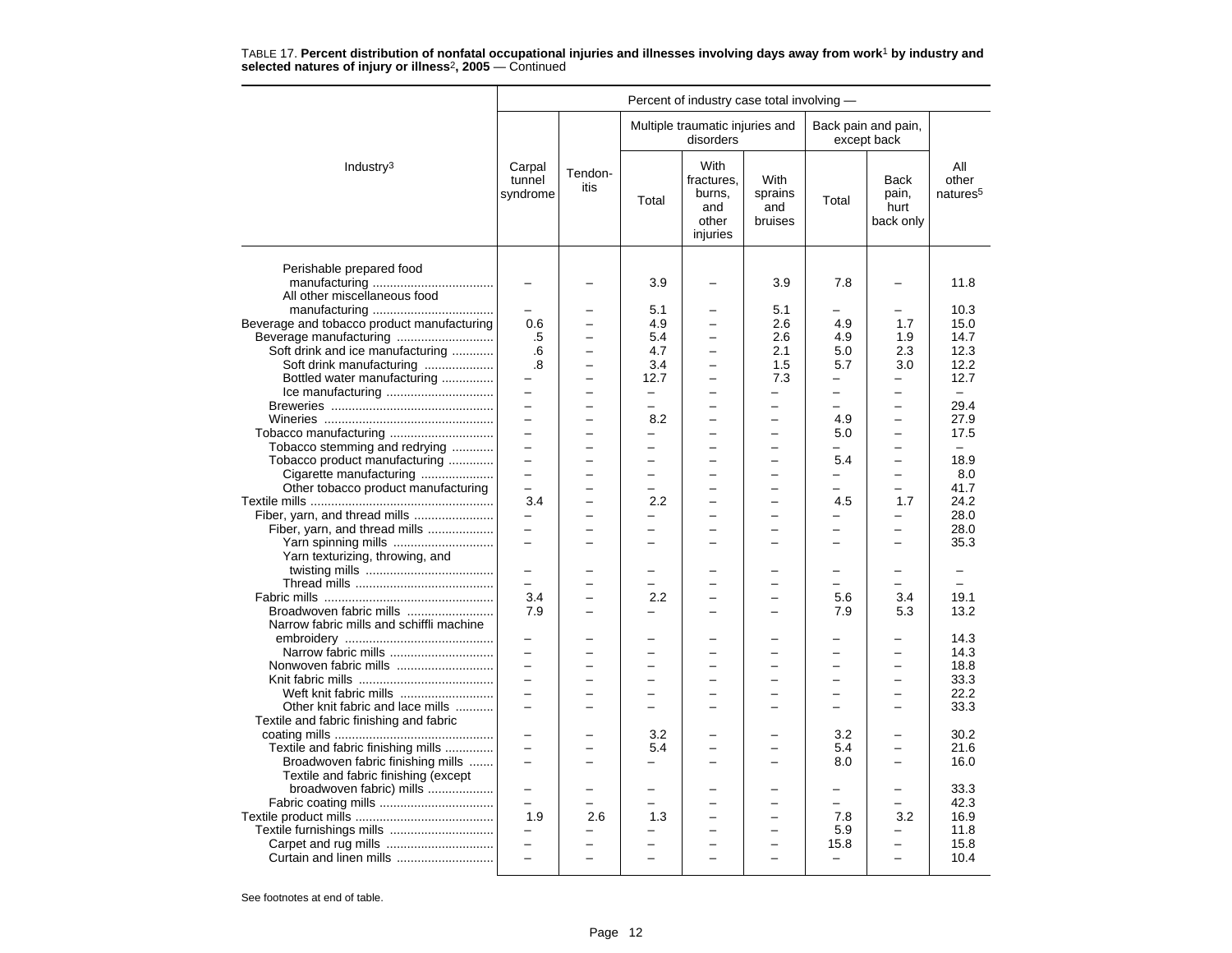|                                                                                                                                                                                                              |                                                                     |                                                         | Percent of industry case total involving -                     |                                                                                                            |                                                                                                     |                                                                              |                                             |                   |                  |  |  |
|--------------------------------------------------------------------------------------------------------------------------------------------------------------------------------------------------------------|---------------------------------------------------------------------|---------------------------------------------------------|----------------------------------------------------------------|------------------------------------------------------------------------------------------------------------|-----------------------------------------------------------------------------------------------------|------------------------------------------------------------------------------|---------------------------------------------|-------------------|------------------|--|--|
| Industry <sup>3</sup>                                                                                                                                                                                        | <b>NAICS</b><br>code <sup>4</sup>                                   | Total<br>cases                                          | Sprains,<br>strains                                            | Fractures                                                                                                  | Cuts,<br>punctures                                                                                  | <b>Bruises</b>                                                               | Heat<br>burns                               | Chemical<br>burns | Amputa-<br>tions |  |  |
| Curtain and drapery mills<br>Other household textile product mills<br>Textile bag and canvas mills<br>Canvas and related product mills<br>All other textile product mills<br>Tire cord and tire fabric mills | 314121<br>314129<br>3149<br>31491<br>314912<br>31499<br>314992      | 250<br>240<br>870<br>420<br>370<br>450<br>70            | 44.0<br>50.0<br>35.6<br>35.7<br>32.4<br>35.6<br>71.4           | 20.0<br>$\overline{\phantom{0}}$<br>4.6<br>4.8<br>$\equiv$<br>4.4<br>-                                     | 20.0<br>12.5<br>14.9<br>21.4<br>16.2<br>8.9<br>$\qquad \qquad -$                                    | 8.3<br>3.4<br>-<br>$\overline{\phantom{0}}$<br>$\overline{\phantom{0}}$<br>- |                                             |                   |                  |  |  |
| All other miscellaneous textile product<br>Other hosiery and sock mills<br>Other apparel knitting mills<br>Outerwear knitting mills<br>Cut and sew apparel manufacturing                                     | 314999<br>315<br>3151<br>31511<br>315119<br>31519<br>315191<br>3152 | 280<br>1,900<br>340<br>220<br>200<br>130<br>60<br>1,380 | 39.3<br>29.5<br>32.4<br>31.8<br>35.0<br>30.8<br>$\sim$<br>29.7 | 4.7<br>$\overline{\phantom{0}}$<br>$\overline{\phantom{0}}$<br>$\overline{\phantom{0}}$<br>$\equiv$<br>4.3 | 7.1<br>14.2<br>5.9<br>$\overline{\phantom{0}}$<br>-<br>$\overline{\phantom{0}}$<br>$\equiv$<br>16.7 | 9.5<br>14.7<br>9.1<br>23.1<br>50.0<br>8.7                                    | 1.1<br>-<br>$\overline{\phantom{0}}$<br>1.4 | 1.1<br>÷          | 2.1              |  |  |
| Men's and boys' cut and sew apparel                                                                                                                                                                          | 315211                                                              | 130                                                     | 23.1                                                           |                                                                                                            | $\overline{\phantom{0}}$                                                                            |                                                                              |                                             |                   |                  |  |  |
| Men's and boys' cut and sew apparel<br>Men's and boys' cut and sew suit,                                                                                                                                     | 31522                                                               | 540                                                     | 27.8                                                           | 3.7                                                                                                        | 18.5                                                                                                | 7.4                                                                          |                                             |                   |                  |  |  |
| coat, and overcoat manufacturing<br>Men's and boys' cut and sew shirt                                                                                                                                        | 315222                                                              | 110                                                     | 27.3                                                           |                                                                                                            | ÷                                                                                                   | 18.2                                                                         |                                             |                   |                  |  |  |
| (except work shirt) manufacturing<br>Men's and boys' cut and sew trouser,                                                                                                                                    | 315223                                                              | 100                                                     |                                                                |                                                                                                            | 20.0                                                                                                |                                                                              |                                             |                   |                  |  |  |
| slack, and jean manufacturing<br>Men's and boys' cut and sew work                                                                                                                                            | 315224                                                              | 70                                                      | 28.6                                                           |                                                                                                            |                                                                                                     |                                                                              |                                             |                   |                  |  |  |
| clothing manufacturing<br>Women's and girls' cut and sew apparel                                                                                                                                             | 315225                                                              | 140                                                     | 35.7                                                           |                                                                                                            |                                                                                                     | -                                                                            |                                             |                   |                  |  |  |
| Women's and girls' cut and sew suit,<br>coat, tailored jacket, and skirt                                                                                                                                     | 31523                                                               | 150                                                     | 53.3                                                           |                                                                                                            |                                                                                                     | 13.3                                                                         |                                             |                   |                  |  |  |
| Women's and girls' cut and sew other                                                                                                                                                                         | 315234                                                              | 20                                                      |                                                                |                                                                                                            |                                                                                                     |                                                                              |                                             |                   |                  |  |  |
| outerwear manufacturing<br>Other cut and sew apparel                                                                                                                                                         | 315239                                                              | 50                                                      |                                                                |                                                                                                            |                                                                                                     |                                                                              |                                             |                   |                  |  |  |
| All other cut and sew apparel                                                                                                                                                                                | 31529                                                               | 90                                                      | 44.4                                                           |                                                                                                            |                                                                                                     |                                                                              |                                             |                   |                  |  |  |
| Apparel accessories and other apparel                                                                                                                                                                        | 315299                                                              | 60                                                      | 50.0                                                           |                                                                                                            |                                                                                                     |                                                                              |                                             |                   |                  |  |  |
| Apparel accessories and other apparel                                                                                                                                                                        | 3159                                                                | 180                                                     | 22.2                                                           | 11.1                                                                                                       | 11.1                                                                                                | 11.1                                                                         |                                             |                   |                  |  |  |
| Leather and allied product manufacturing                                                                                                                                                                     | 31599<br>316                                                        | 180<br>630                                              | 22.2<br>22.2                                                   | 11.1<br>3.2                                                                                                | 11.1<br>20.6                                                                                        | 11.1<br>4.8                                                                  |                                             |                   |                  |  |  |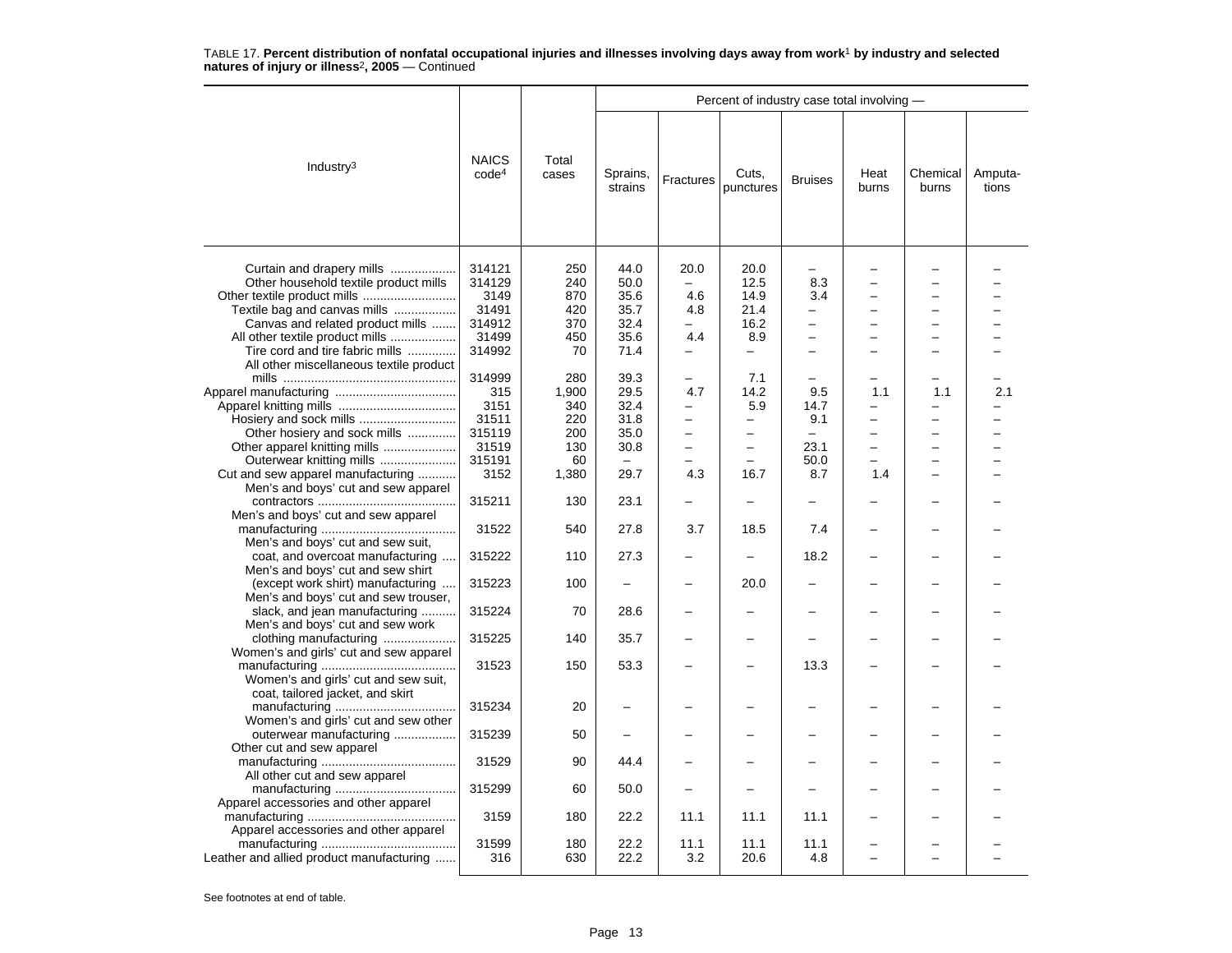|                                          |                              |                          |                          | Percent of industry case total involving -               |                                          |                          |                                    |                                      |
|------------------------------------------|------------------------------|--------------------------|--------------------------|----------------------------------------------------------|------------------------------------------|--------------------------|------------------------------------|--------------------------------------|
|                                          |                              |                          |                          | Multiple traumatic injuries and<br>disorders             |                                          |                          | Back pain and pain,<br>except back |                                      |
| Industry <sup>3</sup>                    | Carpal<br>tunnel<br>syndrome | Tendon-<br>itis          | Total                    | With<br>fractures.<br>burns,<br>and<br>other<br>injuries | <b>With</b><br>sprains<br>and<br>bruises | Total                    | Back<br>pain,<br>hurt<br>back only | All<br>other<br>natures <sup>5</sup> |
|                                          |                              |                          |                          |                                                          |                                          |                          |                                    |                                      |
| Curtain and drapery mills                |                              |                          |                          |                                                          |                                          |                          |                                    |                                      |
| Other household textile product mills    |                              |                          |                          | $\overline{\phantom{0}}$                                 |                                          | $\equiv$                 | $\overline{\phantom{0}}$           | 20.8                                 |
|                                          | 2.3                          | 4.6                      | ÷.                       | L.                                                       | L.                                       | 8.0                      | 5.7                                | 21.8                                 |
| Textile bag and canvas mills             |                              |                          |                          |                                                          |                                          | 16.7                     | 9.5                                | 7.1                                  |
| Canvas and related product mills         | $\overline{\phantom{0}}$     |                          |                          | $\overline{\phantom{0}}$                                 |                                          | 18.9                     | 10.8                               | 8.1                                  |
| All other textile product mills          | $\overline{a}$               |                          |                          | $\overline{\phantom{0}}$                                 |                                          | $\overline{\phantom{0}}$ | -                                  | 35.6                                 |
| Tire cord and tire fabric mills          | $\overline{a}$               |                          |                          | $\overline{\phantom{0}}$                                 |                                          | $\equiv$                 | $\equiv$                           |                                      |
| All other miscellaneous textile product  |                              |                          |                          |                                                          |                                          |                          |                                    |                                      |
|                                          |                              |                          |                          |                                                          |                                          |                          |                                    | 32.1                                 |
|                                          | 6.3                          | 2.1                      | 3.2                      | 1.6                                                      |                                          | 13.2                     | 4.7                                | 14.2                                 |
|                                          | 11.8                         | $\overline{\phantom{0}}$ | $\overline{\phantom{0}}$ | -                                                        |                                          | 11.8                     | -                                  | 17.6                                 |
| Hosiery and sock mills                   | 18.2                         | $\equiv$                 | $\overline{\phantom{0}}$ | L.                                                       |                                          | 13.6                     | $\overline{\phantom{0}}$           | 13.6                                 |
| Other hosiery and sock mills             | 20.0                         |                          |                          |                                                          |                                          | 15.0                     | $\overline{\phantom{0}}$           | 15.0                                 |
| Other apparel knitting mills             | $\overline{\phantom{0}}$     |                          |                          |                                                          |                                          | $\qquad \qquad -$        | $\overline{\phantom{0}}$           | 23.1                                 |
| Outerwear knitting mills                 | $\equiv$                     |                          |                          | $\overline{\phantom{0}}$                                 | -                                        | $\equiv$                 | $\equiv$                           | 33.3                                 |
| Cut and sew apparel manufacturing        | 3.6                          | 2.2                      | 2.9                      | 2.2                                                      | -                                        | 14.5                     | 5.8                                | 13.0                                 |
| Men's and boys' cut and sew apparel      |                              |                          |                          |                                                          |                                          |                          |                                    |                                      |
|                                          |                              |                          |                          |                                                          |                                          | 30.8                     |                                    |                                      |
| Men's and boys' cut and sew apparel      |                              |                          |                          |                                                          |                                          |                          |                                    |                                      |
|                                          | 3.7                          | 3.7                      |                          |                                                          |                                          | 18.5                     | 11.1                               | 11.1                                 |
| Men's and boys' cut and sew suit,        |                              |                          |                          |                                                          |                                          |                          |                                    |                                      |
|                                          |                              |                          |                          |                                                          |                                          | 18.2                     |                                    |                                      |
| coat, and overcoat manufacturing         |                              |                          |                          |                                                          |                                          |                          |                                    |                                      |
| Men's and boys' cut and sew shirt        |                              |                          |                          |                                                          |                                          |                          |                                    |                                      |
| (except work shirt) manufacturing        |                              |                          |                          |                                                          |                                          |                          |                                    | 30.0                                 |
| Men's and boys' cut and sew trouser,     |                              |                          |                          |                                                          |                                          |                          |                                    |                                      |
| slack, and jean manufacturing            |                              |                          |                          |                                                          |                                          |                          |                                    |                                      |
| Men's and boys' cut and sew work         |                              |                          |                          |                                                          |                                          |                          |                                    |                                      |
| clothing manufacturing                   |                              |                          |                          |                                                          |                                          | 42.9                     |                                    |                                      |
| Women's and girls' cut and sew apparel   |                              |                          |                          |                                                          |                                          |                          |                                    |                                      |
|                                          |                              |                          |                          |                                                          |                                          |                          |                                    | 13.3                                 |
| Women's and girls' cut and sew suit,     |                              |                          |                          |                                                          |                                          |                          |                                    |                                      |
| coat, tailored jacket, and skirt         |                              |                          |                          |                                                          |                                          |                          |                                    |                                      |
|                                          |                              |                          |                          |                                                          |                                          |                          |                                    |                                      |
| Women's and girls' cut and sew other     |                              |                          |                          |                                                          |                                          |                          |                                    |                                      |
| outerwear manufacturing                  |                              |                          |                          |                                                          |                                          |                          |                                    |                                      |
| Other cut and sew apparel                |                              |                          |                          |                                                          |                                          |                          |                                    |                                      |
|                                          |                              |                          |                          |                                                          |                                          |                          |                                    | 22.2                                 |
| All other cut and sew apparel            |                              |                          |                          |                                                          |                                          |                          |                                    |                                      |
|                                          | $\overline{\phantom{0}}$     |                          |                          |                                                          |                                          |                          |                                    |                                      |
| Apparel accessories and other apparel    |                              |                          |                          |                                                          |                                          |                          |                                    |                                      |
|                                          | 16.7                         |                          |                          |                                                          |                                          |                          |                                    | 22.2                                 |
| Apparel accessories and other apparel    |                              |                          |                          |                                                          |                                          |                          |                                    |                                      |
|                                          | 16.7                         |                          |                          |                                                          |                                          |                          |                                    | 22.2                                 |
| Leather and allied product manufacturing | 6.3                          | 3.2                      |                          |                                                          |                                          | 6.3                      |                                    | 28.6                                 |
|                                          |                              |                          |                          |                                                          |                                          |                          |                                    |                                      |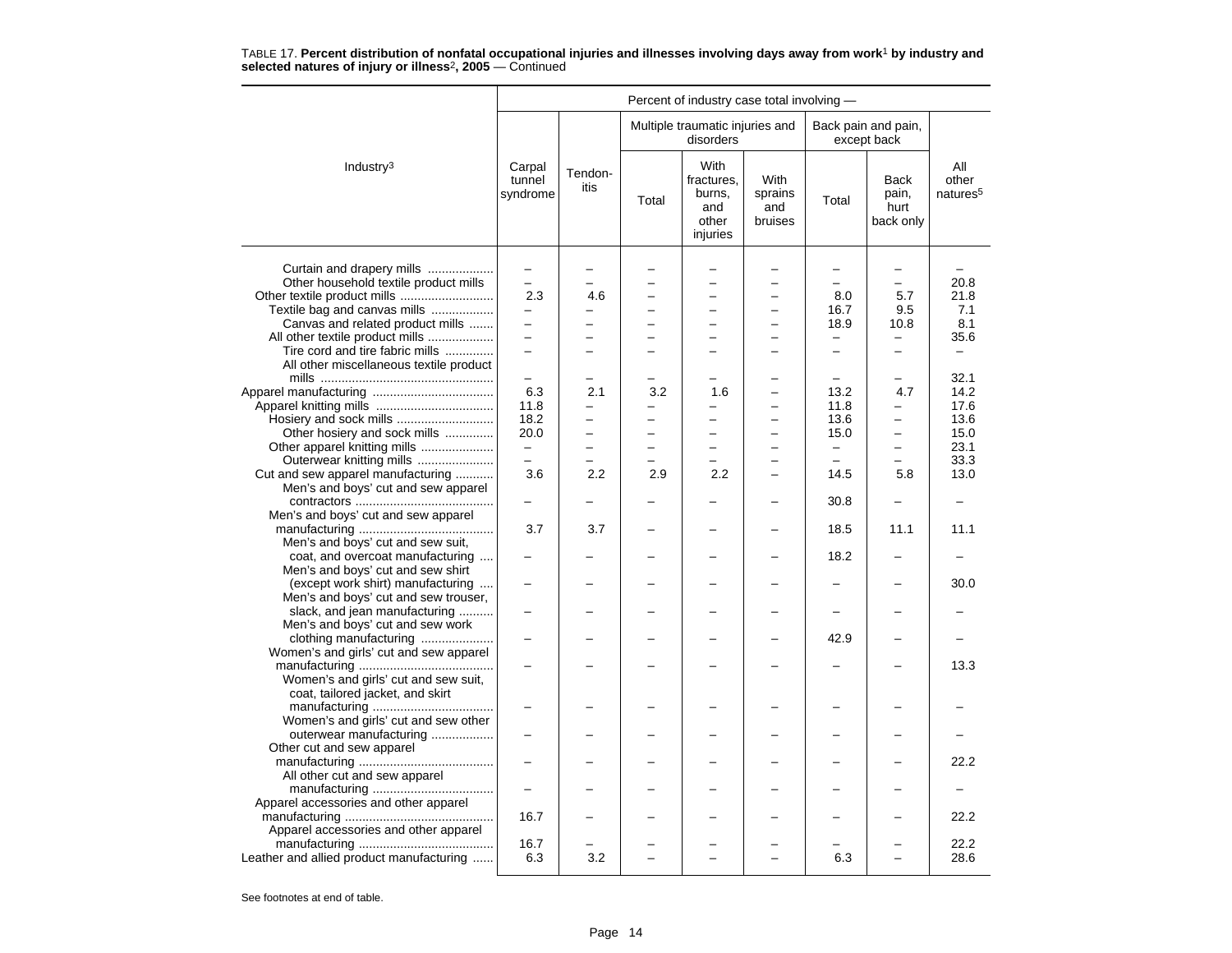|                                                                                              |                                   |                        |                          |                            |                      | Percent of industry case total involving - |                                                           |                                      |                                        |  |  |  |
|----------------------------------------------------------------------------------------------|-----------------------------------|------------------------|--------------------------|----------------------------|----------------------|--------------------------------------------|-----------------------------------------------------------|--------------------------------------|----------------------------------------|--|--|--|
| Industry $3$                                                                                 | <b>NAICS</b><br>code <sup>4</sup> | Total<br>cases         | Sprains,<br>strains      | <b>Fractures</b>           | Cuts,<br>punctures   | <b>Bruises</b>                             | Heat<br>burns                                             | Chemical<br>burns                    | Amputa-<br>tions                       |  |  |  |
|                                                                                              | 3162<br>31621                     | 250<br>250             | 20.0<br>20.0             | $\overline{a}$<br>$\equiv$ | 12.0<br>12.0         | $\overline{a}$<br>$\equiv$                 |                                                           | $\equiv$                             |                                        |  |  |  |
| Rubber and plastics footwear                                                                 | 316211                            | 30                     | $\overline{\phantom{0}}$ |                            | -                    |                                            |                                                           |                                      |                                        |  |  |  |
| Men's footwear (except athletic)                                                             | 316213                            | 150                    | 20.0                     |                            | 13.3                 |                                            |                                                           |                                      |                                        |  |  |  |
| Women's footwear (except athletic)<br>Other leather and allied product                       | 316214                            | 30                     |                          |                            |                      |                                            |                                                           |                                      |                                        |  |  |  |
| Other leather and allied product                                                             | 3169                              | 180                    | 27.8                     |                            | 33.3                 |                                            |                                                           |                                      |                                        |  |  |  |
| Sawmills and wood preservation                                                               | 31699<br>321<br>3211              | 180<br>13,730<br>3,450 | 27.8<br>30.1<br>31.9     | 10.2<br>13.9               | 33.3<br>18.6<br>11.6 | 7.9<br>9.6                                 | 0.2<br>-                                                  | $\overline{\phantom{0}}$             | 2.6<br>3.5                             |  |  |  |
| Sawmills and wood preservation<br>Wood preservation                                          | 32111<br>321113<br>321114         | 3,450<br>3,200<br>250  | 31.9<br>32.5<br>24.0     | 13.9<br>13.4<br>20.0       | 11.6<br>11.2<br>16.0 | 9.6<br>10.0<br>$\overline{\phantom{0}}$    | $\overline{\phantom{0}}$<br>÷<br>$\overline{\phantom{0}}$ | -<br>$\equiv$<br>$\equiv$            | 3.5<br>3.1<br>$\overline{\phantom{0}}$ |  |  |  |
| Veneer, plywood, and engineered wood<br>product manufacturing                                | 3212                              | 2,580                  | 37.2                     | 7.0                        | 15.9                 | 8.1                                        | .8                                                        |                                      | 2.3                                    |  |  |  |
| Veneer, plywood, and engineered wood<br>product manufacturing<br>Hardwood veneer and plywood | 32121                             | 2,580                  | 37.2                     | 7.0                        | 15.9                 | 8.1                                        | .8                                                        |                                      | 2.3                                    |  |  |  |
| Softwood veneer and plywood                                                                  | 321211                            | 330                    | 33.3                     | 9.1                        | 12.1                 | 6.1                                        |                                                           |                                      |                                        |  |  |  |
| Engineered wood member (except                                                               | 321212                            | 250                    | 32.0                     | 12.0                       | 8.0                  | $\overline{\phantom{0}}$                   |                                                           |                                      |                                        |  |  |  |
| Truss manufacturing<br>Reconstituted wood product                                            | 321213<br>321214                  | 190<br>1,600           | 42.1<br>41.2             | 5.6                        | 10.5<br>18.8         | 10.5<br>8.8                                | L.<br>$\overline{\phantom{0}}$                            | $\overline{\phantom{0}}$             | 1.9                                    |  |  |  |
| Other wood product manufacturing                                                             | 321219<br>3219<br>32191           | 210<br>7,700<br>3,390  | 19.0<br>26.9<br>26.0     | 9.5<br>9.6<br>8.6          | 14.3<br>22.6<br>22.4 | 9.5<br>6.9<br>5.9                          | $\equiv$<br>$\overline{\phantom{0}}$                      | $\equiv$<br>$\overline{\phantom{0}}$ | 2.3<br>1.8                             |  |  |  |
| Wood window and door<br>Cut stock, resawing lumber, and                                      | 321911                            | 1,500                  | 27.3                     | 6.0                        | 21.3                 | 5.3                                        |                                                           |                                      | 1.3                                    |  |  |  |
| Other millwork (including flooring)<br>Wood container and pallet                             | 321912<br>321918                  | 610<br>1,280           | 27.9<br>23.4             | 19.7<br>5.5                | 16.4<br>26.6         | 8.6                                        | $\overline{\phantom{0}}$                                  | $\overline{\phantom{0}}$             | 2.3                                    |  |  |  |
| All other wood product manufacturing<br>Manufactured home (mobile home)                      | 32192<br>32199                    | 1,440<br>2,870         | 20.1<br>31.4             | 14.6<br>8.4                | 24.3<br>22.0         | 6.2<br>8.4                                 |                                                           | -                                    | 3.5<br>2.4                             |  |  |  |
| Prefabricated wood building                                                                  | 321991                            | 1,030                  | 23.3                     | 10.7                       | 29.1                 | 12.6                                       |                                                           |                                      | 2.9                                    |  |  |  |
|                                                                                              | 321992                            | 860                    | 41.9                     | 3.5                        | 19.8                 | 4.7                                        |                                                           |                                      |                                        |  |  |  |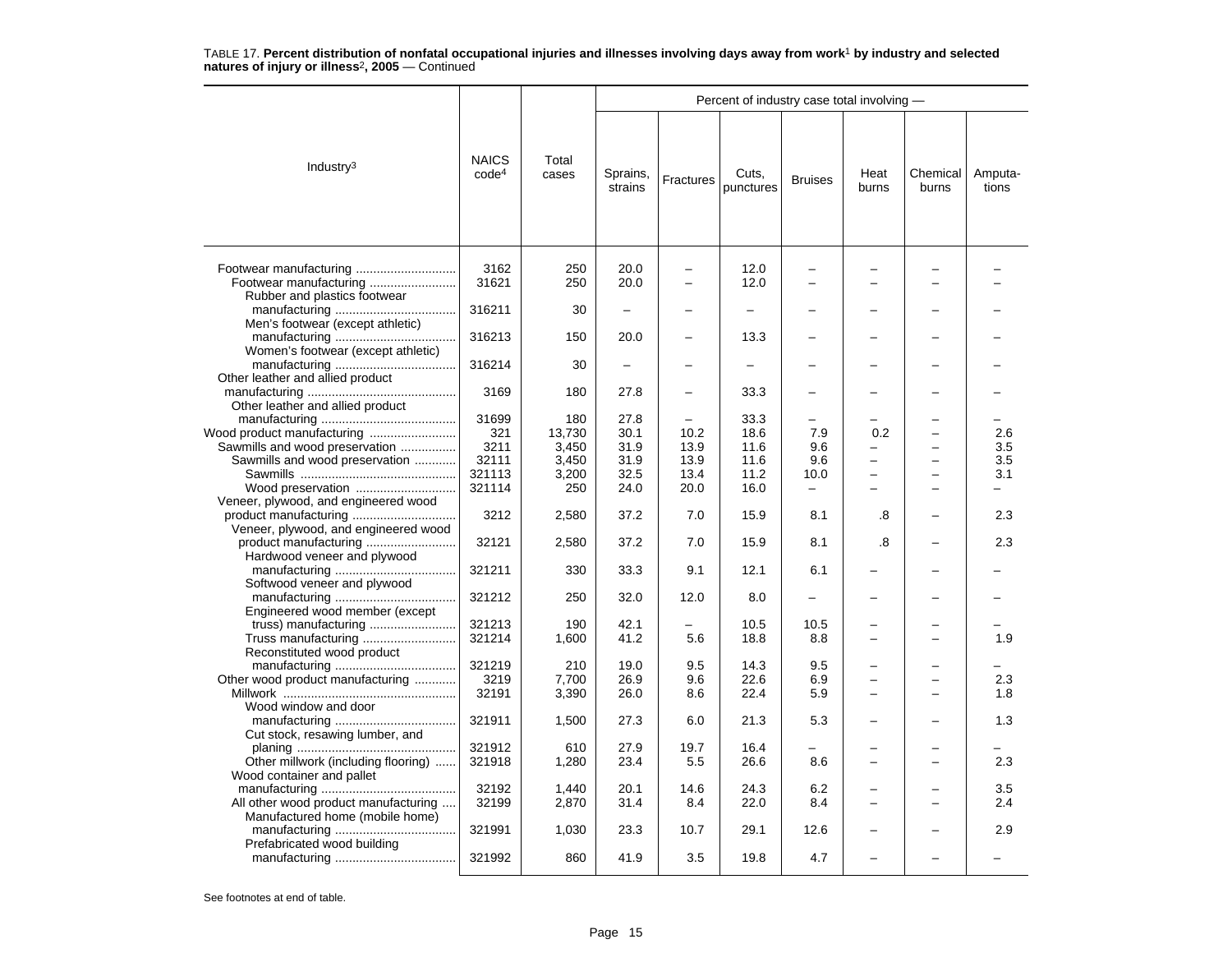| Percent of industry case total involving -                                                                                                                                                                                                                                                                                                                                                                                                                                                                                                                                                                                                                                                                                                                                                                                                                                                                                                                                                                                                                                                                                                                                                                                                                                                                                                                                                                                                                                                                                                                                                                                                                                                                                                                                                                               |                                      |     |     |           |     |     |     |              |  |
|--------------------------------------------------------------------------------------------------------------------------------------------------------------------------------------------------------------------------------------------------------------------------------------------------------------------------------------------------------------------------------------------------------------------------------------------------------------------------------------------------------------------------------------------------------------------------------------------------------------------------------------------------------------------------------------------------------------------------------------------------------------------------------------------------------------------------------------------------------------------------------------------------------------------------------------------------------------------------------------------------------------------------------------------------------------------------------------------------------------------------------------------------------------------------------------------------------------------------------------------------------------------------------------------------------------------------------------------------------------------------------------------------------------------------------------------------------------------------------------------------------------------------------------------------------------------------------------------------------------------------------------------------------------------------------------------------------------------------------------------------------------------------------------------------------------------------|--------------------------------------|-----|-----|-----------|-----|-----|-----|--------------|--|
|                                                                                                                                                                                                                                                                                                                                                                                                                                                                                                                                                                                                                                                                                                                                                                                                                                                                                                                                                                                                                                                                                                                                                                                                                                                                                                                                                                                                                                                                                                                                                                                                                                                                                                                                                                                                                          |                                      |     |     | disorders |     |     |     |              |  |
| Multiple traumatic injuries and<br>Back pain and pain,<br>except back<br>With<br>Industry <sup>3</sup><br>Carpal<br>Tendon-<br>fractures.<br>With<br>tunnel<br><b>Back</b><br>itis<br>syndrome<br>burns,<br>sprains<br>pain,<br>Total<br>Total<br>hurt<br>and<br>and<br>other<br>bruises<br>back only<br>injuries<br>8.0<br>8.0<br>$\overline{\phantom{0}}$<br>-<br>8.0<br>8.0<br>$\overline{a}$<br>Rubber and plastics footwear<br>Men's footwear (except athletic)<br>$\overline{\phantom{0}}$<br>Women's footwear (except athletic)<br>Other leather and allied product<br>11.1<br>Other leather and allied product<br>11.1<br>Wood product manufacturing<br>1.8<br>.8<br>4.1<br>1.2<br>0.9<br>5.4<br>2.2<br>Sawmills and wood preservation<br>2.9<br>4.9<br>4.3<br>.9<br>1.4<br>.9<br>.9<br>Sawmills and wood preservation<br>2.9<br>4.9<br>1.4<br>4.3<br>.9<br>.9<br>.9<br>2.8<br>4.4<br>.9<br>.9<br>4.1<br>.9<br>.6<br>Wood preservation<br>12.0<br>8.0<br>Veneer, plywood, and engineered wood<br>.8<br>.8<br>3.1<br>1.6<br>5.0<br>1.6<br>Veneer, plywood, and engineered wood<br>.8<br>.8<br>3.1<br>1.6<br>5.0<br>1.6<br>Hardwood veneer and plywood<br>9.1<br>Softwood veneer and plywood<br>8.0<br>Engineered wood member (except<br>truss) manufacturing<br>Truss manufacturing<br>1.9<br>1.2<br>4.4<br>2.5<br>$\overline{\phantom{0}}$<br>$\equiv$<br>Reconstituted wood product<br>9.5<br>Other wood product manufacturing<br>1.7<br>.8<br>4.0<br>1.2<br>.9<br>6.1<br>3.0<br>5.6<br>1.2<br>2.4<br>1.2<br>1.2<br>6.8<br>3.5<br>Wood window and door<br>3.3<br>2.0<br>4.7<br>1.3<br>10.0<br>4.7<br>Cut stock, resawing lumber, and<br>Other millwork (including flooring)<br>7.8<br>1.6<br>2.3<br>3.9<br>4.7<br>$\qquad \qquad -$<br>$\equiv$<br>Wood container and pallet<br>2.1<br>2.1<br>2.8<br>9.0<br>4.9 | All<br>other<br>natures <sup>5</sup> |     |     |           |     |     |     |              |  |
|                                                                                                                                                                                                                                                                                                                                                                                                                                                                                                                                                                                                                                                                                                                                                                                                                                                                                                                                                                                                                                                                                                                                                                                                                                                                                                                                                                                                                                                                                                                                                                                                                                                                                                                                                                                                                          |                                      |     |     |           |     |     |     | 36.0<br>36.0 |  |
|                                                                                                                                                                                                                                                                                                                                                                                                                                                                                                                                                                                                                                                                                                                                                                                                                                                                                                                                                                                                                                                                                                                                                                                                                                                                                                                                                                                                                                                                                                                                                                                                                                                                                                                                                                                                                          |                                      |     |     |           |     |     |     |              |  |
|                                                                                                                                                                                                                                                                                                                                                                                                                                                                                                                                                                                                                                                                                                                                                                                                                                                                                                                                                                                                                                                                                                                                                                                                                                                                                                                                                                                                                                                                                                                                                                                                                                                                                                                                                                                                                          |                                      |     |     |           |     |     |     | 40.0         |  |
|                                                                                                                                                                                                                                                                                                                                                                                                                                                                                                                                                                                                                                                                                                                                                                                                                                                                                                                                                                                                                                                                                                                                                                                                                                                                                                                                                                                                                                                                                                                                                                                                                                                                                                                                                                                                                          |                                      |     |     |           |     |     |     |              |  |
|                                                                                                                                                                                                                                                                                                                                                                                                                                                                                                                                                                                                                                                                                                                                                                                                                                                                                                                                                                                                                                                                                                                                                                                                                                                                                                                                                                                                                                                                                                                                                                                                                                                                                                                                                                                                                          |                                      |     |     |           |     |     |     | 11.1         |  |
|                                                                                                                                                                                                                                                                                                                                                                                                                                                                                                                                                                                                                                                                                                                                                                                                                                                                                                                                                                                                                                                                                                                                                                                                                                                                                                                                                                                                                                                                                                                                                                                                                                                                                                                                                                                                                          |                                      |     |     |           |     |     |     | 11.1         |  |
|                                                                                                                                                                                                                                                                                                                                                                                                                                                                                                                                                                                                                                                                                                                                                                                                                                                                                                                                                                                                                                                                                                                                                                                                                                                                                                                                                                                                                                                                                                                                                                                                                                                                                                                                                                                                                          |                                      |     |     |           |     |     |     | 18.1         |  |
|                                                                                                                                                                                                                                                                                                                                                                                                                                                                                                                                                                                                                                                                                                                                                                                                                                                                                                                                                                                                                                                                                                                                                                                                                                                                                                                                                                                                                                                                                                                                                                                                                                                                                                                                                                                                                          |                                      |     |     |           |     |     |     | 16.2         |  |
|                                                                                                                                                                                                                                                                                                                                                                                                                                                                                                                                                                                                                                                                                                                                                                                                                                                                                                                                                                                                                                                                                                                                                                                                                                                                                                                                                                                                                                                                                                                                                                                                                                                                                                                                                                                                                          |                                      |     |     |           |     |     |     | 16.2         |  |
|                                                                                                                                                                                                                                                                                                                                                                                                                                                                                                                                                                                                                                                                                                                                                                                                                                                                                                                                                                                                                                                                                                                                                                                                                                                                                                                                                                                                                                                                                                                                                                                                                                                                                                                                                                                                                          |                                      |     |     |           |     |     |     | 17.2         |  |
|                                                                                                                                                                                                                                                                                                                                                                                                                                                                                                                                                                                                                                                                                                                                                                                                                                                                                                                                                                                                                                                                                                                                                                                                                                                                                                                                                                                                                                                                                                                                                                                                                                                                                                                                                                                                                          |                                      |     |     |           |     |     |     | 8.0          |  |
|                                                                                                                                                                                                                                                                                                                                                                                                                                                                                                                                                                                                                                                                                                                                                                                                                                                                                                                                                                                                                                                                                                                                                                                                                                                                                                                                                                                                                                                                                                                                                                                                                                                                                                                                                                                                                          |                                      |     |     |           |     |     |     | 19.4         |  |
|                                                                                                                                                                                                                                                                                                                                                                                                                                                                                                                                                                                                                                                                                                                                                                                                                                                                                                                                                                                                                                                                                                                                                                                                                                                                                                                                                                                                                                                                                                                                                                                                                                                                                                                                                                                                                          |                                      |     |     |           |     |     |     |              |  |
|                                                                                                                                                                                                                                                                                                                                                                                                                                                                                                                                                                                                                                                                                                                                                                                                                                                                                                                                                                                                                                                                                                                                                                                                                                                                                                                                                                                                                                                                                                                                                                                                                                                                                                                                                                                                                          |                                      |     |     |           |     |     |     | 19.4         |  |
|                                                                                                                                                                                                                                                                                                                                                                                                                                                                                                                                                                                                                                                                                                                                                                                                                                                                                                                                                                                                                                                                                                                                                                                                                                                                                                                                                                                                                                                                                                                                                                                                                                                                                                                                                                                                                          |                                      |     |     |           |     |     |     | 18.2         |  |
|                                                                                                                                                                                                                                                                                                                                                                                                                                                                                                                                                                                                                                                                                                                                                                                                                                                                                                                                                                                                                                                                                                                                                                                                                                                                                                                                                                                                                                                                                                                                                                                                                                                                                                                                                                                                                          |                                      |     |     |           |     |     |     | 24.0         |  |
|                                                                                                                                                                                                                                                                                                                                                                                                                                                                                                                                                                                                                                                                                                                                                                                                                                                                                                                                                                                                                                                                                                                                                                                                                                                                                                                                                                                                                                                                                                                                                                                                                                                                                                                                                                                                                          |                                      |     |     |           |     |     |     | 26.3         |  |
|                                                                                                                                                                                                                                                                                                                                                                                                                                                                                                                                                                                                                                                                                                                                                                                                                                                                                                                                                                                                                                                                                                                                                                                                                                                                                                                                                                                                                                                                                                                                                                                                                                                                                                                                                                                                                          |                                      |     |     |           |     |     |     | 16.9         |  |
|                                                                                                                                                                                                                                                                                                                                                                                                                                                                                                                                                                                                                                                                                                                                                                                                                                                                                                                                                                                                                                                                                                                                                                                                                                                                                                                                                                                                                                                                                                                                                                                                                                                                                                                                                                                                                          |                                      |     |     |           |     |     |     | 28.6         |  |
|                                                                                                                                                                                                                                                                                                                                                                                                                                                                                                                                                                                                                                                                                                                                                                                                                                                                                                                                                                                                                                                                                                                                                                                                                                                                                                                                                                                                                                                                                                                                                                                                                                                                                                                                                                                                                          |                                      |     |     |           |     |     |     | 18.6         |  |
|                                                                                                                                                                                                                                                                                                                                                                                                                                                                                                                                                                                                                                                                                                                                                                                                                                                                                                                                                                                                                                                                                                                                                                                                                                                                                                                                                                                                                                                                                                                                                                                                                                                                                                                                                                                                                          |                                      |     |     |           |     |     |     | 19.8         |  |
|                                                                                                                                                                                                                                                                                                                                                                                                                                                                                                                                                                                                                                                                                                                                                                                                                                                                                                                                                                                                                                                                                                                                                                                                                                                                                                                                                                                                                                                                                                                                                                                                                                                                                                                                                                                                                          |                                      |     |     |           |     |     |     | 17.3         |  |
|                                                                                                                                                                                                                                                                                                                                                                                                                                                                                                                                                                                                                                                                                                                                                                                                                                                                                                                                                                                                                                                                                                                                                                                                                                                                                                                                                                                                                                                                                                                                                                                                                                                                                                                                                                                                                          |                                      |     |     |           |     |     |     | 27.9<br>18.8 |  |
|                                                                                                                                                                                                                                                                                                                                                                                                                                                                                                                                                                                                                                                                                                                                                                                                                                                                                                                                                                                                                                                                                                                                                                                                                                                                                                                                                                                                                                                                                                                                                                                                                                                                                                                                                                                                                          |                                      |     |     |           |     |     |     | 15.3         |  |
| All other wood product manufacturing<br>Manufactured home (mobile home)                                                                                                                                                                                                                                                                                                                                                                                                                                                                                                                                                                                                                                                                                                                                                                                                                                                                                                                                                                                                                                                                                                                                                                                                                                                                                                                                                                                                                                                                                                                                                                                                                                                                                                                                                  | .7                                   | 1.0 | 2.8 | 1.0       | .7  | 3.8 | 1.4 | 18.8         |  |
| Prefabricated wood building                                                                                                                                                                                                                                                                                                                                                                                                                                                                                                                                                                                                                                                                                                                                                                                                                                                                                                                                                                                                                                                                                                                                                                                                                                                                                                                                                                                                                                                                                                                                                                                                                                                                                                                                                                                              | -                                    | 1.9 | 3.9 |           | 1.9 | 2.9 | -   | 14.6         |  |
|                                                                                                                                                                                                                                                                                                                                                                                                                                                                                                                                                                                                                                                                                                                                                                                                                                                                                                                                                                                                                                                                                                                                                                                                                                                                                                                                                                                                                                                                                                                                                                                                                                                                                                                                                                                                                          | 2.3                                  |     |     |           |     | 4.7 |     | 22.1         |  |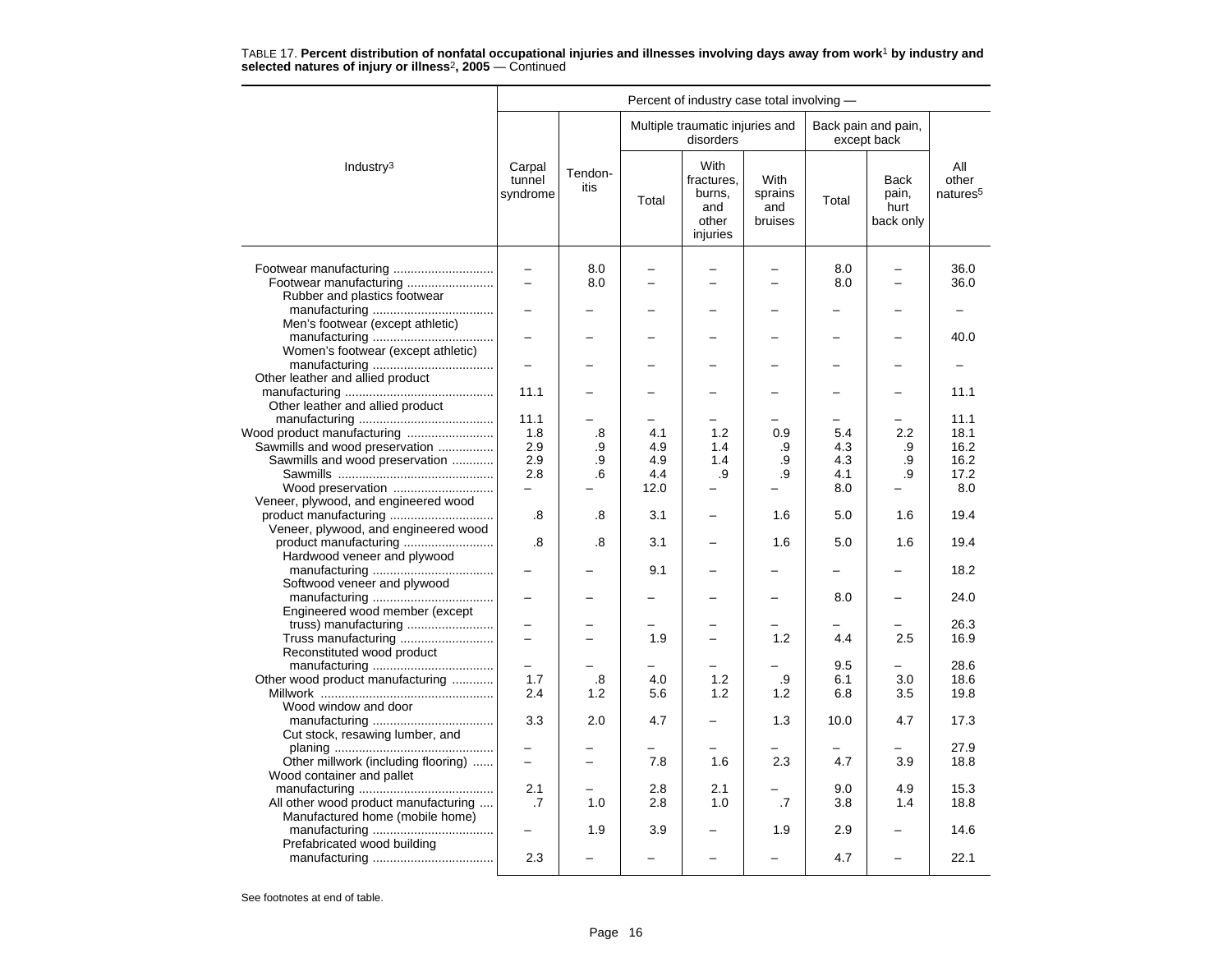|                                                                                                                                                                                                                         |                                                                        |                                                             |                                                                                  |                                                                                                      | Percent of industry case total involving -                                                        |                                                                                                |                                                                     |                                                                                 |                                                                                         |
|-------------------------------------------------------------------------------------------------------------------------------------------------------------------------------------------------------------------------|------------------------------------------------------------------------|-------------------------------------------------------------|----------------------------------------------------------------------------------|------------------------------------------------------------------------------------------------------|---------------------------------------------------------------------------------------------------|------------------------------------------------------------------------------------------------|---------------------------------------------------------------------|---------------------------------------------------------------------------------|-----------------------------------------------------------------------------------------|
| Industry $3$                                                                                                                                                                                                            | <b>NAICS</b><br>code <sup>4</sup>                                      | Total<br>cases                                              | Sprains,<br>strains                                                              | Fractures                                                                                            | Cuts.<br>punctures                                                                                | <b>Bruises</b>                                                                                 | Heat<br>burns                                                       | Chemical<br>burns                                                               | Amputa-<br>tions                                                                        |
| All other miscellaneous wood product<br>Pulp, paper, and paperboard mills<br>Paper (except newsprint) mills                                                                                                             | 321999<br>322<br>3221<br>32211<br>32212<br>322121<br>322122<br>32213   | 970<br>6,130<br>1,590<br>90<br>1,140<br>1.010<br>130<br>360 | 30.9<br>33.3<br>38.4<br>44.4<br>36.8<br>37.6<br>30.8<br>41.7                     | 11.3<br>11.9<br>15.1<br>$\overline{\phantom{m}}$<br>16.7<br>17.8<br>$\overline{\phantom{m}}$<br>11.1 | 16.5<br>11.3<br>8.8<br>$\overline{\phantom{0}}$<br>8.8<br>8.9<br>$\overline{\phantom{0}}$<br>13.9 | 7.2<br>7.2<br>6.9<br>$\overline{\phantom{0}}$<br>7.9<br>6.9<br>$\overline{\phantom{0}}$<br>5.6 | -<br>2.1<br>3.1<br>$\overline{\phantom{0}}$<br>3.5<br>3.0<br>-<br>▃ | -<br>1.0<br>2.5<br>22.2<br>$\overline{\phantom{0}}$<br>$\overline{\phantom{0}}$ | 4.1<br>2.6<br>1.9<br>$\overline{\phantom{0}}$<br>1.8<br>$\overline{\phantom{0}}$<br>5.6 |
| Converted paper product manufacturing<br>Paperboard container manufacturing<br>Corrugated and solid fiber box                                                                                                           | 3222<br>32221                                                          | 4,540<br>2,450                                              | 31.5<br>31.8                                                                     | 10.8<br>12.2                                                                                         | 12.1<br>10.6                                                                                      | 7.3<br>7.8                                                                                     | 1.8<br>2.4                                                          | .7                                                                              | 2.9<br>2.4                                                                              |
| Folding paperboard box                                                                                                                                                                                                  | 322211                                                                 | 1,410                                                       | 26.2                                                                             | 14.2                                                                                                 | 12.8                                                                                              | 10.6                                                                                           | 4.3                                                                 |                                                                                 | 1.4                                                                                     |
| Fiber can, tube, drum, and similar                                                                                                                                                                                      | 322212                                                                 | 710                                                         | 46.5                                                                             | 7.0                                                                                                  | 2.8                                                                                               | 4.2                                                                                            |                                                                     |                                                                                 | 4.2                                                                                     |
| products manufacturing<br>Nonfolding sanitary food container                                                                                                                                                            | 322214                                                                 | 60                                                          |                                                                                  |                                                                                                      | 50.0                                                                                              |                                                                                                |                                                                     |                                                                                 |                                                                                         |
| Paper bag and coated and treated paper                                                                                                                                                                                  | 322215                                                                 | 150                                                         | 40.0                                                                             | $\overline{\phantom{0}}$                                                                             | 13.3                                                                                              | $\overline{\phantom{0}}$                                                                       |                                                                     |                                                                                 |                                                                                         |
| Coated and laminated packaging<br>paper and plastics film                                                                                                                                                               | 32222                                                                  | 1,040                                                       | 37.5                                                                             | 8.7                                                                                                  | 7.7                                                                                               | 4.8                                                                                            |                                                                     | 1.9                                                                             | 4.8                                                                                     |
| Coated and laminated paper                                                                                                                                                                                              | 322221                                                                 | 210                                                         | 23.8                                                                             | 9.5                                                                                                  | $\overline{\phantom{0}}$                                                                          |                                                                                                |                                                                     |                                                                                 |                                                                                         |
| Uncoated paper and multiwall bag                                                                                                                                                                                        | 322222                                                                 | 470                                                         | 40.4                                                                             | 6.4                                                                                                  | 8.5                                                                                               | 4.3                                                                                            |                                                                     |                                                                                 | 6.4                                                                                     |
| Stationery product manufacturing<br>Die-cut paper and paperboard office                                                                                                                                                 | 322224<br>32223                                                        | 240<br>470                                                  | 50.0<br>25.5                                                                     | 8.3<br>8.5                                                                                           | 8.3<br>21.3                                                                                       | 8.3<br>4.3                                                                                     |                                                                     |                                                                                 |                                                                                         |
| supplies manufacturing<br>Envelope manufacturing<br>Other converted paper product                                                                                                                                       | 322231<br>322232                                                       | 110<br>300                                                  | 27.3<br>23.3                                                                     | 10.0                                                                                                 | 27.3<br>16.7                                                                                      | $\overline{\phantom{0}}$<br>$\overline{\phantom{0}}$                                           |                                                                     |                                                                                 |                                                                                         |
| Sanitary paper product manufacturing<br>All other converted paper product                                                                                                                                               | 32229<br>322291                                                        | 580<br>270                                                  | 24.1<br>33.3                                                                     | 10.3<br>11.1                                                                                         | 17.2<br>14.8                                                                                      | 12.1<br>$\overline{\phantom{m}}$                                                               |                                                                     | $\overline{\phantom{0}}$                                                        |                                                                                         |
| Printing and related support activities<br>Printing and related support activities<br>Commercial lithographic printing<br>Commercial gravure printing<br>Commercial flexographic printing<br>Commercial screen printing | 322299<br>323<br>3231<br>32311<br>323110<br>323111<br>323112<br>323113 | 310<br>7,060<br>7,060<br>6,610<br>3,560<br>90<br>760<br>650 | 16.1<br>35.1<br>35.1<br>36.0<br>37.1<br>$\overline{\phantom{m}}$<br>35.5<br>43.1 | 9.7<br>6.1<br>6.1<br>6.2<br>5.3<br>$\overline{\phantom{0}}$<br>7.9<br>6.2                            | 22.6<br>14.9<br>14.9<br>14.2<br>17.1<br>$\equiv$<br>17.1<br>10.8                                  | 19.4<br>8.5<br>8.5<br>8.6<br>8.1<br>$\equiv$<br>5.3<br>16.9                                    | .4<br>.4<br>.5<br>-<br>÷                                            | .7<br>.7<br>.8<br>.8                                                            | 2.5<br>2.5<br>2.4<br>1.7                                                                |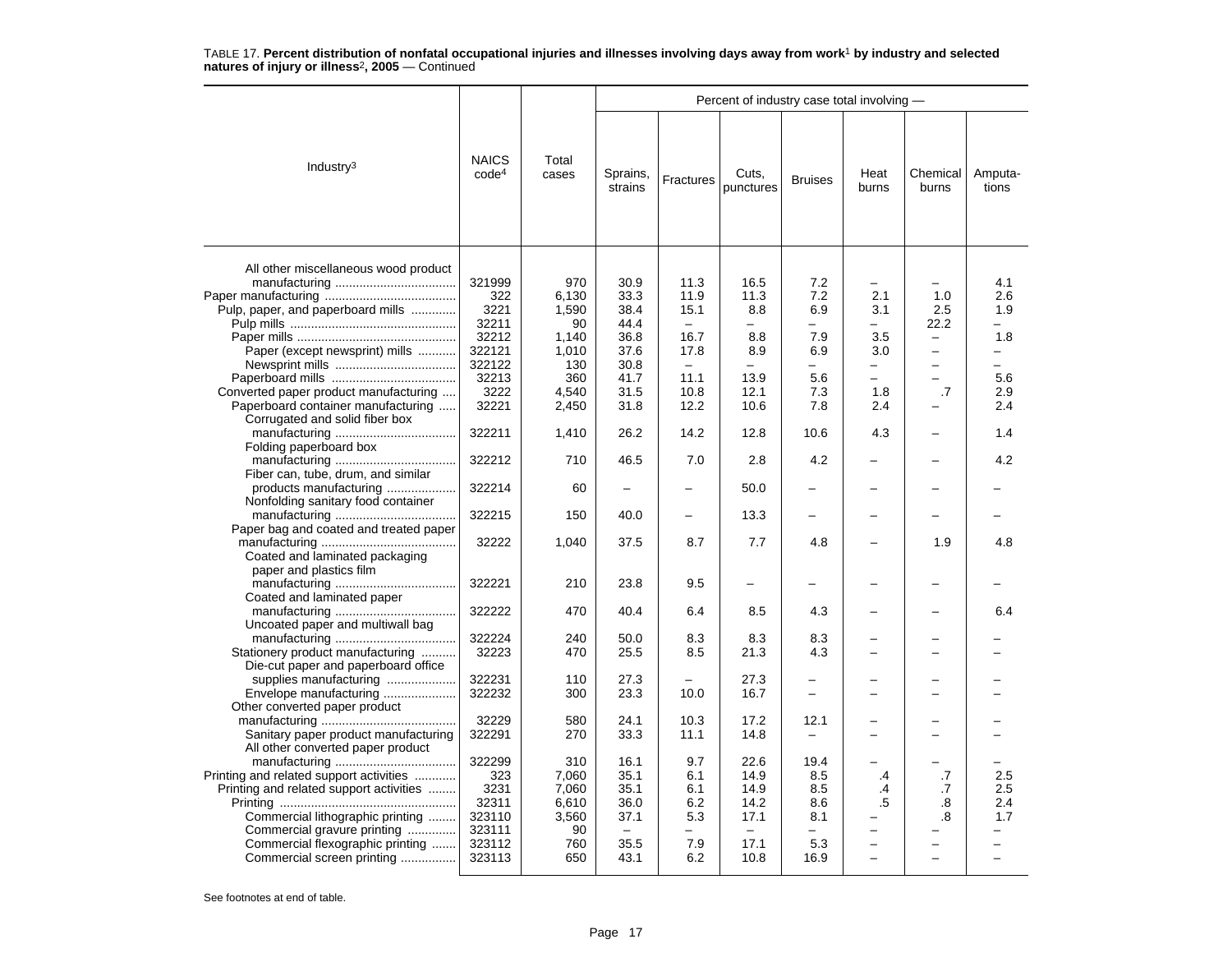|                                         | Percent of industry case total involving - |                          |                          |                                                          |                                   |                          |                                    |                                      |  |  |  |
|-----------------------------------------|--------------------------------------------|--------------------------|--------------------------|----------------------------------------------------------|-----------------------------------|--------------------------|------------------------------------|--------------------------------------|--|--|--|
|                                         |                                            |                          |                          | Multiple traumatic injuries and<br>disorders             |                                   |                          | Back pain and pain,<br>except back |                                      |  |  |  |
| Industry <sup>3</sup>                   | Carpal<br>tunnel<br>syndrome               | Tendon-<br>itis          | Total                    | With<br>fractures,<br>burns,<br>and<br>other<br>injuries | With<br>sprains<br>and<br>bruises | Total                    | Back<br>pain,<br>hurt<br>back only | All<br>other<br>natures <sup>5</sup> |  |  |  |
| All other miscellaneous wood product    |                                            |                          |                          |                                                          |                                   |                          |                                    |                                      |  |  |  |
|                                         |                                            |                          | 3.1                      | 2.1                                                      |                                   | 4.1                      | 2.1                                | 21.6<br>17.6                         |  |  |  |
|                                         | 2.4                                        | 0.7                      | 5.1                      | 1.6                                                      | 1.5                               | 4.7                      | 1.8                                |                                      |  |  |  |
| Pulp, paper, and paperboard mills       | 1.3                                        |                          | 1.9                      |                                                          |                                   | 3.8                      | 1.3                                | 15.7                                 |  |  |  |
|                                         | $\overline{\phantom{0}}$                   | $\overline{a}$           | $-$                      | $\overline{\phantom{0}}$                                 | $\overline{\phantom{0}}$          | $-$                      | $\overline{\phantom{0}}$           | $-$                                  |  |  |  |
|                                         | 1.8                                        | $\overline{a}$           | 2.6                      | ÷                                                        | $\equiv$                          | 3.5                      | $\overline{\phantom{0}}$           | 16.7                                 |  |  |  |
| Paper (except newsprint) mills          |                                            |                          | 2.0                      |                                                          |                                   | 3.0                      |                                    | 16.8                                 |  |  |  |
|                                         | $\equiv$                                   | $\overline{\phantom{0}}$ | $\qquad \qquad -$        | $\overline{\phantom{0}}$                                 | $\overline{\phantom{0}}$          | $\overline{\phantom{0}}$ | -                                  | 15.4                                 |  |  |  |
|                                         | $\overline{a}$                             |                          | $\overline{\phantom{0}}$ | L.                                                       |                                   | 5.6                      | $\overline{a}$                     | 13.9                                 |  |  |  |
| Converted paper product manufacturing   | 2.9                                        | .9                       | 6.2                      | 2.2                                                      | 1.8                               | 5.1                      | 1.8                                | 18.3                                 |  |  |  |
| Paperboard container manufacturing      | 2.9                                        | .8                       | 7.3                      | 2.4                                                      | 2.4                               | 4.9                      | 2.0                                | 16.7                                 |  |  |  |
| Corrugated and solid fiber box          |                                            |                          |                          |                                                          |                                   |                          |                                    |                                      |  |  |  |
|                                         | 1.4                                        |                          | 5.0                      |                                                          |                                   | 4.3                      | 1.4                                | 19.9                                 |  |  |  |
| Folding paperboard box                  |                                            |                          |                          |                                                          |                                   |                          |                                    |                                      |  |  |  |
|                                         | 7.0                                        |                          | 8.5                      |                                                          | 5.6                               | 8.5                      | 2.8                                | 8.5                                  |  |  |  |
| Fiber can, tube, drum, and similar      |                                            |                          |                          |                                                          |                                   |                          |                                    |                                      |  |  |  |
| products manufacturing                  |                                            |                          |                          |                                                          |                                   |                          |                                    | 33.3                                 |  |  |  |
| Nonfolding sanitary food container      |                                            |                          |                          |                                                          |                                   |                          |                                    |                                      |  |  |  |
|                                         |                                            |                          | 13.3                     |                                                          |                                   |                          | $\overline{\phantom{0}}$           | 13.3                                 |  |  |  |
| Paper bag and coated and treated paper  |                                            |                          |                          |                                                          |                                   |                          |                                    |                                      |  |  |  |
|                                         |                                            |                          | 4.8                      | 1.9                                                      |                                   | 4.8                      | 1.9                                | 22.1                                 |  |  |  |
| Coated and laminated packaging          |                                            |                          |                          |                                                          |                                   |                          |                                    |                                      |  |  |  |
| paper and plastics film                 |                                            |                          |                          |                                                          |                                   |                          |                                    |                                      |  |  |  |
|                                         |                                            |                          | 9.5                      |                                                          |                                   | -                        | $\overline{\phantom{0}}$           | 28.6                                 |  |  |  |
| Coated and laminated paper              |                                            |                          |                          |                                                          |                                   |                          |                                    |                                      |  |  |  |
|                                         |                                            |                          | 4.3                      |                                                          |                                   | 4.3                      |                                    | 23.4                                 |  |  |  |
| Uncoated paper and multiwall bag        |                                            |                          |                          |                                                          |                                   |                          |                                    |                                      |  |  |  |
|                                         |                                            |                          |                          |                                                          |                                   |                          |                                    | 16.7                                 |  |  |  |
| Stationery product manufacturing        | 4.3                                        | L                        | 6.4                      | $\equiv$                                                 | $\equiv$                          | 8.5                      | $\overline{\phantom{0}}$           | 19.1                                 |  |  |  |
| Die-cut paper and paperboard office     |                                            |                          |                          |                                                          |                                   |                          |                                    |                                      |  |  |  |
| supplies manufacturing                  |                                            |                          |                          |                                                          |                                   |                          |                                    |                                      |  |  |  |
| Envelope manufacturing                  | -                                          | ▃                        | 6.7                      | $\overline{\phantom{0}}$                                 | $\overline{\phantom{0}}$          | 10.0                     | $\overline{\phantom{0}}$           | 26.7                                 |  |  |  |
| Other converted paper product           |                                            |                          |                          |                                                          |                                   |                          |                                    |                                      |  |  |  |
|                                         | 5.2                                        | -                        | 5.2                      | $\equiv$                                                 | $\equiv$                          | 3.4                      | $\overline{\phantom{0}}$           | 17.2                                 |  |  |  |
| Sanitary paper product manufacturing    | $\overline{\phantom{0}}$                   |                          | -                        |                                                          |                                   | 7.4                      | $\overline{\phantom{0}}$           | 18.5                                 |  |  |  |
| All other converted paper product       |                                            |                          |                          |                                                          |                                   |                          |                                    |                                      |  |  |  |
|                                         | 9.7                                        |                          | -                        |                                                          |                                   | -                        |                                    | 12.9                                 |  |  |  |
| Printing and related support activities | 2.4                                        | .6                       | 3.3                      | 1.4                                                      | .7                                | 7.4                      | 2.4                                | 18.0                                 |  |  |  |
| Printing and related support activities | 2.4                                        | .6                       | 3.3                      | 1.4                                                      | .7                                | 7.4                      | 2.4                                | 18.0                                 |  |  |  |
|                                         | 2.3                                        | .6                       | 3.3                      | 1.5                                                      | .8                                | 7.4                      | 2.4                                | 17.7                                 |  |  |  |
| Commercial lithographic printing        | 2.2                                        | .8                       | 3.1                      | 1.7                                                      | .8                                | 5.9                      | 2.0                                | 17.4                                 |  |  |  |
| Commercial gravure printing             | $\overline{\phantom{0}}$                   |                          | $\overline{\phantom{0}}$ | -                                                        |                                   | 33.3                     | -                                  | 22.2                                 |  |  |  |
| Commercial flexographic printing        |                                            |                          | 3.9                      |                                                          |                                   | 7.9                      |                                    | 21.1                                 |  |  |  |
| Commercial screen printing              | 3.1                                        | $\overline{\phantom{0}}$ | 4.6                      | 3.1                                                      | $\overline{\phantom{0}}$          | 6.2                      | $\overline{\phantom{0}}$           | 7.7                                  |  |  |  |
|                                         |                                            |                          |                          |                                                          |                                   |                          |                                    |                                      |  |  |  |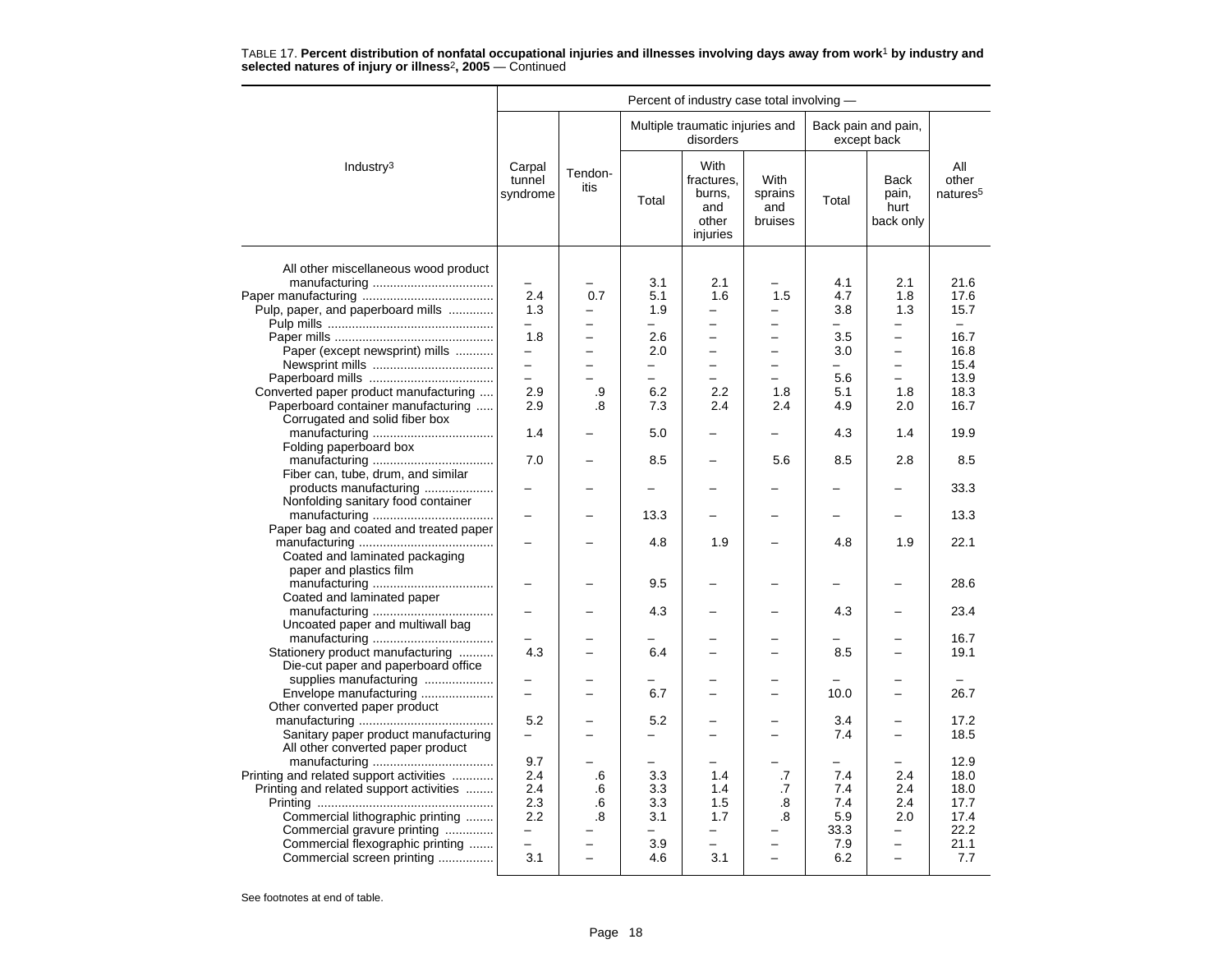|                                           |                                   |                |                          |                          |                          |                          | Percent of industry case total involving - |                          |                  |  |  |  |  |  |
|-------------------------------------------|-----------------------------------|----------------|--------------------------|--------------------------|--------------------------|--------------------------|--------------------------------------------|--------------------------|------------------|--|--|--|--|--|
| Industry <sup>3</sup>                     | <b>NAICS</b><br>code <sup>4</sup> | Total<br>cases | Sprains,<br>strains      | Fractures                | Cuts,<br>punctures       | <b>Bruises</b>           | Heat<br>burns                              | Chemical<br>burns        | Amputa-<br>tions |  |  |  |  |  |
|                                           | 323114                            | 240            | 16.7                     | 12.5                     |                          | 8.3                      |                                            |                          |                  |  |  |  |  |  |
|                                           | 323115                            | 90             | 22.2                     |                          | 33.3                     |                          |                                            |                          |                  |  |  |  |  |  |
|                                           | 323117                            | 230            | 47.8                     | 8.7                      |                          |                          |                                            | <u>.</u>                 |                  |  |  |  |  |  |
| Blankbook, looseleaf binders, and         |                                   |                |                          |                          |                          |                          |                                            |                          |                  |  |  |  |  |  |
| devices manufacturing                     | 323118                            | 50             | 40.0                     |                          |                          |                          |                                            | ▃                        |                  |  |  |  |  |  |
| Other commercial printing                 | 323119                            | 530            | 28.3                     | 9.4                      | 9.4                      | 13.2                     |                                            | -                        | 13.2             |  |  |  |  |  |
| Support activities for printing           | 32312                             | 450            | 22.2                     | 4.4                      | 22.2                     | 8.9                      |                                            | L.                       | 4.4              |  |  |  |  |  |
| Tradebinding and related work             | 323121                            | 260            | 15.4                     | $\equiv$                 | 26.9                     | 11.5                     | $\overline{\phantom{0}}$                   | $\overline{\phantom{0}}$ | 7.7              |  |  |  |  |  |
| Prepress services                         | 323122                            | 190            | 31.6                     | $\overline{\phantom{0}}$ | $\overline{\phantom{0}}$ |                          |                                            | <u>.</u>                 |                  |  |  |  |  |  |
| Petroleum and coal products manufacturing | 324                               | 1,200          | 27.5                     | 10.0                     | 3.3                      | 8.3                      | 3.3                                        | 4.2                      | 4.2              |  |  |  |  |  |
| Petroleum and coal products               |                                   |                |                          |                          |                          |                          |                                            |                          |                  |  |  |  |  |  |
|                                           | 3241                              | 1,200          | 27.5                     | 10.0                     | 3.3                      | 8.3                      | 3.3                                        | 4.2                      | 4.2              |  |  |  |  |  |
| Petroleum refineries                      | 32411                             | 330            | 24.2                     | 15.2                     | $\overline{\phantom{0}}$ | 9.1                      | 6.1                                        |                          |                  |  |  |  |  |  |
| Asphalt paving, roofing, and saturated    |                                   |                |                          |                          |                          |                          |                                            |                          |                  |  |  |  |  |  |
| materials manufacturing                   | 32412                             | 440            | 27.3                     | 11.4                     | 4.5                      | 11.4                     | $\overline{\phantom{0}}$                   | -                        | 11.4             |  |  |  |  |  |
| Asphalt paving mixture and block          |                                   |                |                          |                          |                          |                          |                                            |                          |                  |  |  |  |  |  |
|                                           | 324121                            | 260            | 26.9                     | $\equiv$                 | $\equiv$                 | 11.5                     |                                            |                          |                  |  |  |  |  |  |
| Asphalt shingle and coating materials     |                                   |                |                          |                          |                          |                          |                                            |                          |                  |  |  |  |  |  |
|                                           | 324122                            | 180            | 22.2                     | 22.2                     |                          | 11.1                     |                                            |                          |                  |  |  |  |  |  |
| Other petroleum and coal products         |                                   |                |                          |                          |                          |                          |                                            |                          |                  |  |  |  |  |  |
|                                           | 32419                             | 420            | 31.0                     |                          |                          |                          | 4.8                                        | 11.9                     |                  |  |  |  |  |  |
|                                           | 325                               | 7,230          | 32.8                     | 8.3                      | 4.8                      | 9.7                      | 4.0                                        | 3.6                      | 1.5              |  |  |  |  |  |
| Basic chemical manufacturing              | 3251                              | 1,170          | 20.5                     | 9.4                      | 1.7                      | 11.1                     | 3.4                                        | 5.1                      |                  |  |  |  |  |  |
| Petrochemical manufacturing               | 32511                             | 50             | $\overline{\phantom{0}}$ | $\overline{\phantom{0}}$ | $\overline{\phantom{0}}$ | $\overline{\phantom{0}}$ | -                                          | $\overline{\phantom{0}}$ |                  |  |  |  |  |  |
| Industrial gas manufacturing              | 32512                             | 220            | $\overline{\phantom{m}}$ | $\equiv$                 | $\equiv$                 | $\equiv$                 | $\equiv$                                   | $\overline{a}$           |                  |  |  |  |  |  |
| Synthetic dye and pigment                 |                                   |                |                          |                          |                          |                          |                                            |                          |                  |  |  |  |  |  |
|                                           | 32513                             | 310            | 9.7                      |                          |                          | 19.4                     |                                            | 6.5                      |                  |  |  |  |  |  |
| Inorganic dye and pigment                 |                                   |                |                          |                          |                          |                          |                                            |                          |                  |  |  |  |  |  |
|                                           | 325131                            | 230            |                          |                          |                          | 26.1                     |                                            |                          |                  |  |  |  |  |  |
| Synthetic organic dye and pigment         |                                   |                |                          |                          |                          |                          |                                            |                          |                  |  |  |  |  |  |
|                                           | 325132                            | 80             | 25.0                     |                          |                          |                          |                                            | 25.0                     |                  |  |  |  |  |  |
| Other basic inorganic chemical            |                                   |                |                          |                          |                          |                          |                                            |                          |                  |  |  |  |  |  |
|                                           | 32518                             | 340            | 32.4                     | 8.8                      |                          |                          |                                            | 8.8                      |                  |  |  |  |  |  |
| Alkalies and chlorine manufacturing       | 325181                            | 90             | 33.3                     |                          |                          |                          |                                            |                          |                  |  |  |  |  |  |
| All other basic inorganic chemical        |                                   |                |                          |                          |                          |                          |                                            |                          |                  |  |  |  |  |  |
|                                           | 325188                            | 250            | 32.0                     | 8.0                      |                          |                          |                                            | 8.0                      |                  |  |  |  |  |  |
| Other basic organic chemical              |                                   |                |                          |                          |                          |                          |                                            |                          |                  |  |  |  |  |  |
|                                           | 32519                             | 250            | 28.0                     | 12.0                     |                          | 8.0                      | 8.0                                        | -                        |                  |  |  |  |  |  |
| Gum and wood chemical                     |                                   |                |                          |                          |                          |                          |                                            |                          |                  |  |  |  |  |  |
|                                           | 325191                            | 20             |                          |                          |                          |                          |                                            |                          |                  |  |  |  |  |  |
| Ethyl alcohol manufacturing               | 325193                            | 30             | $\overline{\phantom{m}}$ | 66.7                     |                          | -                        | -                                          | ÷                        |                  |  |  |  |  |  |
| All other basic organic chemical          |                                   |                |                          |                          |                          |                          |                                            |                          |                  |  |  |  |  |  |
|                                           | 325199                            | 190            | 31.6                     |                          |                          |                          |                                            |                          |                  |  |  |  |  |  |
|                                           |                                   |                |                          |                          |                          |                          |                                            |                          |                  |  |  |  |  |  |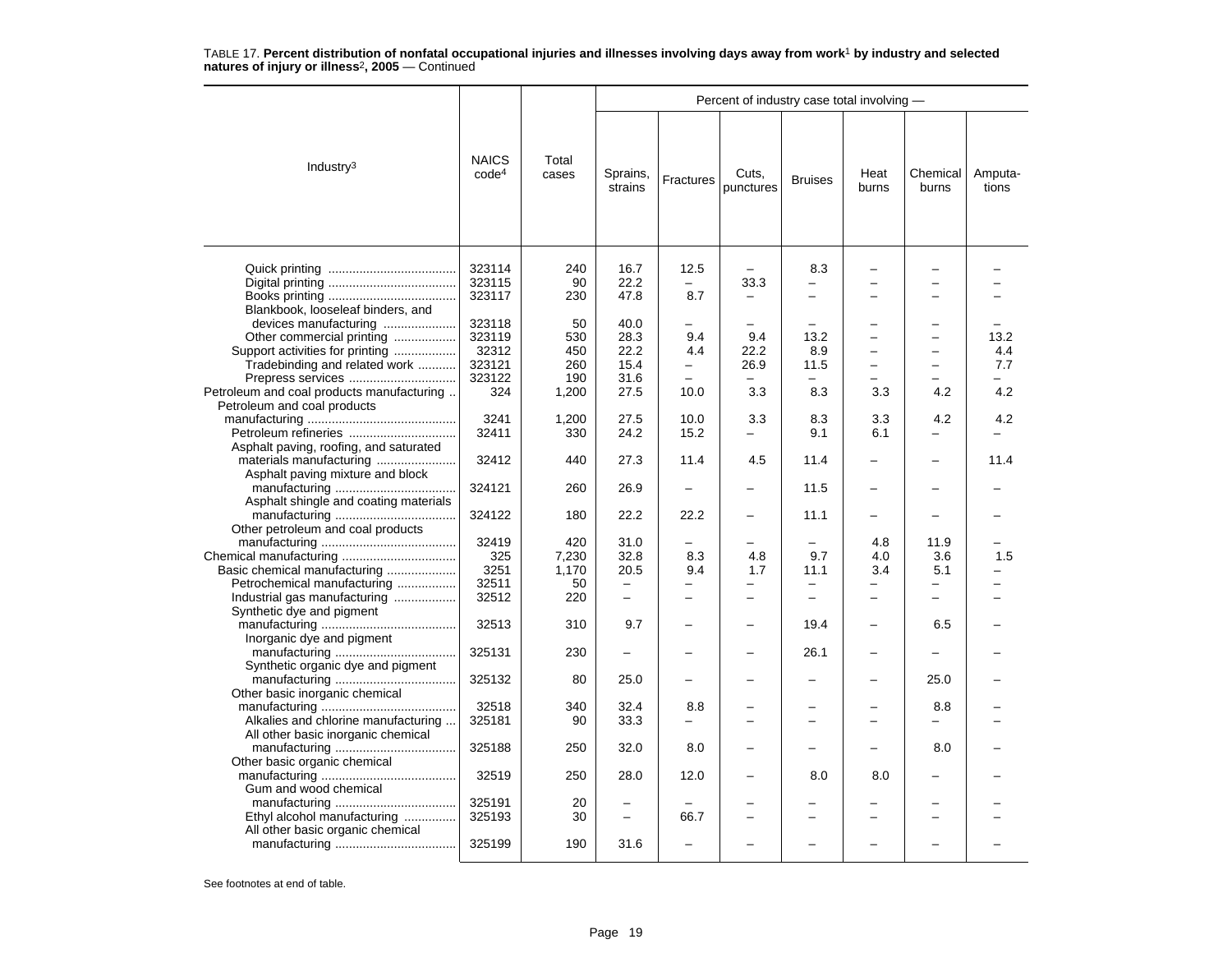| Percent of industry case total involving -                                                                                                                                       |                                        |                 |                   |                                                          |                                                                                         |                                    |                                                      |                                                         |  |  |  |
|----------------------------------------------------------------------------------------------------------------------------------------------------------------------------------|----------------------------------------|-----------------|-------------------|----------------------------------------------------------|-----------------------------------------------------------------------------------------|------------------------------------|------------------------------------------------------|---------------------------------------------------------|--|--|--|
|                                                                                                                                                                                  |                                        |                 |                   | Multiple traumatic injuries and<br>disorders             |                                                                                         |                                    | Back pain and pain,<br>except back                   |                                                         |  |  |  |
| Industry <sup>3</sup>                                                                                                                                                            | Carpal<br>tunnel<br>syndrome           | Tendon-<br>itis | Total             | With<br>fractures,<br>burns,<br>and<br>other<br>injuries | <b>With</b><br>sprains<br>and<br>bruises                                                | Total                              | <b>Back</b><br>pain,<br>hurt<br>back only            | All<br>other<br>natures <sup>5</sup>                    |  |  |  |
|                                                                                                                                                                                  | 8.3<br>-                               |                 |                   |                                                          | $\overline{\phantom{0}}$<br>$\overline{\phantom{0}}$                                    | 12.5<br>8.7                        | 8.3<br>$\overline{\phantom{0}}$                      | 37.5<br>22.2<br>13.0                                    |  |  |  |
| Blankbook, looseleaf binders, and<br>devices manufacturing<br>Other commercial printing<br>Support activities for printing<br>Tradebinding and related work<br>Prepress services | $\overline{\phantom{0}}$<br>4.4<br>7.7 |                 | 3.8<br>4.4<br>7.7 | -                                                        | $\overline{\phantom{0}}$<br>3.8<br>$\overline{\phantom{0}}$<br>$\overline{\phantom{0}}$ | 11.3<br>6.7<br>$\overline{a}$<br>- | $\overline{\phantom{0}}$<br>$\overline{\phantom{0}}$ | $\overline{\phantom{0}}$<br>9.4<br>24.4<br>19.2<br>31.6 |  |  |  |
| Petroleum and coal products manufacturing<br>Petroleum and coal products                                                                                                         | 1.7<br>1.7                             |                 | 8.3<br>8.3        | $\equiv$                                                 | $\overline{\phantom{0}}$                                                                | $=$                                | $\overline{\phantom{a}}$                             | 28.3<br>28.3                                            |  |  |  |
| Petroleum refineries<br>Asphalt paving, roofing, and saturated<br>materials manufacturing                                                                                        | -                                      |                 | 12.1<br>4.5       |                                                          |                                                                                         |                                    |                                                      | 21.2<br>27.3                                            |  |  |  |
| Asphalt paving mixture and block<br>Asphalt shingle and coating materials                                                                                                        |                                        |                 |                   |                                                          |                                                                                         |                                    |                                                      | 23.1                                                    |  |  |  |
| Other petroleum and coal products                                                                                                                                                |                                        |                 |                   |                                                          |                                                                                         |                                    |                                                      | 27.8                                                    |  |  |  |
| Basic chemical manufacturing<br>Petrochemical manufacturing                                                                                                                      | 1.9<br>3.4                             | 0.7             | 9.5<br>4.4<br>5.1 | 1.1<br>1.7                                               | 1.5<br>3.4                                                                              | 5.7<br>4.3                         | 2.5<br>2.6                                           | 35.7<br>22.3<br>35.0                                    |  |  |  |
| Industrial gas manufacturing<br>Synthetic dye and pigment                                                                                                                        | L.                                     |                 | $\equiv$<br>6.5   | $\equiv$                                                 | $\equiv$                                                                                | -                                  | $\equiv$                                             | 54.5<br>51.6                                            |  |  |  |
| Inorganic dye and pigment                                                                                                                                                        | -                                      |                 |                   |                                                          |                                                                                         |                                    |                                                      | 56.5                                                    |  |  |  |
| Synthetic organic dye and pigment<br>Other basic inorganic chemical                                                                                                              |                                        |                 |                   |                                                          |                                                                                         |                                    |                                                      | 37.5                                                    |  |  |  |
| Alkalies and chlorine manufacturing<br>All other basic inorganic chemical                                                                                                        |                                        |                 | 5.9               |                                                          | L.                                                                                      | 8.8                                | 5.9                                                  | 23.5                                                    |  |  |  |
| Other basic organic chemical<br>Gum and wood chemical                                                                                                                            |                                        |                 | 8.0               |                                                          | 8.0                                                                                     | 8.0                                | 8.0<br>$\overline{\phantom{0}}$                      | 28.0<br>16.0                                            |  |  |  |
| Ethyl alcohol manufacturing<br>All other basic organic chemical                                                                                                                  | $\overline{\phantom{0}}$               | $\equiv$        |                   | -                                                        | $\overline{\phantom{0}}$                                                                | $\overline{\phantom{0}}$           | $\overline{\phantom{0}}$                             | $\equiv$                                                |  |  |  |
|                                                                                                                                                                                  |                                        |                 | 10.5              |                                                          | 10.5                                                                                    |                                    |                                                      | 21.1                                                    |  |  |  |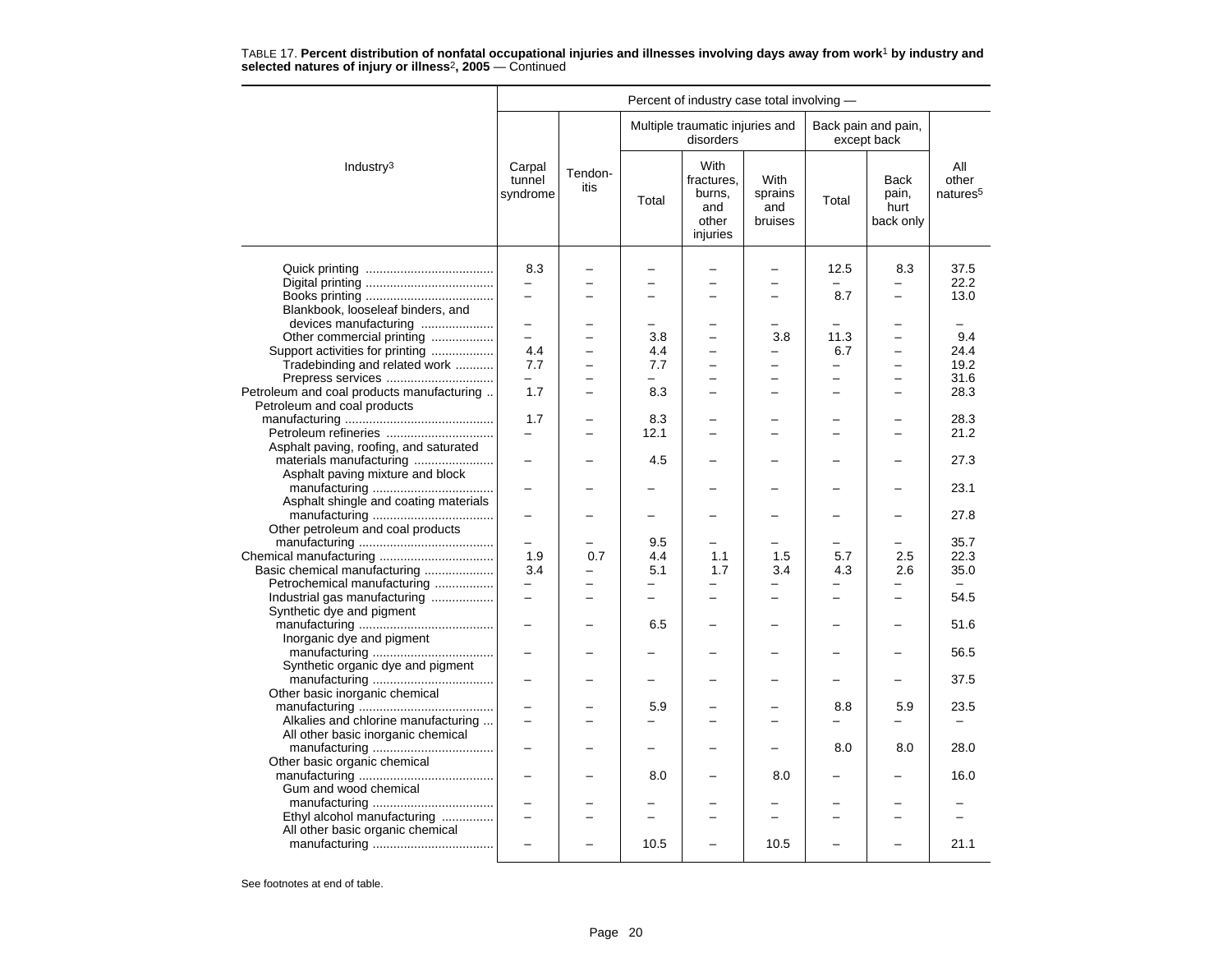|                                                                                                          |                                   |                | Percent of industry case total involving - |                          |                          |                          |               |                   |                  |  |  |
|----------------------------------------------------------------------------------------------------------|-----------------------------------|----------------|--------------------------------------------|--------------------------|--------------------------|--------------------------|---------------|-------------------|------------------|--|--|
| Industry <sup>3</sup>                                                                                    | <b>NAICS</b><br>code <sup>4</sup> | Total<br>cases | Sprains,<br>strains                        | Fractures                | Cuts,<br>punctures       | <b>Bruises</b>           | Heat<br>burns | Chemical<br>burns | Amputa-<br>tions |  |  |
| Resin, synthetic rubber, and artificial and                                                              |                                   |                |                                            |                          |                          |                          |               |                   |                  |  |  |
| synthetic fibers and filaments                                                                           | 3252                              | 1,040          | 29.8                                       | 11.5                     | 3.8                      | 22.1                     | 4.8           | 3.8               | 1.9              |  |  |
| Resin and synthetic rubber<br>Plastics material and resin                                                | 32521                             | 780            | 29.5                                       | 12.8                     | 2.6                      | 28.2                     | 5.1           | 3.8               |                  |  |  |
| Synthetic rubber manufacturing                                                                           | 325211<br>325212                  | 350<br>440     | 34.3<br>27.3                               | 20.0                     | -                        | 50.0                     | 11.4          | 8.6               |                  |  |  |
| Artificial and synthetic fibers and<br>filaments manufacturing<br>Cellulosic organic fiber manufacturing | 32522<br>325221                   | 260<br>40      | 30.8                                       | 11.5                     |                          | -<br>-                   |               |                   | 7.7              |  |  |
| Noncellulosic organic fiber                                                                              | 325222                            | 220            | 31.8                                       |                          |                          | -                        |               |                   |                  |  |  |
| Pesticide, fertilizer, and other agricultural<br>chemical manufacturing                                  | 3253                              | 350            | 40.0                                       | 8.6                      | -                        | -                        |               |                   | 8.6              |  |  |
| Nitrogenous fertilizer manufacturing                                                                     | 32531<br>325311                   | 280<br>60      | 46.4<br>33.3                               | 7.1<br>$\overline{a}$    |                          | -<br>L.                  |               |                   | 10.7             |  |  |
| Pesticide and other agricultural chemical                                                                | 32532                             | 70             | -                                          |                          |                          |                          |               |                   |                  |  |  |
| Pharmaceutical and medicine                                                                              | 3254                              | 2,000          | 33.0                                       | 7.0                      | 4.5                      | 9.5                      | 3.0           | 3.5               | 1.0              |  |  |
| Pharmaceutical and medicine                                                                              | 32541                             | 2,000          | 33.0                                       | 7.0                      | 4.5                      | 9.5                      | 3.0           | 3.5               | 1.0              |  |  |
| Medicinal and botanical                                                                                  | 325411                            | 210            | 33.3                                       |                          |                          | 9.5                      | 9.5           |                   |                  |  |  |
| Pharmaceutical preparation                                                                               | 325412                            | 1,560          | 32.7                                       | 7.7                      | 4.5                      | 10.3                     | 1.9           | 3.8               |                  |  |  |
| In-vitro diagnostic substance                                                                            | 325413                            | 50             | 80.0                                       |                          |                          | $\overline{\phantom{0}}$ |               |                   |                  |  |  |
| Biological product (except diagnostic)                                                                   | 325414                            | 180            | 22.2                                       |                          |                          | 11.1                     |               |                   |                  |  |  |
| Paint, coating, and adhesive<br>Paint and coating manufacturing                                          | 3255<br>32551                     | 500<br>320     | 40.0<br>46.9                               | $\equiv$                 | L.                       | 6.0<br>6.2               | 10.0<br>9.4   |                   |                  |  |  |
| Soap, cleaning compound, and toilet                                                                      | 32552                             | 180            | 27.8                                       | -                        | $\overline{\phantom{0}}$ | -                        | 16.7          |                   |                  |  |  |
| preparation manufacturing<br>Soap and cleaning compound                                                  | 3256                              | 910            | 33.0                                       | 8.8                      | 8.8                      | 5.5                      | 5.5           | 4.4               |                  |  |  |
| Polish and other sanitation good                                                                         | 32561                             | 540            | 31.5                                       | 7.4                      | 3.7                      | 5.6                      | 7.4           | 7.4               |                  |  |  |
| Surface active agent manufacturing                                                                       | 325612<br>325613                  | 270<br>90      | 33.3                                       | $\overline{\phantom{0}}$ | $\overline{\phantom{0}}$ | 7.4                      |               | 14.8              |                  |  |  |
| Toilet preparation manufacturing                                                                         | 32562                             | 370            | 35.1                                       | 8.1                      | 16.2                     | 5.4                      |               |                   |                  |  |  |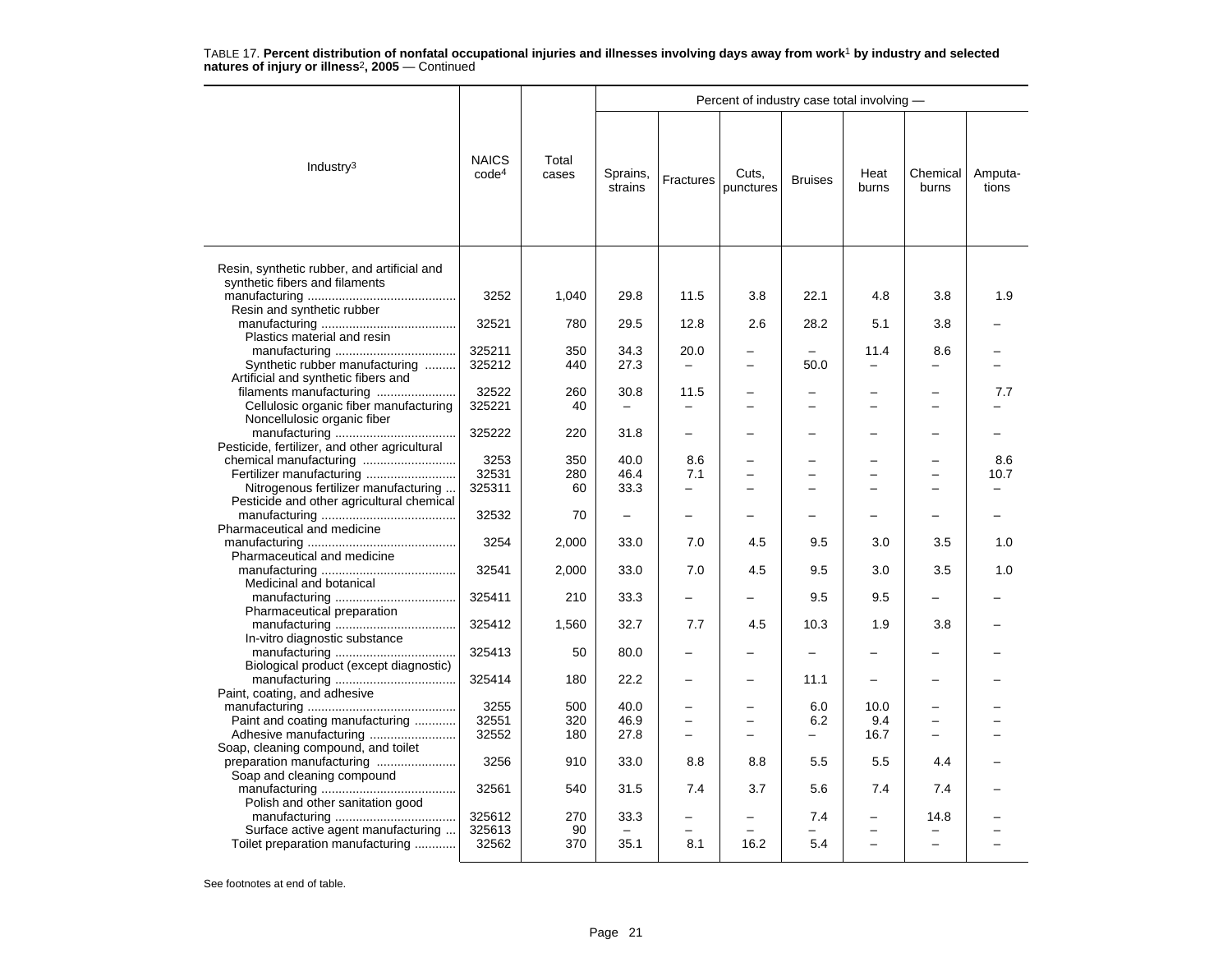|                                                                                            | Percent of industry case total involving - |                 |                                 |                                                          |                                          |                          |                                    |                                      |  |  |
|--------------------------------------------------------------------------------------------|--------------------------------------------|-----------------|---------------------------------|----------------------------------------------------------|------------------------------------------|--------------------------|------------------------------------|--------------------------------------|--|--|
|                                                                                            |                                            |                 |                                 | Multiple traumatic injuries and<br>disorders             |                                          |                          | Back pain and pain,<br>except back |                                      |  |  |
| Industry <sup>3</sup>                                                                      | Carpal<br>tunnel<br>syndrome               | Tendon-<br>itis | Total                           | With<br>fractures,<br>burns,<br>and<br>other<br>injuries | <b>With</b><br>sprains<br>and<br>bruises | Total                    | Back<br>pain,<br>hurt<br>back only | All<br>other<br>natures <sup>5</sup> |  |  |
| Resin, synthetic rubber, and artificial and                                                |                                            |                 |                                 |                                                          |                                          |                          |                                    |                                      |  |  |
| synthetic fibers and filaments                                                             |                                            |                 | 2.9                             |                                                          | 1.9                                      | 5.8                      |                                    | 13.5                                 |  |  |
| Resin and synthetic rubber<br>Plastics material and resin                                  |                                            |                 | 2.6                             |                                                          | 2.6                                      |                          |                                    | 14.1                                 |  |  |
| Synthetic rubber manufacturing                                                             |                                            |                 |                                 |                                                          |                                          |                          |                                    | 17.1<br>11.4                         |  |  |
| Artificial and synthetic fibers and<br>filaments manufacturing                             |                                            |                 |                                 |                                                          |                                          | 19.2                     |                                    | 11.5                                 |  |  |
| Cellulosic organic fiber manufacturing<br>Noncellulosic organic fiber                      |                                            |                 |                                 |                                                          |                                          | $\equiv$                 |                                    |                                      |  |  |
| Pesticide, fertilizer, and other agricultural                                              |                                            |                 |                                 |                                                          |                                          | 22.7                     |                                    | 9.1                                  |  |  |
| chemical manufacturing<br>Fertilizer manufacturing                                         | $\overline{\phantom{0}}$                   |                 |                                 |                                                          |                                          | $\overline{\phantom{0}}$ | -                                  | 28.6<br>21.4                         |  |  |
| Nitrogenous fertilizer manufacturing<br>Pesticide and other agricultural chemical          | $\equiv$                                   |                 |                                 |                                                          |                                          |                          |                                    |                                      |  |  |
| Pharmaceutical and medicine                                                                | $\overline{\phantom{0}}$                   |                 |                                 |                                                          |                                          |                          | $\equiv$                           | 57.1                                 |  |  |
| Pharmaceutical and medicine                                                                | 2.0                                        | 2.0             | 5.0                             | 1.0                                                      |                                          | 7.0                      | 1.5                                | 23.5                                 |  |  |
| Medicinal and botanical                                                                    | 2.0                                        | 2.0             | 5.0                             | 1.0                                                      |                                          | 7.0                      | 1.5                                | 23.5                                 |  |  |
| Pharmaceutical preparation                                                                 |                                            |                 |                                 |                                                          |                                          |                          | $\overline{\phantom{0}}$           | 33.3                                 |  |  |
| In-vitro diagnostic substance                                                              | 1.9                                        | 1.3             | 5.8                             |                                                          |                                          | 8.3                      | 1.9                                | 20.5                                 |  |  |
| Biological product (except diagnostic)                                                     |                                            |                 | ÷                               |                                                          |                                          | $\equiv$                 | $\equiv$                           | 44.4                                 |  |  |
| Paint, coating, and adhesive                                                               | $\overline{\phantom{m}}$                   |                 | 6.0                             |                                                          |                                          | 12.0                     | 10.0                               | 16.0                                 |  |  |
| Paint and coating manufacturing                                                            | $\equiv$                                   |                 | 6.2                             | -                                                        |                                          | 9.4                      |                                    | 12.5                                 |  |  |
| Adhesive manufacturing<br>Soap, cleaning compound, and toilet<br>preparation manufacturing | $\equiv$<br>3.3                            |                 | $\overline{\phantom{0}}$<br>5.5 |                                                          | 4.4                                      | $\equiv$<br>2.2          | $\overline{a}$                     | 22.2<br>18.7                         |  |  |
| Soap and cleaning compound                                                                 | 3.7                                        |                 | 5.6                             |                                                          | 3.7                                      | -                        |                                    | 22.2                                 |  |  |
| Polish and other sanitation good                                                           |                                            |                 | 11.1                            |                                                          | 7.4                                      |                          |                                    | 25.9                                 |  |  |
| Surface active agent manufacturing<br>Toilet preparation manufacturing                     | 5.4                                        |                 | 5.4                             | $\overline{\phantom{0}}$<br>$\overline{\phantom{0}}$     | $\equiv$                                 | 5.4                      | $\overline{\phantom{0}}$           | 13.5                                 |  |  |
|                                                                                            |                                            |                 |                                 |                                                          |                                          |                          |                                    |                                      |  |  |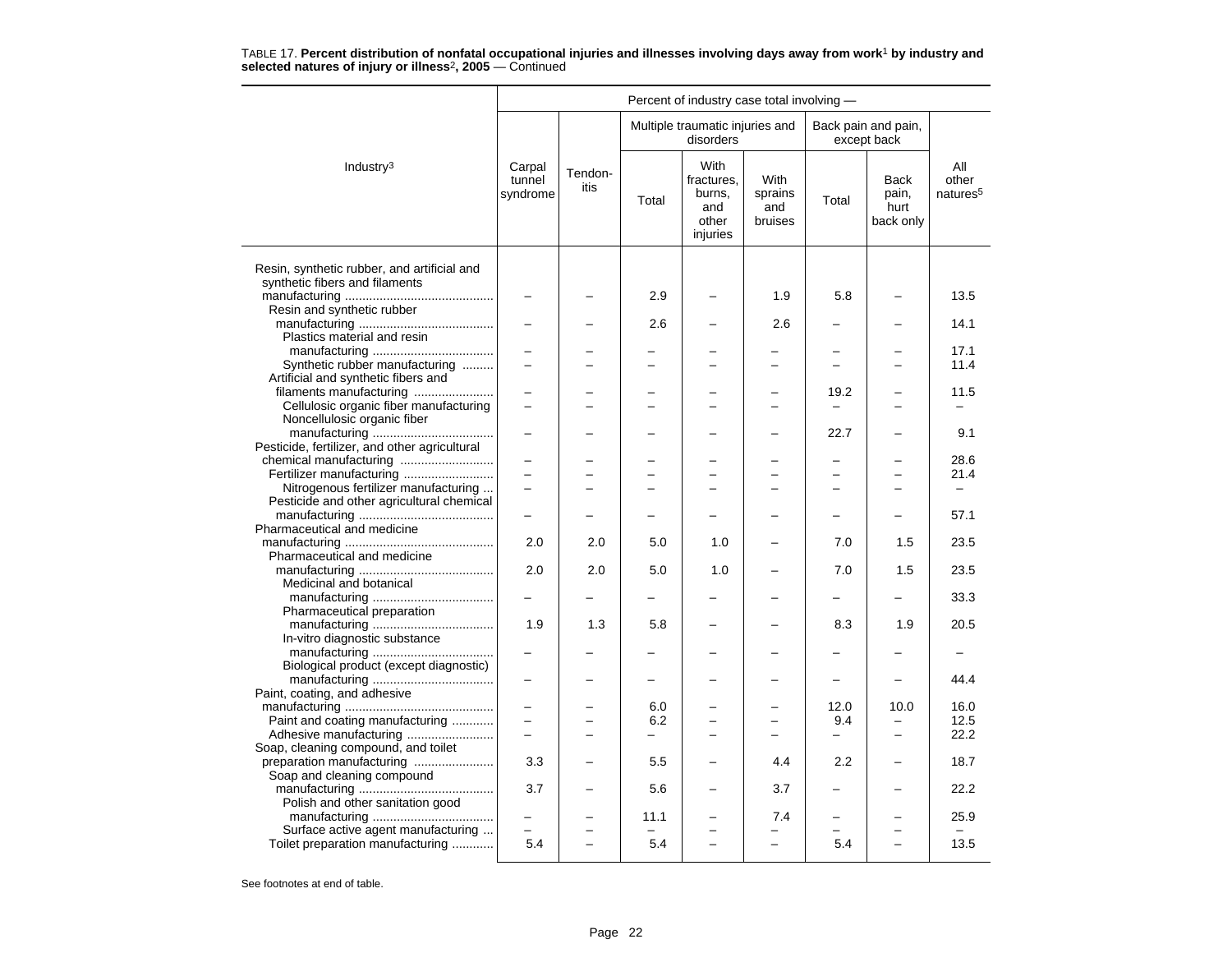|                                                                                                                                                                             |                                   |                         |                      | Percent of industry case total involving - |                                  |                     |                                 |                               |                   |  |  |  |
|-----------------------------------------------------------------------------------------------------------------------------------------------------------------------------|-----------------------------------|-------------------------|----------------------|--------------------------------------------|----------------------------------|---------------------|---------------------------------|-------------------------------|-------------------|--|--|--|
| Industry $3$                                                                                                                                                                | <b>NAICS</b><br>code <sup>4</sup> | Total<br>cases          | Sprains,<br>strains  | Fractures                                  | Cuts,<br>punctures               | <b>Bruises</b>      | Heat<br>burns                   | Chemical<br>burns             | Amputa-<br>tions  |  |  |  |
| Other chemical product and preparation<br>Printing ink manufacturing<br>Explosives manufacturing<br>All other chemical product and                                          | 3259<br>32591<br>32592            | 1,260<br>150<br>30      | 41.3<br>33.3         | 8.7<br>26.7                                | 7.9<br>$\overline{\phantom{0}}$  | 4.8<br>-            | 2.4<br>$\overline{\phantom{0}}$ | 3.2<br>-                      | 2.4               |  |  |  |
| preparation manufacturing<br>Custom compounding of purchased                                                                                                                | 32599                             | 1,080                   | 41.7                 | 6.5                                        | 7.4                              | 5.6                 | 2.8                             | 3.7                           | 2.8               |  |  |  |
|                                                                                                                                                                             | 325991                            | 430                     | 37.2                 | 11.6                                       | 9.3                              |                     | 4.7                             |                               |                   |  |  |  |
| Photographic film, paper, plate, and<br>chemical manufacturing<br>All other miscellaneous chemical<br>product and preparation                                               | 325992                            | 290                     | 41.4                 | 6.9                                        | 10.3                             | 10.3                |                                 |                               |                   |  |  |  |
|                                                                                                                                                                             | 325998                            | 360                     | 47.2                 |                                            |                                  |                     |                                 | 5.6                           | 8.3               |  |  |  |
| Plastics and rubber products manufacturing                                                                                                                                  | 326                               | 14.040                  | 35.7                 | 7.7                                        | 13.1                             | 8.3                 | 1.6                             | .5                            | 2.1               |  |  |  |
| Plastics product manufacturing<br>Unsupported plastics film, sheet, and                                                                                                     | 3261                              | 11,080                  | 34.3                 | 7.6                                        | 14.3                             | 7.8                 | 1.5                             | .5                            | 2.1               |  |  |  |
| Unsupported plastics bag                                                                                                                                                    | 32611                             | 1,820                   | 29.7                 | 6.6                                        | 12.6                             | 6.0                 | 3.3                             | 2.2                           | 1.6               |  |  |  |
| Unsupported plastics film and sheet                                                                                                                                         | 326111                            | 370                     | 24.3                 | 16.2                                       | 5.4                              | 8.1                 |                                 |                               |                   |  |  |  |
| (except packaging) manufacturing<br>Plastics pipe, pipe fitting, and<br>unsupported profile shape                                                                           | 326113                            | 1,360                   | 30.9                 | 4.4                                        | 14.7                             | 5.1                 |                                 |                               |                   |  |  |  |
| Unsupported plastics profile shape                                                                                                                                          | 32612                             | 720                     | 29.2                 | 6.9                                        | 12.5                             | 6.9                 |                                 |                               | 4.2               |  |  |  |
| Plastics pipe and pipe fitting                                                                                                                                              | 326121                            | 260                     | 26.9                 |                                            | 7.7                              |                     |                                 |                               |                   |  |  |  |
| Polystyrene foam product manufacturing                                                                                                                                      | 326122<br>32614                   | 470<br>630              | 29.8<br>33.3         | 8.5<br>-                                   | 14.9<br>$\overline{\phantom{0}}$ | 8.5<br>23.8         | $\overline{\phantom{0}}$        | -<br>-                        | 6.4               |  |  |  |
| Urethane and other foam product<br>(except polystyrene) manufacturing<br>Plastics bottle manufacturing<br>Other plastics product manufacturing<br>Plastics plumbing fixture | 32615<br>32616<br>32619           | 550<br>600<br>6,370     | 36.4<br>51.7<br>35.0 | 5.5<br>6.7<br>8.2                          | 9.1<br>11.7<br>15.7              | 9.1<br>5.0<br>6.1   | 1.6                             | -<br>-                        | 2.2               |  |  |  |
| Resilient floor covering manufacturing                                                                                                                                      | 326191<br>326192                  | 420<br>240              | 45.2<br>58.3         | -<br>$\equiv$                              | 16.7<br>$\equiv$                 | 4.8                 |                                 |                               |                   |  |  |  |
| All other plastics product<br>Rubber product manufacturing<br>Tire manufacturing (except                                                                                    | 326199<br>3262<br>32621           | 5,710<br>2,960<br>1,080 | 33.3<br>40.9<br>41.7 | 8.1<br>8.1<br>11.1                         | 16.3<br>9.1<br>3.7               | 6.5<br>10.1<br>13.0 | 1.8<br>1.4                      | $\overline{\phantom{0}}$<br>- | 2.5<br>1.7<br>2.8 |  |  |  |
| Rubber and plastics hoses and belting                                                                                                                                       | 326211                            | 1,020                   | 42.2                 | 9.8                                        | 3.9                              | 12.7                |                                 |                               | 2.9               |  |  |  |
|                                                                                                                                                                             | 32622                             | 640                     | 43.8                 | 7.8                                        | 15.6                             | 10.9                |                                 |                               |                   |  |  |  |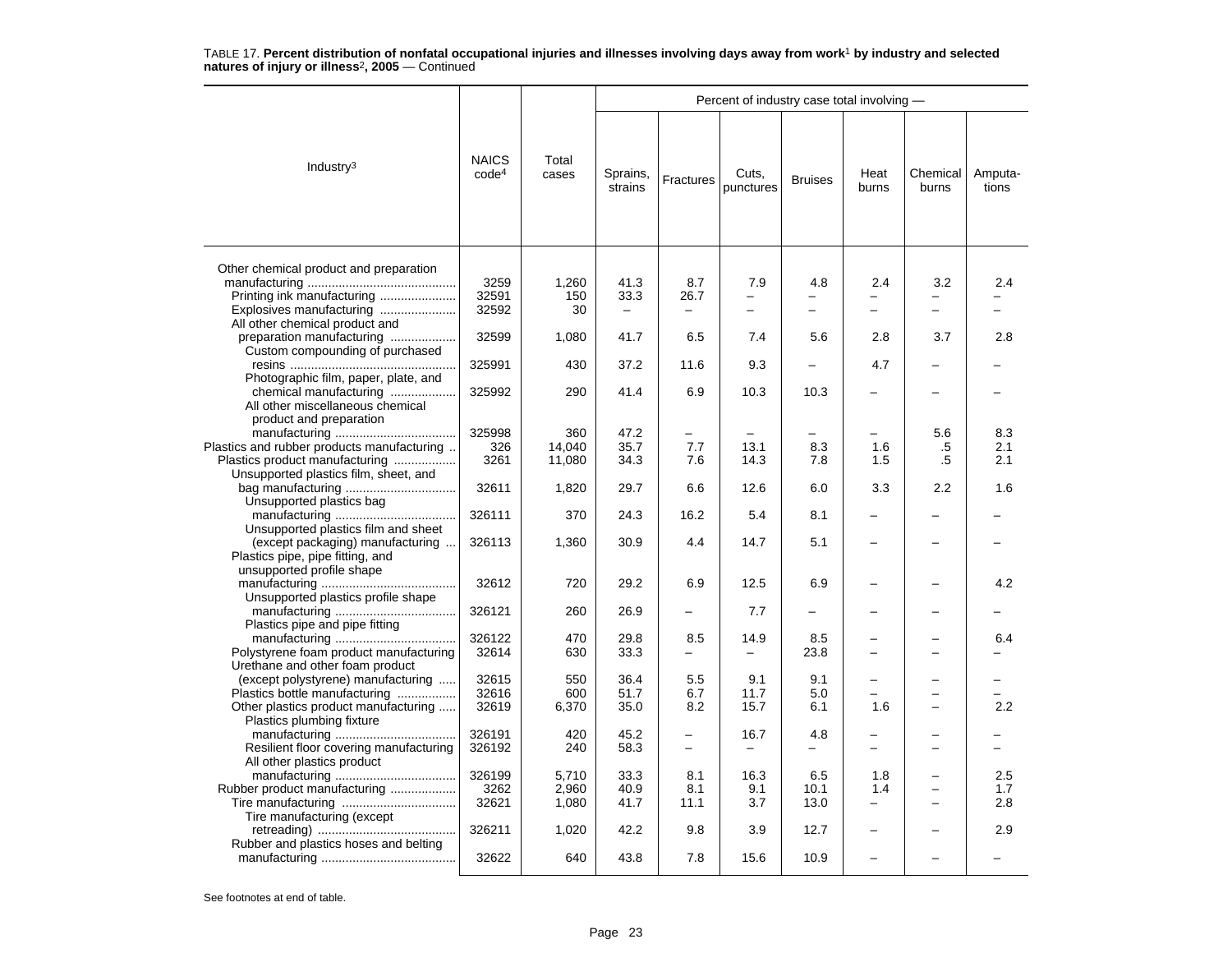|                                                                         |                              |                          | Percent of industry case total involving - |                                                          |                                   |                          |                                           |                                      |  |  |  |  |
|-------------------------------------------------------------------------|------------------------------|--------------------------|--------------------------------------------|----------------------------------------------------------|-----------------------------------|--------------------------|-------------------------------------------|--------------------------------------|--|--|--|--|
|                                                                         |                              |                          |                                            | Multiple traumatic injuries and<br>disorders             |                                   |                          | Back pain and pain,<br>except back        |                                      |  |  |  |  |
| Industry $3$                                                            | Carpal<br>tunnel<br>syndrome | Tendon-<br>itis          | Total                                      | With<br>fractures,<br>burns,<br>and<br>other<br>injuries | With<br>sprains<br>and<br>bruises | Total                    | <b>Back</b><br>pain,<br>hurt<br>back only | All<br>other<br>natures <sup>5</sup> |  |  |  |  |
|                                                                         |                              |                          |                                            |                                                          |                                   |                          |                                           |                                      |  |  |  |  |
| Other chemical product and preparation                                  | 1.6                          |                          | 3.2                                        | 2.4                                                      |                                   | 5.6                      | 3.2                                       | 19.0                                 |  |  |  |  |
| Printing ink manufacturing                                              | $\overline{\phantom{0}}$     |                          | $\overline{\phantom{0}}$                   | $\overline{\phantom{0}}$                                 | $\overline{\phantom{0}}$          | —                        | $\overline{\phantom{0}}$                  | 13.3                                 |  |  |  |  |
| Explosives manufacturing                                                |                              |                          |                                            |                                                          |                                   |                          |                                           |                                      |  |  |  |  |
| All other chemical product and                                          |                              |                          |                                            |                                                          |                                   |                          |                                           |                                      |  |  |  |  |
| preparation manufacturing                                               | 1.9                          |                          | 2.8                                        | 2.8                                                      |                                   | 5.6                      |                                           | 19.4                                 |  |  |  |  |
| Custom compounding of purchased                                         |                              |                          |                                            |                                                          |                                   |                          |                                           |                                      |  |  |  |  |
|                                                                         | -                            |                          |                                            |                                                          | $\equiv$                          | -                        | $\overline{\phantom{0}}$                  | 30.2                                 |  |  |  |  |
| Photographic film, paper, plate, and                                    |                              |                          |                                            |                                                          |                                   |                          |                                           |                                      |  |  |  |  |
| chemical manufacturing                                                  |                              |                          |                                            |                                                          |                                   |                          |                                           | 13.8                                 |  |  |  |  |
| All other miscellaneous chemical                                        |                              |                          |                                            |                                                          |                                   |                          |                                           |                                      |  |  |  |  |
| product and preparation                                                 |                              |                          |                                            |                                                          |                                   |                          |                                           |                                      |  |  |  |  |
|                                                                         | $\overline{\phantom{0}}$     |                          | 8.3                                        | 8.3                                                      |                                   | 11.1                     | -                                         | 13.9                                 |  |  |  |  |
| Plastics and rubber products manufacturing                              | 3.1                          | 0.7                      | 3.6                                        | 1.0                                                      | 1.3                               | 6.5                      | 2.8                                       | 17.2                                 |  |  |  |  |
| Plastics product manufacturing                                          | 2.9                          | .5                       | 4.0                                        | 1.2                                                      | 1.4                               | 7.2                      | 3.2                                       | 17.2                                 |  |  |  |  |
| Unsupported plastics film, sheet, and                                   |                              |                          |                                            |                                                          |                                   |                          |                                           |                                      |  |  |  |  |
|                                                                         |                              |                          | 5.5                                        |                                                          | 4.9                               | 11.5                     | 5.5                                       | 19.8                                 |  |  |  |  |
| Unsupported plastics bag                                                |                              |                          |                                            |                                                          |                                   | 16.2                     | 13.5                                      | 16.2                                 |  |  |  |  |
| Unsupported plastics film and sheet<br>(except packaging) manufacturing |                              |                          | 7.4                                        |                                                          | 6.6                               | 11.8                     | 3.7                                       | 17.6                                 |  |  |  |  |
| Plastics pipe, pipe fitting, and                                        |                              |                          |                                            |                                                          |                                   |                          |                                           |                                      |  |  |  |  |
| unsupported profile shape                                               |                              |                          |                                            |                                                          |                                   |                          |                                           |                                      |  |  |  |  |
|                                                                         | 2.8                          |                          | 4.2                                        |                                                          | 2.8                               | 4.2                      |                                           | 30.6                                 |  |  |  |  |
| Unsupported plastics profile shape                                      |                              |                          |                                            |                                                          |                                   |                          |                                           |                                      |  |  |  |  |
|                                                                         | 7.7                          |                          |                                            |                                                          | -                                 | 11.5                     | $\overline{\phantom{0}}$                  | 38.5                                 |  |  |  |  |
| Plastics pipe and pipe fitting                                          |                              |                          |                                            |                                                          |                                   |                          |                                           |                                      |  |  |  |  |
|                                                                         |                              |                          | 4.3                                        |                                                          | 4.3                               |                          |                                           | 25.5                                 |  |  |  |  |
| Polystyrene foam product manufacturing                                  |                              |                          |                                            |                                                          |                                   | $\overline{\phantom{0}}$ |                                           |                                      |  |  |  |  |
| Urethane and other foam product                                         |                              |                          |                                            |                                                          |                                   |                          |                                           |                                      |  |  |  |  |
| (except polystyrene) manufacturing                                      | $\equiv$                     |                          | 3.6                                        | $\overline{\phantom{0}}$                                 | 3.6                               | -                        | $\overline{\phantom{0}}$                  | 29.1                                 |  |  |  |  |
| Plastics bottle manufacturing                                           | 5.0                          |                          | 5.0                                        |                                                          |                                   | 6.7                      |                                           | 8.3                                  |  |  |  |  |
| Other plastics product manufacturing                                    | 3.8                          | .9                       | 3.0                                        | 1.7                                                      | .5                                | 7.2                      | 3.3                                       | 16.0                                 |  |  |  |  |
| Plastics plumbing fixture                                               |                              |                          |                                            |                                                          |                                   |                          |                                           |                                      |  |  |  |  |
|                                                                         |                              |                          |                                            |                                                          |                                   | 4.8                      | 4.8                                       | 19.0                                 |  |  |  |  |
| Resilient floor covering manufacturing                                  | $\overline{\phantom{0}}$     |                          | $\overline{\phantom{0}}$                   | $\equiv$                                                 | ╾                                 | -                        | $\qquad \qquad -$                         | $\overline{\phantom{0}}$             |  |  |  |  |
| All other plastics product                                              |                              |                          |                                            |                                                          |                                   |                          |                                           |                                      |  |  |  |  |
|                                                                         | 3.9                          | 1.1                      | 3.2                                        | 1.6                                                      | .5                                | 7.5                      | 3.2                                       | 16.1                                 |  |  |  |  |
| Rubber product manufacturing                                            | 3.7                          | 1.4                      | 2.4                                        |                                                          | .7                                | 3.7                      | 1.0                                       | 17.2                                 |  |  |  |  |
|                                                                         | 5.6                          | $\overline{\phantom{0}}$ | 1.9                                        | $\overline{\phantom{0}}$                                 |                                   | 5.6                      | $\overline{\phantom{0}}$                  | 14.8                                 |  |  |  |  |
| Tire manufacturing (except                                              |                              |                          |                                            |                                                          |                                   |                          |                                           |                                      |  |  |  |  |
|                                                                         | 5.9                          |                          | 2.0                                        |                                                          |                                   | 5.9                      |                                           | 13.7                                 |  |  |  |  |
| Rubber and plastics hoses and belting                                   |                              |                          |                                            |                                                          |                                   |                          |                                           |                                      |  |  |  |  |
|                                                                         |                              |                          |                                            |                                                          |                                   |                          |                                           | 15.6                                 |  |  |  |  |
|                                                                         |                              |                          |                                            |                                                          |                                   |                          |                                           |                                      |  |  |  |  |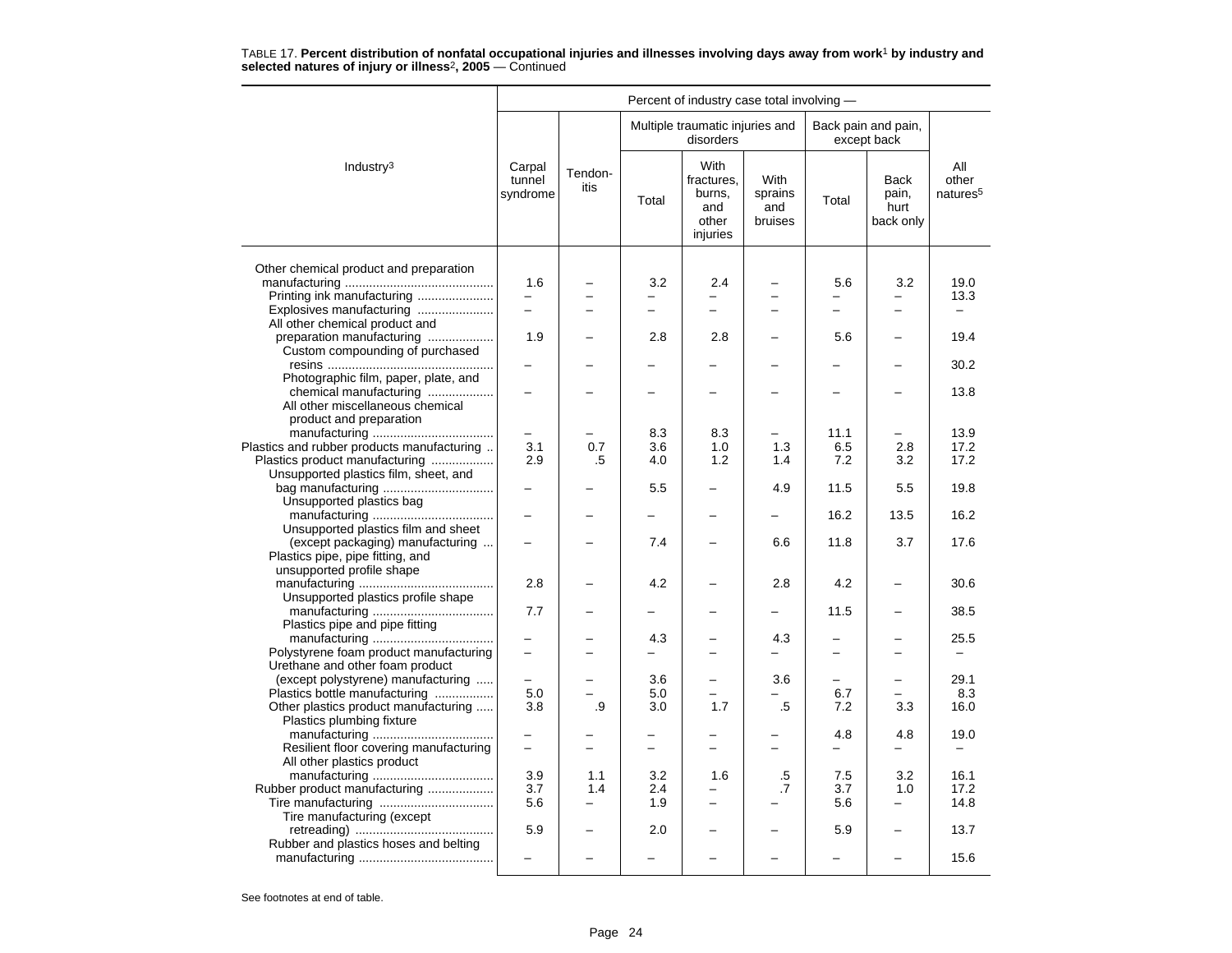|                                                                                      |                                   |                |                          |                   | Percent of industry case total involving - |                          |                          |                          |                  |
|--------------------------------------------------------------------------------------|-----------------------------------|----------------|--------------------------|-------------------|--------------------------------------------|--------------------------|--------------------------|--------------------------|------------------|
| Industry <sup>3</sup>                                                                | <b>NAICS</b><br>code <sup>4</sup> | Total<br>cases | Sprains,<br>strains      | Fractures         | Cuts,<br>punctures                         | <b>Bruises</b>           | Heat<br>burns            | Chemical<br>burns        | Amputa-<br>tions |
| Other rubber product manufacturing                                                   | 32629                             | 1,240          | 39.5                     | 6.5               | 9.7                                        | 7.3                      | 2.4                      |                          | 1.6              |
| Rubber product manufacturing for                                                     | 326291                            | 730            | 41.1                     | 8.2               | 6.8                                        | 8.2                      | 2.7                      |                          |                  |
| All other rubber product                                                             |                                   |                |                          |                   |                                            |                          |                          |                          |                  |
|                                                                                      | 326299                            | 510            | 37.3                     | 3.9               | 15.7                                       | 5.9                      |                          |                          |                  |
| Nonmetallic mineral product manufacturing                                            | 327                               | 13,090         | 39.1                     | 7.6               | 11.3                                       | 8.9                      | .8                       | 0.8                      | 1.1              |
| Clay product and refractory manufacturing<br>Pottery, ceramics, and plumbing fixture | 3271                              | 1,570          | 45.9                     | 5.1               | 5.1                                        | 8.3                      |                          |                          | 1.3              |
|                                                                                      | 32711                             | 380            | 26.3                     | 10.5              | 5.3                                        | 5.3                      |                          |                          |                  |
| Vitreous china, fine earthenware, and                                                |                                   |                |                          |                   |                                            |                          |                          |                          |                  |
| other pottery product manufacturing<br>Clay building material and refractories       | 327112                            | 150            | 26.7                     | 13.3              |                                            | 13.3                     |                          |                          |                  |
| Brick and structural clay tile                                                       | 32712                             | 1,180          | 52.5                     | 3.4               | 5.1                                        | 9.3                      |                          |                          |                  |
|                                                                                      | 327121                            | 180            | 44.4                     |                   |                                            |                          |                          | ▃                        |                  |
| Clay refractory manufacturing                                                        | 327124                            | 300            | 43.3                     | $\equiv$          | $\overline{\phantom{0}}$                   | 13.3                     | -                        | ▃                        |                  |
| Glass and glass product manufacturing                                                | 3272                              | 1,970          | 41.6                     | 7.6               | 21.3                                       | 5.1                      | 1.5                      | -                        |                  |
| Glass and glass product manufacturing                                                | 32721                             | 1,970          | 41.6                     | 7.6               | 21.3                                       | 5.1                      | 1.5                      | -                        |                  |
| Flat glass manufacturing                                                             | 327211                            | 330            | 42.4                     | 6.1               | 30.3                                       | $\overline{\phantom{0}}$ | $\overline{\phantom{0}}$ | $\overline{\phantom{0}}$ |                  |
| Other pressed and blown glass and                                                    |                                   |                |                          |                   |                                            |                          |                          |                          |                  |
| glassware manufacturing                                                              | 327212                            | 260            | 30.8                     | 7.7               | 7.7                                        | 7.7                      |                          |                          |                  |
| Glass container manufacturing                                                        | 327213                            | 360            | 36.1                     | 13.9              | 13.9                                       | $\overline{\phantom{0}}$ | $\overline{a}$           | -                        |                  |
| Cement and concrete product                                                          |                                   |                |                          |                   |                                            |                          |                          |                          |                  |
|                                                                                      | 3273                              | 7,460          | 37.1                     | 8.7               | 9.2                                        | 11.1                     | .7                       | .9                       | 1.6              |
| Ready-mix concrete manufacturing<br>Concrete pipe, brick, and block                  | 32732                             | 4,050          | 39.0                     | 9.6               | 7.7                                        | 10.4                     |                          | 1.7                      | 2.0              |
|                                                                                      | 32733                             | 1,280          | 38.3                     | 9.4               | 10.9                                       | 9.4                      |                          |                          |                  |
| Concrete block and brick                                                             |                                   |                |                          |                   |                                            |                          |                          |                          |                  |
|                                                                                      | 327331                            | 990            | 41.4                     | 7.1               | 12.1                                       | 7.1                      |                          |                          |                  |
| Concrete pipe manufacturing                                                          | 327332                            | 290            | 27.6                     | 17.2              | 6.9                                        | 17.2                     | $\overline{\phantom{0}}$ | $\overline{\phantom{0}}$ |                  |
| Other concrete product manufacturing                                                 | 32739                             | 1,990          | 34.2                     | 7.0               | 11.1                                       | 13.6                     |                          | ÷                        | 1.0              |
| Lime and gypsum product manufacturing                                                | 3274                              | 90             | $\overline{\phantom{0}}$ | $\qquad \qquad -$ | -                                          | $\overline{\phantom{0}}$ |                          |                          |                  |
| Gypsum product manufacturing                                                         | 32742                             | 80             | $\overline{\phantom{0}}$ |                   |                                            |                          |                          |                          |                  |
| Other nonmetallic mineral product                                                    |                                   |                |                          |                   |                                            |                          |                          |                          |                  |
|                                                                                      | 3279                              | 2,000          | 39.5                     | 5.5               | 14.0                                       | 5.5                      |                          | 1.0                      |                  |
| Abrasive product manufacturing                                                       | 32791                             | 220            | 18.2                     |                   | 27.3                                       |                          |                          |                          |                  |
| All other nonmetallic mineral product                                                | 32799                             | 1,780          | 42.1                     | 6.2               | 12.4                                       | 5.6                      |                          | 1.1                      |                  |
| Cut stone and stone product                                                          |                                   |                |                          |                   |                                            |                          |                          |                          |                  |
|                                                                                      | 327991                            | 1,070          | 44.9                     | 5.6               | 14.0                                       | 6.5                      |                          |                          |                  |
| Mineral wool manufacturing                                                           | 327993                            | 280            | 39.3                     | 10.7              | 10.7                                       |                          | 7.1                      |                          |                  |
| All other miscellaneous nonmetallic                                                  |                                   |                |                          |                   |                                            |                          |                          |                          |                  |
| mineral product manufacturing                                                        | 327999<br>331                     | 350<br>10,620  | 34.3<br>34.2             | 9.4               | 11.4<br>10.0                               | 8.2                      | 5.6                      | .7                       | 1.1              |
|                                                                                      |                                   |                |                          |                   |                                            |                          |                          |                          |                  |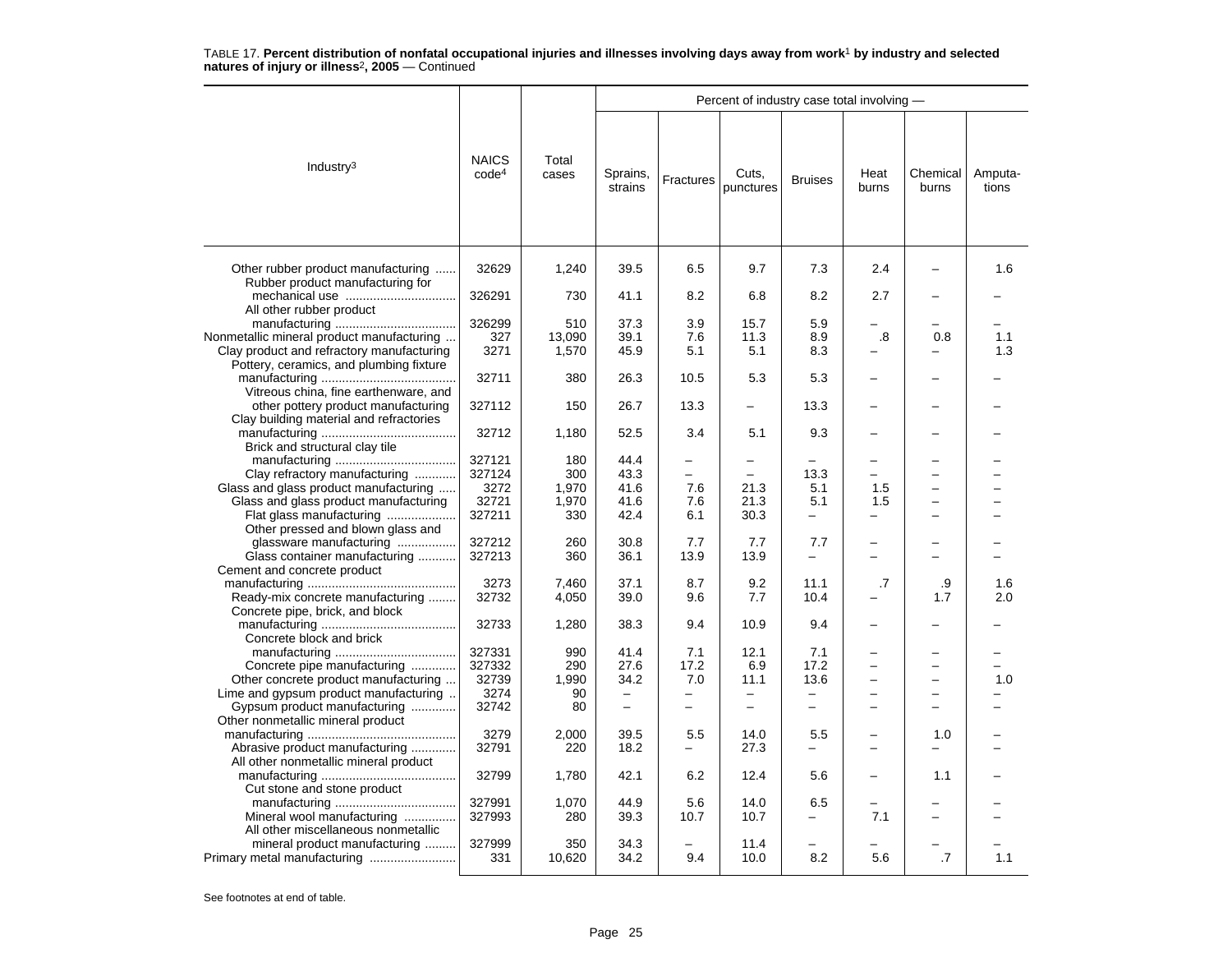|                                                                                      | Percent of industry case total involving - |                          |                          |                                                          |                                          |                          |                                           |                                      |  |  |
|--------------------------------------------------------------------------------------|--------------------------------------------|--------------------------|--------------------------|----------------------------------------------------------|------------------------------------------|--------------------------|-------------------------------------------|--------------------------------------|--|--|
|                                                                                      |                                            |                          |                          | Multiple traumatic injuries and<br>disorders             |                                          |                          | Back pain and pain,<br>except back        |                                      |  |  |
| Industry <sup>3</sup>                                                                | Carpal<br>tunnel<br>syndrome               | Tendon-<br>itis          | Total                    | With<br>fractures.<br>burns,<br>and<br>other<br>injuries | <b>With</b><br>sprains<br>and<br>bruises | Total                    | <b>Back</b><br>pain,<br>hurt<br>back only | All<br>other<br>natures <sup>5</sup> |  |  |
| Other rubber product manufacturing                                                   | 3.2                                        | 2.4                      | 3.2                      |                                                          |                                          | 4.0                      | 1.6                                       | 20.2                                 |  |  |
| Rubber product manufacturing for                                                     |                                            |                          |                          |                                                          |                                          |                          |                                           |                                      |  |  |
|                                                                                      | 4.1                                        | 4.1                      | 5.5                      | $\overline{a}$                                           | -                                        | 5.5                      | 2.7                                       | 13.7                                 |  |  |
| All other rubber product                                                             |                                            |                          |                          |                                                          |                                          |                          |                                           |                                      |  |  |
|                                                                                      |                                            |                          |                          |                                                          |                                          |                          |                                           | 29.4                                 |  |  |
| Nonmetallic mineral product manufacturing                                            | .8                                         | $.5\,$                   | 4.1                      | 1.0                                                      | 1.3                                      | 7.6                      | 2.1                                       | 17.5                                 |  |  |
| Clay product and refractory manufacturing<br>Pottery, ceramics, and plumbing fixture | 1.9                                        | 3.8                      | 3.8                      | 1.3                                                      | 1.3                                      | 9.6                      |                                           | 15.3                                 |  |  |
|                                                                                      | 5.3                                        |                          | 10.5                     | $\overline{\phantom{0}}$                                 | 5.3                                      | 18.4                     | $\overline{\phantom{0}}$                  | 15.8                                 |  |  |
| Vitreous china, fine earthenware, and                                                |                                            |                          |                          |                                                          |                                          |                          |                                           |                                      |  |  |
| other pottery product manufacturing                                                  | 13.3                                       |                          | 13.3                     | $\overline{\phantom{0}}$                                 |                                          | 13.3                     | $\overline{a}$                            | 13.3                                 |  |  |
| Clay building material and refractories                                              |                                            |                          |                          |                                                          |                                          |                          |                                           |                                      |  |  |
|                                                                                      |                                            |                          | 1.7                      |                                                          |                                          | 6.8                      |                                           | 15.3                                 |  |  |
| Brick and structural clay tile                                                       |                                            |                          |                          |                                                          |                                          |                          |                                           |                                      |  |  |
|                                                                                      | $\overline{\phantom{0}}$                   |                          |                          |                                                          |                                          | —                        | -                                         | 27.8                                 |  |  |
| Clay refractory manufacturing                                                        | $\overline{\phantom{0}}$                   |                          | $\overline{\phantom{0}}$ | $\overline{a}$                                           | $\equiv$                                 | $\equiv$                 | $\equiv$                                  | 23.3                                 |  |  |
| Glass and glass product manufacturing                                                | 2.0                                        | $\overline{\phantom{0}}$ | 2.0                      | $\overline{\phantom{0}}$                                 | 1.0                                      | 5.1                      | 2.5                                       | 12.7                                 |  |  |
| Glass and glass product manufacturing                                                | 2.0                                        |                          | 2.0                      | $\overline{\phantom{0}}$                                 | 1.0                                      | 5.1                      | 2.5                                       | 12.7                                 |  |  |
| Flat glass manufacturing                                                             | -                                          |                          | -                        | -                                                        | -                                        | -                        | $\overline{\phantom{0}}$                  | 12.1                                 |  |  |
| Other pressed and blown glass and                                                    |                                            |                          |                          |                                                          |                                          |                          |                                           |                                      |  |  |
| glassware manufacturing                                                              | $\overline{\phantom{0}}$<br>$\overline{a}$ |                          | ÷                        | $\overline{a}$                                           | $\overline{\phantom{0}}$                 | 15.4                     | 7.7                                       | 19.2                                 |  |  |
| Glass container manufacturing                                                        |                                            |                          |                          |                                                          | $\overline{\phantom{0}}$                 | $\overline{\phantom{0}}$ | $\overline{\phantom{0}}$                  | 19.4                                 |  |  |
| Cement and concrete product                                                          | .3                                         |                          | 4.8                      | 1.1                                                      | 1.1                                      | 7.2                      | 2.0                                       | 18.2                                 |  |  |
| Ready-mix concrete manufacturing                                                     |                                            |                          | 5.2                      | 1.0                                                      | 1.7                                      | 9.6                      | 2.7                                       | 14.3                                 |  |  |
| Concrete pipe, brick, and block                                                      |                                            |                          |                          |                                                          |                                          |                          |                                           |                                      |  |  |
|                                                                                      |                                            |                          |                          |                                                          |                                          | 1.6                      | -                                         | 28.1                                 |  |  |
| Concrete block and brick                                                             |                                            |                          |                          |                                                          |                                          |                          |                                           |                                      |  |  |
|                                                                                      |                                            |                          | -                        | $\overline{\phantom{0}}$                                 | -                                        | $\overline{\phantom{0}}$ | $\overline{\phantom{0}}$                  | 27.3                                 |  |  |
| Concrete pipe manufacturing                                                          | -                                          | $\equiv$                 | $=$                      | $\overline{\phantom{0}}$                                 | $\overline{\phantom{0}}$                 | $=$                      | $=$                                       | 31.0                                 |  |  |
| Other concrete product manufacturing                                                 |                                            |                          | 6.5                      | 1.5                                                      |                                          | 5.5                      | 2.0                                       | 20.1                                 |  |  |
| Lime and gypsum product manufacturing                                                | $\overline{\phantom{0}}$                   |                          | 33.3                     | $\equiv$                                                 | $\overline{\phantom{0}}$                 | $\overline{a}$           | $\overline{\phantom{0}}$                  | 22.2                                 |  |  |
| Gypsum product manufacturing                                                         | $\overline{\phantom{0}}$                   |                          | 37.5                     | ▃                                                        | $\overline{\phantom{0}}$                 | $\overline{\phantom{0}}$ | $\overline{\phantom{0}}$                  | 25.0                                 |  |  |
| Other nonmetallic mineral product                                                    |                                            |                          |                          |                                                          |                                          |                          |                                           |                                      |  |  |
|                                                                                      |                                            |                          | 2.5                      |                                                          | 1.5                                      | 10.0                     | 3.0                                       | 20.5                                 |  |  |
| Abrasive product manufacturing                                                       |                                            |                          |                          |                                                          |                                          |                          |                                           | 45.5                                 |  |  |
| All other nonmetallic mineral product                                                |                                            |                          |                          |                                                          |                                          |                          |                                           |                                      |  |  |
|                                                                                      | —                                          |                          | 2.8                      |                                                          | 1.7                                      | 11.2                     | 3.4                                       | 17.4                                 |  |  |
| Cut stone and stone product                                                          |                                            |                          |                          |                                                          |                                          | 15.0                     |                                           | 14.0                                 |  |  |
| Mineral wool manufacturing                                                           |                                            |                          |                          |                                                          | $\overline{\phantom{0}}$                 | $\qquad \qquad -$        | $\overline{\phantom{0}}$                  | 25.0                                 |  |  |
| All other miscellaneous nonmetallic                                                  |                                            |                          |                          |                                                          |                                          |                          |                                           |                                      |  |  |
| mineral product manufacturing                                                        |                                            |                          |                          |                                                          |                                          | 11.4                     | 11.4                                      | 22.9                                 |  |  |
| Primary metal manufacturing                                                          | 2.3                                        | 1.0                      | 3.1                      | .8                                                       | .8                                       | 5.9                      | 2.4                                       | 18.5                                 |  |  |
|                                                                                      |                                            |                          |                          |                                                          |                                          |                          |                                           |                                      |  |  |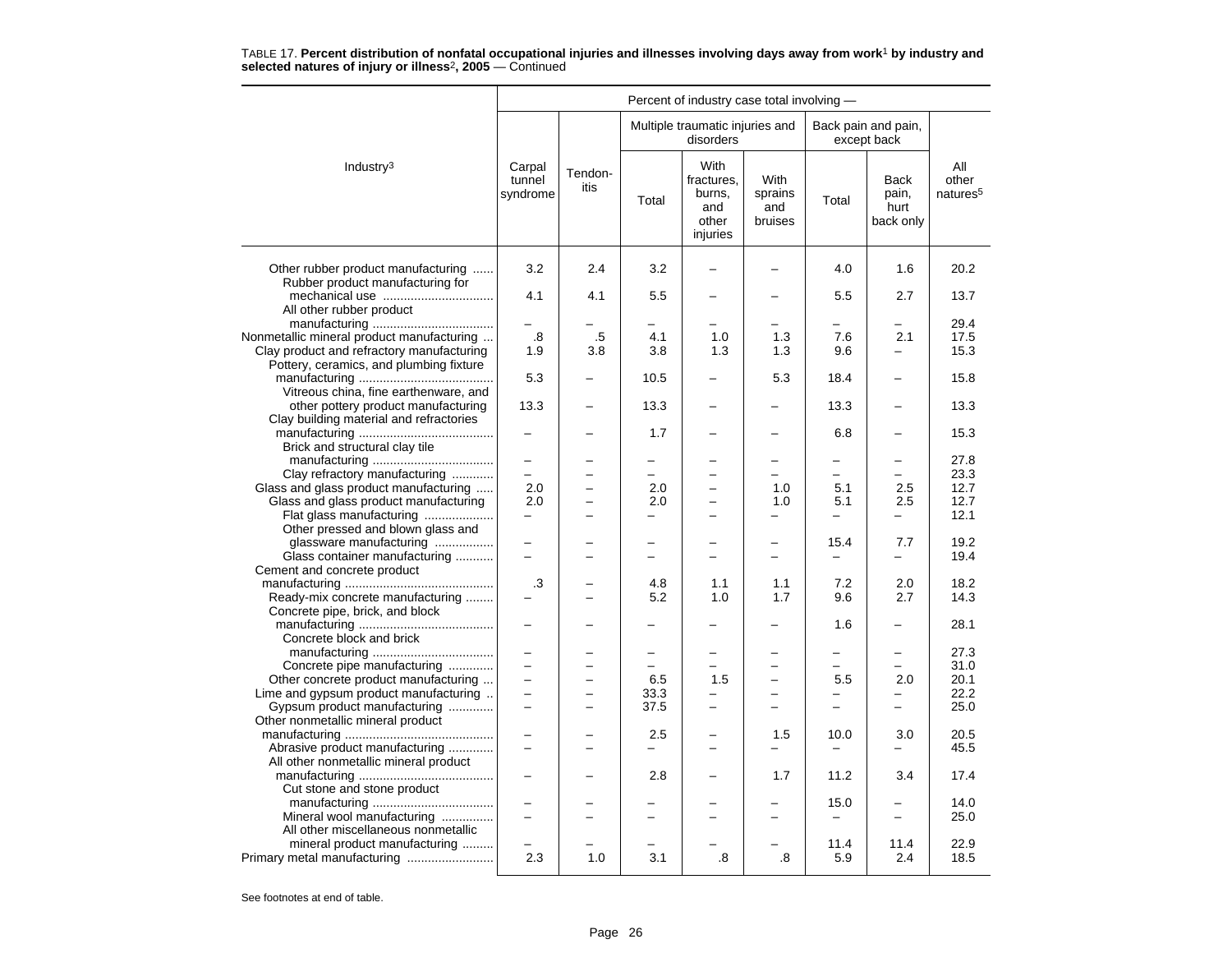|                                                                                                                      |                                   |                |                     |           | Percent of industry case total involving - |                          |                          |                   |                  |
|----------------------------------------------------------------------------------------------------------------------|-----------------------------------|----------------|---------------------|-----------|--------------------------------------------|--------------------------|--------------------------|-------------------|------------------|
| Industry $3$                                                                                                         | <b>NAICS</b><br>code <sup>4</sup> | Total<br>cases | Sprains,<br>strains | Fractures | Cuts.<br>punctures                         | <b>Bruises</b>           | Heat<br>burns            | Chemical<br>burns | Amputa-<br>tions |
| Iron and steel mills and ferroalloy                                                                                  | 3311                              | 1,500          | 39.3                | 10.7      | 4.0                                        | 8.0                      | 6.7                      |                   | 1.3              |
| Iron and steel mills and ferroalloy                                                                                  |                                   |                |                     |           |                                            |                          |                          |                   |                  |
|                                                                                                                      | 33111                             | 1,500          | 39.3                | 10.7      | 4.0                                        | 8.0                      | 6.7                      |                   | 1.3              |
| Iron and steel mills                                                                                                 | 331111                            | 1,430          | 38.5                | 11.2      | 3.5                                        | 8.4                      | 7.0                      |                   | 1.4              |
| Steel product manufacturing from<br>Iron and steel pipe and tube                                                     | 3312                              | 1,410          | 39.0                | 12.8      | 11.3                                       | 8.5                      | 1.4                      | 1.4               | 1.4              |
| manufacturing from purchased steel                                                                                   | 33121                             | 680            | 36.8                | 11.8      | 14.7                                       | 10.3                     |                          |                   |                  |
| Rolling and drawing of purchased steel                                                                               | 33122                             | 730            | 41.1                | 12.3      | 8.2                                        | 6.8                      |                          |                   |                  |
| Rolled steel shape manufacturing                                                                                     | 331221                            | 470            | 40.4                | 12.8      | 12.8                                       | 6.4                      |                          |                   |                  |
|                                                                                                                      | 331222                            | 260            | 42.3                | 11.5      | $\qquad \qquad -$                          | 7.7                      | $\overline{\phantom{0}}$ |                   |                  |
| Alumina and aluminum production and                                                                                  | 3313                              | 1,340          | 42.5                | 6.7       | 9.0                                        | 10.4                     | 6.0                      |                   |                  |
| Alumina and aluminum production and                                                                                  | 33131                             | 1,340          | 42.5                | 6.7       | 9.0                                        | 10.4                     | 6.0                      |                   |                  |
| Primary aluminum production                                                                                          | 331312                            | 190            | 36.8                |           |                                            | $\overline{\phantom{0}}$ | 21.1                     |                   |                  |
| Secondary smelting and alloying of                                                                                   | 331314                            | 100            | 30.0                | -         | -                                          | $\overline{\phantom{0}}$ |                          |                   |                  |
| Aluminum sheet, plate, and foil                                                                                      |                                   |                |                     |           |                                            |                          |                          |                   |                  |
| Aluminum extruded product                                                                                            | 331315                            | 160            | 37.5                | 12.5      |                                            | -                        |                          |                   |                  |
|                                                                                                                      | 331316                            | 790            | 48.1                | 3.8       | 11.4                                       | 12.7                     | 2.5                      |                   |                  |
| Other aluminum rolling and drawing                                                                                   | 331319                            | 100            | 30.0                | 20.0      | $\overline{\phantom{0}}$                   |                          | $\overline{\phantom{0}}$ |                   |                  |
| Nonferrous metal (except aluminum)<br>production and processing                                                      | 3314                              | 1,370          | 37.2                | 10.9      | 10.2                                       | 6.6                      | 2.2                      |                   | 2.2              |
| Nonferrous metal (except aluminum)                                                                                   | 33141                             | 70             | 42.9                |           |                                            |                          |                          |                   |                  |
| Primary smelting and refining of                                                                                     | 331411                            | 20             |                     |           |                                            |                          |                          |                   |                  |
| Primary smelting and refining of<br>nonferrous metal (except copper and                                              |                                   |                |                     |           |                                            |                          |                          |                   |                  |
| Copper rolling, drawing, extruding, and                                                                              | 331419                            | 40             | 50.0                |           |                                            | ▃                        |                          |                   |                  |
|                                                                                                                      | 33142                             | 1,000          | 39.0                | 12.0      | 9.0                                        | 7.0                      | 2.0                      |                   | 2.0              |
| Copper rolling, drawing, and extruding                                                                               | 331421                            | 520            | 34.6                | 15.4      | 5.8                                        | $\equiv$                 | 3.8                      |                   | 3.8              |
| Copper wire (except mechanical)                                                                                      | 331422                            | 460            | 43.5                | 8.7       | 13.0                                       | 10.9                     |                          |                   |                  |
| Nonferrous metal (except copper and<br>aluminum) rolling, drawing, extruding,<br>Nonferrous metal (except copper and | 33149                             | 310            | 29.0                | 6.5       | 16.1                                       | 6.5                      |                          |                   |                  |
| aluminum) rolling, drawing, and                                                                                      | 331491                            | 130            | 30.8                |           |                                            |                          |                          |                   |                  |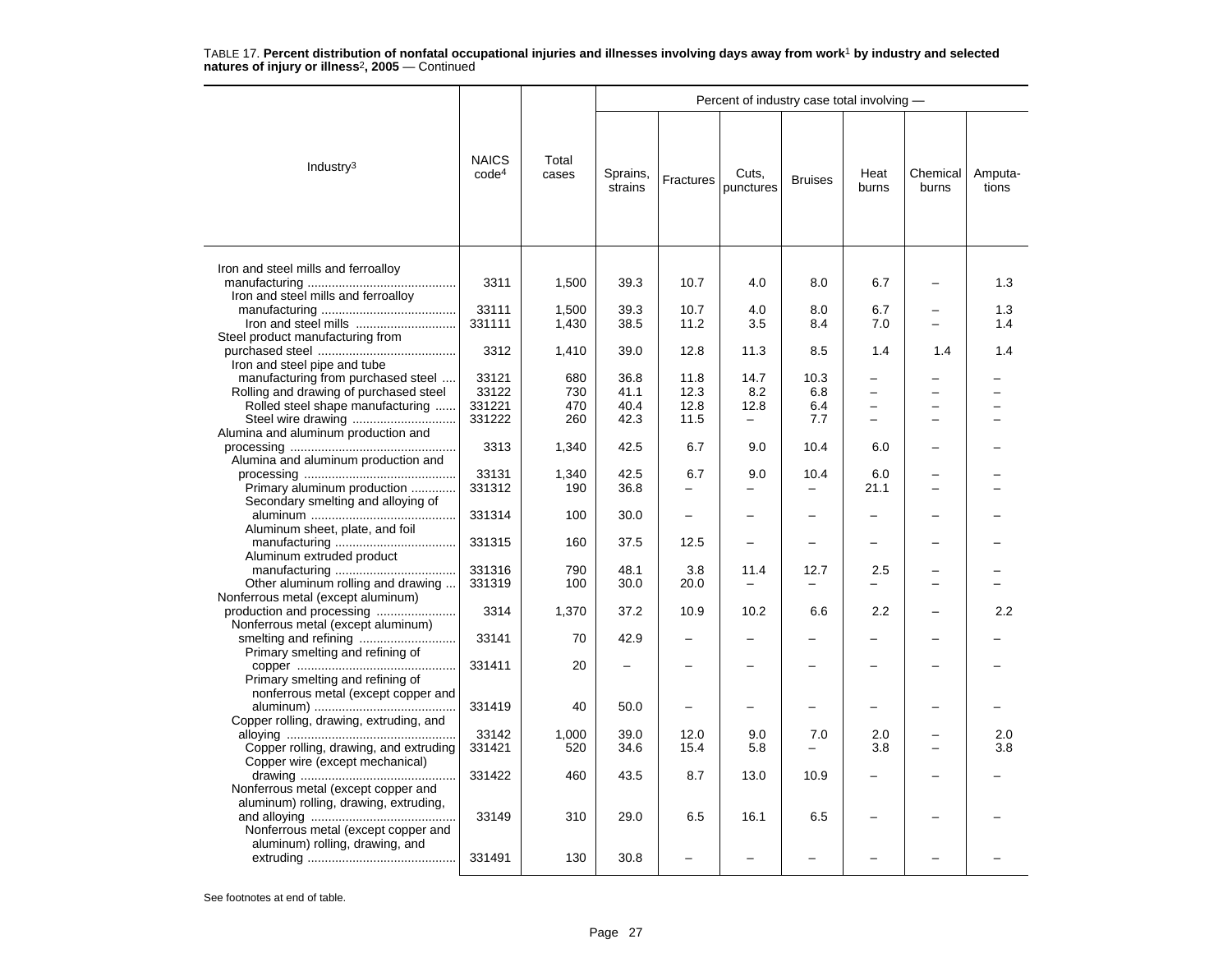|                                                                            |                              |                 |                                 | Percent of industry case total involving -               |                                   |                                                      |                                    |                                      |
|----------------------------------------------------------------------------|------------------------------|-----------------|---------------------------------|----------------------------------------------------------|-----------------------------------|------------------------------------------------------|------------------------------------|--------------------------------------|
|                                                                            |                              |                 |                                 | Multiple traumatic injuries and<br>disorders             |                                   |                                                      | Back pain and pain,<br>except back |                                      |
| Industry $3$                                                               | Carpal<br>tunnel<br>syndrome | Tendon-<br>itis | Total                           | With<br>fractures.<br>burns,<br>and<br>other<br>injuries | With<br>sprains<br>and<br>bruises | Total                                                | Back<br>pain,<br>hurt<br>back only | All<br>other<br>natures <sup>5</sup> |
|                                                                            |                              |                 |                                 |                                                          |                                   |                                                      |                                    |                                      |
| Iron and steel mills and ferroalloy<br>Iron and steel mills and ferroalloy | 1.3                          |                 | 6.0                             | 2.0                                                      | 1.3                               | 2.7                                                  |                                    | 19.3                                 |
|                                                                            | 1.3                          |                 | 6.0                             | 2.0                                                      | 1.3                               | 2.7                                                  |                                    | 19.3                                 |
|                                                                            | 1.4                          |                 | 5.6                             | 1.4                                                      | 1.4                               | 2.8                                                  | $\equiv$                           | 18.9                                 |
| Steel product manufacturing from                                           |                              |                 |                                 |                                                          |                                   |                                                      |                                    |                                      |
|                                                                            |                              |                 | 2.1                             |                                                          |                                   | 5.0                                                  | 2.1                                | 14.9                                 |
| Iron and steel pipe and tube                                               |                              |                 |                                 |                                                          |                                   |                                                      |                                    |                                      |
| manufacturing from purchased steel                                         | $\equiv$                     |                 | 2.9<br>$\overline{\phantom{0}}$ | $\overline{a}$                                           |                                   | 2.9<br>6.8                                           | 2.9<br>$\overline{a}$              | 10.3<br>19.2                         |
| Rolling and drawing of purchased steel<br>Rolled steel shape manufacturing | $\overline{\phantom{0}}$     | L.              | $\overline{\phantom{0}}$        | $\overline{\phantom{0}}$                                 | $\equiv$                          | 10.6                                                 | $\overline{\phantom{0}}$           | 14.9                                 |
| Steel wire drawing                                                         | $\equiv$                     |                 | $\overline{a}$                  | $\overline{\phantom{0}}$                                 |                                   | $\qquad \qquad -$                                    | -                                  | 26.9                                 |
| Alumina and aluminum production and                                        |                              |                 |                                 |                                                          |                                   |                                                      |                                    |                                      |
|                                                                            | 1.5                          |                 | 1.5                             |                                                          |                                   | 10.4                                                 |                                    | 10.4                                 |
| Alumina and aluminum production and                                        |                              |                 |                                 |                                                          |                                   |                                                      |                                    |                                      |
|                                                                            | 1.5                          |                 | 1.5                             |                                                          |                                   | 10.4                                                 | -                                  | 10.4                                 |
| Primary aluminum production<br>Secondary smelting and alloying of          |                              |                 |                                 |                                                          |                                   | $\overline{\phantom{0}}$<br>$\overline{\phantom{0}}$ |                                    | 15.8<br>30.0                         |
| Aluminum sheet, plate, and foil                                            |                              |                 |                                 |                                                          |                                   |                                                      |                                    |                                      |
|                                                                            |                              |                 |                                 |                                                          |                                   | 12.5                                                 |                                    | 12.5                                 |
| Aluminum extruded product                                                  |                              |                 |                                 |                                                          |                                   |                                                      |                                    |                                      |
|                                                                            |                              |                 |                                 |                                                          |                                   | 12.7                                                 |                                    | 3.8                                  |
| Other aluminum rolling and drawing                                         | $\equiv$                     |                 |                                 | $\overline{ }$                                           |                                   | $\overline{\phantom{0}}$                             | $\overline{\phantom{0}}$           | 20.0                                 |
| Nonferrous metal (except aluminum)                                         | 5.1                          |                 | 3.6                             |                                                          | 2.2                               | 2.9                                                  | 1.5                                | 17.5                                 |
| Nonferrous metal (except aluminum)                                         |                              |                 |                                 |                                                          |                                   |                                                      |                                    |                                      |
|                                                                            |                              |                 |                                 |                                                          |                                   |                                                      |                                    |                                      |
| Primary smelting and refining of                                           |                              |                 |                                 |                                                          |                                   |                                                      |                                    |                                      |
|                                                                            |                              |                 |                                 |                                                          |                                   |                                                      |                                    |                                      |
| Primary smelting and refining of                                           |                              |                 |                                 |                                                          |                                   |                                                      |                                    |                                      |
| nonferrous metal (except copper and                                        |                              |                 |                                 |                                                          |                                   |                                                      |                                    |                                      |
| Copper rolling, drawing, extruding, and                                    |                              |                 |                                 |                                                          |                                   |                                                      |                                    |                                      |
|                                                                            | 6.0                          |                 | 4.0                             |                                                          | 2.0                               | 3.0                                                  |                                    | 15.0                                 |
| Copper rolling, drawing, and extruding                                     | 9.6                          |                 |                                 |                                                          |                                   |                                                      |                                    | 19.2                                 |
| Copper wire (except mechanical)                                            |                              |                 |                                 |                                                          |                                   |                                                      |                                    |                                      |
|                                                                            |                              |                 | 6.5                             |                                                          | 4.3                               | 4.3                                                  |                                    | 10.9                                 |
| Nonferrous metal (except copper and                                        |                              |                 |                                 |                                                          |                                   |                                                      |                                    |                                      |
| aluminum) rolling, drawing, extruding,                                     |                              |                 |                                 |                                                          |                                   |                                                      |                                    | 29.0                                 |
| Nonferrous metal (except copper and                                        |                              |                 |                                 |                                                          |                                   |                                                      |                                    |                                      |
| aluminum) rolling, drawing, and                                            |                              |                 |                                 |                                                          |                                   |                                                      |                                    |                                      |
|                                                                            |                              |                 |                                 |                                                          |                                   |                                                      |                                    | 30.8                                 |
|                                                                            |                              |                 |                                 |                                                          |                                   |                                                      |                                    |                                      |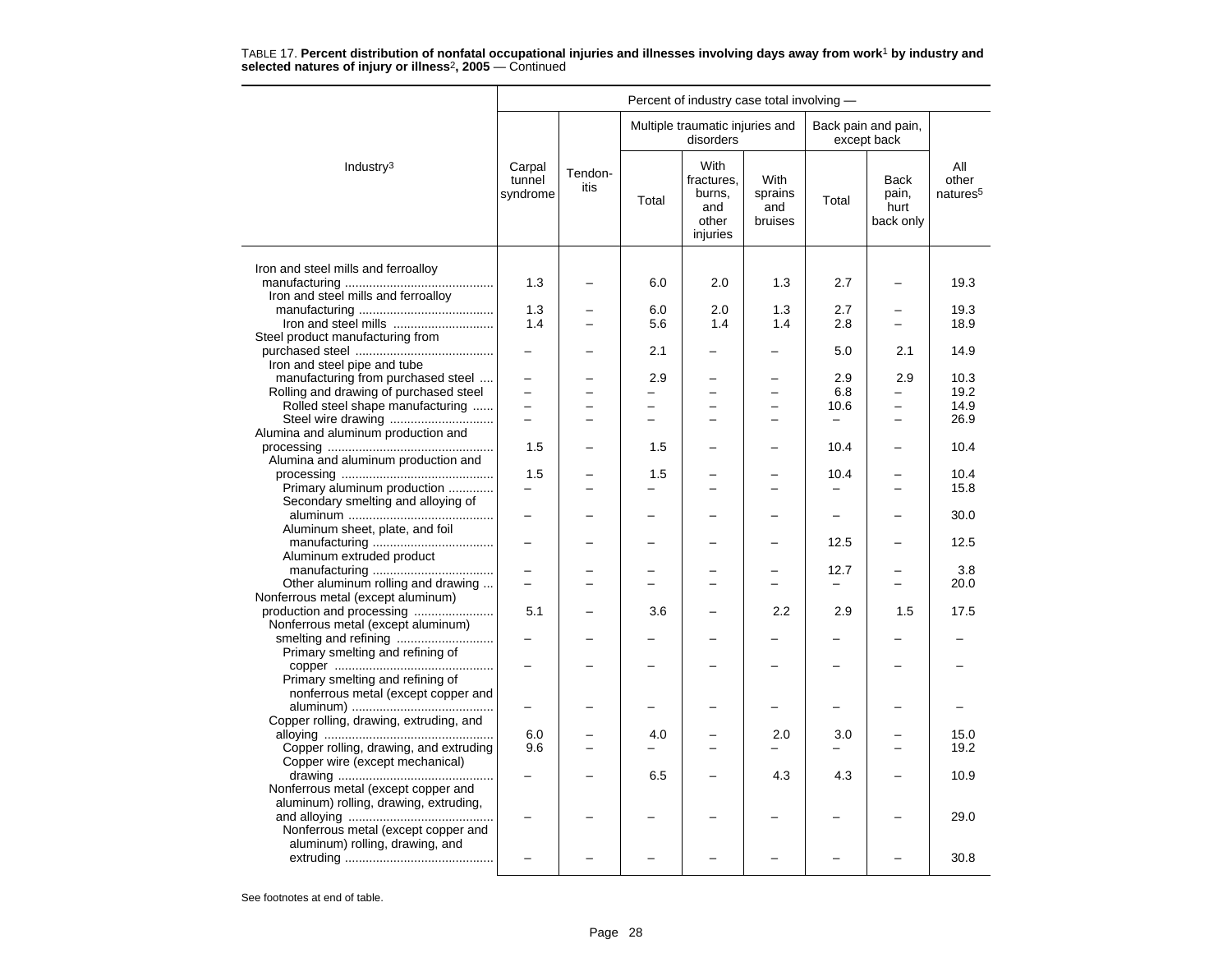|                                                                                                                                       |                                                      |                                                |                                                          |                                                     | Percent of industry case total involving -                                                |                                                                     |                                                                            |                                                                                                                                          |                                      |
|---------------------------------------------------------------------------------------------------------------------------------------|------------------------------------------------------|------------------------------------------------|----------------------------------------------------------|-----------------------------------------------------|-------------------------------------------------------------------------------------------|---------------------------------------------------------------------|----------------------------------------------------------------------------|------------------------------------------------------------------------------------------------------------------------------------------|--------------------------------------|
| Industry <sup>3</sup>                                                                                                                 | <b>NAICS</b><br>code <sup>4</sup>                    | Total<br>cases                                 | Sprains,<br>strains                                      | Fractures                                           | Cuts,<br>punctures                                                                        | <b>Bruises</b>                                                      | Heat<br>burns                                                              | Chemical<br>burns                                                                                                                        | Amputa-<br>tions                     |
| Steel foundries (except investment)<br>Nonferrous metal foundries<br>Aluminum die-casting foundries                                   | 3315<br>33151<br>331511<br>331513<br>33152<br>331521 | 5,000<br>2,680<br>1,950<br>390<br>2,320<br>660 | 28.4<br>23.9<br>24.1<br>20.5<br>33.6<br>33.3             | 8.4<br>12.3<br>13.8<br>10.3<br>3.9<br>7.6           | 11.6<br>13.4<br>13.8<br>17.9<br>9.5<br>$\overline{\phantom{0}}$                           | 8.0<br>9.0<br>9.2<br>10.3<br>6.9<br>10.6                            | 7.2<br>4.9<br>4.1<br>5.1<br>9.9<br>6.1                                     | $\overline{\phantom{0}}$<br>-<br>$\overline{\phantom{0}}$<br>$\overline{\phantom{0}}$<br>$\overline{a}$                                  | 1.0<br>1.5<br>1.5                    |
| Nonferrous (except aluminum)<br>die-casting foundries                                                                                 | 331522                                               | 120                                            | 16.7                                                     | $\overline{\phantom{0}}$                            | -                                                                                         | 16.7                                                                | L.                                                                         |                                                                                                                                          |                                      |
| Aluminum foundries (except<br>Fabricated metal product manufacturing                                                                  | 331524<br>332<br>3321<br>33211<br>332111             | 1,140<br>29,200<br>2,190<br>2,190<br>580       | 31.6<br>32.6<br>29.7<br>29.7<br>31.0                     | 2.6<br>9.7<br>9.6<br>9.6<br>8.6                     | 9.6<br>14.3<br>16.4<br>16.4<br>13.8                                                       | 1.8<br>6.6<br>5.9<br>5.9<br>5.2                                     | 15.8<br>1.8<br>1.8<br>1.8<br>3.4                                           | 0.7<br>-<br>$\overline{\phantom{0}}$<br>$\overline{a}$                                                                                   | 1.8<br>6.4<br>6.4<br>6.9             |
| Powder metallurgy part manufacturing<br>Cutlery and handtool manufacturing                                                            | 332112<br>332114<br>332116<br>332117<br>3322         | 90<br>70<br>1,130<br>260<br>900                | 22.2<br>$\overline{\phantom{0}}$<br>24.8<br>46.2<br>33.3 | -<br>$\overline{\phantom{0}}$<br>8.8<br>19.2<br>8.9 | $\qquad \qquad -$<br>$\overline{\phantom{0}}$<br>21.2<br>$\overline{\phantom{0}}$<br>13.3 | $\qquad \qquad -$<br>$\overline{\phantom{0}}$<br>6.2<br>11.5<br>7.8 | -<br>-<br>$\equiv$<br>$\overline{\phantom{0}}$<br>$\overline{\phantom{0}}$ | $\overline{\phantom{0}}$<br>$\overline{\phantom{0}}$<br>$\overline{\phantom{0}}$<br>$\overline{\phantom{0}}$<br>$\overline{\phantom{0}}$ | $\overline{\phantom{0}}$<br>8.8<br>- |
| Cutlery and handtool manufacturing<br>Cutlery and flatware (except precious)                                                          | 33221<br>332211                                      | 900<br>90                                      | 33.3<br>44.4<br>36.8                                     | 8.9<br>12.3                                         | 13.3<br>10.5                                                                              | 7.8<br>5.3                                                          |                                                                            |                                                                                                                                          |                                      |
| Hand and edge tool manufacturing<br>Saw blade and handsaw                                                                             | 332212<br>332213                                     | 570<br>150                                     | 33.3                                                     |                                                     | 13.3                                                                                      |                                                                     |                                                                            |                                                                                                                                          |                                      |
| Architectural and structural metals                                                                                                   | 3323                                                 | 9,460                                          | 30.8                                                     | 13.5                                                | 14.0                                                                                      | 7.9                                                                 | 1.9                                                                        |                                                                                                                                          | 1.3                                  |
| Plate work and fabricated structural                                                                                                  | 33231                                                | 4,490                                          | 25.8                                                     | 12.9                                                | 10.5                                                                                      | 9.6                                                                 | 2.9                                                                        |                                                                                                                                          | .9                                   |
| Prefabricated metal building and<br>component manufacturing<br>Fabricated structural metal                                            | 332311                                               | 570                                            | 29.8                                                     | 12.3                                                | 14.0                                                                                      | 15.8                                                                | $\overline{\phantom{0}}$                                                   |                                                                                                                                          |                                      |
| Plate work manufacturing<br>Ornamental and architectural metal                                                                        | 332312<br>332313                                     | 2,740<br>1,180                                 | 24.8<br>27.1                                             | 12.8<br>12.7                                        | 10.6<br>8.5                                                                               | 10.6<br>4.2                                                         | 2.6<br>5.1                                                                 | $\overline{\phantom{0}}$                                                                                                                 | 1.5                                  |
| products manufacturing<br>Metal window and door manufacturing<br>Sheet metal work manufacturing<br>Ornamental and architectural metal | 33232<br>332321<br>332322                            | 4.960<br>1,540<br>2,260                        | 35.3<br>46.8<br>29.2                                     | 14.1<br>4.5<br>19.9                                 | 17.1<br>19.5<br>11.9                                                                      | 6.5<br>5.8<br>8.8                                                   | 1.0<br>▃<br>$\overline{\phantom{0}}$                                       | -<br>$\overline{\phantom{0}}$                                                                                                            | 1.6<br>1.3<br>1.8                    |
| Boiler, tank, and shipping container                                                                                                  | 332323                                               | 1,170                                          | 31.6                                                     | 15.4                                                | 23.9                                                                                      | ▃                                                                   |                                                                            |                                                                                                                                          |                                      |
| Metal tank (heavy gauge) manufacturing                                                                                                | 3324<br>33242                                        | 1,680<br>660                                   | 33.9<br>37.9                                             | 9.5<br>16.7                                         | 19.0<br>18.2                                                                              | 5.4<br>4.5                                                          | 3.6<br>$\overline{a}$                                                      | 1.8<br>$\overline{\phantom{0}}$                                                                                                          |                                      |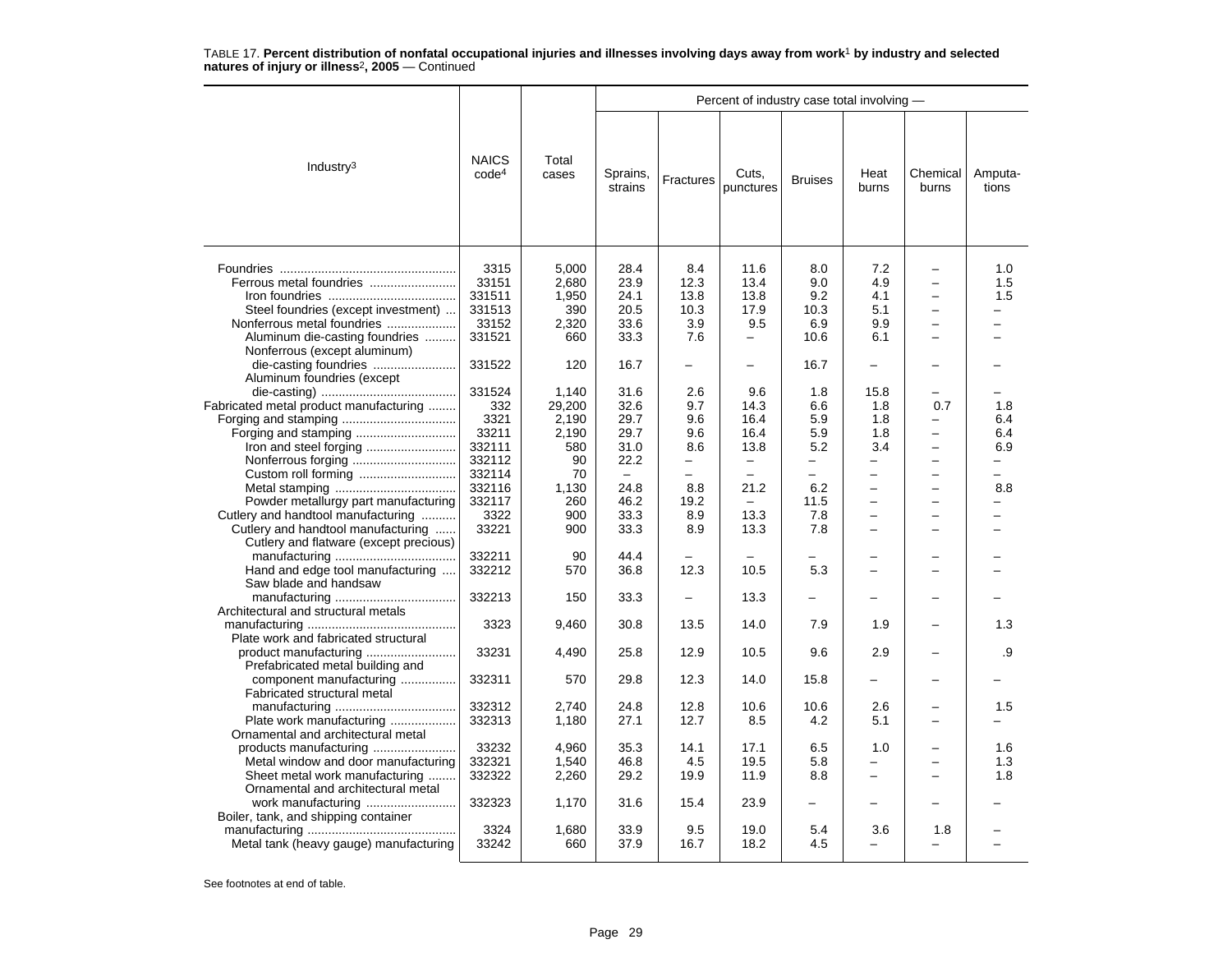|                                                                                                                                                                                                                                |                                                                                            |                                                                                                                 |                                                                                         | Percent of industry case total involving -                                                                                    |                                                                                                          |                                                                                               |                                                                                             |                                                                              |
|--------------------------------------------------------------------------------------------------------------------------------------------------------------------------------------------------------------------------------|--------------------------------------------------------------------------------------------|-----------------------------------------------------------------------------------------------------------------|-----------------------------------------------------------------------------------------|-------------------------------------------------------------------------------------------------------------------------------|----------------------------------------------------------------------------------------------------------|-----------------------------------------------------------------------------------------------|---------------------------------------------------------------------------------------------|------------------------------------------------------------------------------|
|                                                                                                                                                                                                                                |                                                                                            |                                                                                                                 |                                                                                         | Multiple traumatic injuries and<br>disorders                                                                                  |                                                                                                          |                                                                                               | Back pain and pain,<br>except back                                                          |                                                                              |
| Industry <sup>3</sup>                                                                                                                                                                                                          | Carpal<br>tunnel<br>syndrome                                                               | Tendon-<br>itis                                                                                                 | Total                                                                                   | <b>With</b><br>fractures.<br>burns,<br>and<br>other<br>injuries                                                               | <b>With</b><br>sprains<br>and<br>bruises                                                                 | Total                                                                                         | <b>Back</b><br>pain,<br>hurt<br>back only                                                   | All<br>other<br>natures <sup>5</sup>                                         |
| Ferrous metal foundries<br>Steel foundries (except investment)<br>Nonferrous metal foundries<br>Aluminum die-casting foundries                                                                                                 | 2.2<br>1.5<br>2.1<br>$\overline{\phantom{0}}$<br>3.4<br>6.1                                | 1.4<br>1.9<br>1.5<br>.9                                                                                         | 2.6<br>1.9<br>1.5<br>5.1<br>3.4<br>7.6                                                  | 0.8<br>.7<br>.9                                                                                                               | 0.4<br>-<br>$\overline{\phantom{0}}$<br>L.<br>.9                                                         | 6.6<br>4.5<br>3.6<br>9.1<br>4.5                                                               | 3.6<br>1.1<br>-<br>$\overline{\phantom{0}}$<br>6.5                                          | 22.0<br>25.4<br>24.6<br>28.2<br>17.7<br>19.7                                 |
| Nonferrous (except aluminum)<br>die-casting foundries<br>Aluminum foundries (except                                                                                                                                            | 16.7                                                                                       |                                                                                                                 |                                                                                         |                                                                                                                               | ▃                                                                                                        | -                                                                                             | $\overline{\phantom{0}}$                                                                    | 16.7                                                                         |
| Fabricated metal product manufacturing<br>Iron and steel forging<br>Powder metallurgy part manufacturing<br>Cutlery and handtool manufacturing<br>Cutlery and handtool manufacturing<br>Cutlery and flatware (except precious) | $\equiv$<br>2.2<br>2.3<br>2.3<br>$\overline{\phantom{m}}$<br>$\equiv$<br>2.7<br>3.3<br>3.3 | .6<br>-<br>$\overline{\phantom{0}}$<br>$\overline{a}$<br>$\overline{a}$<br>$\equiv$<br>$\overline{\phantom{0}}$ | 2.6<br>3.3<br>4.6<br>4.6<br>5.2<br>$\overline{\phantom{0}}$<br>3.5<br>7.7<br>2.2<br>2.2 | 1.3<br>2.3<br>2.3<br>$\equiv$<br>-<br>$\overline{\phantom{0}}$<br>2.7<br>$\overline{\phantom{0}}$<br>$\overline{\phantom{0}}$ | .8<br>-<br>$\equiv$<br>-<br>$\equiv$<br>$\overline{\phantom{0}}$<br>$\equiv$<br>$\overline{\phantom{0}}$ | 13.2<br>5.8<br>7.3<br>7.3<br>3.4<br>$\overline{\phantom{0}}$<br>$\equiv$<br>9.7<br>6.7<br>6.7 | 10.5<br>2.5<br>2.7<br>2.7<br>3.4<br>$\equiv$<br>3.5<br>$\equiv$<br>$\overline{\phantom{0}}$ | 20.2<br>20.6<br>15.1<br>15.1<br>20.7<br>44.4<br>28.6<br>12.4<br>22.2<br>22.2 |
| Hand and edge tool manufacturing<br>Saw blade and handsaw                                                                                                                                                                      | $\overline{\phantom{0}}$                                                                   |                                                                                                                 | 3.5                                                                                     |                                                                                                                               | $\overline{\phantom{0}}$                                                                                 | 3.5                                                                                           | $=$                                                                                         | 24.6                                                                         |
| Architectural and structural metals                                                                                                                                                                                            | $\overline{a}$                                                                             |                                                                                                                 |                                                                                         |                                                                                                                               |                                                                                                          |                                                                                               |                                                                                             | 33.3                                                                         |
| Plate work and fabricated structural                                                                                                                                                                                           | 1.4                                                                                        | .4                                                                                                              | 3.3                                                                                     | .8                                                                                                                            | 1.4                                                                                                      | 3.3                                                                                           | 1.2                                                                                         | 22.1                                                                         |
| product manufacturing<br>Prefabricated metal building and<br>component manufacturing                                                                                                                                           | 1.3                                                                                        | .4                                                                                                              | 4.2                                                                                     | 1.8                                                                                                                           | 1.1                                                                                                      | 4.2<br>5.3                                                                                    | 2.0                                                                                         | 27.2<br>21.1                                                                 |
| Fabricated structural metal<br>Plate work manufacturing                                                                                                                                                                        | 1.1<br>2.5                                                                                 | <u>.</u>                                                                                                        | 5.1<br>3.4                                                                              | 2.2<br>$\overline{\phantom{0}}$                                                                                               | 1.5<br>$\overline{\phantom{0}}$                                                                          | 3.6<br>5.1                                                                                    | 1.8<br>3.4                                                                                  | 27.0<br>30.5                                                                 |
| Ornamental and architectural metal<br>Metal window and door manufacturing<br>Sheet metal work manufacturing<br>Ornamental and architectural metal                                                                              | 1.4<br>1.9                                                                                 | .4                                                                                                              | 2.6<br>1.3<br>4.0                                                                       |                                                                                                                               | 1.6<br>3.1                                                                                               | 2.4<br>2.6<br>3.1                                                                             | -                                                                                           | 17.5<br>13.6<br>19.5                                                         |
| work manufacturing<br>Boiler, tank, and shipping container<br>Metal tank (heavy gauge) manufacturing                                                                                                                           | -<br>1.8<br>-                                                                              | 1.2                                                                                                             | 6.5                                                                                     | $\overline{\phantom{0}}$                                                                                                      | 2.4<br>-                                                                                                 | 4.8                                                                                           | 1.8<br>-                                                                                    | 18.8<br>11.9<br>12.1                                                         |
|                                                                                                                                                                                                                                |                                                                                            |                                                                                                                 |                                                                                         |                                                                                                                               |                                                                                                          |                                                                                               |                                                                                             |                                                                              |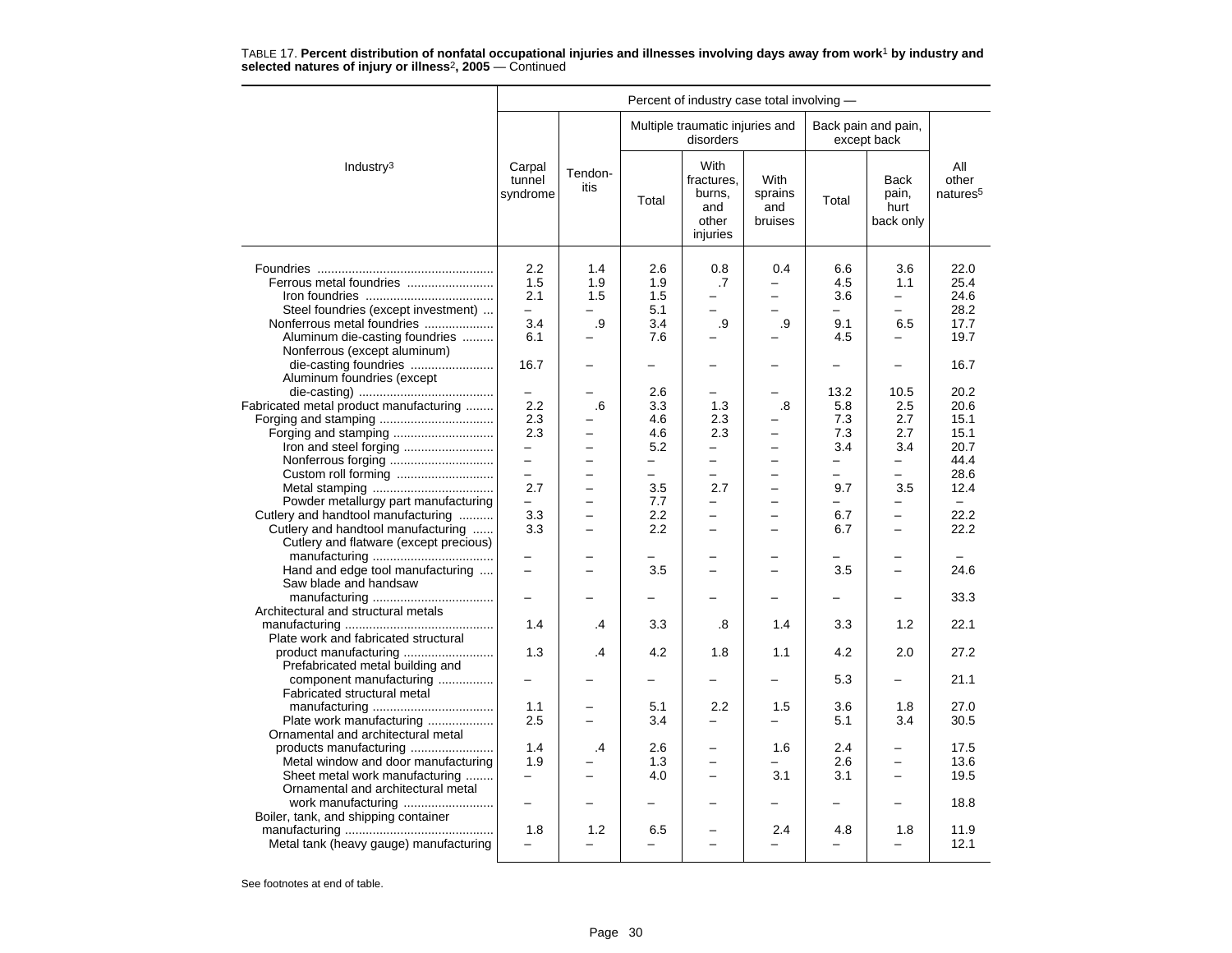|                                                                                                                                                                                                                                                        |                                                             |                                                  |                                                      |                                                             | Percent of industry case total involving -                               |                                                                                                 |                          |                            |                  |
|--------------------------------------------------------------------------------------------------------------------------------------------------------------------------------------------------------------------------------------------------------|-------------------------------------------------------------|--------------------------------------------------|------------------------------------------------------|-------------------------------------------------------------|--------------------------------------------------------------------------|-------------------------------------------------------------------------------------------------|--------------------------|----------------------------|------------------|
| Industry $3$                                                                                                                                                                                                                                           | <b>NAICS</b><br>code <sup>4</sup>                           | Total<br>cases                                   | Sprains,<br>strains                                  | Fractures                                                   | Cuts,<br>punctures                                                       | <b>Bruises</b>                                                                                  | Heat<br>burns            | Chemical<br>burns          | Amputa-<br>tions |
| Metal can, box, and other metal<br>container (light gauge) manufacturing.<br>Metal can manufacturing<br>Hardware manufacturing<br>Spring and wire product manufacturing<br>Spring and wire product manufacturing<br>Spring (heavy gauge) manufacturing | 33243<br>332431<br>3325<br>33251<br>3326<br>33261<br>332611 | 690<br>200<br>460<br>460<br>1,380<br>1,380<br>90 | 31.9<br>40.0<br>34.8<br>34.8<br>31.9<br>31.9<br>22.2 | 4.3<br>8.7<br>8.7<br>6.5<br>6.5<br>$\overline{\phantom{0}}$ | 26.1<br>25.0<br>13.0<br>13.0<br>10.1<br>10.1<br>$\overline{\phantom{0}}$ | 5.8<br>$\overline{\phantom{0}}$<br>$\qquad \qquad -$<br>$\qquad \qquad -$<br>7.2<br>7.2<br>33.3 | ▃<br>-<br>$\sim$         | -<br>÷<br>-<br>-<br>-<br>- | 2.2<br>2.2       |
| Other fabricated wire product                                                                                                                                                                                                                          | 332618                                                      | 1,050                                            | 35.2                                                 | 6.7                                                         | 9.5                                                                      | 2.9                                                                                             | ▃                        |                            | 1.9              |
| Machine shops; turned product; and screw,                                                                                                                                                                                                              | 3327<br>33271                                               | 6,180<br>4,790                                   | 34.5<br>36.1                                         | 6.6<br>7.9                                                  | 19.3<br>20.9                                                             | 4.7<br>3.1                                                                                      | 1.0<br>1.3               | -                          | 1.9<br>2.1       |
| Turned product and screw, nut, and bolt                                                                                                                                                                                                                | 33272                                                       | 1,380                                            | 29.0                                                 | 2.2                                                         | 13.8                                                                     | 10.1                                                                                            | -                        |                            | 1.4              |
| Precision turned product                                                                                                                                                                                                                               | 332721                                                      | 740                                              | 25.7                                                 | 2.7                                                         | 17.6                                                                     | 12.2                                                                                            | $\overline{\phantom{0}}$ | -                          | 2.7              |
| Bolt, nut, screw, rivet, and washer                                                                                                                                                                                                                    | 332722                                                      | 650                                              | 32.3                                                 | $\overline{\phantom{0}}$                                    | 9.2                                                                      | 7.7                                                                                             | $\overline{\phantom{0}}$ | -                          |                  |
| Coating, engraving, heat treating, and                                                                                                                                                                                                                 | 3328                                                        | 2,880                                            | 31.9                                                 | 9.0                                                         | 8.0                                                                      | 8.0                                                                                             | 4.5                      | 2.8                        | .7               |
| Coating, engraving, heat treating, and<br>Metal coating, engraving (except<br>jewelry and silverware), and allied                                                                                                                                      | 33281                                                       | 2,880                                            | 31.9                                                 | 9.0                                                         | 8.0                                                                      | 8.0                                                                                             | 4.5                      | 2.8                        | $\cdot$ 7        |
| services to manufacturers<br>Electroplating, plating, polishing,                                                                                                                                                                                       | 332812                                                      | 1,170                                            | 38.5                                                 | 7.7                                                         | 9.4                                                                      | 2.6                                                                                             | -                        | 4.3                        |                  |
| anodizing, and coloring<br>Other fabricated metal product                                                                                                                                                                                              | 332813                                                      | 1,190                                            | 28.6                                                 | 8.4                                                         | 5.9                                                                      | 13.4                                                                                            | 4.2                      | 3.4                        |                  |
| Metal valve manufacturing                                                                                                                                                                                                                              | 3329<br>33291                                               | 4.080<br>1,400                                   | 34.8<br>37.1                                         | 7.6<br>8.6                                                  | 10.8<br>10.7                                                             | 6.4<br>7.9                                                                                      | 1.2<br>-                 | 1.0<br>1.4                 | 1.7              |
| Industrial valve manufacturing<br>Fluid power valve and hose fitting                                                                                                                                                                                   | 332911                                                      | 260                                              | 42.3                                                 | 11.5                                                        | 11.5                                                                     | 7.7                                                                                             | -                        | —                          |                  |
| All other fabricated metal product                                                                                                                                                                                                                     | 332912                                                      | 410                                              | 24.4                                                 |                                                             | 17.1                                                                     | 7.3                                                                                             | $\overline{a}$           | -                          |                  |
| Ball and roller bearing manufacturing<br>Small arms ammunition                                                                                                                                                                                         | 33299<br>332991                                             | 2,680<br>380                                     | 33.6<br>42.1                                         | 7.1<br>10.5                                                 | 10.4<br>5.3                                                              | 6.0<br>7.9                                                                                      | 1.9<br>-                 | 1.1<br>-                   | 1.9<br>5.3       |
| Ammunition (except small arms)                                                                                                                                                                                                                         | 332992                                                      | 190                                              | 47.4                                                 |                                                             | 21.1                                                                     | $\equiv$                                                                                        |                          |                            |                  |
| Small arms manufacturing                                                                                                                                                                                                                               | 332993<br>332994                                            | 90<br>120                                        | 33.3                                                 | $\equiv$                                                    | 25.0                                                                     | $\overline{\phantom{0}}$                                                                        |                          | $\overline{\phantom{0}}$   |                  |
| Fabricated pipe and pipe fitting                                                                                                                                                                                                                       | 332996                                                      | 380                                              | 28.9                                                 | 7.9                                                         | 5.3                                                                      |                                                                                                 |                          | 5.3                        |                  |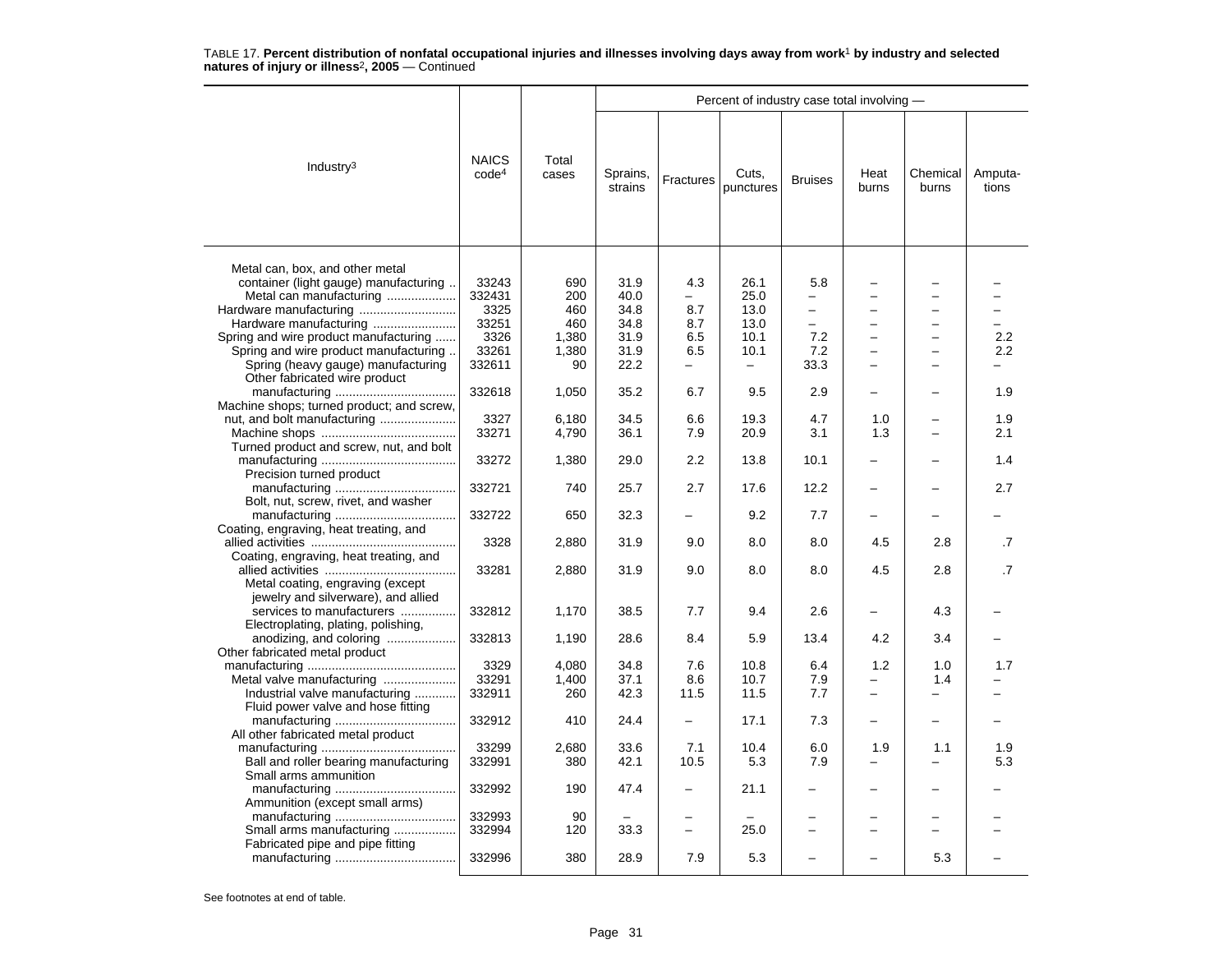|                                                                                |                              |                                      |                          | Percent of industry case total involving -               |                                      |                                 |                                    |                                      |
|--------------------------------------------------------------------------------|------------------------------|--------------------------------------|--------------------------|----------------------------------------------------------|--------------------------------------|---------------------------------|------------------------------------|--------------------------------------|
|                                                                                |                              |                                      |                          | Multiple traumatic injuries and<br>disorders             |                                      |                                 | Back pain and pain,<br>except back |                                      |
| Industry $3$                                                                   | Carpal<br>tunnel<br>syndrome | Tendon-<br>itis                      | Total                    | With<br>fractures.<br>burns,<br>and<br>other<br>injuries | With<br>sprains<br>and<br>bruises    | Total                           | Back<br>pain,<br>hurt<br>back only | All<br>other<br>natures <sup>5</sup> |
| Metal can, box, and other metal<br>container (light gauge) manufacturing       | $\overline{\phantom{0}}$     | 2.9                                  | 11.6<br>10.0             |                                                          | 5.8                                  | 2.9<br>$\overline{\phantom{0}}$ | -                                  | 8.7<br>10.0                          |
| Metal can manufacturing                                                        |                              | —                                    |                          | $\overline{\phantom{0}}$                                 | -                                    | 15.2                            | -                                  | 17.4                                 |
| Hardware manufacturing                                                         | $\overline{\phantom{0}}$     | $\overline{\phantom{0}}$<br>$\equiv$ | 4.3                      | $\overline{\phantom{0}}$<br>$\overline{\phantom{0}}$     | $\overline{\phantom{0}}$<br>$\equiv$ |                                 | 8.7                                |                                      |
| Hardware manufacturing                                                         | 3.6                          | 1.4                                  | 4.3<br>4.3               | 2.9                                                      | $\equiv$                             | 15.2                            | 8.7                                | 17.4<br>25.4                         |
| Spring and wire product manufacturing<br>Spring and wire product manufacturing | 3.6                          | 1.4                                  | 4.3                      | 2.9                                                      |                                      | 6.5<br>6.5                      | 2.9<br>2.9                         | 25.4                                 |
| Spring (heavy gauge) manufacturing                                             | $\overline{\phantom{0}}$     | —                                    | $\equiv$                 | $\overline{\phantom{0}}$                                 | $\overline{\phantom{0}}$             | $\overline{\phantom{0}}$        | -                                  | $\qquad \qquad -$                    |
| Other fabricated wire product                                                  |                              |                                      |                          |                                                          |                                      |                                 |                                    |                                      |
|                                                                                | 3.8                          |                                      | 3.8                      | 2.9                                                      |                                      | 5.7                             | 1.9                                | 27.6                                 |
| Machine shops; turned product; and screw,                                      |                              |                                      |                          |                                                          |                                      |                                 |                                    |                                      |
| nut, and bolt manufacturing                                                    | 1.6                          |                                      | 1.8                      | 1.1                                                      |                                      | 5.7                             | 1.9                                | 22.7                                 |
|                                                                                | $\equiv$                     |                                      | 2.1                      | 1.3                                                      |                                      | 4.6                             | 1.9                                | 21.3                                 |
| Turned product and screw, nut, and bolt                                        |                              |                                      |                          |                                                          |                                      |                                 |                                    |                                      |
| Precision turned product                                                       | 6.5                          |                                      |                          |                                                          |                                      | 9.4                             | 2.2                                | 27.5                                 |
| Bolt, nut, screw, rivet, and washer                                            | 5.4                          |                                      |                          |                                                          |                                      | 9.5                             | 4.1                                | 24.3                                 |
| Coating, engraving, heat treating, and                                         | 7.7                          |                                      | $\overline{\phantom{0}}$ |                                                          |                                      | 9.2                             | $\overline{\phantom{0}}$           | 30.8                                 |
| Coating, engraving, heat treating, and                                         | 2.4                          |                                      | 3.1                      | 1.7                                                      |                                      | 9.4                             | 5.6                                | 19.4                                 |
| Metal coating, engraving (except                                               | 2.4                          |                                      | 3.1                      | 1.7                                                      |                                      | 9.4                             | 5.6                                | 19.4                                 |
| jewelry and silverware), and allied<br>services to manufacturers               |                              |                                      | $\overline{\phantom{0}}$ |                                                          |                                      | 12.0                            | 8.5                                | 19.7                                 |
| Electroplating, plating, polishing,<br>anodizing, and coloring                 | 4.2                          |                                      | 2.5                      | ╾                                                        |                                      | 9.2                             | 3.4                                | 17.6                                 |
| Other fabricated metal product                                                 |                              |                                      |                          |                                                          |                                      |                                 |                                    |                                      |
|                                                                                | 4.4                          | 1.0                                  | 3.7                      | 1.7                                                      | .5                                   | 7.8                             | 4.7                                | 19.4                                 |
| Metal valve manufacturing                                                      | 4.3                          | 2.1                                  | 3.6                      | 2.9                                                      |                                      | 8.6                             | 5.7                                | 14.3                                 |
| Industrial valve manufacturing                                                 | $\overline{\phantom{0}}$     | $\overline{\phantom{0}}$             | -                        | $\overline{\phantom{0}}$                                 | -                                    | $\overline{\phantom{0}}$        | -                                  | 19.2                                 |
| Fluid power valve and hose fitting                                             |                              |                                      |                          |                                                          |                                      |                                 |                                    |                                      |
|                                                                                | $\equiv$                     | $\equiv$                             | 9.8                      | 9.8                                                      | ÷                                    | 4.9                             | —                                  | 22.0                                 |
| All other fabricated metal product                                             |                              |                                      |                          |                                                          |                                      |                                 |                                    |                                      |
|                                                                                | 4.5                          |                                      | 3.4                      | 1.1                                                      | .7                                   | 7.5                             | 4.1                                | 22.0                                 |
| Ball and roller bearing manufacturing<br>Small arms ammunition                 | 5.3                          | -                                    | 7.9                      | -                                                        |                                      | -                               | -                                  | 15.8                                 |
| Ammunition (except small arms)                                                 | $\overline{\phantom{0}}$     |                                      |                          |                                                          |                                      | —                               |                                    | 10.5                                 |
|                                                                                | 33.3                         |                                      |                          |                                                          |                                      |                                 |                                    |                                      |
| Small arms manufacturing                                                       | $\overline{\phantom{0}}$     |                                      | $\equiv$                 | -                                                        | $\equiv$                             | $\equiv$                        | $\overline{\phantom{0}}$           | 16.7                                 |
| Fabricated pipe and pipe fitting                                               |                              |                                      |                          |                                                          |                                      |                                 |                                    |                                      |
|                                                                                |                              |                                      |                          |                                                          |                                      | 15.8                            | 5.3                                | 28.9                                 |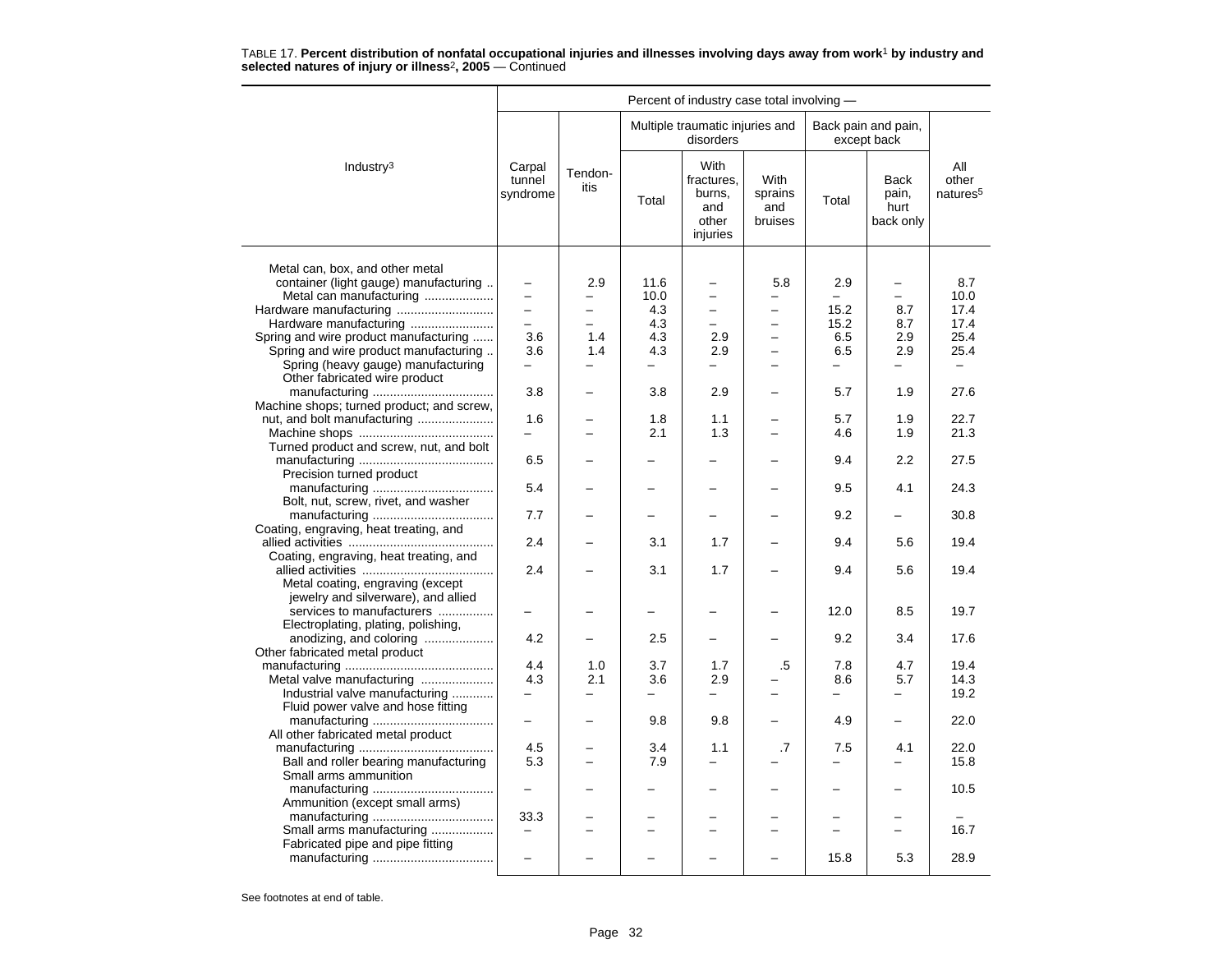|                                                                   |                                   |                |                     |                          | Percent of industry case total involving - |                          |               |                   |                  |
|-------------------------------------------------------------------|-----------------------------------|----------------|---------------------|--------------------------|--------------------------------------------|--------------------------|---------------|-------------------|------------------|
| Industry $3$                                                      | <b>NAICS</b><br>code <sup>4</sup> | Total<br>cases | Sprains,<br>strains | Fractures                | Cuts.<br>punctures                         | <b>Bruises</b>           | Heat<br>burns | Chemical<br>burns | Amputa-<br>tions |
| Enameled iron and metal sanitary                                  | 332998                            | 130            | 46.2                |                          |                                            | 15.4                     |               |                   |                  |
| All other miscellaneous fabricated<br>metal product manufacturing | 332999                            | 1,310          | 29.8                | 8.4                      | 9.9                                        | 6.9                      |               |                   | 2.3              |
|                                                                   | 333                               | 16,360         | 33.9                | 8.1                      | 14.5                                       | 7.1                      | 1.3           | 0.7               | 2.0              |
| Agriculture, construction, and mining                             |                                   |                |                     |                          |                                            |                          |               |                   |                  |
| machinery manufacturing                                           | 3331                              | 3,420          | 35.4                | 10.2                     | 10.5                                       | 9.1                      | 1.5           | .9                | 1.2              |
| Agricultural implement manufacturing                              | 33311                             | 1,260          | 35.7                | 8.7                      | 12.7                                       | 11.1                     |               |                   | 2.4              |
| Farm machinery and equipment<br>Lawn and garden tractor and home  | 333111                            | 1,040          | 35.6                | 9.6                      | 12.5                                       | 8.7                      |               |                   | 1.9              |
| lawn and garden equipment                                         |                                   |                |                     |                          |                                            |                          |               |                   |                  |
|                                                                   | 333112                            | 220            | 36.4                |                          | 13.6                                       | 22.7                     |               |                   |                  |
| Construction machinery manufacturing                              | 33312                             | 1,460          | 34.2                | 11.6                     | 9.6                                        | 10.3                     | 2.1           | 1.4               |                  |
| Mining and oil and gas field machinery                            |                                   |                |                     |                          |                                            |                          |               |                   |                  |
|                                                                   | 33313                             | 700            | 37.1                | 10.0                     | 8.6                                        | 2.9                      |               |                   |                  |
| Mining machinery and equipment                                    | 333131                            | 280            | 42.9                | 7.1                      | 7.1                                        | 7.1                      |               |                   |                  |
| Oil and gas field machinery and                                   |                                   |                |                     |                          |                                            |                          |               |                   |                  |
| equipment manufacturing                                           | 333132                            | 420            | 35.7                | 9.5                      | 11.9                                       |                          |               |                   |                  |
| Industrial machinery manufacturing                                | 3332                              | 1,640          | 37.8                | 9.8                      | 16.5                                       | 4.3                      |               | 1.2               |                  |
| Plastics and rubber industry machinery                            |                                   |                |                     |                          |                                            |                          |               |                   |                  |
|                                                                   | 33322                             | 210            | 23.8                | -                        | —                                          | -                        |               |                   |                  |
| Other industrial machinery                                        |                                   |                |                     |                          |                                            |                          |               |                   |                  |
|                                                                   | 33329                             | 1,240          | 37.9                | 10.5                     | 15.3                                       | 4.8                      |               |                   |                  |
| Paper industry machinery                                          | 333291                            | 130            | 15.4                |                          |                                            | 23.1                     |               |                   |                  |
| Textile machinery manufacturing                                   | 333292                            | 90             | 33.3                | 22.2                     | -                                          | $\overline{\phantom{0}}$ |               | -                 |                  |
| Printing machinery and equipment                                  |                                   |                |                     |                          |                                            |                          |               |                   |                  |
|                                                                   | 333293                            | 250            | 36.0                | 16.0                     | 16.0                                       | 8.0                      |               |                   |                  |
| Semiconductor machinery                                           |                                   |                |                     |                          |                                            |                          |               |                   |                  |
|                                                                   | 333295                            | 70             | 28.6                | $\overline{\phantom{0}}$ | 28.6                                       | $\overline{\phantom{0}}$ |               | -                 |                  |
| All other industrial machinery                                    | 333298                            | 450            | 44.4                | 11.1                     | 17.8                                       | $\equiv$                 |               |                   |                  |
| Commercial and service industry                                   | 3333                              | 870            | 37.9                | 4.6                      | 14.9                                       | 5.7                      |               |                   | 3.4              |
| Commercial and service industry<br>machinery manufacturing        | 33331                             | 870            | 37.9                | 4.6                      | 14.9                                       | 5.7                      |               |                   | 3.4              |
| Automatic vending machine                                         | 333311                            | 120            | 33.3                |                          |                                            |                          |               |                   |                  |
| Office machinery manufacturing                                    | 333313                            | 60             | 50.0                |                          |                                            | $\overline{\phantom{0}}$ |               |                   |                  |
| Optical instrument and lens                                       |                                   |                |                     |                          |                                            |                          |               |                   |                  |
|                                                                   | 333314                            | 100            | 40.0                |                          |                                            |                          |               |                   |                  |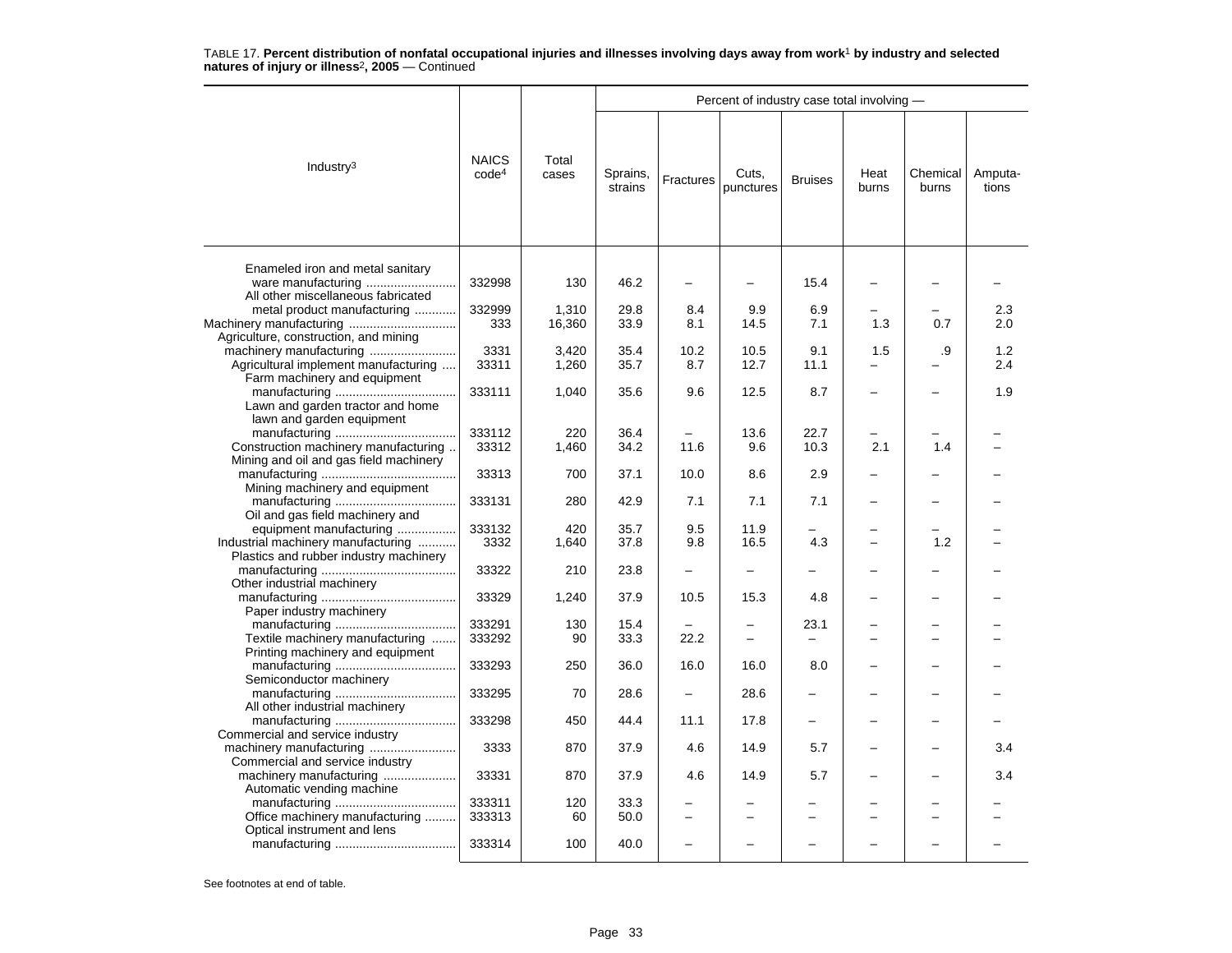|                                                                        |                              |                 |            | Percent of industry case total involving -               |                                   |                          |                                           |                                      |
|------------------------------------------------------------------------|------------------------------|-----------------|------------|----------------------------------------------------------|-----------------------------------|--------------------------|-------------------------------------------|--------------------------------------|
|                                                                        |                              |                 |            | Multiple traumatic injuries and<br>disorders             |                                   |                          | Back pain and pain,<br>except back        |                                      |
| Industry <sup>3</sup>                                                  | Carpal<br>tunnel<br>syndrome | Tendon-<br>itis | Total      | With<br>fractures,<br>burns,<br>and<br>other<br>injuries | With<br>sprains<br>and<br>bruises | Total                    | <b>Back</b><br>pain,<br>hurt<br>back only | All<br>other<br>natures <sup>5</sup> |
| Enameled iron and metal sanitary<br>All other miscellaneous fabricated | $\overline{\phantom{0}}$     |                 |            |                                                          |                                   |                          | -                                         | 15.4                                 |
| metal product manufacturing                                            | 1.5                          |                 | 2.3        |                                                          |                                   | 9.2                      | 6.1                                       | 28.2                                 |
| Machinery manufacturing<br>Agriculture, construction, and mining       | 2.3                          | 0.6             | 3.4        | 0.9                                                      | 1.0                               | 5.3                      | 2.0                                       | 21.1                                 |
| Agricultural implement manufacturing                                   | 3.5<br>4.0                   |                 | 2.3<br>2.4 | .9<br>1.6                                                | .9                                | 3.8<br>5.6               | 1.8<br>2.4                                | 21.1<br>17.5                         |
| Farm machinery and equipment<br>Lawn and garden tractor and home       | 3.8                          |                 | 2.9        | 1.9                                                      |                                   | 5.8                      | 2.9                                       | 18.3                                 |
| lawn and garden equipment<br>Construction machinery manufacturing      | 2.1                          |                 | 2.1        | −                                                        | ▃                                 | 9.1<br>2.1               | -<br>$\overline{\phantom{0}}$             | 13.6<br>22.6                         |
| Mining and oil and gas field machinery                                 | 5.7                          |                 | 2.9        |                                                          |                                   | 4.3                      | 2.9                                       | 25.7                                 |
| Mining machinery and equipment<br>Oil and gas field machinery and      |                              |                 |            |                                                          |                                   |                          |                                           | 32.1                                 |
| equipment manufacturing                                                | 7.1                          |                 |            |                                                          |                                   | 4.8                      | $\overline{\phantom{0}}$                  | 21.4                                 |
| Industrial machinery manufacturing                                     |                              |                 | 3.7        |                                                          | 1.8                               | 4.9                      | 2.4                                       | 20.7                                 |
| Plastics and rubber industry machinery                                 |                              |                 | 14.3       |                                                          |                                   | 9.5                      | —                                         | 28.6                                 |
| Other industrial machinery<br>Paper industry machinery                 | $\overline{\phantom{0}}$     |                 | 2.4        |                                                          |                                   | 4.8                      | 2.4                                       | 21.0                                 |
|                                                                        |                              |                 |            |                                                          |                                   |                          |                                           | 46.2                                 |
| Textile machinery manufacturing<br>Printing machinery and equipment    | $\overline{\phantom{0}}$     |                 |            |                                                          | $\overline{a}$                    | 22.2                     | $\overline{\phantom{0}}$                  |                                      |
| Semiconductor machinery                                                |                              |                 |            |                                                          |                                   |                          |                                           | 16.0                                 |
| All other industrial machinery                                         | $\overline{\phantom{0}}$     |                 |            |                                                          | $\overline{\phantom{0}}$          | $\overline{\phantom{0}}$ | $\overline{\phantom{0}}$                  |                                      |
| Commercial and service industry                                        | $\overline{a}$               |                 | 4.4        |                                                          |                                   |                          |                                           | 15.6                                 |
| machinery manufacturing<br>Commercial and service industry             |                              |                 | 2.3        |                                                          |                                   | 6.9                      |                                           | 20.7                                 |
| machinery manufacturing  <br>Automatic vending machine                 | $\overline{\phantom{0}}$     |                 | 2.3        |                                                          |                                   | 6.9                      |                                           | 20.7                                 |
|                                                                        |                              |                 |            |                                                          |                                   | 25.0                     |                                           | 25.0                                 |
| Office machinery manufacturing<br>Optical instrument and lens          | $\overline{a}$               |                 |            |                                                          | $\overline{\phantom{0}}$          |                          |                                           |                                      |
|                                                                        |                              |                 |            |                                                          |                                   |                          |                                           |                                      |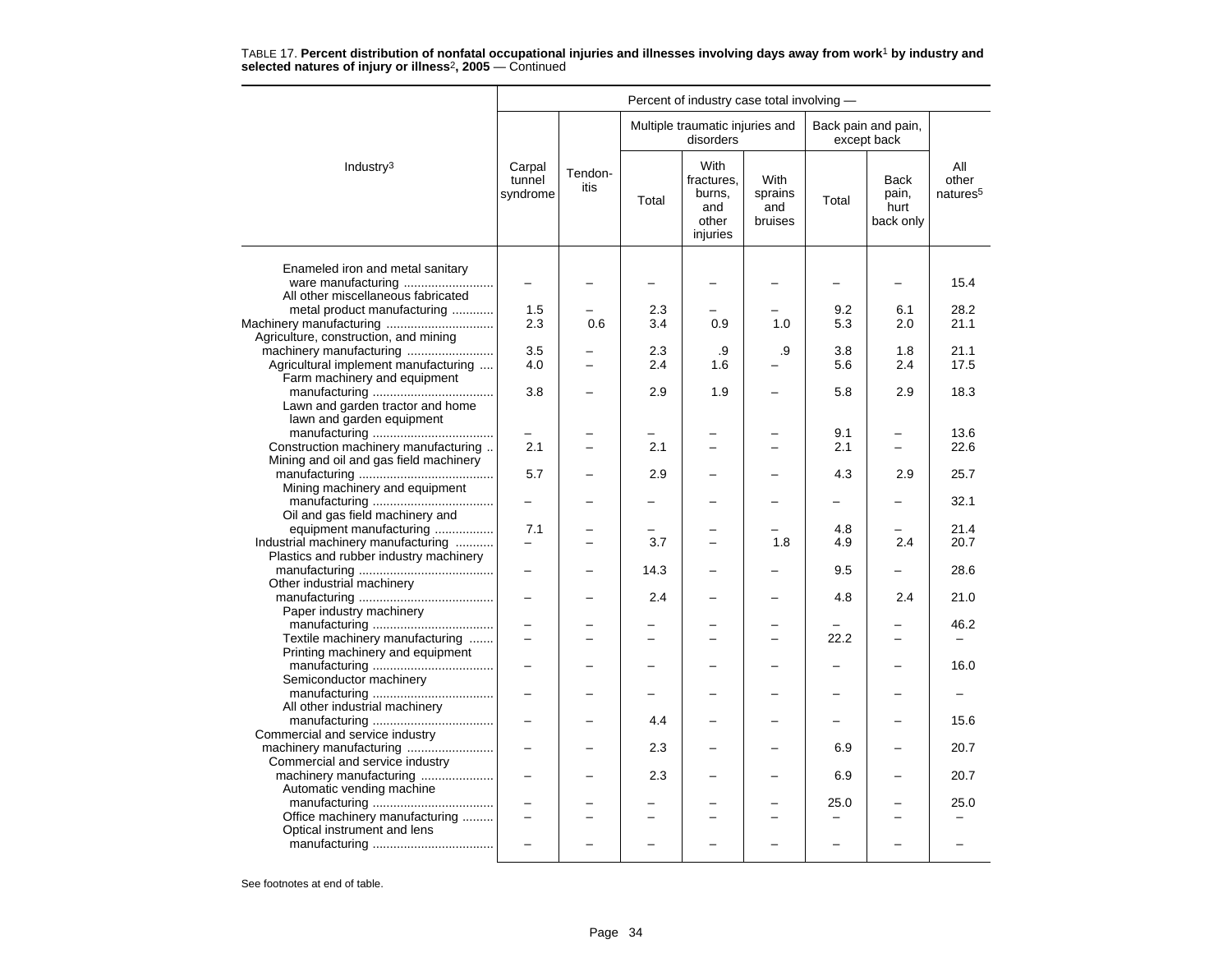|                                                                                                                                        |                                   |                |                     |                          | Percent of industry case total involving - |                |               |                   |                  |
|----------------------------------------------------------------------------------------------------------------------------------------|-----------------------------------|----------------|---------------------|--------------------------|--------------------------------------------|----------------|---------------|-------------------|------------------|
| Industry $3$                                                                                                                           | <b>NAICS</b><br>code <sup>4</sup> | Total<br>cases | Sprains,<br>strains | Fractures                | Cuts,<br>punctures                         | <b>Bruises</b> | Heat<br>burns | Chemical<br>burns | Amputa-<br>tions |
| Photographic and photocopying<br>equipment manufacturing                                                                               | 333315                            | 80             | 37.5                |                          |                                            |                |               |                   |                  |
| Other commercial and service<br>industry machinery manufacturing.                                                                      | 333319                            | 430            | 32.6                | $\overline{\phantom{0}}$ | 16.3                                       | 4.7            |               |                   | 7.0              |
| Ventilation, heating, air-conditioning, and<br>commercial refrigeration equipment<br>Ventilation, heating, air-conditioning,           | 3334                              | 2,180          | 34.9                | 4.6                      | 12.4                                       | 7.3            | 1.4           |                   | .9               |
| and commercial refrigeration<br>equipment manufacturing                                                                                | 33341                             | 2,180          | 34.9                | 4.6                      | 12.4                                       | 7.3            | 1.4           |                   | .9               |
| Air purification equipment                                                                                                             | 333411                            | 320            | 34.4                |                          | 9.4                                        | 6.2            |               |                   |                  |
| Industrial and commercial fan and<br>blower manufacturing                                                                              | 333412                            | 200            | 40.0                | -                        | 10.0                                       |                |               |                   |                  |
| Heating equipment (except warm air<br>furnaces) manufacturing<br>Air-conditioning and warm air heating<br>equipment and commercial and | 333414                            | 350            | 28.6                | -                        | 14.3                                       |                |               |                   |                  |
| industrial refrigeration equipment                                                                                                     | 333415                            | 1,310          | 36.6                | 6.9                      | 13.0                                       | 10.7           | 1.5           |                   |                  |
| Metalworking machinery manufacturing                                                                                                   | 3335                              | 3,030          | 22.4                | 5.6                      | 27.1                                       | 4.6            | 2.6           |                   | 4.0              |
| Metalworking machinery manufacturing                                                                                                   | 33351                             | 3,030          | 22.4                | 5.6                      | 27.1                                       | 4.6            | 2.6           |                   | 4.0              |
| Industrial mold manufacturing                                                                                                          | 333511                            | 830            | 14.5                | $\overline{\phantom{0}}$ | 33.7                                       | 6.0            | 4.8           |                   | 4.8              |
| Machine tool (metal cutting types)                                                                                                     | 333512                            | 260            | 34.6                | -                        | $\overline{\phantom{0}}$                   | 11.5           |               |                   |                  |
| Machine tool (metal forming types)                                                                                                     | 333513                            | 260            | 46.2                | -                        | 15.4                                       |                |               |                   |                  |
| Special die and tool, die set, jig, and                                                                                                | 333514                            | 1,120          | 14.3                | 9.8                      | 28.6                                       | 3.6            | 1.8           |                   | 3.6              |
| Cutting tool and machine tool<br>accessory manufacturing                                                                               | 333515                            | 310            | 22.6                |                          | 41.9                                       |                |               |                   | 12.9             |
| Engine, turbine, and power transmission                                                                                                | 3336                              |                | 35.2                | 8.2                      | 11.5                                       | 12.3           | 1.6           |                   | 2.5              |
| Engine, turbine, and power transmission                                                                                                |                                   | 1,220          |                     |                          |                                            |                |               |                   |                  |
| equipment manufacturing<br>Turbine and turbine generator set                                                                           | 33361                             | 1,220          | 35.2                | 8.2                      | 11.5                                       | 12.3           | 1.6           |                   | 2.5              |
| Speed changer, industrial high-speed                                                                                                   | 333611                            | 130            | 46.2                |                          | 15.4                                       |                |               |                   |                  |
| drive, and gear manufacturing<br>Mechanical power transmission                                                                         | 333612                            | 210            | 28.6                | 9.5                      | 14.3                                       | 14.3           |               |                   |                  |
| equipment manufacturing<br>Other engine equipment                                                                                      | 333613                            | 330            | 30.3                | $\qquad \qquad -$        | 18.2                                       | 6.1            |               |                   |                  |
|                                                                                                                                        | 333618                            | 550            | 38.2                | 12.7                     | 7.3                                        | 16.4           |               |                   |                  |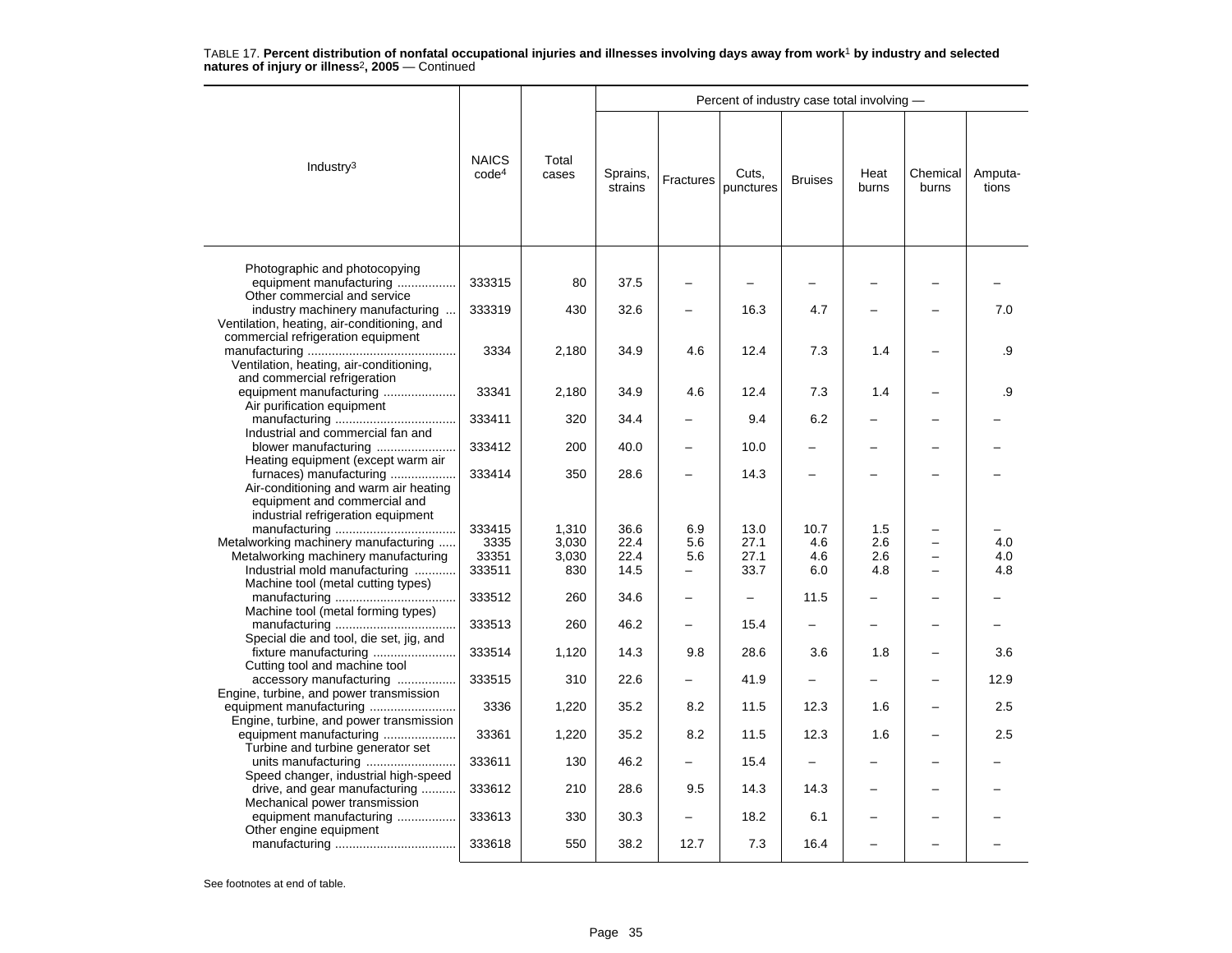|                                                                                                                                        |                              |                          |       | Percent of industry case total involving -               |                                          |                          |                                           |                                      |
|----------------------------------------------------------------------------------------------------------------------------------------|------------------------------|--------------------------|-------|----------------------------------------------------------|------------------------------------------|--------------------------|-------------------------------------------|--------------------------------------|
|                                                                                                                                        |                              |                          |       | Multiple traumatic injuries and<br>disorders             |                                          |                          | Back pain and pain,<br>except back        |                                      |
| Industry <sup>3</sup>                                                                                                                  | Carpal<br>tunnel<br>syndrome | Tendon-<br>itis          | Total | With<br>fractures,<br>burns,<br>and<br>other<br>injuries | <b>With</b><br>sprains<br>and<br>bruises | Total                    | <b>Back</b><br>pain,<br>hurt<br>back only | All<br>other<br>natures <sup>5</sup> |
| Photographic and photocopying<br>equipment manufacturing<br>Other commercial and service                                               |                              |                          |       |                                                          |                                          |                          |                                           | 25.0                                 |
| industry machinery manufacturing<br>Ventilation, heating, air-conditioning, and<br>commercial refrigeration equipment                  |                              |                          | 4.7   |                                                          |                                          | 7.0                      |                                           | 20.9                                 |
| Ventilation, heating, air-conditioning,<br>and commercial refrigeration                                                                | 3.7                          |                          | 3.7   |                                                          | 1.8                                      | 6.9                      | 2.3                                       | 22.9                                 |
| equipment manufacturing<br>Air purification equipment                                                                                  | 3.7                          |                          | 3.7   |                                                          | 1.8                                      | 6.9                      | 2.3                                       | 22.9                                 |
| Industrial and commercial fan and                                                                                                      |                              |                          | 9.4   |                                                          | 9.4                                      |                          |                                           | 34.4                                 |
| blower manufacturing<br>Heating equipment (except warm air                                                                             |                              |                          |       |                                                          |                                          | $\overline{\phantom{0}}$ | $\overline{\phantom{0}}$                  | 35.0                                 |
| furnaces) manufacturing<br>Air-conditioning and warm air heating<br>equipment and commercial and<br>industrial refrigeration equipment |                              |                          | 5.7   |                                                          |                                          | 11.4                     | 5.7                                       | 28.6                                 |
|                                                                                                                                        | 4.6                          |                          | 1.5   |                                                          |                                          | 7.6                      | 2.3                                       | 17.6                                 |
| Metalworking machinery manufacturing                                                                                                   | 1.3                          |                          | 4.6   | 1.3                                                      | .7                                       | 3.3                      | 1.7                                       | 24.1                                 |
| Metalworking machinery manufacturing                                                                                                   | 1.3                          | L.                       | 4.6   | 1.3                                                      | .7                                       | 3.3                      | 1.7                                       | 24.1                                 |
| Industrial mold manufacturing                                                                                                          | $\equiv$                     | $\overline{\phantom{a}}$ | 3.6   | $\overline{\phantom{0}}$                                 |                                          | 7.2                      | 3.6                                       | 24.1                                 |
| Machine tool (metal cutting types)                                                                                                     |                              |                          |       |                                                          |                                          |                          |                                           | 38.5                                 |
| Machine tool (metal forming types)                                                                                                     |                              |                          | 11.5  |                                                          |                                          |                          |                                           | 11.5                                 |
| Special die and tool, die set, jig, and<br>fixture manufacturing                                                                       | 1.8                          |                          | 5.4   | 3.6                                                      | $\equiv$                                 | 2.7                      | -                                         | 27.7                                 |
| Cutting tool and machine tool<br>accessory manufacturing                                                                               |                              |                          |       |                                                          |                                          | -                        |                                           | 12.9                                 |
| Engine, turbine, and power transmission<br>Engine, turbine, and power transmission                                                     | 1.6                          |                          | 1.6   |                                                          |                                          | 3.3                      |                                           | 19.7                                 |
| equipment manufacturing<br>Turbine and turbine generator set                                                                           | 1.6                          |                          | 1.6   | -                                                        | $\equiv$                                 | 3.3                      | -                                         | 19.7                                 |
| Speed changer, industrial high-speed                                                                                                   |                              |                          |       |                                                          |                                          |                          |                                           |                                      |
| drive, and gear manufacturing<br>Mechanical power transmission                                                                         |                              |                          |       |                                                          |                                          |                          |                                           | 19.0                                 |
| equipment manufacturing<br>Other engine equipment                                                                                      |                              |                          | -     |                                                          |                                          | -                        |                                           | 36.4                                 |
|                                                                                                                                        |                              |                          | 3.6   |                                                          |                                          |                          |                                           | 12.7                                 |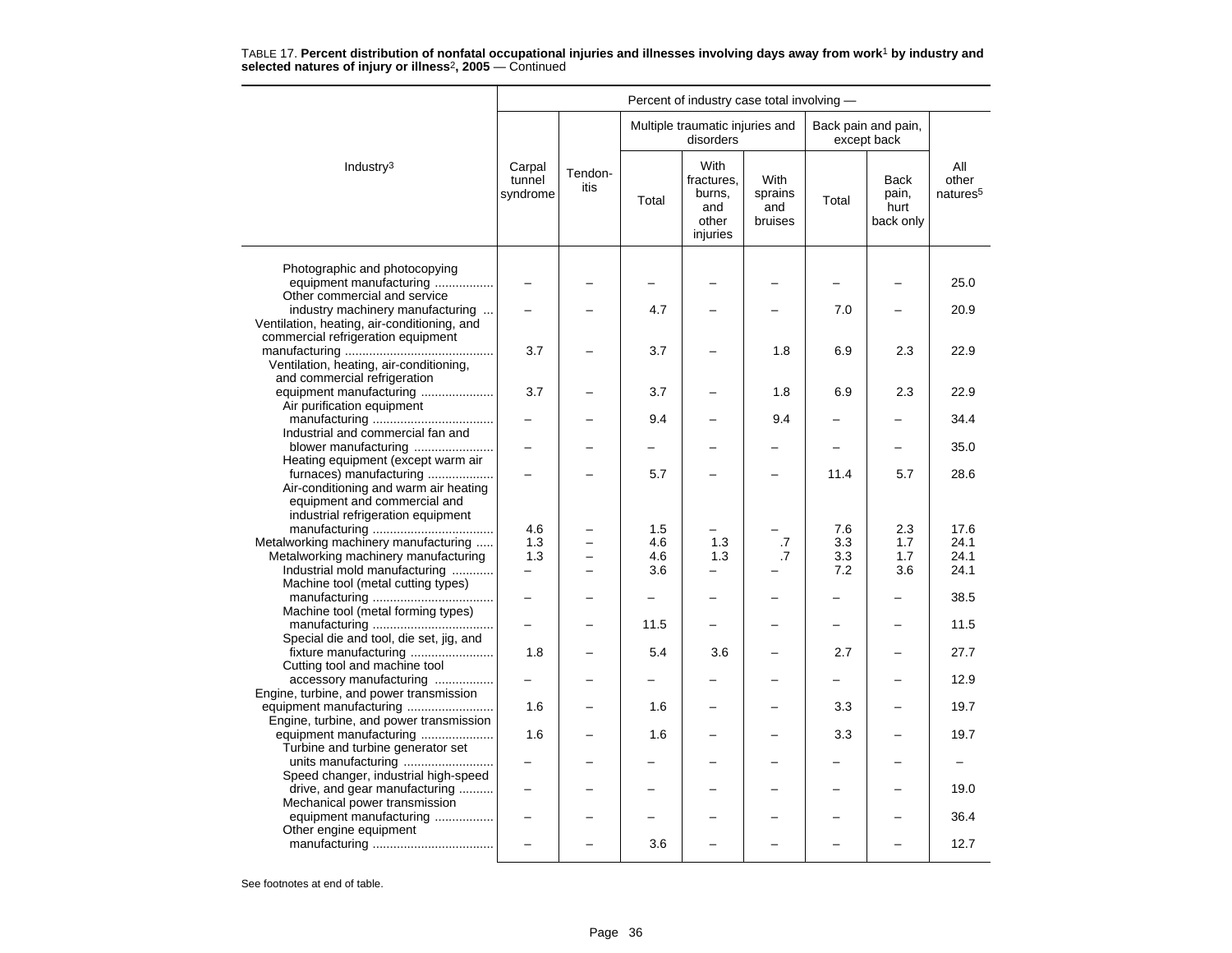|                                                                                                                  |                                   |                |                     |             | Percent of industry case total involving - |                          |               |                   |                  |
|------------------------------------------------------------------------------------------------------------------|-----------------------------------|----------------|---------------------|-------------|--------------------------------------------|--------------------------|---------------|-------------------|------------------|
| Industry <sup>3</sup>                                                                                            | <b>NAICS</b><br>code <sup>4</sup> | Total<br>cases | Sprains,<br>strains | Fractures   | Cuts,<br>punctures                         | <b>Bruises</b>           | Heat<br>burns | Chemical<br>burns | Amputa-<br>tions |
| Other general purpose machinery                                                                                  |                                   |                |                     |             |                                            |                          |               |                   |                  |
| Pump and compressor manufacturing                                                                                | 3339<br>33391                     | 4,010<br>600   | 37.7<br>26.7        | 9.7<br>10.0 | 9.5<br>11.7                                | 6.7<br>3.3               | 0.7           | 1.0               | 2.0              |
| Pump and pumping equipment                                                                                       | 333911                            | 400            | 25.0                | 12.5        | 15.0                                       | 5.0                      |               |                   |                  |
| Air and gas compressor                                                                                           | 333912                            | 170            | 23.5                |             | 11.8                                       |                          |               |                   |                  |
| Measuring and dispensing pump                                                                                    | 333913                            | 30             | 66.7                |             |                                            |                          |               |                   |                  |
| Material handling equipment                                                                                      | 33392                             | 1,410          | 43.3                | 13.5        | 9.9                                        | 5.0                      |               |                   | 2.8              |
| Conveyor and conveying equipment                                                                                 | 333922                            | 540            | 50.0                | 5.6         | 11.1                                       | 5.6                      |               |                   |                  |
| Overhead traveling crane, hoist, and<br>monorail system manufacturing<br>Industrial truck, tractor, trailer, and | 333923                            | 310            | 54.8                | 19.4        | 9.7                                        |                          |               |                   | 6.5              |
| stacker machinery manufacturing<br>All other general purpose machinery                                           | 333924                            | 430            | 30.2                | 20.9        | 11.6                                       | 9.3                      |               |                   |                  |
| Power-driven handtool manufacturing<br>Welding and soldering equipment                                           | 33399<br>333991                   | 2,010<br>110   | 37.3<br>63.6        | 7.5         | 8.5                                        | 9.0                      | 1.0           |                   | 2.0              |
| Packaging machinery manufacturing                                                                                | 333992<br>333993                  | 210<br>180     | 28.6<br>50.0        |             | 14.3<br>11.1                               |                          |               |                   |                  |
| Industrial process furnace and oven                                                                              | 333994                            | 140            | 28.6                | 14.3        | 21.4                                       |                          |               |                   |                  |
| Fluid power cylinder and actuator<br>Fluid power pump and motor                                                  | 333995                            | 320            | 31.2                | 12.5        | 9.4                                        | 12.5                     |               |                   |                  |
| All other miscellaneous general                                                                                  | 333996                            | 340            | 50.0                | 5.9         | $\equiv$                                   | $\overline{\phantom{0}}$ |               |                   |                  |
| purpose machinery manufacturing<br>Computer and electronic product                                               | 333999                            | 670            | 31.3                | 7.5         | 6.0                                        | 13.4                     |               |                   |                  |
| Computer and peripheral equipment                                                                                | 334                               | 6,110          | 35.5                | 7.7         | 5.7                                        | 7.4                      | 1.1           | .5                | .8               |
| Computer and peripheral equipment                                                                                | 3341                              | 440            | 43.2                | 6.8         | 6.8                                        | 6.8                      |               |                   |                  |
| Electronic computer manufacturing                                                                                | 33411<br>334111                   | 440<br>200     | 43.2<br>40.0        | 6.8<br>10.0 | 6.8<br>-                                   | 6.8                      |               | -                 |                  |
| Computer storage device                                                                                          | 334112                            | 80             | 37.5                |             |                                            |                          |               |                   |                  |
| Other computer peripheral equipment                                                                              | 334119                            | 150            | 46.7                |             |                                            |                          |               |                   |                  |
| Communications equipment manufacturing                                                                           | 3342                              | 660            | 25.8                | 9.1         | 7.6                                        | 7.6                      |               |                   |                  |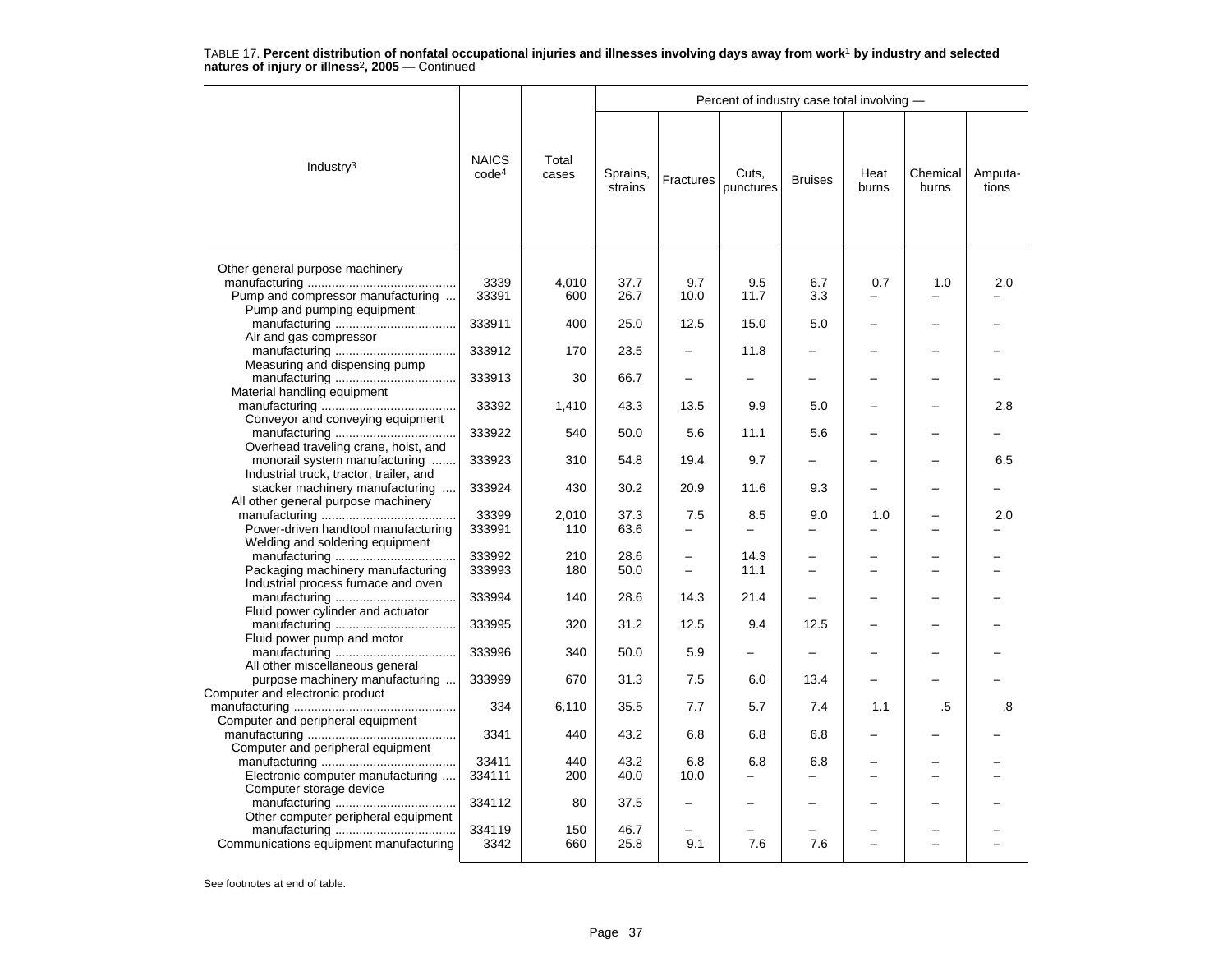|                                                                                                    |                                 |                 |            | Percent of industry case total involving -               |                                          |                                  |                                    |                                      |
|----------------------------------------------------------------------------------------------------|---------------------------------|-----------------|------------|----------------------------------------------------------|------------------------------------------|----------------------------------|------------------------------------|--------------------------------------|
|                                                                                                    |                                 |                 |            | Multiple traumatic injuries and<br>disorders             |                                          |                                  | Back pain and pain,<br>except back |                                      |
| Industry <sup>3</sup>                                                                              | Carpal<br>tunnel<br>syndrome    | Tendon-<br>itis | Total      | With<br>fractures.<br>burns,<br>and<br>other<br>injuries | <b>With</b><br>sprains<br>and<br>bruises | Total                            | Back<br>pain,<br>hurt<br>back only | All<br>other<br>natures <sup>5</sup> |
|                                                                                                    |                                 |                 |            |                                                          |                                          |                                  |                                    |                                      |
| Other general purpose machinery<br>Pump and compressor manufacturing<br>Pump and pumping equipment | 2.0<br>3.3                      | 1.2             | 3.7<br>3.3 | 1.2                                                      | 1.0                                      | 7.2<br>16.7                      | 2.7<br>8.3                         | 18.7<br>21.7                         |
| Air and gas compressor                                                                             |                                 |                 | 5.0        |                                                          |                                          | 10.0                             | $\overline{\phantom{0}}$           | 27.5                                 |
| Measuring and dispensing pump                                                                      |                                 |                 |            |                                                          |                                          | 35.3                             | 23.5                               | 11.8                                 |
| Material handling equipment                                                                        |                                 |                 |            |                                                          |                                          |                                  |                                    |                                      |
| Conveyor and conveying equipment                                                                   | 1.4                             | 1.4             | 3.5        | 1.4                                                      | 2.1                                      | 2.8                              |                                    | 15.6                                 |
| Overhead traveling crane, hoist, and                                                               |                                 |                 |            |                                                          |                                          |                                  |                                    | 20.4                                 |
| monorail system manufacturing                                                                      |                                 |                 |            |                                                          |                                          |                                  |                                    | 6.5                                  |
| Industrial truck, tractor, trailer, and<br>stacker machinery manufacturing                         | 4.7                             |                 |            | -                                                        |                                          | $\overline{\phantom{0}}$         | -                                  | 16.3                                 |
| All other general purpose machinery                                                                | 2.0                             | 1.5             | 4.0        | 1.5                                                      |                                          | 7.5                              | 2.5                                | 19.4                                 |
| Power-driven handtool manufacturing<br>Welding and soldering equipment                             |                                 |                 |            |                                                          |                                          | $\overline{\phantom{0}}$         |                                    |                                      |
| Packaging machinery manufacturing                                                                  | ÷                               |                 |            | L.                                                       | -                                        | 14.3<br>$\overline{\phantom{0}}$ | -                                  | 23.8<br>16.7                         |
| Industrial process furnace and oven                                                                |                                 |                 | 14.3       |                                                          |                                          |                                  |                                    | 14.3                                 |
| Fluid power cylinder and actuator                                                                  |                                 |                 |            |                                                          |                                          |                                  |                                    | 21.9                                 |
| Fluid power pump and motor                                                                         | $\overline{\phantom{0}}$        |                 |            | -                                                        | -                                        | $\overline{\phantom{0}}$         | -                                  | 26.5                                 |
| All other miscellaneous general                                                                    |                                 |                 |            |                                                          |                                          |                                  |                                    |                                      |
| purpose machinery manufacturing<br>Computer and electronic product                                 | $\overline{\phantom{0}}$        |                 | 6.0        | 3.0                                                      |                                          | 13.4                             |                                    | 17.9                                 |
| Computer and peripheral equipment                                                                  | 5.1                             | 2.9             | 4.4        | $\cdot$ 7                                                | 1.8                                      | 9.5                              | 3.8                                | 19.1                                 |
| Computer and peripheral equipment                                                                  | 6.8                             | 4.5             | 4.5        | $\overline{\phantom{0}}$                                 | -                                        | 4.5                              | -                                  | 15.9                                 |
| Electronic computer manufacturing                                                                  | 6.8<br>$\overline{\phantom{0}}$ | 4.5             | 4.5        | -                                                        | $\overline{\phantom{0}}$                 | 4.5<br>$\overline{\phantom{0}}$  | -                                  | 15.9<br>15.0                         |
| Computer storage device                                                                            |                                 |                 |            |                                                          |                                          |                                  |                                    |                                      |
| Other computer peripheral equipment                                                                |                                 |                 |            |                                                          |                                          |                                  |                                    | 20.0                                 |
| Communications equipment manufacturing                                                             | $\overline{\phantom{0}}$        | 4.5             | 6.1        |                                                          | $\equiv$                                 | 16.7                             | 6.1                                | 21.2                                 |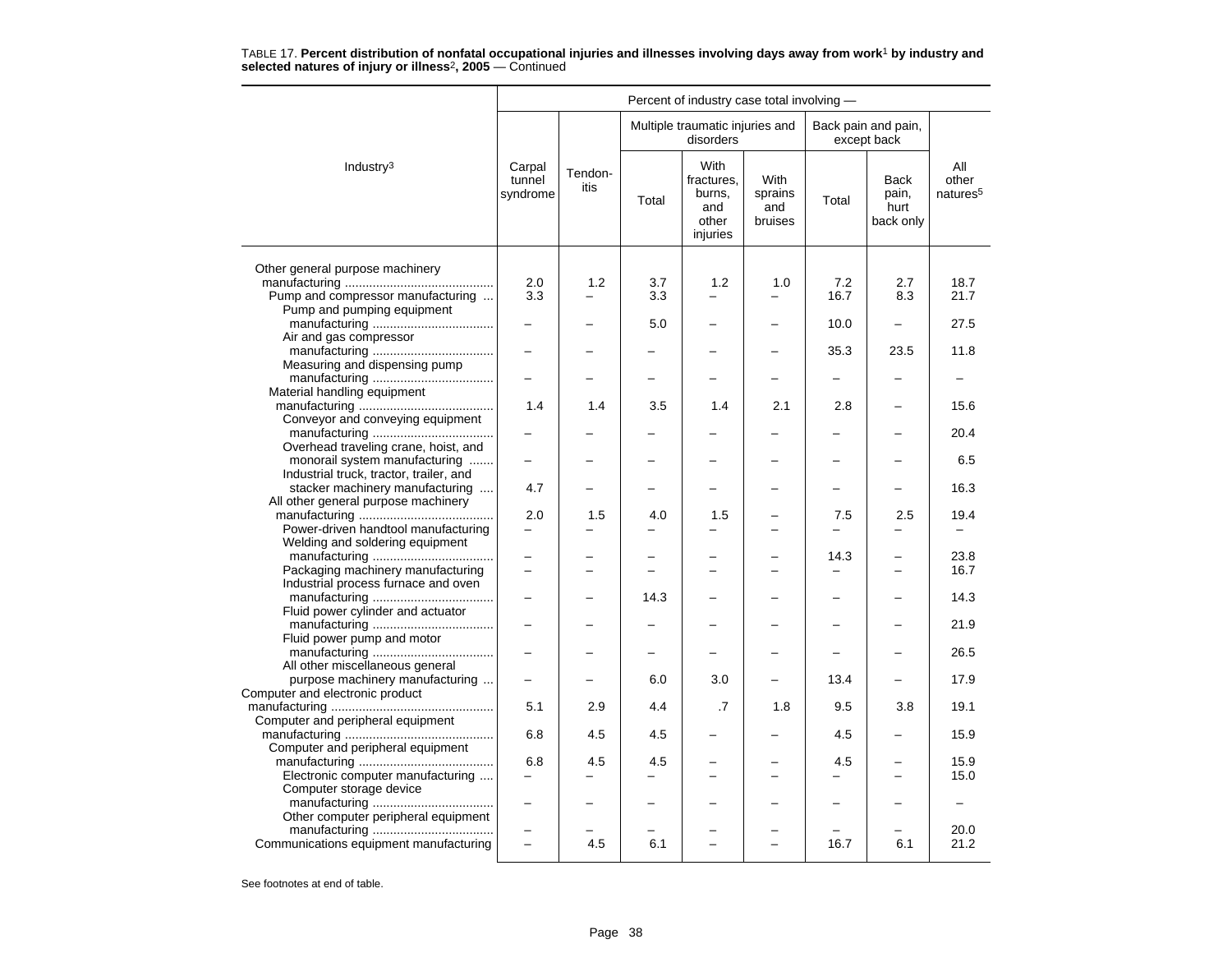|                                                                                                                                     |                                   |                |                     |              | Percent of industry case total involving - |                               |               |                   |                  |
|-------------------------------------------------------------------------------------------------------------------------------------|-----------------------------------|----------------|---------------------|--------------|--------------------------------------------|-------------------------------|---------------|-------------------|------------------|
| Industry $3$                                                                                                                        | <b>NAICS</b><br>code <sup>4</sup> | Total<br>cases | Sprains,<br>strains | Fractures    | Cuts,<br>punctures                         | <b>Bruises</b>                | Heat<br>burns | Chemical<br>burns | Amputa-<br>tions |
| Radio and television broadcasting and<br>wireless communications equipment                                                          |                                   |                |                     |              |                                            |                               |               |                   |                  |
| Other communications equipment                                                                                                      | 33422                             | 300            | 40.0                | 6.7          | 13.3                                       | 10.0                          |               |                   |                  |
| Audio and video equipment manufacturing<br>Semiconductor and other electronic                                                       | 33429<br>3343                     | 100<br>260     | 20.0<br>42.3        | 20.0<br>11.5 | 19.2                                       | 7.7                           |               |                   |                  |
| component manufacturing<br>Semiconductor and other electronic                                                                       | 3344                              | 2,210          | 31.2                | 8.1          | 5.4                                        | 7.7                           | 1.4           |                   | 1.4              |
| component manufacturing<br>Bare printed circuit board                                                                               | 33441                             | 2,210          | 31.2                | 8.1          | 5.4                                        | 7.7                           | 1.4           |                   | 1.4              |
| Semiconductor and related device                                                                                                    | 334412                            | 440            | 29.5                | 4.5          | 4.5                                        | 6.8                           | 4.5           |                   |                  |
|                                                                                                                                     | 334413                            | 650            | 36.9                | 13.8         | 3.1                                        | 9.2                           |               |                   | 3.1              |
| Electronic capacitor manufacturing<br>Electronic coil, transformer, and other                                                       | 334414                            | 150            | 13.3                | 20.0         | $\overline{a}$                             | $\overline{a}$                |               | -                 |                  |
| inductor manufacturing<br>Electronic connector manufacturing                                                                        | 334416<br>334417                  | 170<br>110     | 17.6<br>36.4        | -            | -<br>$\overline{\phantom{0}}$              | -<br>$\overline{\phantom{0}}$ |               | -<br>-            |                  |
| Printed circuit assembly (electronic<br>assembly) manufacturing                                                                     | 334418                            | 240            | 33.3                |              | 8.3                                        | 8.3                           |               |                   |                  |
| Other electronic component                                                                                                          | 334419                            | 370            | 35.1                | 5.4          | 10.8                                       | 10.8                          | -             | -                 |                  |
| Navigational, measuring, electromedical,<br>and control instruments manufacturing                                                   | 3345                              | 2,350          | 39.6                | 6.8          | 3.8                                        | 7.2                           | 1.3           |                   | .9               |
| Navigational, measuring, electromedical,<br>and control instruments manufacturing                                                   | 33451                             | 2,350          | 39.6                | 6.8          | 3.8                                        | 7.2                           | 1.3           |                   | .9               |
| Electromedical and electrotherapeutic<br>apparatus manufacturing                                                                    | 334510                            | 260            | 38.5                | 7.7          |                                            |                               |               |                   |                  |
| Search, detection, navigation,<br>guidance, aeronautical, and nautical<br>system and instrument                                     |                                   |                |                     |              |                                            |                               |               |                   |                  |
| Automatic environmental control                                                                                                     | 334511                            | 540            | 44.4                | 7.4          | 3.7                                        | 3.7                           | -             |                   |                  |
| manufacturing for residential,<br>commercial, and appliance use<br>Instruments and related products<br>manufacturing for measuring, | 334512                            | 260            | 34.6                |              |                                            |                               | L.            |                   |                  |
| displaying, and controlling industrial<br>process variables                                                                         | 334513                            | 470            | 23.4                | 10.6         | 6.4                                        | 19.1                          |               |                   |                  |
| Totalizing fluid meter and counting<br>device manufacturing<br>Instrument manufacturing for                                         | 334514                            | 90             | 33.3                |              |                                            |                               | 22.2          |                   |                  |
| measuring and testing electricity and                                                                                               | 334515                            | 180            | 33.3                | 11.1         |                                            |                               |               |                   |                  |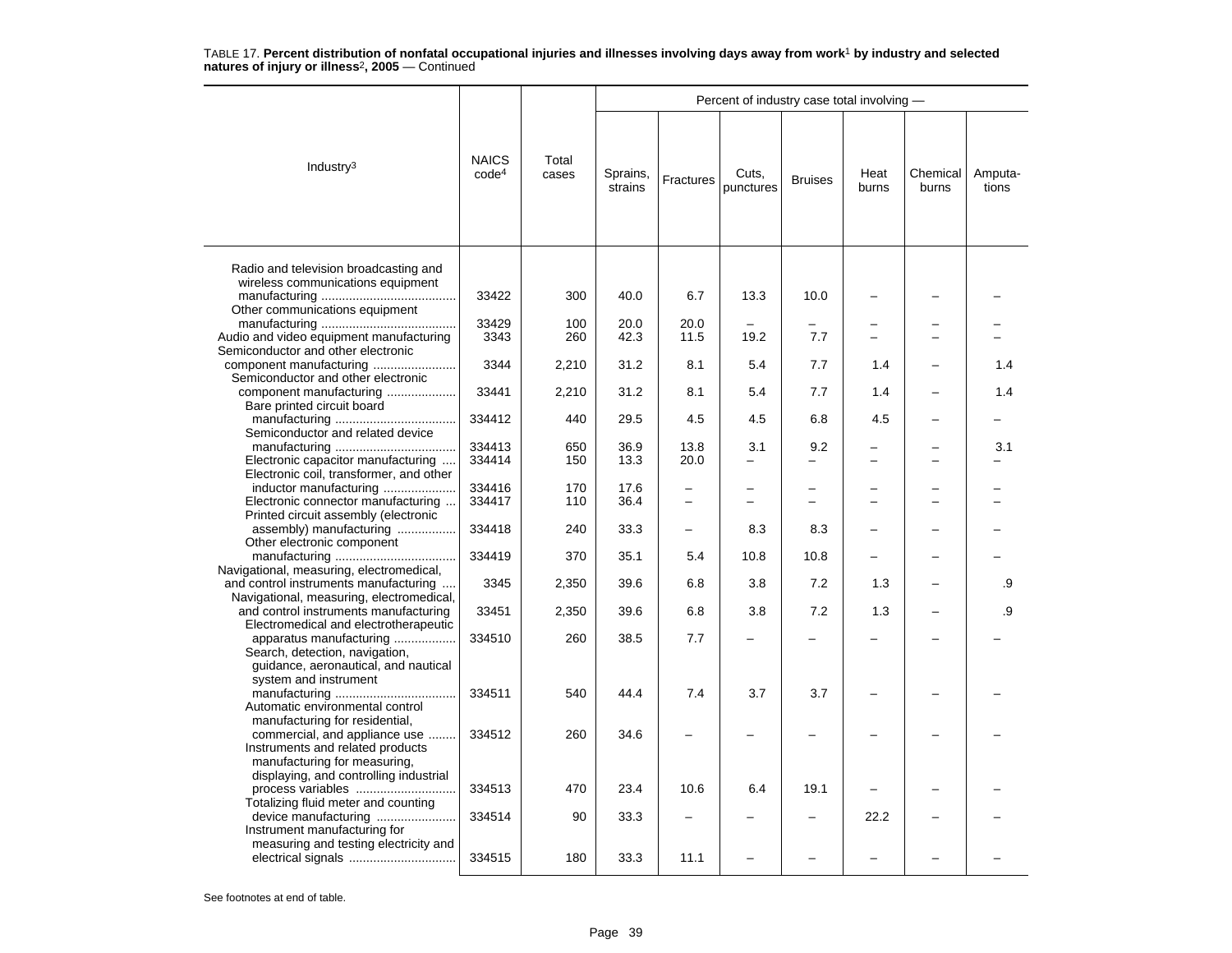|                                                                                                                                             |                              |                 |       | Percent of industry case total involving -               |                                          |                          |                                    |                                      |
|---------------------------------------------------------------------------------------------------------------------------------------------|------------------------------|-----------------|-------|----------------------------------------------------------|------------------------------------------|--------------------------|------------------------------------|--------------------------------------|
|                                                                                                                                             |                              |                 |       | Multiple traumatic injuries and<br>disorders             |                                          |                          | Back pain and pain,<br>except back |                                      |
| Industry <sup>3</sup>                                                                                                                       | Carpal<br>tunnel<br>syndrome | Tendon-<br>itis | Total | With<br>fractures.<br>burns,<br>and<br>other<br>injuries | <b>With</b><br>sprains<br>and<br>bruises | Total                    | Back<br>pain,<br>hurt<br>back only | All<br>other<br>natures <sup>5</sup> |
| Radio and television broadcasting and<br>wireless communications equipment<br>Other communications equipment                                |                              |                 |       |                                                          |                                          | 6.7                      | -                                  | 13.3                                 |
| Audio and video equipment manufacturing<br>Semiconductor and other electronic                                                               | $\overline{\phantom{0}}$     |                 |       | $\overline{\phantom{0}}$                                 | $\overline{\phantom{0}}$                 | $\overline{\phantom{0}}$ | $\overline{\phantom{0}}$           | 11.5                                 |
| component manufacturing<br>Semiconductor and other electronic                                                                               | 5.0                          | 4.1             | 3.2   | 0.9                                                      | 2.3                                      | 10.9                     | 5.9                                | 21.3                                 |
| component manufacturing<br>Bare printed circuit board                                                                                       | 5.0                          | 4.1             | 3.2   | .9                                                       | 2.3                                      | 10.9                     | 5.9                                | 21.3                                 |
| Semiconductor and related device                                                                                                            |                              |                 |       |                                                          |                                          | 6.8                      |                                    | 36.4                                 |
| Electronic capacitor manufacturing<br>Electronic coil, transformer, and other                                                               | 4.6                          | 6.2             | 6.2   | $\overline{\phantom{0}}$                                 | 4.6                                      | 6.2<br>46.7              | 3.1<br>46.7                        | 12.3<br>20.0                         |
| inductor manufacturing<br>Electronic connector manufacturing                                                                                |                              |                 |       |                                                          |                                          | 35.3                     |                                    | 18.2                                 |
| Printed circuit assembly (electronic<br>assembly) manufacturing<br>Other electronic component                                               | 8.3                          |                 |       |                                                          |                                          | 8.3                      |                                    | 29.2                                 |
| Navigational, measuring, electromedical,                                                                                                    | 10.8                         |                 |       |                                                          |                                          |                          | -                                  | 21.6                                 |
| and control instruments manufacturing<br>Navigational, measuring, electromedical,                                                           | 6.4                          | 1.7             | 5.1   | .9                                                       | 1.3                                      | 8.1                      | 2.1                                | 18.7                                 |
| and control instruments manufacturing<br>Electromedical and electrotherapeutic                                                              | 6.4                          | 1.7             | 5.1   | .9                                                       | 1.3                                      | 8.1                      | 2.1                                | 18.7                                 |
| apparatus manufacturing<br>Search, detection, navigation,<br>guidance, aeronautical, and nautical<br>system and instrument                  | 11.5                         |                 |       |                                                          |                                          | 7.7                      |                                    | 19.2                                 |
| Automatic environmental control<br>manufacturing for residential,                                                                           | 5.6                          |                 | 5.6   |                                                          | 3.7                                      | 13.0                     |                                    | 14.8                                 |
| commercial, and appliance use<br>Instruments and related products<br>manufacturing for measuring,<br>displaying, and controlling industrial | 7.7                          |                 | 11.5  |                                                          |                                          | 7.7                      |                                    | 34.6                                 |
| process variables<br>Totalizing fluid meter and counting                                                                                    | 4.3                          |                 |       |                                                          |                                          | 6.4                      |                                    | 19.1                                 |
| device manufacturing<br>Instrument manufacturing for                                                                                        |                              |                 |       |                                                          |                                          |                          |                                    | 22.2                                 |
| measuring and testing electricity and                                                                                                       |                              |                 |       |                                                          |                                          | 11.1                     |                                    | 22.2                                 |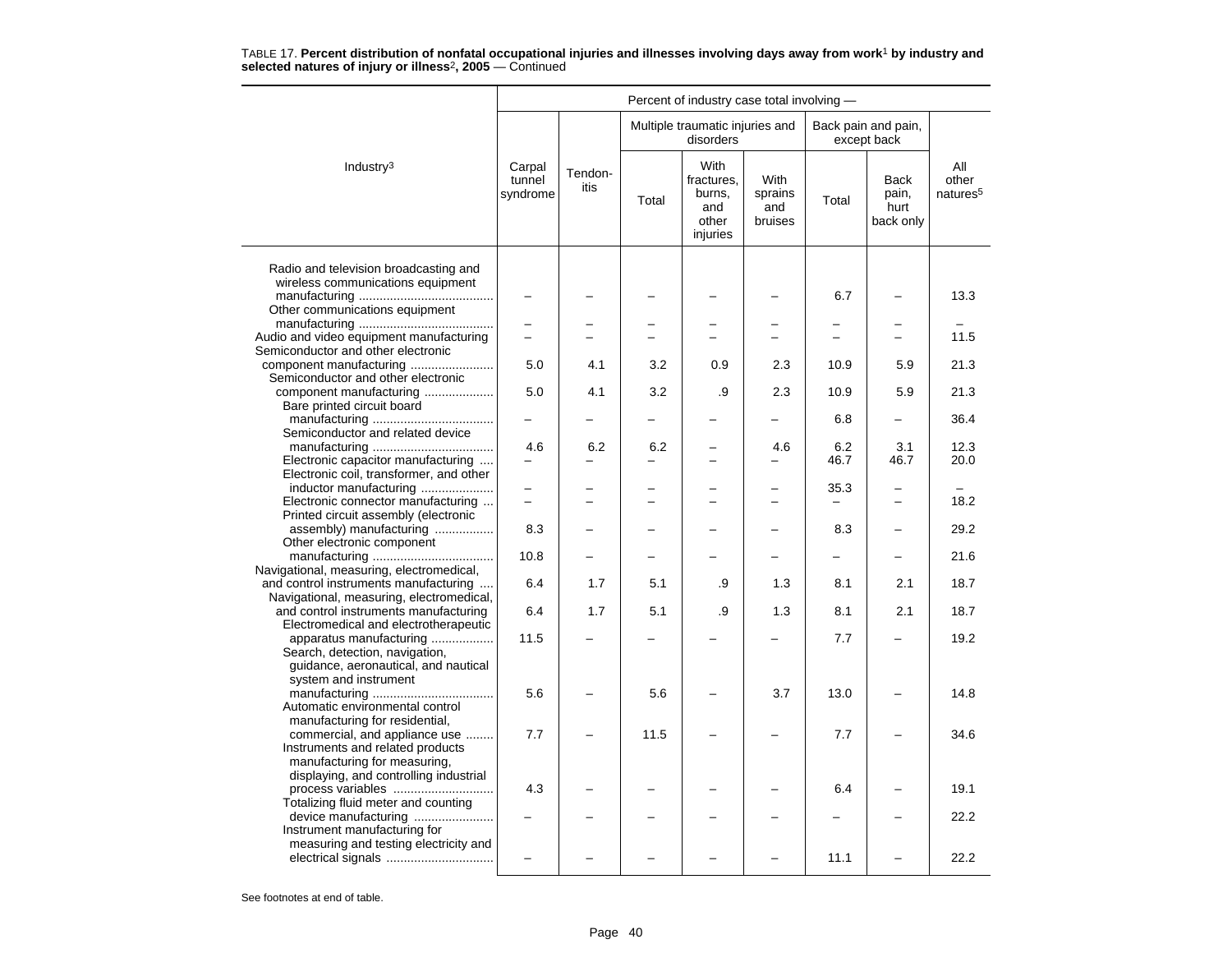|                                           |                                   |                |                     |           | Percent of industry case total involving - |                          |                          |                          |                  |
|-------------------------------------------|-----------------------------------|----------------|---------------------|-----------|--------------------------------------------|--------------------------|--------------------------|--------------------------|------------------|
| Industry $3$                              | <b>NAICS</b><br>code <sup>4</sup> | Total<br>cases | Sprains,<br>strains | Fractures | Cuts,<br>punctures                         | <b>Bruises</b>           | Heat<br>burns            | Chemical<br>burns        | Amputa-<br>tions |
| Analytical laboratory instrument          |                                   |                |                     |           |                                            |                          |                          |                          |                  |
|                                           | 334516                            | 220            | 54.5                |           |                                            |                          |                          |                          |                  |
| Irradiation apparatus manufacturing       | 334517                            | 50             | 40.0                |           |                                            |                          |                          |                          |                  |
| Other measuring and controlling           |                                   |                |                     |           |                                            |                          |                          |                          |                  |
| device manufacturing                      | 334519                            | 280            | 53.6                |           |                                            |                          |                          |                          |                  |
| Manufacturing and reproducing magnetic    |                                   |                |                     |           |                                            |                          |                          |                          |                  |
|                                           | 3346                              | 190            | 42.1                |           |                                            |                          |                          |                          |                  |
| Manufacturing and reproducing             |                                   |                |                     |           |                                            |                          |                          |                          |                  |
| magnetic and optical media                | 33461                             | 190            | 42.1                |           |                                            |                          |                          |                          |                  |
| Prerecorded compact disc (except          |                                   |                |                     |           |                                            |                          |                          |                          |                  |
| software), tape, and record               |                                   |                |                     |           |                                            |                          |                          |                          |                  |
|                                           | 334612                            | 170            | 41.2                |           |                                            |                          |                          |                          |                  |
| Electrical equipment, appliance, and      |                                   |                |                     |           |                                            |                          |                          |                          |                  |
|                                           | 335                               | 4,700          | 34.9                | 7.9       | 9.6                                        | 6.8                      | 1.3                      | 0.9                      | 1.1              |
| Electric lighting equipment manufacturing | 3351                              | 730            | 35.6                | 12.3      | 11.0                                       | 2.7                      |                          |                          |                  |
| Electric lamp bulb and part               |                                   |                |                     |           |                                            |                          |                          |                          |                  |
|                                           | 33511                             | 70             | 57.1                |           |                                            | $\overline{\phantom{0}}$ |                          |                          |                  |
| Lighting fixture manufacturing            | 33512                             | 660            | 33.3                | 13.6      | 10.6                                       | 3.0                      |                          | -                        |                  |
| Residential electric lighting fixture     |                                   |                |                     |           |                                            |                          |                          |                          |                  |
| Commercial, industrial, and               | 335121                            | 180            | 22.2                | 22.2      | 27.8                                       |                          |                          |                          |                  |
| institutional electric lighting fixture   |                                   |                |                     |           |                                            |                          |                          |                          |                  |
|                                           | 335122                            | 390            | 38.5                | 7.7       | $\overline{\phantom{0}}$                   |                          |                          |                          |                  |
| Other lighting equipment                  |                                   |                |                     |           |                                            |                          |                          |                          |                  |
|                                           | 335129                            | 90             | 33.3                | 22.2      |                                            |                          |                          |                          |                  |
| Household appliance manufacturing         | 3352                              | 730            | 30.1                | 9.6       | 12.3                                       | 5.5                      | 2.7                      | $\overline{\phantom{0}}$ |                  |
| Small electrical appliance manufacturing  | 33521                             | 170            | 35.3                |           |                                            |                          |                          |                          |                  |
| Electric housewares and household         |                                   |                |                     |           |                                            |                          |                          |                          |                  |
| fan manufacturing                         | 335211                            | 110            | 27.3                | $\sim$    |                                            | -                        |                          | -                        |                  |
| Major appliance manufacturing             | 33522                             | 560            | 28.6                | 10.7      | 14.3                                       | 5.4                      |                          |                          |                  |
| Household refrigerator and home           |                                   |                |                     |           |                                            |                          |                          |                          |                  |
| freezer manufacturing                     | 335222                            | 130            | 30.8                | 23.1      | 15.4                                       | -                        |                          |                          |                  |
| Other major household appliance           |                                   |                |                     |           |                                            |                          |                          |                          |                  |
| Electrical equipment manufacturing        | 335228<br>3353                    | 80<br>1,680    | 25.0<br>37.5        | 4.8       | 7.7                                        | 9.5                      | 1.2                      | 1.8                      |                  |
| Electrical equipment manufacturing        | 33531                             | 1,680          | 37.5                | 4.8       | 7.7                                        | 9.5                      | 1.2                      | 1.8                      |                  |
| Power, distribution, and specialty        |                                   |                |                     |           |                                            |                          |                          |                          |                  |
| transformer manufacturing                 | 335311                            | 480            | 47.9                | 4.2       | 6.2                                        | 8.3                      |                          |                          |                  |
| Motor and generator manufacturing         | 335312                            | 590            | 30.5                | 5.1       | 11.9                                       | 6.8                      | $\overline{\phantom{0}}$ | $\overline{\phantom{0}}$ |                  |
| Switchgear and switchboard                |                                   |                |                     |           |                                            |                          |                          |                          |                  |
| apparatus manufacturing                   | 335313                            | 340            | 32.4                | 8.8       | 5.9                                        | 11.8                     |                          |                          |                  |
| Relay and industrial control              | 335314                            | 270            | 40.7                |           | 7.4                                        | 14.8                     |                          |                          |                  |
|                                           |                                   |                |                     |           |                                            |                          |                          |                          |                  |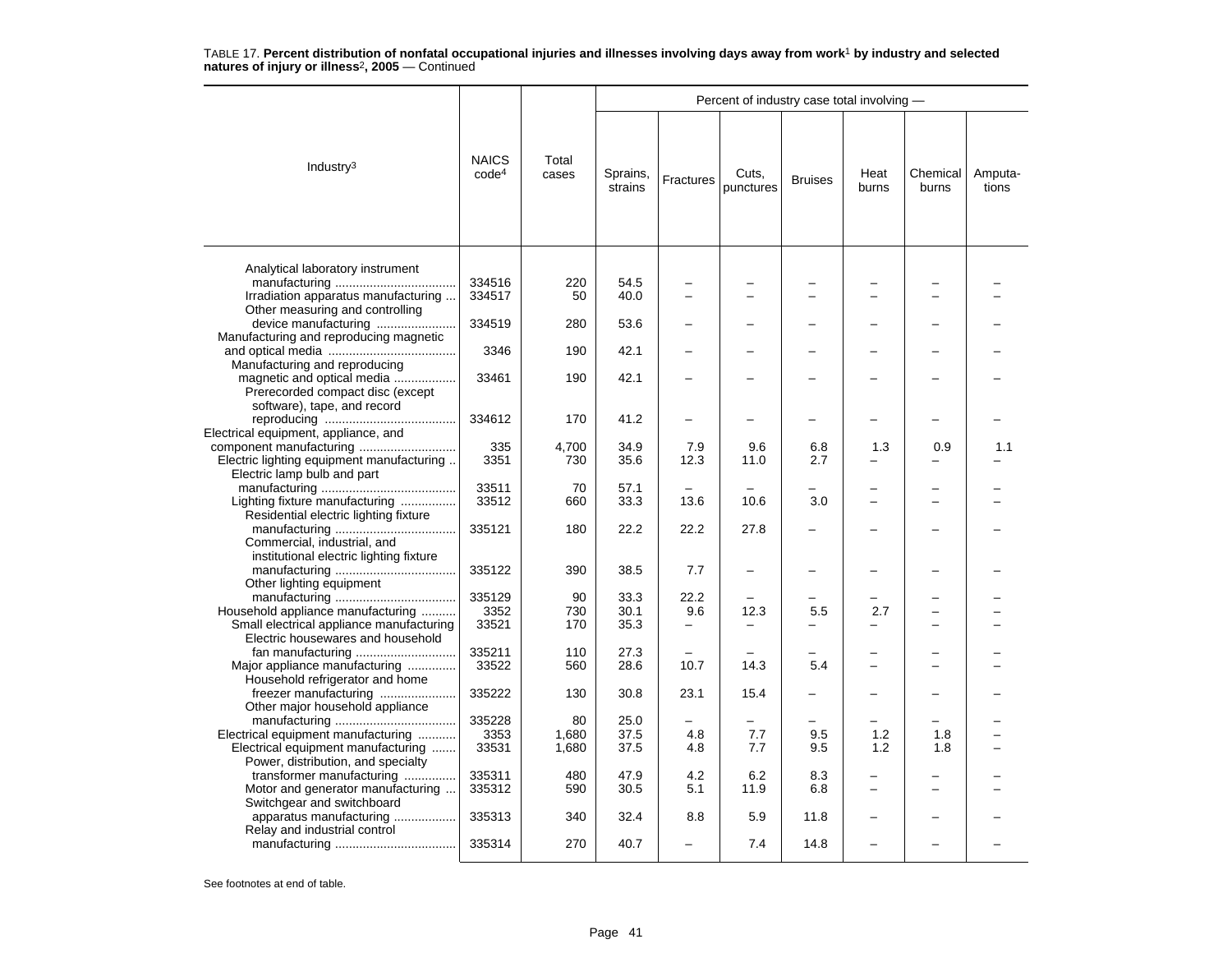|                                                                                                                |                                  |                 |            | Percent of industry case total involving -               |                                                           |              |                                    |                                      |
|----------------------------------------------------------------------------------------------------------------|----------------------------------|-----------------|------------|----------------------------------------------------------|-----------------------------------------------------------|--------------|------------------------------------|--------------------------------------|
|                                                                                                                |                                  |                 |            | Multiple traumatic injuries and<br>disorders             |                                                           |              | Back pain and pain,<br>except back |                                      |
| Industry <sup>3</sup>                                                                                          | Carpal<br>tunnel<br>syndrome     | Tendon-<br>itis | Total      | With<br>fractures,<br>burns,<br>and<br>other<br>injuries | With<br>sprains<br>and<br>bruises                         | Total        | Back<br>pain,<br>hurt<br>back only | All<br>other<br>natures <sup>5</sup> |
| Analytical laboratory instrument                                                                               | 9.1                              |                 |            |                                                          |                                                           |              |                                    | 9.1                                  |
| Irradiation apparatus manufacturing<br>Other measuring and controlling<br>device manufacturing                 |                                  |                 |            |                                                          |                                                           |              |                                    | 14.3                                 |
| Manufacturing and reproducing magnetic                                                                         |                                  | 10.5            |            |                                                          |                                                           |              |                                    | 10.5                                 |
| Manufacturing and reproducing<br>magnetic and optical media<br>Prerecorded compact disc (except                |                                  | 10.5            |            |                                                          |                                                           |              |                                    | 10.5                                 |
| software), tape, and record<br>Electrical equipment, appliance, and                                            |                                  | 11.8            |            |                                                          |                                                           |              |                                    | 11.8                                 |
| component manufacturing<br>Electric lighting equipment manufacturing<br>Electric lamp bulb and part            | 5.7<br>2.7                       | 1.7             | 2.1        | 0.4                                                      | 0.9                                                       | 8.3<br>6.8   | 3.8<br>4.1                         | 19.8<br>24.7                         |
| Lighting fixture manufacturing<br>Residential electric lighting fixture                                        | $\equiv$<br>3.0                  |                 |            |                                                          | -                                                         | -<br>4.5     | -<br>4.5                           | $\overline{\phantom{0}}$<br>27.3     |
| Commercial, industrial, and<br>institutional electric lighting fixture                                         |                                  |                 |            |                                                          | -                                                         |              |                                    | 11.1                                 |
| Other lighting equipment                                                                                       |                                  |                 |            |                                                          |                                                           | 7.7          | 5.1                                | 33.3                                 |
| Household appliance manufacturing                                                                              | 11.0                             |                 | 2.7        |                                                          | $\overline{\phantom{0}}$                                  | 4.1          | 2.7                                | 22.2<br>20.5                         |
| Small electrical appliance manufacturing<br>Electric housewares and household                                  | $\overline{\phantom{0}}$         |                 |            |                                                          |                                                           | 11.8         |                                    | 23.5<br>27.3                         |
| Major appliance manufacturing<br>Household refrigerator and home                                               | 10.7                             |                 |            |                                                          | L.                                                        | $\equiv$     | $\equiv$                           | 21.4                                 |
| freezer manufacturing<br>Other major household appliance                                                       | 15.4                             |                 |            |                                                          | -                                                         |              | $\overline{\phantom{0}}$           | 15.4                                 |
| Electrical equipment manufacturing<br>Electrical equipment manufacturing<br>Power, distribution, and specialty | 6.0<br>6.0                       | 1.8<br>1.8      | 1.8<br>1.8 | L.                                                       | -<br>$\overline{\phantom{0}}$<br>$\overline{\phantom{0}}$ | 10.7<br>10.7 | $\equiv$<br>5.4<br>5.4             | 25.0<br>16.7<br>16.7                 |
| transformer manufacturing<br>Motor and generator manufacturing<br>Switchgear and switchboard                   | 4.2<br>5.1                       |                 | 3.4        |                                                          | $\overline{\phantom{0}}$                                  | 6.2<br>16.9  | 8.5                                | 16.7<br>18.6                         |
| apparatus manufacturing<br>Relay and industrial control                                                        | 11.8<br>$\overline{\phantom{0}}$ |                 |            |                                                          | $\overline{\phantom{0}}$                                  | 14.8         | 11.1                               | 20.6<br>7.4                          |
|                                                                                                                |                                  |                 |            |                                                          |                                                           |              |                                    |                                      |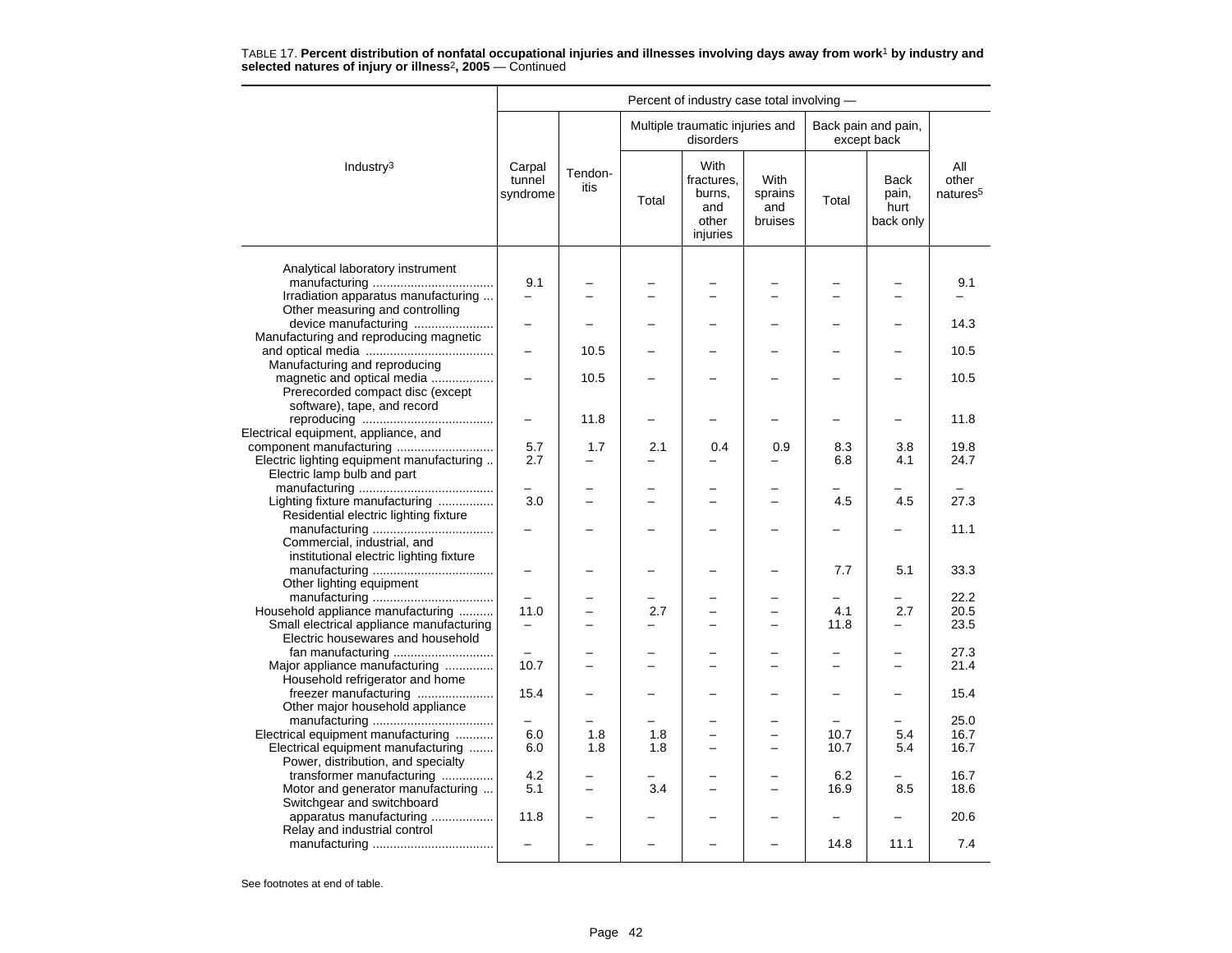|                                          |                                   |                |                          |                   | Percent of industry case total involving - |                |                          |                   |                  |
|------------------------------------------|-----------------------------------|----------------|--------------------------|-------------------|--------------------------------------------|----------------|--------------------------|-------------------|------------------|
| Industry <sup>3</sup>                    | <b>NAICS</b><br>code <sup>4</sup> | Total<br>cases | Sprains,<br>strains      | Fractures         | Cuts,<br>punctures                         | <b>Bruises</b> | Heat<br>burns            | Chemical<br>burns | Amputa-<br>tions |
|                                          |                                   |                |                          |                   |                                            |                |                          |                   |                  |
| Other electrical equipment and component |                                   |                |                          |                   |                                            |                |                          |                   |                  |
|                                          | 3359                              | 1,550          | 33.5                     | 7.7               | 9.7                                        | 6.5            | 1.9                      |                   | 1.3              |
|                                          | 33591                             | 310            | 35.5                     | 6.5               | -                                          | 9.7            |                          |                   |                  |
| Storage battery manufacturing            | 335911                            | 130            | 30.8                     | $\qquad \qquad -$ | $\overline{\phantom{0}}$                   | $\equiv$       | $\overline{\phantom{0}}$ | -                 |                  |
| Primary battery manufacturing            | 335912                            | 180            | 38.9                     | $\overline{a}$    | $\overline{\phantom{0}}$                   | 11.1           |                          |                   |                  |
| Fiber optic cable manufacturing          | 335921                            | 60             | $\overline{\phantom{0}}$ | 33.3              |                                            | -              |                          |                   |                  |
| Wiring device manufacturing              | 33593                             | 570            | 36.8                     | 10.5              | 12.3                                       | 3.5            |                          |                   |                  |
| Current-carrying wiring device           |                                   |                |                          |                   |                                            |                |                          |                   |                  |
|                                          | 335931                            | 360            | 36.1                     | 8.3               | 16.7                                       |                |                          |                   |                  |
| Noncurrent-carrying wiring device        |                                   |                |                          |                   |                                            |                |                          |                   |                  |
|                                          | 335932                            | 220            | 36.4                     | 18.2              | $\overline{\phantom{0}}$                   | -              |                          |                   |                  |
| All other electrical equipment and       |                                   |                |                          |                   |                                            |                |                          |                   |                  |
| component manufacturing                  | 33599                             | 380            | 21.1                     | -                 | 13.2                                       | 7.9            |                          |                   |                  |
| All other miscellaneous electrical       |                                   |                |                          |                   |                                            |                |                          |                   |                  |
| equipment and component                  |                                   |                |                          |                   |                                            |                |                          |                   |                  |
|                                          | 335999                            | 320            | 15.6                     |                   | 15.6                                       |                |                          |                   |                  |
| Transportation equipment manufacturing   | 336                               | 29,800         | 40.9                     | 7.6               | 8.2                                        | 8.1            | 1.3                      | 0.4               | 1.3              |
| Motor vehicle manufacturing              | 3361                              | 5,380          | 51.9                     | 5.0               | 3.7                                        | 6.9            | .4                       | $\cdot$ 4         | .7               |
| Automobile and light duty motor vehicle  |                                   |                |                          |                   |                                            |                |                          |                   |                  |
|                                          |                                   |                |                          |                   |                                            |                |                          |                   |                  |
|                                          | 33611                             | 4,070          | 51.8                     | 4.2               | 3.2                                        | 5.4            |                          | .5                | .7               |
| Automobile manufacturing                 | 336111                            | 2,320          | 47.0                     | 3.0               | 2.6                                        | 7.3            |                          |                   | .9               |
| Light truck and utility vehicle          |                                   |                |                          |                   |                                            |                |                          |                   |                  |
|                                          | 336112                            | 1,750          | 58.3                     | 5.7               | 4.6                                        | 3.4            |                          |                   |                  |
| Heavy duty truck manufacturing           | 33612                             | 1,310          | 51.9                     | 7.6               | 5.3                                        | 10.7           |                          |                   | 1.5              |
| Motor vehicle body and trailer           |                                   |                |                          |                   |                                            |                |                          |                   |                  |
|                                          | 3362                              | 3,880          | 31.2                     | 11.1              | 12.4                                       | 5.9            | 1.5                      |                   | 1.5              |
| Motor vehicle body and trailer           |                                   |                |                          |                   |                                            |                |                          |                   |                  |
|                                          | 33621                             | 3.880          | 31.2                     | 11.1              | 12.4                                       | 5.9            | 1.5                      |                   | 1.5              |
| Motor vehicle body manufacturing         | 336211                            | 1,440          | 34.7                     | 11.1              | 10.4                                       | 9.0            | 2.1                      |                   | 1.4              |
| Truck trailer manufacturing              | 336212                            | 1,180          | 27.1                     | 11.0              | 12.7                                       | 1.7            | 2.5                      |                   |                  |
| Travel trailer and camper                |                                   |                |                          |                   |                                            |                |                          |                   |                  |
|                                          | 336214                            | 1.020          | 30.4                     | 12.7              | 13.7                                       | 6.9            |                          |                   | 2.0              |
| Motor vehicle parts manufacturing        | 3363                              | 10,430         | 38.4                     | 8.0               | 7.6                                        | 7.9            | 2.3                      | $\mathbf{.4}$     | 1.8              |
| Motor vehicle gasoline engine and        |                                   |                |                          |                   |                                            |                |                          |                   |                  |
| engine parts manufacturing               | 33631                             | 850            | 36.5                     | 5.9               | 5.9                                        | 5.9            | $\overline{\phantom{0}}$ |                   |                  |
| Carburetor, piston, piston ring, and     |                                   |                |                          |                   |                                            |                |                          |                   |                  |
| valve manufacturing                      | 336311                            | 210            | 33.3                     |                   |                                            | 14.3           |                          |                   |                  |
| Gasoline engine and engine parts         |                                   |                |                          |                   |                                            |                |                          |                   |                  |
|                                          | 336312                            | 650            | 35.4                     | 6.2               | 6.2                                        | 3.1            |                          |                   |                  |
| Motor vehicle electrical and electronic  |                                   |                |                          |                   |                                            |                |                          |                   |                  |
|                                          | 33632                             |                |                          |                   | 2.9                                        | 7.2            | 1.4                      |                   |                  |
| equipment manufacturing                  |                                   | 1,390          | 46.0                     | 5.0               |                                            |                |                          |                   |                  |
| Other motor vehicle electrical and       |                                   | 940            | 40.4                     |                   |                                            | 9.6            |                          |                   |                  |
| electronic equipment manufacturing       | 336322                            |                |                          | 6.4               | 3.2                                        |                | 2.1                      |                   |                  |
|                                          |                                   |                |                          |                   |                                            |                |                          |                   |                  |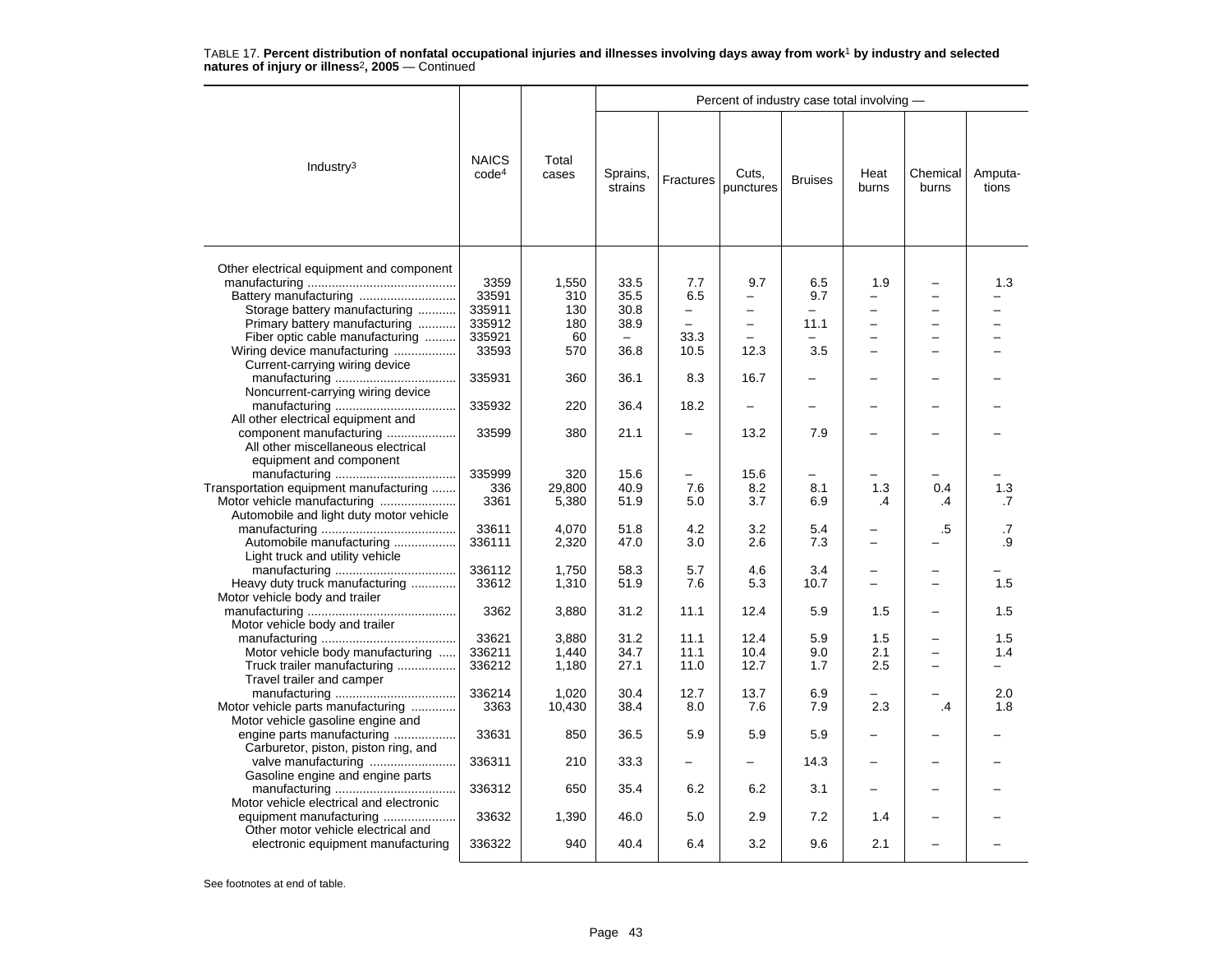|                                                               |                                 |                          |                          | Percent of industry case total involving -               |                                   |            |                                    |                                      |
|---------------------------------------------------------------|---------------------------------|--------------------------|--------------------------|----------------------------------------------------------|-----------------------------------|------------|------------------------------------|--------------------------------------|
|                                                               |                                 |                          |                          | Multiple traumatic injuries and<br>disorders             |                                   |            | Back pain and pain,<br>except back |                                      |
| Industry <sup>3</sup>                                         | Carpal<br>tunnel<br>syndrome    | Tendon-<br>itis          | Total                    | With<br>fractures.<br>burns,<br>and<br>other<br>injuries | With<br>sprains<br>and<br>bruises | Total      | Back<br>pain,<br>hurt<br>back only | All<br>other<br>natures <sup>5</sup> |
|                                                               |                                 |                          |                          |                                                          |                                   |            |                                    |                                      |
| Other electrical equipment and component                      |                                 |                          |                          |                                                          |                                   |            |                                    |                                      |
| Battery manufacturing                                         | 4.5<br>$\overline{\phantom{0}}$ | 2.6                      | 1.9                      | -                                                        | $\overline{\phantom{0}}$          | 8.4<br>9.7 | 2.6<br>-                           | 20.6<br>22.6                         |
| Storage battery manufacturing                                 | L.                              | -                        | $\overline{\phantom{0}}$ | ÷                                                        | $\overline{a}$                    |            | ÷                                  | 30.8                                 |
| Primary battery manufacturing                                 | $\overline{a}$                  |                          |                          | $\overline{\phantom{0}}$                                 | $\overline{\phantom{0}}$          | 16.7       | $\overline{\phantom{0}}$           | 16.7                                 |
| Fiber optic cable manufacturing                               |                                 |                          |                          |                                                          | $\overline{\phantom{0}}$          |            |                                    | 33.3                                 |
|                                                               | 3.5                             | $\overline{\phantom{0}}$ |                          | $\overline{\phantom{0}}$                                 | $=$                               |            | $\equiv$                           | 19.3                                 |
| Wiring device manufacturing                                   |                                 |                          |                          |                                                          |                                   | 8.8        |                                    |                                      |
| Current-carrying wiring device                                |                                 |                          |                          |                                                          |                                   |            |                                    |                                      |
|                                                               | 5.6                             |                          |                          |                                                          |                                   | 8.3        |                                    | 16.7                                 |
| Noncurrent-carrying wiring device                             |                                 |                          |                          |                                                          |                                   |            |                                    | 22.7                                 |
|                                                               | $\overline{\phantom{0}}$        |                          |                          |                                                          |                                   | 9.1        |                                    |                                      |
| All other electrical equipment and                            | 10.5                            | 7.9                      | 5.3                      |                                                          |                                   |            |                                    | 23.7                                 |
| component manufacturing<br>All other miscellaneous electrical |                                 |                          |                          |                                                          |                                   |            |                                    |                                      |
|                                                               |                                 |                          |                          |                                                          |                                   |            |                                    |                                      |
| equipment and component                                       | 12.5                            | 9.4                      | 6.2                      |                                                          |                                   |            |                                    | 28.1                                 |
| Transportation equipment manufacturing                        | 3.4                             | 1.1                      | 3.0                      | 0.8                                                      | 1.0                               | 6.9        | 1.6                                | 17.8                                 |
| Motor vehicle manufacturing                                   | 3.7                             | 2.2                      | 2.4                      | $\cdot$                                                  | 1.1                               | 10.4       | 1.9                                | 11.9                                 |
| Automobile and light duty motor vehicle                       |                                 |                          |                          |                                                          |                                   |            |                                    |                                      |
|                                                               | 3.9                             | 2.0                      | 2.7                      | $\overline{\phantom{0}}$                                 | 1.2                               | 13.5       | 2.5                                | 11.8                                 |
| Automobile manufacturing                                      | 3.4                             | 1.7                      | 3.4                      |                                                          | 1.7                               | 18.5       | 2.6                                | 11.6                                 |
| Light truck and utility vehicle                               |                                 |                          |                          |                                                          |                                   |            |                                    |                                      |
|                                                               | 4.6                             | 2.3                      | 1.7                      | —                                                        | -                                 | 6.9        | 2.3                                | 12.0                                 |
| Heavy duty truck manufacturing                                | 3.1                             | 3.1                      | 1.5                      |                                                          |                                   |            |                                    | 13.0                                 |
| Motor vehicle body and trailer                                |                                 |                          |                          |                                                          |                                   |            |                                    |                                      |
|                                                               | 3.6                             | 1.0                      | 3.1                      | 1.8                                                      | .5                                | 5.9        | 2.3                                | 22.7                                 |
| Motor vehicle body and trailer                                |                                 |                          |                          |                                                          |                                   |            |                                    |                                      |
|                                                               | 3.6                             | 1.0                      | 3.1                      | 1.8                                                      | .5                                | 5.9        | 2.3                                | 22.7                                 |
| Motor vehicle body manufacturing                              | 2.1                             |                          | 4.9                      | 3.5                                                      |                                   | 6.9        | $3.5\,$                            | 17.4                                 |
| Truck trailer manufacturing                                   | 1.7                             | 2.5                      | 1.7                      |                                                          |                                   | 4.2        | 1.7                                | 33.9                                 |
| Travel trailer and camper                                     |                                 |                          |                          |                                                          |                                   |            |                                    |                                      |
|                                                               | 7.8                             |                          | 2.0                      |                                                          |                                   | 6.9        |                                    | 17.6                                 |
| Motor vehicle parts manufacturing                             | 3.4                             | 1.2                      | 4.4                      | 1.1                                                      | 1.7                               | 6.8        | 1.5                                | 17.8                                 |
| Motor vehicle gasoline engine and                             |                                 |                          |                          |                                                          |                                   |            |                                    |                                      |
| engine parts manufacturing                                    | 7.1                             | 3.5                      | 3.5                      |                                                          |                                   | 3.5        |                                    | 27.1                                 |
| Carburetor, piston, piston ring, and                          |                                 |                          |                          |                                                          |                                   |            |                                    |                                      |
| valve manufacturing                                           | -                               | 9.5                      |                          |                                                          |                                   |            |                                    | 28.6                                 |
| Gasoline engine and engine parts                              |                                 |                          |                          |                                                          |                                   |            |                                    |                                      |
|                                                               | 7.7                             | 3.1                      | 3.1                      |                                                          |                                   | 4.6        |                                    | 27.7                                 |
| Motor vehicle electrical and electronic                       |                                 |                          |                          |                                                          |                                   |            |                                    |                                      |
| equipment manufacturing                                       | 5.8                             | 2.2                      | 6.5                      | 1.4                                                      |                                   | 6.5        | 1.4                                | 15.1                                 |
| Other motor vehicle electrical and                            |                                 |                          |                          |                                                          |                                   |            |                                    |                                      |
| electronic equipment manufacturing                            | 4.3                             |                          | 5.3                      | 2.1                                                      | -                                 | 8.5        | 2.1                                | 18.1                                 |
|                                                               |                                 |                          |                          |                                                          |                                   |            |                                    |                                      |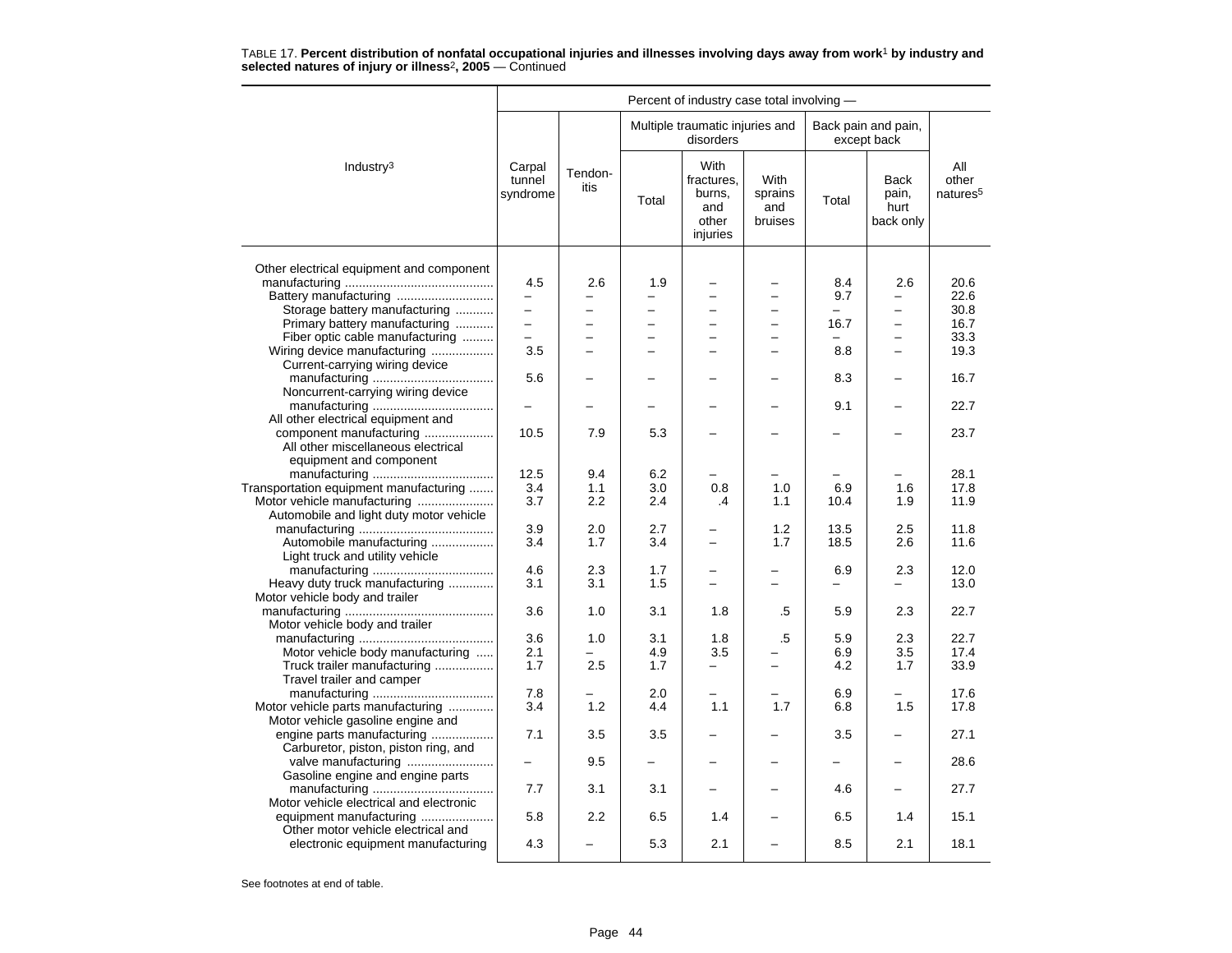|                                                                            |                                   |                |                     |             | Percent of industry case total involving - |                          |                          |                   |                  |
|----------------------------------------------------------------------------|-----------------------------------|----------------|---------------------|-------------|--------------------------------------------|--------------------------|--------------------------|-------------------|------------------|
| Industry $3$                                                               | <b>NAICS</b><br>code <sup>4</sup> | Total<br>cases | Sprains,<br>strains | Fractures   | Cuts,<br>punctures                         | <b>Bruises</b>           | Heat<br>burns            | Chemical<br>burns | Amputa-<br>tions |
| Motor vehicle steering and suspension<br>components (except spring)        |                                   |                |                     |             |                                            |                          |                          |                   |                  |
| Motor vehicle brake system                                                 | 33633                             | 820            | 37.8                | 8.5         | 7.3                                        | 11.0                     | 2.4                      |                   | 2.4              |
| Motor vehicle transmission and power                                       | 33634                             | 710            | 25.4                | 7.0         | 16.9                                       | 21.1                     |                          |                   |                  |
| train parts manufacturing<br>Motor vehicle seating and interior trim       | 33635                             | 990            | 36.4                | 7.1         | 5.1                                        | 6.1                      |                          |                   | 3.0              |
| Motor vehicle metal stamping                                               | 33636<br>33637                    | 750<br>2,160   | 30.7<br>39.4        | 13.3<br>9.3 | 6.7<br>8.3                                 | 16.0<br>2.8              |                          |                   | .9               |
| Motor vehicle air-conditioning                                             | 336391                            | 250            | 36.0                |             | 12.0                                       | $\overline{\phantom{0}}$ |                          |                   |                  |
| Aerospace product and parts<br>Aerospace product and parts                 | 3364                              | 4,460          | 41.7                | 8.5         | 10.1                                       | 8.1                      | .4                       |                   | 1.1              |
| Aircraft manufacturing                                                     | 33641<br>336411                   | 4,460<br>2,020 | 41.7<br>52.5        | 8.5<br>3.5  | 10.1<br>5.0                                | 8.1<br>8.9               | .4                       | ÷                 | 1.1              |
| Other aircraft parts and auxiliary<br>equipment manufacturing              | 336413                            | 1,090          | 30.3                | 12.8        | 17.4                                       | 9.2                      |                          |                   | 3.7              |
| Guided missile and space vehicle<br>Guided missile and space vehicle       | 336414                            | 160            | 43.8                | 12.5        | $\equiv$                                   | 12.5                     |                          |                   |                  |
| propulsion unit and propulsion unit                                        | 336415                            | 40             | 50.0                |             |                                            |                          |                          |                   |                  |
| Railroad rolling stock manufacturing<br>Ship and boat building             | 3365<br>3366                      | 330<br>4,620   | 33.3<br>42.2        | 6.1<br>6.3  | 6.1<br>8.7                                 | 11.9                     | 1.3                      | 0.9               | .9               |
| Ship building and repairing                                                | 33661<br>336611                   | 4,620<br>2,970 | 42.2<br>44.1        | 6.3<br>7.1  | 8.7<br>10.1                                | 11.9<br>12.8             | 1.3<br>1.7               | .9                | $\cdot$ 9<br>.7  |
| Other transportation equipment                                             | 336612                            | 1,650          | 38.2                | 4.8         | 6.1                                        | 10.3                     | $\overline{\phantom{0}}$ | 2.4               | 1.2              |
| Other transportation equipment                                             | 3369                              | 700            | 40.0                | 2.9         | 12.9                                       | 10.0                     |                          |                   |                  |
| Motorcycle, bicycle, and parts                                             | 33699                             | 700            | 40.0                | 2.9         | 12.9                                       | 10.0                     |                          |                   |                  |
| Military armored vehicle, tank, and                                        | 336991                            | 350            | 60.0                |             | 5.7                                        | 11.4                     |                          |                   |                  |
| tank component manufacturing<br>All other transportation equipment         | 336992                            | 70             | 42.9                |             |                                            |                          |                          |                   |                  |
| Furniture and related product manufacturing                                | 336999<br>337                     | 280<br>9,460   | 17.9<br>34.8        | 7.1<br>6.7  | 21.4<br>19.6                               | 7.1<br>6.2               | .2                       | .2                | 3.6              |
| Household and institutional furniture and<br>kitchen cabinet manufacturing | 3371                              | 6,760          | 33.9                | 5.8         | 20.7                                       | 6.2                      |                          | .3                | 3.4              |
| Wood kitchen cabinet and countertop                                        | 33711                             | 3,370          | 32.3                | 4.2         | 26.1                                       | 4.7                      |                          |                   | 5.0              |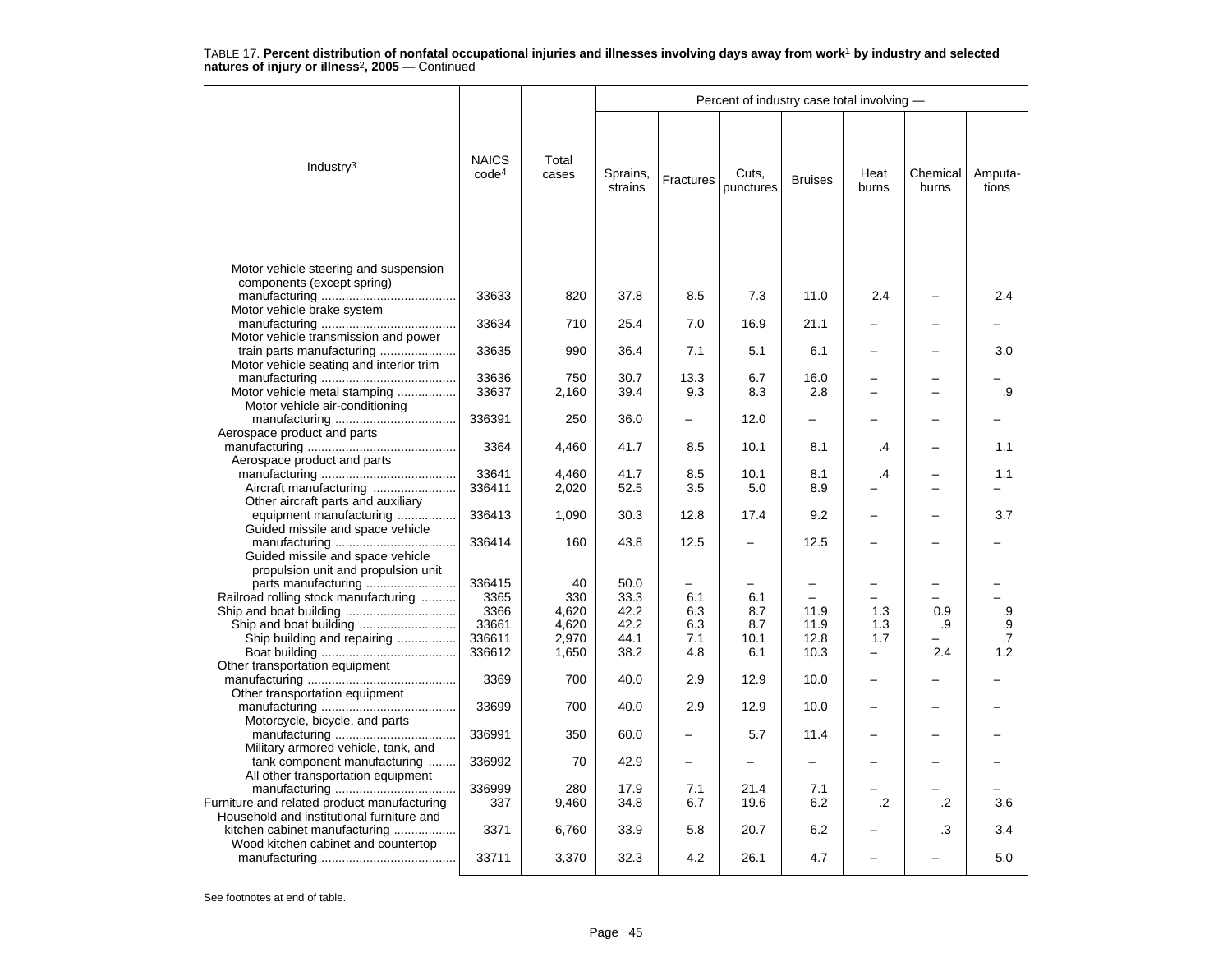|                                                                            |                              |                     |                  | Percent of industry case total involving -               |                                   |                          |                                           |                                      |
|----------------------------------------------------------------------------|------------------------------|---------------------|------------------|----------------------------------------------------------|-----------------------------------|--------------------------|-------------------------------------------|--------------------------------------|
|                                                                            |                              |                     |                  | Multiple traumatic injuries and<br>disorders             |                                   |                          | Back pain and pain,<br>except back        |                                      |
| Industry <sup>3</sup>                                                      | Carpal<br>tunnel<br>syndrome | Tendon-<br>itis     | Total            | With<br>fractures.<br>burns,<br>and<br>other<br>injuries | With<br>sprains<br>and<br>bruises | Total                    | <b>Back</b><br>pain,<br>hurt<br>back only | All<br>other<br>natures <sup>5</sup> |
| Motor vehicle steering and suspension                                      |                              |                     |                  |                                                          |                                   |                          |                                           |                                      |
| components (except spring)<br>Motor vehicle brake system                   | 3.7                          |                     | 4.9              |                                                          | 2.4                               | 4.9                      |                                           | 17.1                                 |
| Motor vehicle transmission and power                                       | 2.8                          |                     | 5.6              | 2.8                                                      |                                   | 2.8                      |                                           | 16.9                                 |
| train parts manufacturing<br>Motor vehicle seating and interior trim       |                              |                     | 3.0              | 3.0                                                      |                                   | 6.1                      | 3.0                                       | 29.3                                 |
| Motor vehicle metal stamping<br>Motor vehicle air-conditioning             | 2.8                          | 2.7                 | 8.3              | .9                                                       | 6.5                               | 5.3<br>6.9               | 2.3                                       | 16.0<br>21.3                         |
| Aerospace product and parts                                                | —                            |                     | 16.0             |                                                          |                                   |                          | -                                         | 12.0                                 |
| Aerospace product and parts                                                | 3.6                          | .4                  | $2.2\phantom{0}$ | .4                                                       | .9                                | 4.9                      | 1.8                                       | 18.8                                 |
| Aircraft manufacturing                                                     | 3.6<br>5.9                   | $\cdot$ 4           | 2.2<br>1.5       | .4                                                       | .9                                | 4.9<br>4.0               | 1.8                                       | 18.8<br>18.8                         |
| Other aircraft parts and auxiliary<br>equipment manufacturing              | 2.8                          |                     | 3.7              |                                                          |                                   | 8.3                      | 4.6                                       | 10.1                                 |
| Guided missile and space vehicle                                           |                              |                     |                  |                                                          |                                   |                          |                                           | 12.5                                 |
| Guided missile and space vehicle<br>propulsion unit and propulsion unit    |                              |                     |                  |                                                          |                                   |                          |                                           |                                      |
| parts manufacturing<br>Railroad rolling stock manufacturing                | $\overline{\phantom{0}}$     |                     |                  |                                                          |                                   |                          | -                                         | 45.5                                 |
| Ship and boat building<br>Ship building and repairing                      | 3.2<br>3.2                   | $\cdot$<br>.4<br>.7 | 1.1<br>1.1<br>.7 | $\equiv$                                                 | $\overline{\phantom{0}}$<br>L.    | 5.6<br>5.6<br>5.4        | 1.1<br>1.1<br>1.0                         | 17.7<br>17.7<br>16.2                 |
| Other transportation equipment                                             | 7.9                          |                     | 1.8              | $\overline{\phantom{0}}$                                 | ▃                                 | 6.1                      | 1.2                                       | 20.6                                 |
| Other transportation equipment                                             |                              |                     | 2.9              |                                                          |                                   | 7.1                      |                                           | 20.0                                 |
| Motorcycle, bicycle, and parts                                             |                              |                     | 2.9              |                                                          |                                   | 7.1                      |                                           | 20.0                                 |
| Military armored vehicle, tank, and                                        |                              |                     |                  |                                                          |                                   |                          |                                           | 14.3                                 |
| tank component manufacturing<br>All other transportation equipment         | $\overline{\phantom{0}}$     |                     | $\equiv$         |                                                          | ÷                                 | $\overline{\phantom{0}}$ | -                                         | $\overline{\phantom{0}}$             |
| Furniture and related product manufacturing                                | 2.2                          | 1.3                 | 7.1<br>2.5       | .6                                                       | 1.1                               | 14.3<br>7.5              | 2.3                                       | 25.0<br>15.2                         |
| Household and institutional furniture and<br>kitchen cabinet manufacturing | 1.9                          | 1.6                 | 2.4              | .6                                                       | 1.2                               | 8.1                      | 1.8                                       | 15.5                                 |
| Wood kitchen cabinet and countertop                                        | .9                           | 1.8                 | 2.7              | 1.2                                                      | .9                                | 7.4                      | 2.1                                       | 14.2                                 |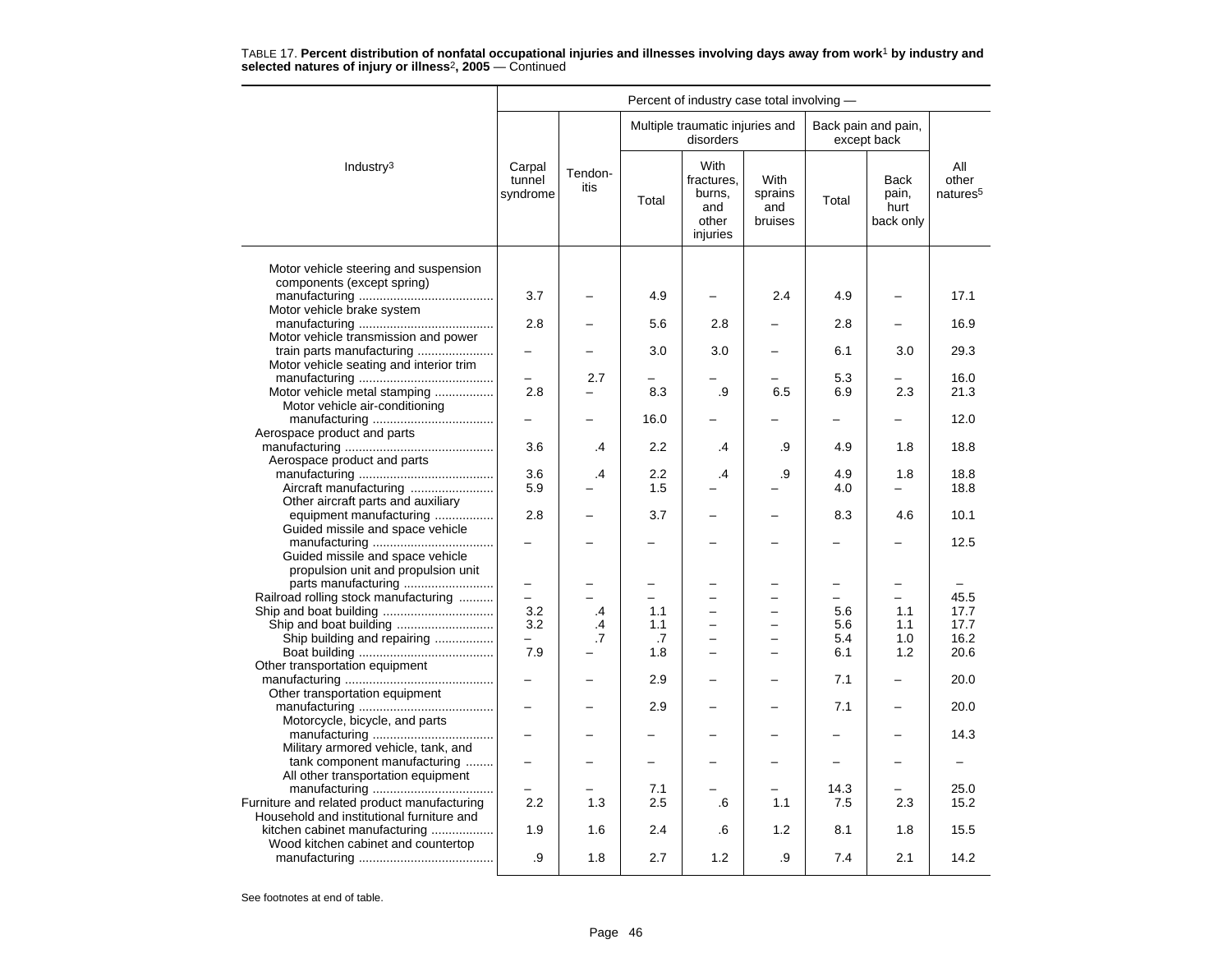|                                                               |                                   |                |                                  |           | Percent of industry case total involving - |                          |                          |                          |                  |
|---------------------------------------------------------------|-----------------------------------|----------------|----------------------------------|-----------|--------------------------------------------|--------------------------|--------------------------|--------------------------|------------------|
| Industry $3$                                                  | <b>NAICS</b><br>code <sup>4</sup> | Total<br>cases | Sprains,<br>strains              | Fractures | Cuts,<br>punctures                         | <b>Bruises</b>           | Heat<br>burns            | Chemical<br>burns        | Amputa-<br>tions |
| Household and institutional furniture                         |                                   |                |                                  |           |                                            |                          |                          |                          |                  |
| Upholstered household furniture                               | 33712                             | 3,380          | 35.5                             | 7.4       | 15.1                                       | 7.7                      |                          |                          | 1.5              |
| Nonupholstered wood household                                 | 337121                            | 1,310          | 38.2                             | 5.3       | 9.9                                        | 3.1                      |                          |                          | 3.1              |
| furniture manufacturing                                       | 337122                            | 1,030          | 32.0                             | 10.7      | 11.7                                       | 12.6                     |                          |                          |                  |
| Metal household furniture                                     | 337124                            | 200            | 40.0                             | 15.0      |                                            | 15.0                     |                          |                          |                  |
| Institutional furniture manufacturing                         | 337127                            | 490            | 36.7                             | 8.2       | 12.2                                       | 10.2                     |                          |                          |                  |
| Office furniture (including fixtures)                         |                                   |                |                                  |           |                                            |                          |                          |                          |                  |
|                                                               | 3372                              | 2,140          | 34.6                             | 9.3       | 15.9                                       | 5.6                      |                          |                          | 5.1              |
| Office furniture (including fixtures)                         |                                   |                |                                  |           |                                            |                          |                          |                          |                  |
| Custom architectural woodwork and                             | 33721                             | 2,140          | 34.6                             | 9.3       | 15.9                                       | 5.6                      |                          |                          | 5.1              |
| millwork manufacturing                                        | 337212                            | 430            | 18.6                             | 9.3       | 34.9                                       | 4.7                      |                          |                          | 14.0             |
| Office furniture (except wood)                                | 337214                            | 250            | 40.0                             | 8.0       | 8.0                                        | 8.0                      |                          |                          |                  |
| Showcase, partition, shelving, and<br>locker manufacturing    | 337215                            | 1,200          | 37.5                             | 10.0      | 12.5                                       | 6.7                      |                          |                          | 3.3              |
| Other furniture related product                               |                                   |                |                                  |           |                                            |                          |                          |                          |                  |
|                                                               | 3379                              | 560            | 44.6                             | 7.1       | 19.6                                       | 8.9                      |                          |                          |                  |
|                                                               | 33791                             | 440            | 50.0                             | 9.1       | 18.2                                       | 6.8                      | $\overline{\phantom{0}}$ | $\overline{\phantom{0}}$ |                  |
| Blind and shade manufacturing                                 | 33792                             | 120            | 33.3                             |           | 33.3                                       |                          |                          |                          |                  |
| Miscellaneous manufacturing<br>Medical equipment and supplies | 339                               | 6,420          | 35.8                             | 5.5       | 11.2                                       | 6.5                      | 1.6                      | 0.9                      | 2.0              |
| Medical equipment and supplies                                | 3391                              | 2,020          | 33.2                             | 5.4       | 11.4                                       | 4.5                      | 3.0                      | 1.5                      |                  |
| Laboratory apparatus and furniture                            | 33911                             | 2,020          | 33.2                             | 5.4       | 11.4                                       | 4.5                      | 3.0                      | 1.5                      |                  |
|                                                               | 339111                            | 100            | 20.0                             |           |                                            |                          |                          |                          |                  |
| Surgical and medical instrument                               | 339112                            | 610            | 34.4                             | 6.6       | 9.8                                        | 3.3                      |                          |                          |                  |
| Surgical appliance and supplies                               | 339113                            | 760            | 42.1                             | 6.6       | 13.2                                       | 3.9                      |                          |                          |                  |
| Dental equipment and supplies                                 |                                   |                |                                  |           |                                            |                          |                          |                          |                  |
|                                                               | 339114                            | 110            | 27.3                             |           |                                            |                          |                          |                          |                  |
| Ophthalmic goods manufacturing                                | 339115<br>339116                  | 270<br>160     | 37.0<br>$\overline{\phantom{m}}$ | $\equiv$  | 11.1<br>$\overline{\phantom{0}}$           | 11.1                     |                          | $\overline{\phantom{0}}$ |                  |
| Other miscellaneous manufacturing                             | 3399                              | 4,400          | 37.0                             | 5.5       | 11.1                                       | 7.3                      | .9                       | .7                       | 2.7              |
| Jewelry and silverware manufacturing                          | 33991                             | 230            | 26.1                             | 8.7       | 30.4                                       |                          |                          |                          | 8.7              |
| Jewelry (except costume)                                      |                                   |                |                                  |           |                                            |                          |                          |                          |                  |
|                                                               | 339911                            | 130            | 15.4                             | 15.4      | 30.8                                       | $\overline{\phantom{0}}$ |                          |                          | 15.4             |
| Sporting and athletic goods                                   | 33992                             | 880            | 44.3                             | 6.8       | 12.5                                       | 8.0                      |                          |                          |                  |
|                                                               |                                   |                |                                  |           |                                            |                          |                          |                          |                  |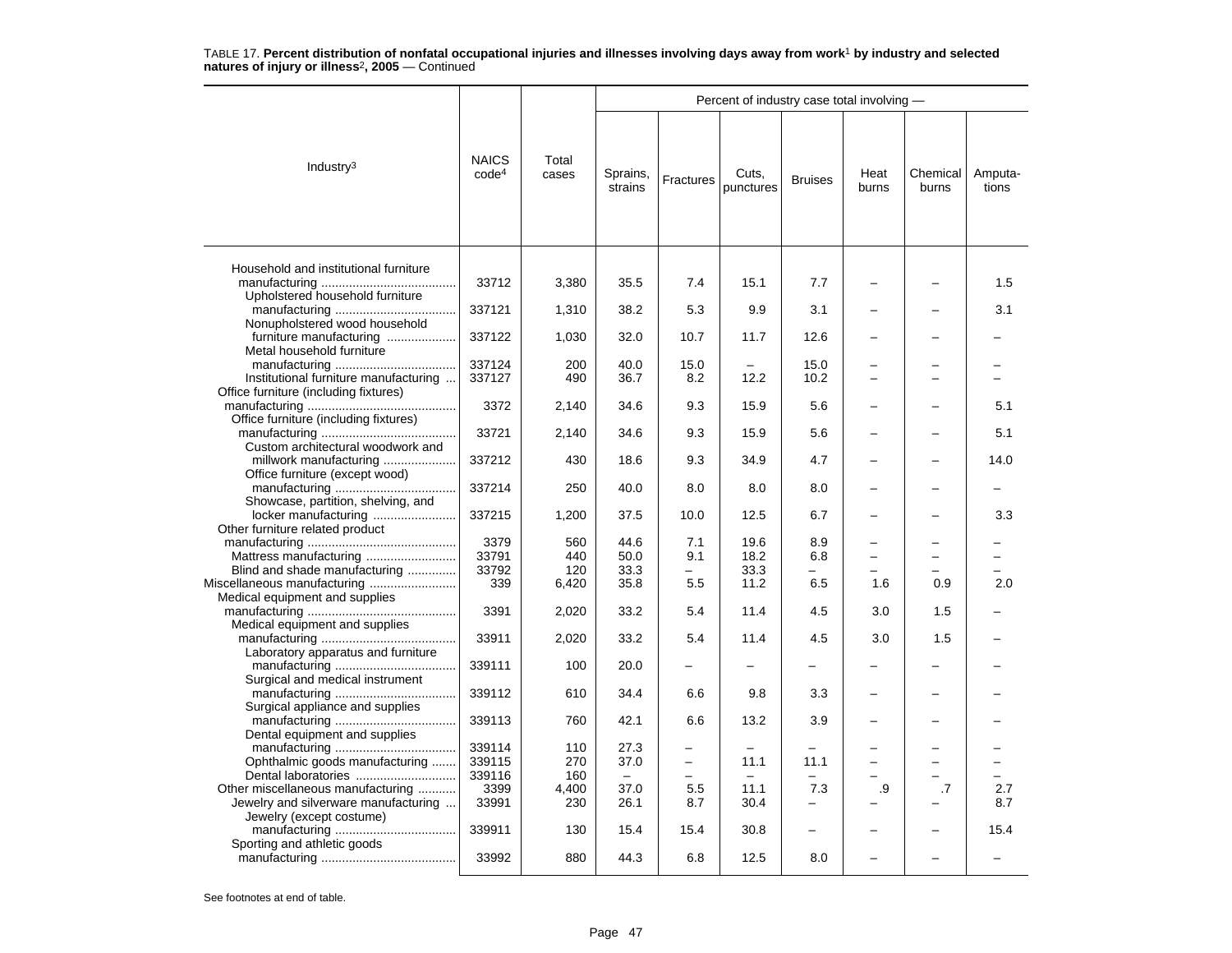|                                                                          | Percent of industry case total involving - |                 |          |                                                          |                                   |                          |                                           |                                      |  |  |  |
|--------------------------------------------------------------------------|--------------------------------------------|-----------------|----------|----------------------------------------------------------|-----------------------------------|--------------------------|-------------------------------------------|--------------------------------------|--|--|--|
|                                                                          |                                            |                 |          | Multiple traumatic injuries and<br>disorders             |                                   |                          | Back pain and pain,<br>except back        |                                      |  |  |  |
| Industry <sup>3</sup>                                                    | Carpal<br>tunnel<br>syndrome               | Tendon-<br>itis | Total    | With<br>fractures,<br>burns,<br>and<br>other<br>injuries | With<br>sprains<br>and<br>bruises | Total                    | <b>Back</b><br>pain,<br>hurt<br>back only | All<br>other<br>natures <sup>5</sup> |  |  |  |
|                                                                          |                                            |                 |          |                                                          |                                   |                          |                                           |                                      |  |  |  |
| Household and institutional furniture<br>Upholstered household furniture | 3.0                                        | 1.5             | 1.8      |                                                          | 1.5                               | 8.9                      | 1.5                                       | 16.9                                 |  |  |  |
|                                                                          | 3.8                                        | 3.1             |          |                                                          |                                   | 11.5                     |                                           | 21.4                                 |  |  |  |
| Nonupholstered wood household                                            |                                            |                 |          |                                                          |                                   |                          |                                           |                                      |  |  |  |
| furniture manufacturing                                                  | 4.9                                        |                 | 4.9      |                                                          | 3.9                               | 9.7                      | 2.9                                       | 13.6                                 |  |  |  |
| Metal household furniture                                                |                                            |                 |          |                                                          |                                   |                          |                                           | 20.0                                 |  |  |  |
| Institutional furniture manufacturing                                    | $\overline{\phantom{0}}$                   |                 |          |                                                          | $\overline{\phantom{0}}$          | 8.2                      | $\equiv$                                  | 14.3                                 |  |  |  |
| Office furniture (including fixtures)                                    |                                            |                 |          |                                                          |                                   |                          |                                           |                                      |  |  |  |
| Office furniture (including fixtures)                                    | 3.3                                        |                 | 3.3      | 0.9                                                      |                                   | 6.5                      | 4.2                                       | 15.9                                 |  |  |  |
|                                                                          | 3.3                                        |                 | 3.3      | .9                                                       |                                   | 6.5                      | 4.2                                       | 15.9                                 |  |  |  |
| Custom architectural woodwork and<br>millwork manufacturing              |                                            |                 |          |                                                          |                                   |                          |                                           | 16.3                                 |  |  |  |
| Office furniture (except wood)                                           |                                            |                 |          |                                                          |                                   |                          |                                           |                                      |  |  |  |
|                                                                          |                                            |                 | 8.0      |                                                          |                                   | 8.0                      |                                           | 20.0                                 |  |  |  |
| Showcase, partition, shelving, and                                       |                                            |                 |          |                                                          |                                   |                          |                                           |                                      |  |  |  |
| locker manufacturing<br>Other furniture related product                  | 3.3                                        |                 | 3.3      |                                                          |                                   | 8.3                      | 5.0                                       | 14.2                                 |  |  |  |
|                                                                          |                                            |                 | 3.6      |                                                          |                                   | 3.6                      | -                                         | 10.7                                 |  |  |  |
| Mattress manufacturing                                                   | $\overline{a}$                             |                 |          |                                                          |                                   |                          |                                           | 9.1                                  |  |  |  |
| Blind and shade manufacturing                                            |                                            |                 |          |                                                          |                                   |                          |                                           | 16.7                                 |  |  |  |
| Miscellaneous manufacturing                                              | 4.5                                        | 1.1             | 3.3      | .3                                                       | .9                                | 9.7                      | 1.9                                       | 18.1                                 |  |  |  |
| Medical equipment and supplies                                           |                                            |                 |          |                                                          |                                   |                          |                                           |                                      |  |  |  |
| Medical equipment and supplies                                           | 6.9                                        | 1.5             | 3.5      |                                                          | 1.5                               | 7.4                      | 1.0                                       | 21.3                                 |  |  |  |
|                                                                          | 6.9                                        | 1.5             | 3.5      |                                                          | 1.5                               | 7.4                      | 1.0                                       | 21.3                                 |  |  |  |
| Laboratory apparatus and furniture                                       |                                            |                 |          |                                                          |                                   |                          |                                           |                                      |  |  |  |
|                                                                          |                                            |                 |          |                                                          |                                   |                          |                                           | 30.0                                 |  |  |  |
| Surgical and medical instrument                                          | 3.3                                        |                 | 4.9      | $\overline{\phantom{0}}$                                 | 4.9                               | 9.8                      | $\overline{\phantom{0}}$                  | 18.0                                 |  |  |  |
| Surgical appliance and supplies                                          |                                            |                 |          |                                                          |                                   |                          |                                           |                                      |  |  |  |
|                                                                          | 9.2                                        |                 | 2.6      |                                                          |                                   | 3.9                      |                                           | 14.5                                 |  |  |  |
| Dental equipment and supplies                                            |                                            |                 |          |                                                          |                                   |                          |                                           |                                      |  |  |  |
|                                                                          |                                            |                 |          |                                                          |                                   |                          |                                           | 45.5                                 |  |  |  |
| Ophthalmic goods manufacturing                                           | 14.8                                       |                 | $\equiv$ | -                                                        | $\equiv$                          | 11.1                     | $\overline{\phantom{0}}$                  | 11.1<br>62.5                         |  |  |  |
| Other miscellaneous manufacturing                                        | 3.4                                        | .9              | 3.4      |                                                          | .7                                | 10.5                     | 2.3                                       | 16.6                                 |  |  |  |
| Jewelry and silverware manufacturing                                     | $\overline{\phantom{0}}$                   |                 |          |                                                          |                                   |                          |                                           | $\overline{\phantom{0}}$             |  |  |  |
| Jewelry (except costume)                                                 |                                            |                 |          |                                                          |                                   |                          |                                           |                                      |  |  |  |
|                                                                          | $\qquad \qquad -$                          |                 |          | -                                                        |                                   | $\overline{\phantom{0}}$ | -                                         |                                      |  |  |  |
| Sporting and athletic goods                                              | 5.7                                        |                 |          |                                                          |                                   | 4.5                      |                                           | 15.9                                 |  |  |  |
|                                                                          |                                            |                 |          |                                                          |                                   |                          |                                           |                                      |  |  |  |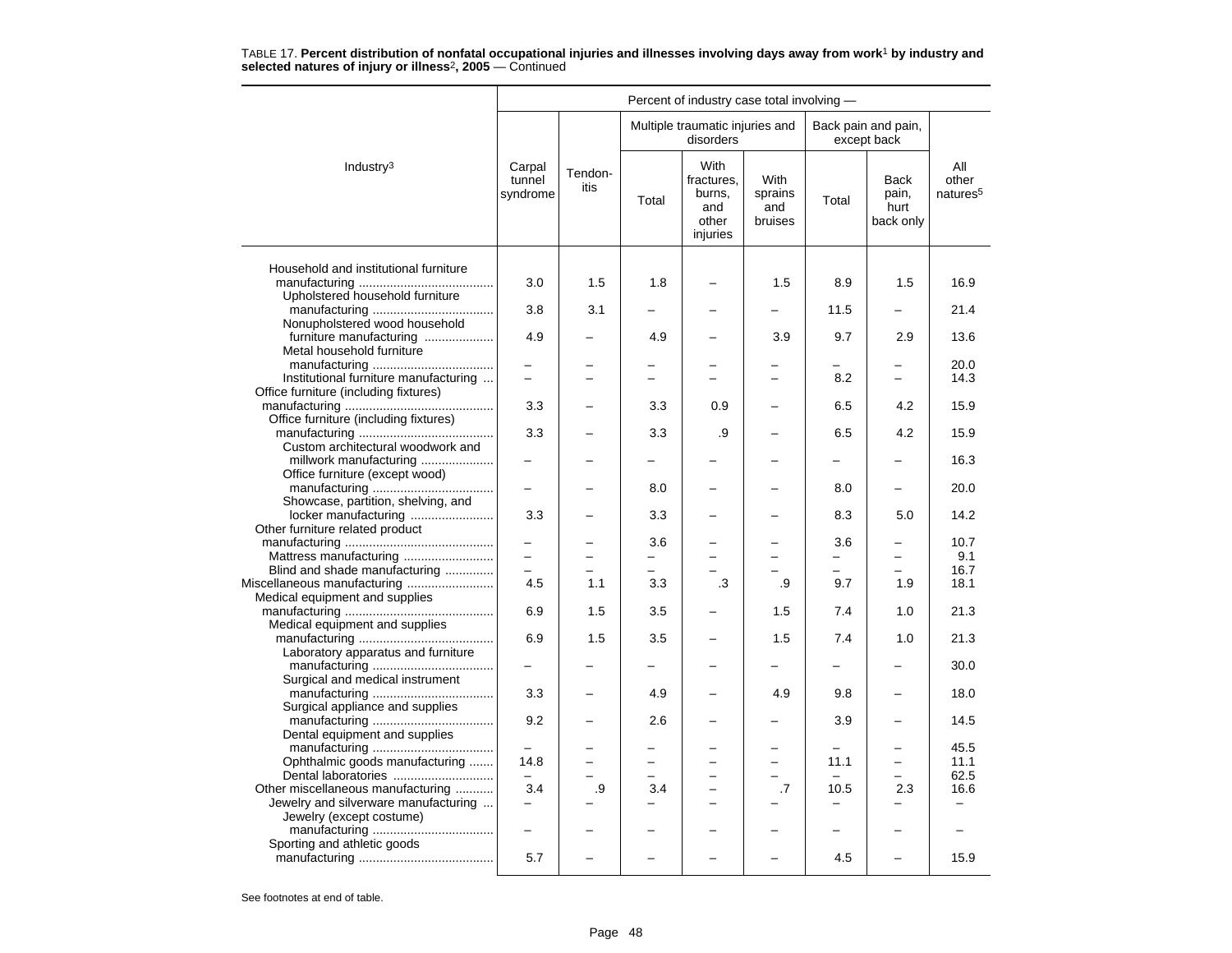|                                                                                  |                                   |                 |                     |            | Percent of industry case total involving - |                |                          |                   |                  |
|----------------------------------------------------------------------------------|-----------------------------------|-----------------|---------------------|------------|--------------------------------------------|----------------|--------------------------|-------------------|------------------|
| Industry $3$                                                                     | <b>NAICS</b><br>code <sup>4</sup> | Total<br>cases  | Sprains,<br>strains | Fractures  | Cuts,<br>punctures                         | <b>Bruises</b> | Heat<br>burns            | Chemical<br>burns | Amputa-<br>tions |
| Doll, toy, and game manufacturing<br>Game, toy, and children's vehicle           | 33993                             | 110             | 36.4                |            |                                            | 18.2           |                          |                   |                  |
| Office supplies (except paper)                                                   | 339932                            | 100             | 40.0                |            |                                            | 20.0           |                          |                   |                  |
| Pen and mechanical pencil                                                        | 33994                             | 300             | 40.0                |            | 10.0                                       | 6.7            |                          |                   |                  |
| Carbon paper and inked ribbon                                                    | 339941                            | 60              | 33.3                |            |                                            |                |                          |                   |                  |
|                                                                                  | 339944                            | 50              | 40.0                |            |                                            |                |                          |                   |                  |
|                                                                                  | 33995                             | 1,200           | 33.3                | 5.8        | 8.3                                        | 8.3            |                          |                   | 3.3              |
| All other miscellaneous manufacturing<br>Gasket, packing, and sealing device     | 33999                             | 1,680           | 36.3                | 4.2        | 10.1                                       | 6.5            | 1.2                      | -                 | 3.0              |
|                                                                                  | 339991                            | 360             | 30.6                | 5.6        | 13.9                                       | 13.9           |                          |                   | 5.6              |
| Burial casket manufacturing<br>All other miscellaneous manufacturing             | 339995<br>339999                  | 70<br>580       | 85.7<br>25.9        | 5.2        | 13.8                                       | 5.2            | L.                       |                   | 3.4              |
| Service providing                                                                |                                   | 840,580         | 43.6                | 6.8        | 8.0                                        | 9.1            | 1.4                      | 0.4               | .4               |
| Trade, transportation, and utilities <sup>9</sup>                                |                                   | 380,720         | 45.3                | 7.1        | 8.0                                        | 9.5            | .7                       | .5                | $\mathbf{.4}$    |
|                                                                                  | 42                                | 80,170          | 45.0                | 8.4        | 7.9                                        | 8.0            | .7                       | $\cdot$           | .8               |
| Merchant wholesalers, durable goods<br>Motor vehicle and motor vehicle parts and | 423                               | 37,920          | 40.5                | 9.4        | 9.9                                        | 7.2            | $\cdot$ 7                | .5                | 1.1              |
| supplies merchant wholesalers<br>Furniture and home furnishing merchant          | 4231                              | 6,820           | 43.1                | 7.9        | 9.2                                        | 10.4           | $\cdot$ 7                | .4                |                  |
| Lumber and other construction materials                                          | 4232                              | 1,500           | 31.3                | 8.0        | 9.3                                        | 14.7           |                          |                   |                  |
| Professional and commercial equipment                                            | 4233                              | 5,300           | 35.7                | 11.1       | 13.6                                       | 8.1            |                          |                   |                  |
| and supplies merchant wholesalers<br>Metal and mineral (except petroleum)        | 4234                              | 3,670           | 48.5                | 8.7        | 5.4                                        | 5.2            |                          | 1.6               |                  |
|                                                                                  | 4235                              | 2,700           | 39.6                | 10.4       | 11.1                                       | 4.4            | 3.0                      |                   | 1.1              |
| Electrical goods merchant wholesalers<br>Hardware, and plumbing and heating      | 4236                              | 2,430           | 47.3                | 9.1        | 4.9                                        | 4.5            | $\overline{\phantom{0}}$ | 1.2               |                  |
| equipment and supplies merchant<br>Machinery, equipment, and supplies            | 4237                              | 3,280           | 43.0                | 9.5        | 8.8                                        | 6.4            | $\overline{\phantom{0}}$ |                   |                  |
| merchant wholesalers<br>Miscellaneous durable goods merchant                     | 4238                              | 8,830           | 39.4                | 11.1       | 10.4                                       | 4.3            | 1.0                      | .3                | 2.7              |
| Merchant wholesalers, nondurable goods                                           | 4239<br>424                       | 3,380<br>36,550 | 34.6<br>50.9        | 6.2<br>7.0 | 12.4<br>5.6                                | 10.4<br>9.3    | 1.8<br>$\cdot$           | $\overline{A}$    | 1.8<br>.5        |
| Paper and paper product merchant                                                 | 4241                              | 1,590           | 41.5                | 6.3        | 12.6                                       | 8.8            |                          |                   |                  |
|                                                                                  |                                   |                 |                     |            |                                            |                |                          |                   |                  |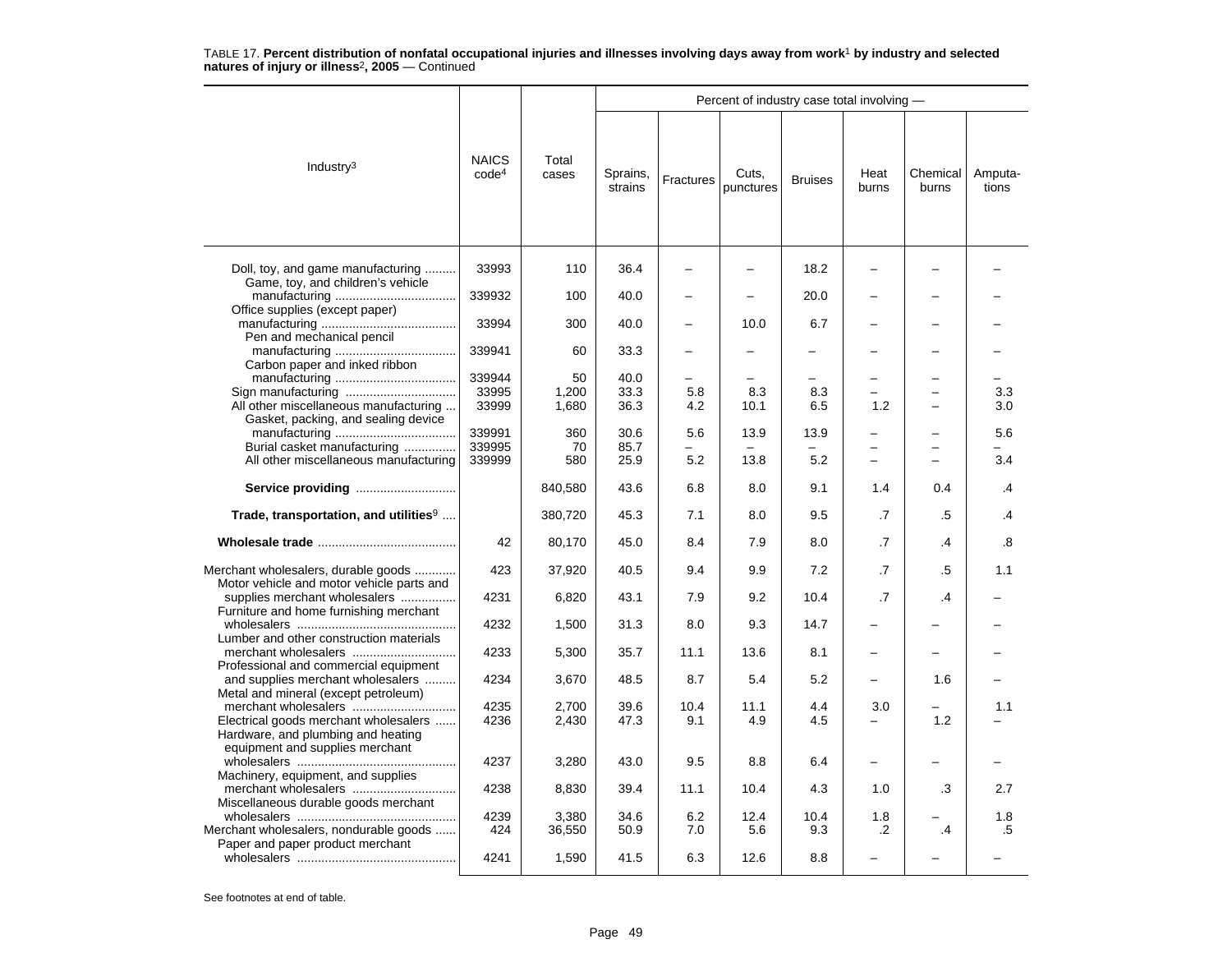| Percent of industry case total involving -                                                            |                                 |                 |            |                                                          |                                          |                                         |                                           |                                      |  |
|-------------------------------------------------------------------------------------------------------|---------------------------------|-----------------|------------|----------------------------------------------------------|------------------------------------------|-----------------------------------------|-------------------------------------------|--------------------------------------|--|
|                                                                                                       |                                 |                 |            | Multiple traumatic injuries and<br>disorders             |                                          |                                         | Back pain and pain,<br>except back        |                                      |  |
| Industry <sup>3</sup>                                                                                 | Carpal<br>tunnel<br>syndrome    | Tendon-<br>itis | Total      | With<br>fractures.<br>burns,<br>and<br>other<br>injuries | <b>With</b><br>sprains<br>and<br>bruises | Total                                   | <b>Back</b><br>pain,<br>hurt<br>back only | All<br>other<br>natures <sup>5</sup> |  |
| Doll, toy, and game manufacturing<br>Game, toy, and children's vehicle                                | $\overline{\phantom{0}}$        |                 |            |                                                          |                                          |                                         |                                           |                                      |  |
| Office supplies (except paper)<br>Pen and mechanical pencil                                           |                                 | 6.7             |            |                                                          |                                          | 6.7                                     |                                           | 13.3                                 |  |
| Carbon paper and inked ribbon                                                                         |                                 |                 |            |                                                          |                                          |                                         |                                           |                                      |  |
| Sign manufacturing<br>All other miscellaneous manufacturing<br>Gasket, packing, and sealing device    | $\overline{\phantom{0}}$<br>4.2 |                 | 6.7<br>1.2 | L<br>−                                                   |                                          | 10.0<br>16.7                            | 6.7<br>—                                  | 23.3<br>14.9                         |  |
| Burial casket manufacturing<br>All other miscellaneous manufacturing                                  | -                               |                 | -          | -                                                        | $\overline{\phantom{0}}$                 | 5.6<br>$\overline{\phantom{0}}$<br>17.2 | -<br>-                                    | 19.4<br>20.7                         |  |
| Service providing                                                                                     | 1.2                             | $\overline{A}$  | 4.1        | 0.7                                                      | 1.9                                      | 9.0                                     | 3.2                                       | 15.7                                 |  |
| Trade, transportation, and utilities <sup>9</sup>                                                     | .9                              | .3              | 4.0        | .7                                                       | 1.6                                      | 8.1                                     | 3.0                                       | 15.2                                 |  |
|                                                                                                       | 1.2                             | .3              | 3.9        | .9                                                       | 1.7                                      | 7.4                                     | 3.0                                       | 15.9                                 |  |
| Merchant wholesalers, durable goods<br>Motor vehicle and motor vehicle parts and                      | 1.2                             | .3              | 4.3        | .9                                                       | 2.1                                      | 7.0                                     | 2.3                                       | 17.9                                 |  |
| supplies merchant wholesalers<br>Furniture and home furnishing merchant                               | 1.3                             |                 | 2.2        |                                                          | 1.0                                      | 8.7                                     | 1.2                                       | 15.8                                 |  |
| Lumber and other construction materials                                                               | .6                              | 4.0             | 3.3<br>4.7 | .8                                                       | 3.0                                      | 6.7<br>6.4                              | -<br>3.0                                  | 18.7<br>19.4                         |  |
| Professional and commercial equipment<br>and supplies merchant wholesalers                            | 1.4                             | .5              | 5.2        |                                                          | 3.0                                      | 9.5                                     | 5.2                                       | 14.2                                 |  |
| Metal and mineral (except petroleum)<br>merchant wholesalers<br>Electrical goods merchant wholesalers | 1.5<br>3.7                      |                 | 2.6<br>3.7 | 1.2                                                      | 1.1<br>.8                                | 2.6<br>8.2                              | 1.9<br>2.9                                | 23.3<br>16.9                         |  |
| Hardware, and plumbing and heating<br>equipment and supplies merchant                                 |                                 |                 |            |                                                          |                                          |                                         |                                           |                                      |  |
| Machinery, equipment, and supplies<br>merchant wholesalers                                            | 2.7<br>.3                       |                 | 6.7<br>5.4 | 1.6                                                      | 4.6<br>2.4                               | 6.7<br>5.9                              | 2.2                                       | 15.2<br>18.9                         |  |
| Miscellaneous durable goods merchant                                                                  |                                 |                 | 4.7        | 2.1                                                      | 1.2                                      | 8.0                                     | 2.7                                       | 19.5                                 |  |
| Merchant wholesalers, nondurable goods<br>Paper and paper product merchant                            | .8                              | $\overline{2}$  | 3.3        | 1.0                                                      | 1.3                                      | 8.0                                     | 3.6                                       | 13.7                                 |  |
|                                                                                                       | 1.3                             |                 | 4.4        | 1.9                                                      | 1.9                                      | 10.7                                    | 2.5                                       | 13.8                                 |  |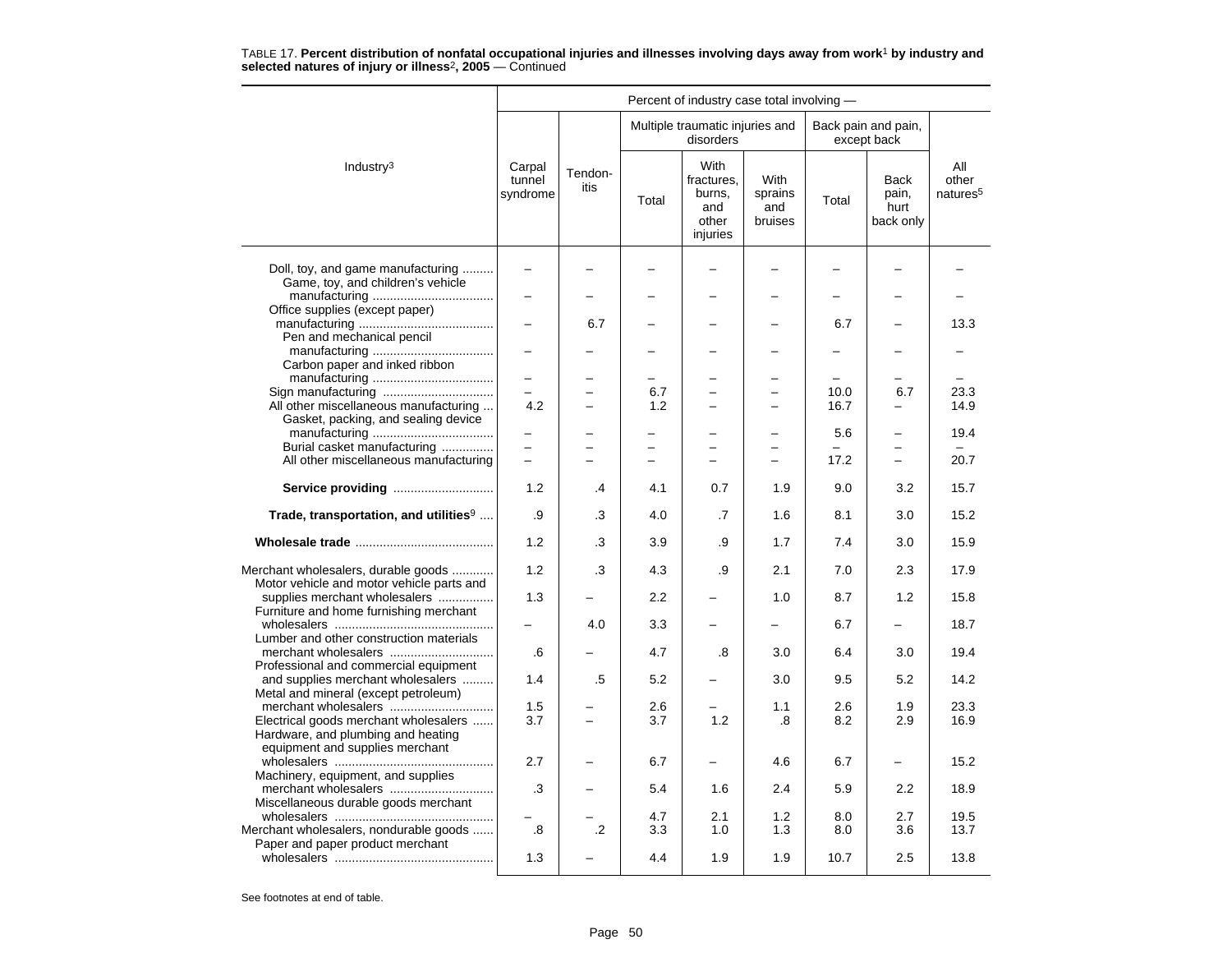|                                                                                                                                                                                                  |                                                                                                                   |                                                                                                                           |                                                                                                              |                                                                                                   | Percent of industry case total involving -                                                                                    |                                                                                                                       |                                                      |                                                                                                          |                  |
|--------------------------------------------------------------------------------------------------------------------------------------------------------------------------------------------------|-------------------------------------------------------------------------------------------------------------------|---------------------------------------------------------------------------------------------------------------------------|--------------------------------------------------------------------------------------------------------------|---------------------------------------------------------------------------------------------------|-------------------------------------------------------------------------------------------------------------------------------|-----------------------------------------------------------------------------------------------------------------------|------------------------------------------------------|----------------------------------------------------------------------------------------------------------|------------------|
| Industry <sup>3</sup>                                                                                                                                                                            | <b>NAICS</b><br>code <sup>4</sup>                                                                                 | Total<br>cases                                                                                                            | Sprains,<br>strains                                                                                          | Fractures                                                                                         | Cuts,<br>punctures                                                                                                            | <b>Bruises</b>                                                                                                        | Heat<br>burns                                        | Chemical<br>burns                                                                                        | Amputa-<br>tions |
| Drugs and druggists' sundries merchant<br>Apparel, piece goods, and notions                                                                                                                      | 4242                                                                                                              | 1,380                                                                                                                     | 37.0                                                                                                         | 10.1                                                                                              | 7.2                                                                                                                           | 6.5                                                                                                                   |                                                      |                                                                                                          |                  |
|                                                                                                                                                                                                  | 4243                                                                                                              | 1,340                                                                                                                     | 43.3                                                                                                         | 12.7                                                                                              | 9.0                                                                                                                           | 9.7                                                                                                                   |                                                      |                                                                                                          |                  |
| Grocery and related product merchant<br>Farm product raw material merchant                                                                                                                       | 4244                                                                                                              | 18,260                                                                                                                    | 54.9                                                                                                         | 6.0                                                                                               | 4.6                                                                                                                           | 11.6                                                                                                                  |                                                      | 0.4                                                                                                      | 0.2              |
| Chemical and allied products merchant                                                                                                                                                            | 4245                                                                                                              | 1,120                                                                                                                     | 43.8                                                                                                         | 6.2                                                                                               | 6.2                                                                                                                           | 16.1                                                                                                                  |                                                      |                                                                                                          | 4.5              |
| Petroleum and petroleum products                                                                                                                                                                 | 4246                                                                                                              | 1,470                                                                                                                     | 55.8                                                                                                         | 8.8                                                                                               | 10.2                                                                                                                          | 2.7                                                                                                                   |                                                      |                                                                                                          |                  |
| merchant wholesalers<br>Beer, wine, and distilled alcoholic                                                                                                                                      | 4247                                                                                                              | 1,920                                                                                                                     | 47.9                                                                                                         | 10.9                                                                                              | 4.2                                                                                                                           | 3.6                                                                                                                   |                                                      |                                                                                                          |                  |
| beverage merchant wholesalers<br>Miscellaneous nondurable goods merchant                                                                                                                         | 4248                                                                                                              | 5,160                                                                                                                     | 54.3                                                                                                         | 5.2                                                                                               | 4.1                                                                                                                           | 7.0                                                                                                                   |                                                      |                                                                                                          |                  |
|                                                                                                                                                                                                  | 4249                                                                                                              | 4,320                                                                                                                     | 41.7                                                                                                         | 8.8                                                                                               | 6.7                                                                                                                           | 6.9                                                                                                                   | 0.9                                                  |                                                                                                          | 1.2              |
| Wholesale electronic markets and agents and<br>Wholesale electronic markets and agents                                                                                                           | 425                                                                                                               | 5,690                                                                                                                     | 37.8                                                                                                         | 10.5                                                                                              | 10.2                                                                                                                          | 5.4                                                                                                                   | 2.8                                                  |                                                                                                          | .4               |
|                                                                                                                                                                                                  | 4251                                                                                                              | 5,690                                                                                                                     | 37.8                                                                                                         | 10.5                                                                                              | 10.2                                                                                                                          | 5.4                                                                                                                   | 2.8                                                  |                                                                                                          | .4               |
|                                                                                                                                                                                                  | 44-45                                                                                                             | 175,880                                                                                                                   | 43.0                                                                                                         | 7.0                                                                                               | 10.5                                                                                                                          | 10.0                                                                                                                  | 1.0                                                  | .6                                                                                                       | .5               |
| Recreational vehicle dealers<br>Motorcycle, boat, and other motor<br>Automotive parts, accessories, and tire<br>Automotive parts and accessories stores<br>Furniture and home furnishings stores | 441<br>4411<br>44111<br>44112<br>4412<br>44121<br>44122<br>4413<br>44131<br>44132<br>442<br>4421<br>4422<br>44221 | 25,790<br>16,740<br>15,900<br>840<br>1,840<br>600<br>1,240<br>7,220<br>3,650<br>3,570<br>8,580<br>4,160<br>4,420<br>1,710 | 37.3<br>37.5<br>37.7<br>33.3<br>40.2<br>53.3<br>33.9<br>36.1<br>33.2<br>39.2<br>41.3<br>43.3<br>39.4<br>36.8 | 6.7<br>5.5<br>5.6<br>3.6<br>17.4<br>10.0<br>21.0<br>6.9<br>4.1<br>9.8<br>5.8<br>6.2<br>5.4<br>5.3 | 11.7<br>11.8<br>11.9<br>10.7<br>4.9<br>$\overline{\phantom{0}}$<br>5.6<br>13.2<br>8.2<br>18.2<br>12.6<br>13.0<br>12.0<br>14.0 | 8.7<br>8.6<br>8.9<br>3.6<br>6.5<br>11.7<br>4.8<br>9.4<br>8.2<br>10.6<br>8.6<br>7.9<br>9.3<br>$\overline{\phantom{0}}$ | .9<br>1.0<br>1.0<br>-<br>.7<br>.8<br>1.4<br>2.7<br>- | 2.0<br>1.5<br>1.6<br>-<br>3.7<br>7.4<br>$\overline{\phantom{0}}$<br>$\overline{\phantom{0}}$<br>$\equiv$ | .8<br>.5<br>1.1  |
| Other home furnishings stores<br>Electronics and appliance stores<br>Electronics and appliance stores<br>Appliance, television, and other                                                        | 44229<br>443<br>4431                                                                                              | 2,710<br>2,910<br>2,910                                                                                                   | 41.0<br>36.1<br>36.1                                                                                         | 5.5<br>13.1<br>13.1                                                                               | 10.7<br>7.2<br>7.2                                                                                                            | 14.4<br>5.5<br>5.5                                                                                                    | -<br>$\overline{\phantom{0}}$                        | $\equiv$                                                                                                 | 1.8              |
|                                                                                                                                                                                                  | 44311                                                                                                             | 2,260                                                                                                                     | 37.2                                                                                                         | 15.9                                                                                              | 7.5                                                                                                                           | 5.8                                                                                                                   |                                                      |                                                                                                          |                  |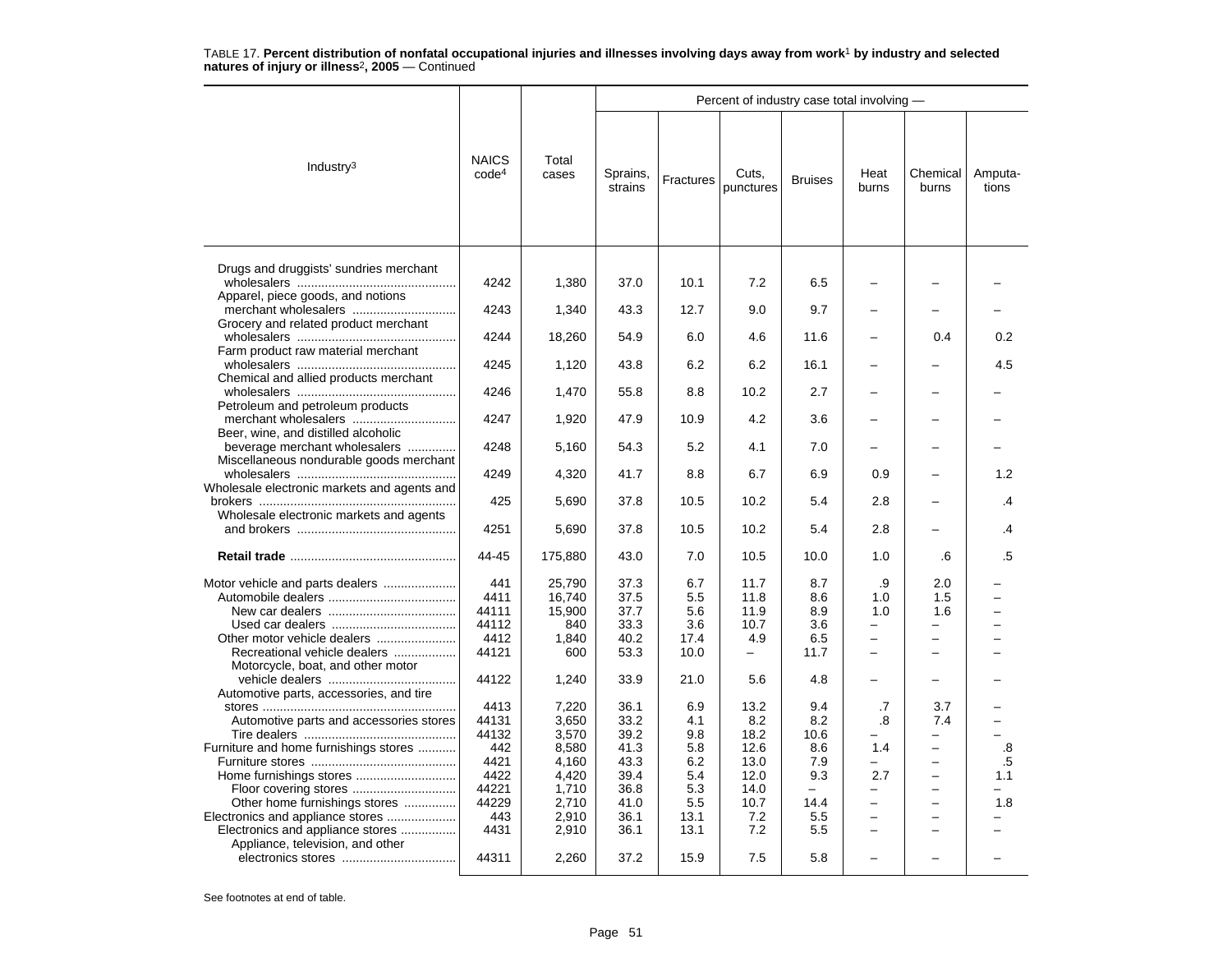|                                                                          |                              |                          |            | Percent of industry case total involving -               |                                   |                   |                                    |                                      |
|--------------------------------------------------------------------------|------------------------------|--------------------------|------------|----------------------------------------------------------|-----------------------------------|-------------------|------------------------------------|--------------------------------------|
|                                                                          |                              |                          |            | Multiple traumatic injuries and<br>disorders             |                                   |                   | Back pain and pain,<br>except back |                                      |
| Industry <sup>3</sup>                                                    | Carpal<br>tunnel<br>syndrome | Tendon-<br>itis          | Total      | With<br>fractures.<br>burns,<br>and<br>other<br>injuries | With<br>sprains<br>and<br>bruises | Total             | Back<br>pain,<br>hurt<br>back only | All<br>other<br>natures <sup>5</sup> |
| Drugs and druggists' sundries merchant                                   |                              |                          |            |                                                          |                                   |                   |                                    |                                      |
| Apparel, piece goods, and notions                                        | 2.2                          | 1.4                      | 5.8        |                                                          | 4.3                               | 11.6              | 1.4                                | 17.4                                 |
|                                                                          | 1.5                          |                          | 1.5        |                                                          |                                   | 10.4              | 2.2                                | 12.7                                 |
| Grocery and related product merchant                                     | .6                           | .2                       | 2.6        | 0.5                                                      | 1.0                               | 6.6               | 3.9                                | 12.5                                 |
| Farm product raw material merchant                                       |                              |                          | 5.4        |                                                          |                                   | 5.4               |                                    | 8.9                                  |
| Chemical and allied products merchant                                    |                              |                          |            |                                                          |                                   | 7.5               | 3.4                                | 7.5                                  |
| Petroleum and petroleum products                                         |                              |                          |            |                                                          |                                   |                   |                                    |                                      |
| Beer, wine, and distilled alcoholic                                      |                              |                          |            |                                                          |                                   | 6.8               | 3.1                                | 25.0                                 |
| beverage merchant wholesalers<br>Miscellaneous nondurable goods merchant |                              |                          | 3.3        | .6                                                       | 1.7                               | 12.8              | 6.2                                | 12.6                                 |
|                                                                          | 2.1                          | .5                       | 6.9        | 3.5                                                      | $\overline{\phantom{0}}$          | 6.7               | 2.3                                | 17.1                                 |
| Wholesale electronic markets and agents and                              | 3.5                          | .9                       | 4.2        | .7                                                       | 1.6                               | 7.0               | 4.2                                | 17.2                                 |
| Wholesale electronic markets and agents                                  | 3.5                          | .9                       | 4.2        | .7                                                       | 1.6                               | 7.0               | 4.2                                | 17.2                                 |
|                                                                          | 1.1                          | .4                       | 3.8        | .5                                                       | 1.7                               | 7.2               | 2.4                                | 14.8                                 |
|                                                                          |                              |                          |            |                                                          |                                   |                   |                                    |                                      |
| Motor vehicle and parts dealers                                          | 1.7<br>1.5                   | .3<br>.4                 | 3.8<br>2.9 | .3                                                       | 2.3<br>2.0                        | 8.1<br>8.8        | 3.1<br>3.8                         | 18.7<br>20.5                         |
|                                                                          | 1.2                          | .4                       | 2.8        | $\overline{a}$                                           | 2.1                               | 9.1               | 4.0                                | 19.7                                 |
|                                                                          | 7.1                          |                          | 3.6        | $\overline{a}$                                           |                                   |                   |                                    | 35.7                                 |
| Other motor vehicle dealers                                              | $\overline{\phantom{0}}$     |                          | 6.0        | $\overline{\phantom{0}}$                                 | 2.2                               | 13.0              | $\overline{\phantom{0}}$           | 10.9                                 |
| Recreational vehicle dealers                                             | $\overline{\phantom{m}}$     | $\equiv$                 | 6.7        | $\overline{\phantom{0}}$                                 | $\overline{\phantom{0}}$          | $\qquad \qquad -$ | $\overline{\phantom{0}}$           | 15.0                                 |
| Motorcycle, boat, and other motor                                        | $\overline{\phantom{0}}$     |                          | 5.6        | $\overline{\phantom{0}}$                                 | -                                 | 18.5              | $\overline{a}$                     | 9.7                                  |
| Automotive parts, accessories, and tire                                  | 2.6                          |                          | 5.3        | $\cdot$                                                  | 2.9                               | 5.1               | 2.2                                | 16.6                                 |
| Automotive parts and accessories stores                                  | 1.4                          | $\equiv$                 | 4.4        | $\overline{\phantom{0}}$                                 | 3.6                               | 9.0               | 3.8                                | 23.3                                 |
|                                                                          | 3.9                          |                          | 6.2        |                                                          | 2.2                               |                   | $\overline{a}$                     | 10.1                                 |
| Furniture and home furnishings stores                                    | .5                           |                          | 4.5        | .3                                                       | 1.9                               | 12.1              | 3.8                                | 12.1                                 |
|                                                                          | 1.0                          | $\equiv$                 | 2.6        |                                                          | 1.4                               | 14.4              | 5.0                                | 10.8                                 |
|                                                                          | -                            | $\overline{\phantom{0}}$ | 6.3        | $\overline{\phantom{0}}$                                 | 2.3                               | 10.0              | 2.7                                | 13.1                                 |
| Floor covering stores                                                    | $\overline{\phantom{0}}$     |                          | -          | $\overline{\phantom{0}}$                                 | $\overline{\phantom{0}}$          | 18.7              | 5.3                                | 16.4                                 |
| Other home furnishings stores                                            |                              |                          | 10.3       | $\overline{\phantom{0}}$                                 | 3.3                               | 4.4               | .7                                 | 11.1                                 |
| Electronics and appliance stores                                         | .7                           | $\equiv$                 | 4.8        | $\overline{\phantom{0}}$                                 | 1.4                               | 11.0              | 4.5                                | 21.0                                 |
| Electronics and appliance stores                                         | .7                           | $\overline{\phantom{a}}$ | 4.8        | $\equiv$                                                 | 1.4                               | 11.0              | 4.5                                | 21.0                                 |
| Appliance, television, and other                                         |                              |                          |            |                                                          |                                   |                   |                                    |                                      |
|                                                                          |                              |                          | 3.1        |                                                          | .9                                | 8.8               | 4.9                                | 21.2                                 |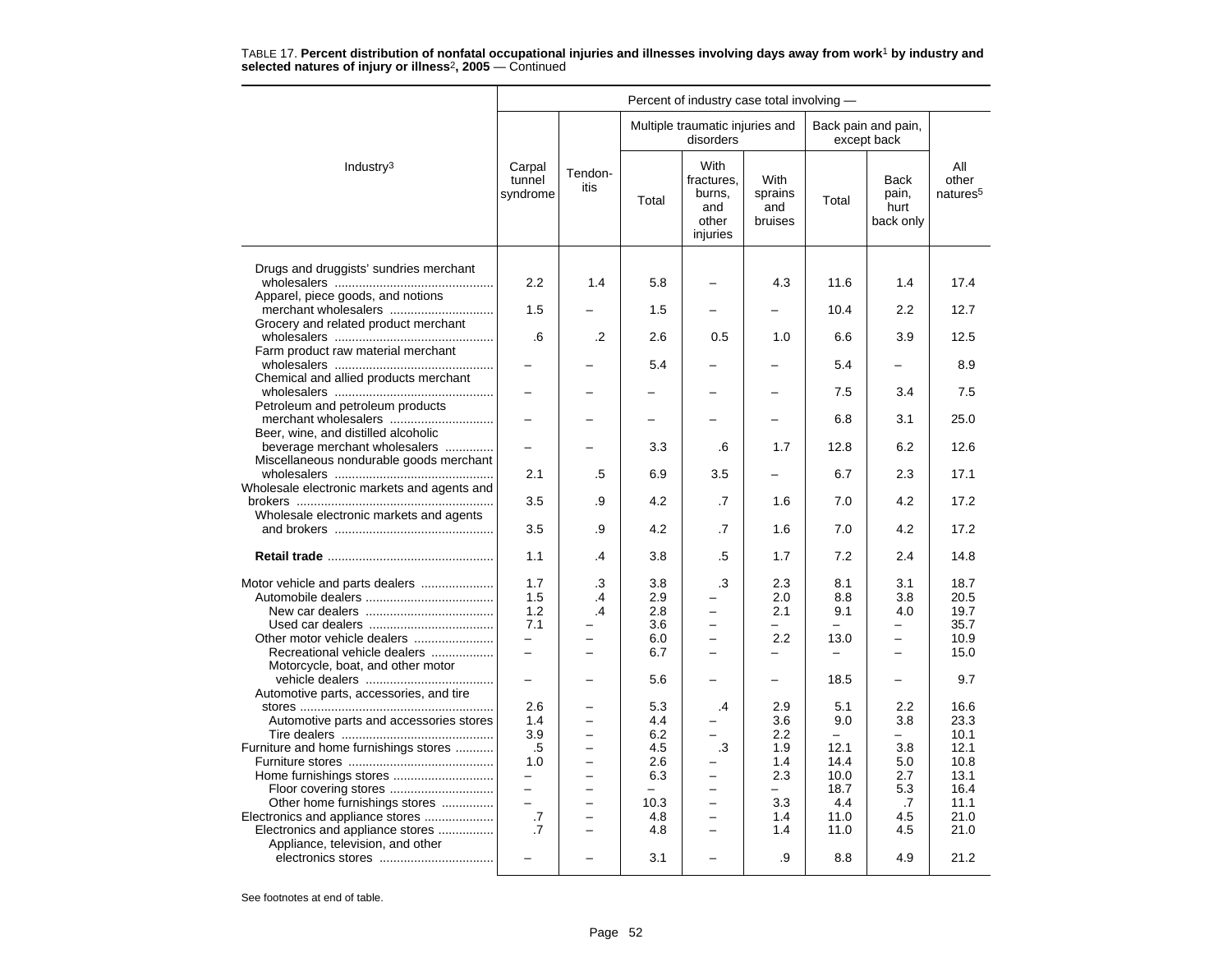|                                                                  |                                   |                |                                  |                                  | Percent of industry case total involving - |                               |                               |                          |                  |
|------------------------------------------------------------------|-----------------------------------|----------------|----------------------------------|----------------------------------|--------------------------------------------|-------------------------------|-------------------------------|--------------------------|------------------|
| Industry $3$                                                     | <b>NAICS</b><br>code <sup>4</sup> | Total<br>cases | Sprains,<br>strains              | Fractures                        | Cuts,<br>punctures                         | <b>Bruises</b>                | Heat<br>burns                 | Chemical<br>burns        | Amputa-<br>tions |
| Computer and software stores<br>Camera and photographic supplies | 44312                             | 550            | 36.4                             | 3.6                              | 5.5                                        | 5.5                           |                               |                          |                  |
| Building material and garden equipment and                       | 44313                             | 100            |                                  |                                  |                                            |                               |                               |                          |                  |
|                                                                  | 444                               | 24,600         | 48.2                             | 10.4                             | 9.0                                        | 8.6                           |                               | 0.2                      | 0.7              |
| Building material and supplies dealers                           | 4441                              | 22,860         | 49.4                             | 10.2                             | 8.8                                        | 9.0                           |                               | .2                       | .6               |
|                                                                  | 44411                             | 14,050         | 52.9                             | 10.5                             | 7.5                                        | 10.2                          |                               | $\cdot$                  | .5               |
| Paint and wallpaper stores                                       | 44412                             | 410            | 80.5                             | $\overline{\phantom{m}}$         | $\equiv$                                   | $\overline{\phantom{0}}$      | -                             |                          |                  |
|                                                                  | 44413                             | 1.660          | 29.5                             | 22.3                             | 11.4                                       | 9.6                           | $\overline{\phantom{0}}$      | -                        |                  |
| Other building material dealers                                  | 44419                             | 6,740          | 45.1                             | 7.3                              | 11.0                                       | 6.7                           |                               |                          | .9               |
| Lawn and garden equipment and supplies                           |                                   |                |                                  |                                  |                                            |                               |                               |                          |                  |
|                                                                  | 4442                              | 1,740          | 32.2                             | 12.6                             | 11.5                                       | 3.4                           |                               |                          | 2.9              |
| Outdoor power equipment stores                                   | 44421                             | 130            | 46.2                             |                                  |                                            |                               |                               |                          |                  |
| Nursery and garden centers                                       | 44422                             | 1,610          | 31.1                             | 13.0                             | 10.6                                       | 3.7                           |                               |                          | 3.1              |
|                                                                  | 445                               | 40.760         | 42.3                             | 5.0                              | 16.7                                       | 9.5                           | 1.2                           | $\cdot$                  | .9               |
|                                                                  | 4451                              | 36,640         | 42.5                             | 4.9                              | 17.3                                       | 9.8                           | 1.3                           | .4                       | .9               |
| Supermarkets and other grocery (except                           |                                   |                |                                  |                                  |                                            |                               |                               |                          |                  |
| convenience) stores                                              | 44511                             | 35,430         | 43.0                             | 5.1                              | 17.0                                       | 10.0                          | 1.3                           | .4                       | 1.0              |
|                                                                  | 4452                              | 2,750          | 32.7                             | 7.6                              | 12.7                                       | 7.6                           | .7                            |                          | .7               |
|                                                                  | 44521                             | 650            | 12.3                             | $\overline{\phantom{0}}$         | 30.8                                       | 6.2                           |                               |                          |                  |
| Fruit and vegetable markets                                      | 44523                             | 370            | 40.5                             | $\overline{\phantom{0}}$         | 10.8                                       | 16.2                          | -                             | $\overline{\phantom{0}}$ |                  |
| Other specialty food stores                                      | 44529                             | 1,730          | 38.7                             | 11.0                             | 6.4                                        | 5.8                           | -<br>L.                       |                          |                  |
| Health and personal care stores                                  | 446                               | 5,400          | 48.3                             | 12.4                             | 4.3                                        | 10.4                          |                               | .6                       |                  |
| Health and personal care stores<br>Pharmacies and drug stores    | 4461<br>44611                     | 5,400<br>4,100 | 48.3<br>54.1                     | 12.4<br>10.2                     | 4.3<br>4.1                                 | 10.4<br>11.7                  | -<br>$\overline{\phantom{0}}$ | .6<br>.5                 |                  |
| Cosmetics, beauty supplies, and                                  |                                   |                |                                  |                                  |                                            |                               |                               |                          |                  |
|                                                                  | 44612                             | 280            | 39.3                             |                                  |                                            | 17.9                          |                               |                          |                  |
|                                                                  | 44613                             | 60             | $\equiv$                         | 33.3                             | -                                          | -                             | -                             |                          |                  |
| Other health and personal care stores                            | 44619                             | 960            | 27.1                             | 22.9                             | 5.2                                        | $\overline{\phantom{0}}$      | -                             |                          |                  |
|                                                                  | 447                               | 8,490          | 50.4                             | 4.0                              | 6.9                                        | 5.8                           | 5.2                           | .9                       | .6               |
|                                                                  | 4471                              | 8,490          | 50.4                             | 4.0                              | 6.9                                        | 5.8                           | 5.2                           | .9                       | .6               |
| Gasoline stations with convenience                               |                                   |                |                                  |                                  |                                            |                               |                               |                          |                  |
|                                                                  | 44711                             | 7,310          | 50.1                             | 3.8                              | 7.4                                        | 5.1                           | 5.9                           |                          |                  |
|                                                                  | 44719                             | 1,190          | 52.1                             | 5.0                              | 4.2                                        | 10.1                          | ÷                             | 4.2                      |                  |
| Clothing and clothing accessories stores                         | 448                               | 5,950          | 39.2                             | 7.1                              | 8.4                                        | 14.6                          | $\cdot$ 3                     |                          |                  |
|                                                                  | 4481                              | 4.760          | 36.6                             | 8.2                              | 8.0                                        | 17.0                          | .4                            |                          |                  |
|                                                                  | 44811                             | 130            | 38.5                             | $\overline{\phantom{0}}$         | 15.4                                       | $\overline{\phantom{0}}$      |                               | -                        |                  |
| Women's clothing stores                                          | 44812                             | 880            | 26.1                             | 18.2                             | 3.4                                        | 27.3                          | $\overline{\phantom{0}}$      | $\overline{\phantom{0}}$ |                  |
| Family clothing stores                                           | 44814                             | 3.020          | 38.7                             | 6.0                              | 9.6                                        | 14.9                          | $\overline{\phantom{0}}$      | $\equiv$                 |                  |
| Clothing accessories stores                                      | 44815                             | 40             | 50.0                             |                                  |                                            |                               |                               |                          |                  |
|                                                                  | 44819                             | 170            | 41.2                             | 11.8                             | 11.8                                       | 11.8                          |                               |                          |                  |
|                                                                  | 4482<br>4483                      | 1,030          | 54.4                             | $\overline{\phantom{0}}$         | 11.7                                       | 5.8                           |                               |                          |                  |
| Jewelry, luggage, and leather goods stores                       | 44831                             | 160<br>140     | 12.5<br>$\overline{\phantom{0}}$ | 18.8<br>$\overline{\phantom{0}}$ | $\overline{\phantom{0}}$                   | -<br>$\overline{\phantom{0}}$ |                               |                          |                  |
|                                                                  |                                   |                |                                  |                                  |                                            |                               |                               |                          |                  |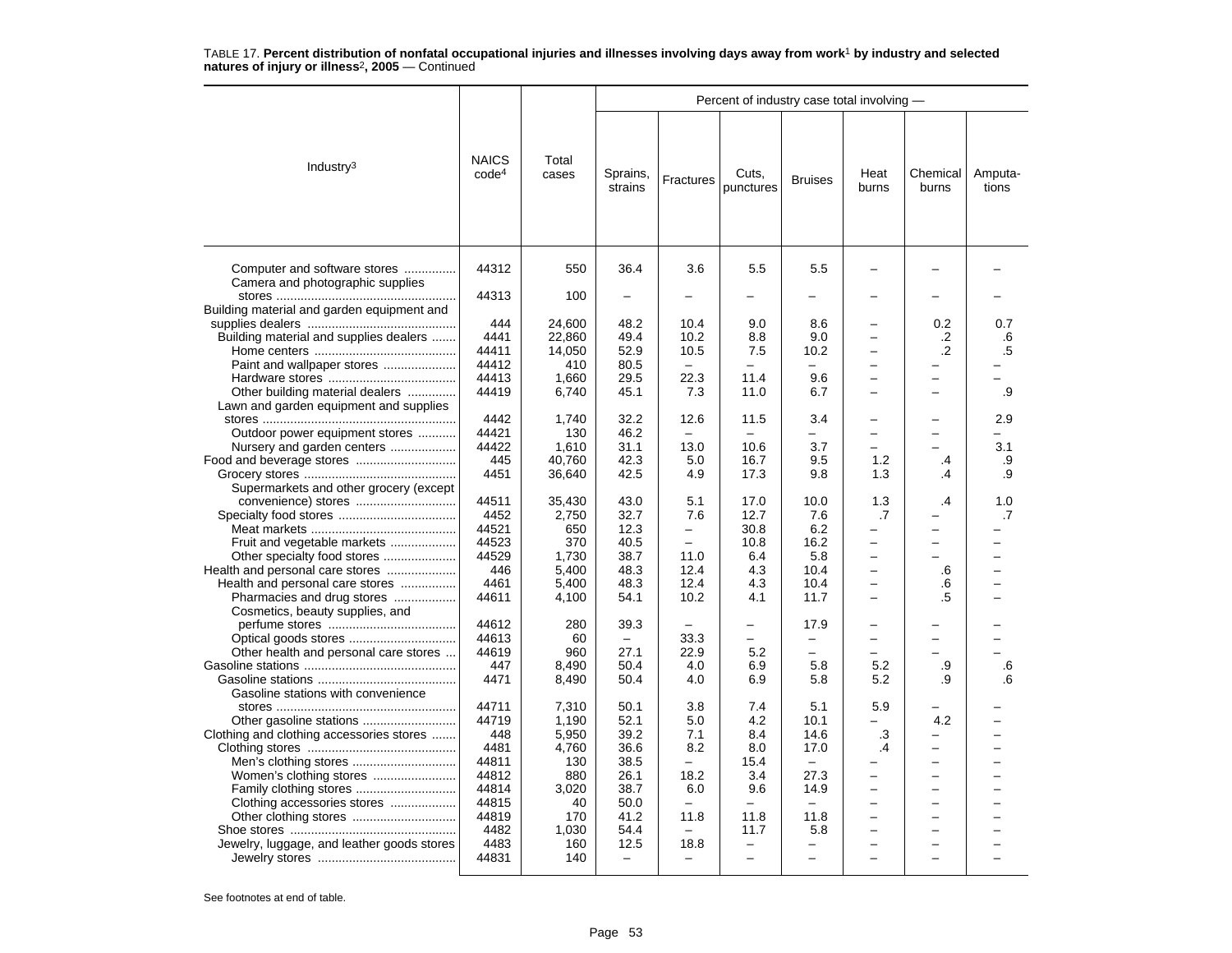|                                                                           | Percent of industry case total involving - |                          |                          |                                                          |                                   |                                 |                                           |                                      |  |  |
|---------------------------------------------------------------------------|--------------------------------------------|--------------------------|--------------------------|----------------------------------------------------------|-----------------------------------|---------------------------------|-------------------------------------------|--------------------------------------|--|--|
|                                                                           |                                            |                          |                          | Multiple traumatic injuries and<br>disorders             |                                   |                                 | Back pain and pain,<br>except back        |                                      |  |  |
| Industry <sup>3</sup>                                                     | Carpal<br>tunnel<br>syndrome               | Tendon-<br>itis          | Total                    | With<br>fractures.<br>burns,<br>and<br>other<br>injuries | With<br>sprains<br>and<br>bruises | Total                           | <b>Back</b><br>pain,<br>hurt<br>back only | All<br>other<br>natures <sup>5</sup> |  |  |
| Computer and software stores<br>Camera and photographic supplies          | 3.6                                        |                          | 12.7                     |                                                          | 3.6                               | 12.7                            | 3.6                                       | 21.8                                 |  |  |
| Building material and garden equipment and                                |                                            |                          |                          |                                                          |                                   | -                               |                                           |                                      |  |  |
| Building material and supplies dealers                                    | $\cdot$<br>.3<br>$\cdot$                   | 0.3<br>.3<br>.3          | 5.4<br>4.9<br>3.0        | 0.8<br>.7<br>.5                                          | 2.0<br>2.1<br>1.4                 | 4.4<br>4.4<br>3.4               | 1.5<br>1.7<br>1.8                         | 12.5<br>11.8<br>11.2                 |  |  |
| Paint and wallpaper stores                                                | —                                          |                          | $\overline{\phantom{0}}$ |                                                          | $\overline{\phantom{0}}$          | -                               | -                                         | $\equiv$                             |  |  |
|                                                                           | $\equiv$                                   |                          | 6.6                      | 1.8                                                      | $\overline{\phantom{0}}$          | 8.4                             | $\overline{\phantom{0}}$                  | 10.8                                 |  |  |
| Other building material dealers<br>Lawn and garden equipment and supplies | $\equiv$                                   | .4                       | 8.6                      | .6                                                       | 4.2                               | 5.0                             | 1.9                                       | 14.1                                 |  |  |
|                                                                           |                                            |                          | 12.1                     | 2.9                                                      |                                   | 4.0                             | -                                         | 20.7                                 |  |  |
| Outdoor power equipment stores                                            | $\equiv$                                   | $\overline{\phantom{0}}$ | $\equiv$<br>11.8         | $\equiv$<br>3.1                                          | $\overline{\phantom{0}}$          | $\overline{\phantom{0}}$<br>3.7 | $\overline{a}$<br>-                       | $\equiv$<br>22.4                     |  |  |
| Nursery and garden centers<br>Food and beverage stores                    | 1.3                                        | .7                       | 2.1                      | $\cdot$                                                  | 1.0                               | 6.1                             | 1.8                                       | 13.7                                 |  |  |
|                                                                           | 1.1                                        | .8                       | 2.0                      | $\cdot$ 1                                                | .9                                | 5.8                             | 1.6                                       | 13.3                                 |  |  |
| Supermarkets and other grocery (except                                    |                                            |                          |                          |                                                          |                                   |                                 |                                           |                                      |  |  |
| convenience) stores                                                       | 1.1                                        | .8                       | 2.0                      | $\cdot$ 1                                                | .9                                | 5.9                             | 1.7                                       | 12.4                                 |  |  |
|                                                                           | 5.5                                        |                          | 4.4                      | 1.1                                                      | 1.8                               | 8.4                             | 3.3                                       | 19.3                                 |  |  |
|                                                                           | 20.0                                       | ÷                        | $\equiv$                 |                                                          | $\equiv$                          | 12.3                            | $\overline{\phantom{0}}$                  | 10.8                                 |  |  |
| Fruit and vegetable markets                                               | $\overline{\phantom{0}}$                   | $\overline{\phantom{0}}$ | 10.8                     | $\overline{\phantom{0}}$                                 | 5.4                               | $\overline{\phantom{m}}$        | -                                         | 16.2                                 |  |  |
| Other specialty food stores                                               | 1.2                                        | $\equiv$                 | 4.6                      |                                                          | 1.7                               | 8.1                             | 4.0                                       | 23.7                                 |  |  |
| Health and personal care stores                                           | .7                                         | 1.1                      | 2.2                      | .9                                                       | 1.1                               | 5.0                             | 2.4                                       | 15.0                                 |  |  |
| Health and personal care stores<br>Pharmacies and drug stores             | .7<br>1.0                                  | 1.1<br>1.0               | 2.2<br>2.2               | .9<br>1.2                                                | 1.1<br>1.0                        | 5.0<br>2.7                      | 2.4<br>1.5                                | 15.0<br>12.0                         |  |  |
| Cosmetics, beauty supplies, and                                           |                                            |                          |                          |                                                          |                                   |                                 |                                           |                                      |  |  |
|                                                                           |                                            | 7.1                      |                          |                                                          |                                   | 21.4                            |                                           | 7.1                                  |  |  |
|                                                                           | $\equiv$                                   | $\equiv$                 | $\overline{\phantom{0}}$ | $\equiv$                                                 |                                   |                                 | $\equiv$                                  | $\equiv$                             |  |  |
| Other health and personal care stores                                     | $\overline{a}$                             | $\equiv$                 | $\equiv$                 | $\equiv$                                                 | $\sim$                            | 9.4                             | 6.2                                       | 30.2                                 |  |  |
|                                                                           | .7                                         |                          | 3.8                      | .5                                                       | 1.1                               | 6.0                             | .9                                        | 15.7                                 |  |  |
|                                                                           | .7                                         |                          | 3.8                      | .5                                                       | 1.1                               | 6.0                             | .9                                        | 15.7                                 |  |  |
| Gasoline stations with convenience                                        |                                            |                          |                          |                                                          |                                   |                                 |                                           |                                      |  |  |
|                                                                           | .8<br>-                                    | ÷                        | 3.7<br>4.2               | .5                                                       | 1.2<br>$\equiv$                   | 6.7<br>Ξ.                       | .8<br>-                                   | 15.7<br>15.1                         |  |  |
| Clothing and clothing accessories stores                                  | 1.5                                        | .5                       | 4.9                      | .3                                                       | 2.7                               | 7.6                             | 1.7                                       | 15.8                                 |  |  |
|                                                                           | $\cdot$                                    |                          | 5.5                      | .4                                                       | 2.7                               | 8.8                             | 1.9                                       | 14.5                                 |  |  |
|                                                                           | $\overline{\phantom{0}}$                   | -                        | $\overline{\phantom{0}}$ | -                                                        | $\overline{\phantom{0}}$          | 23.1                            | -                                         | $\overline{\phantom{0}}$             |  |  |
| Women's clothing stores                                                   | $\equiv$                                   | L,                       | $\overline{\phantom{0}}$ |                                                          | $\overline{\phantom{0}}$          | 4.5                             | 3.4                                       | 19.3                                 |  |  |
| Family clothing stores                                                    | $\equiv$                                   | $\overline{\phantom{0}}$ | 5.6                      | .7                                                       | 2.0                               | 7.6                             | .7                                        | 15.9                                 |  |  |
| Clothing accessories stores                                               | $\overline{\phantom{0}}$                   |                          | -                        |                                                          | $\overline{\phantom{0}}$          | -                               |                                           | $\overline{\phantom{0}}$             |  |  |
|                                                                           | $\overline{\phantom{m}}$                   | $\overline{a}$           | $\overline{\phantom{0}}$ |                                                          | $\overline{\phantom{0}}$          | $\overline{\phantom{0}}$        | $\overline{\phantom{0}}$                  | 11.8                                 |  |  |
|                                                                           | $\overline{\phantom{m}}$                   | $\overline{\phantom{0}}$ | ÷                        | $\overline{\phantom{0}}$                                 | $\overline{\phantom{0}}$          | $\overline{\phantom{0}}$        | -                                         | 15.5                                 |  |  |
| Jewelry, luggage, and leather goods stores                                | $\qquad \qquad -$                          | $\overline{\phantom{0}}$ | $\overline{\phantom{0}}$ |                                                          |                                   | $\overline{\phantom{0}}$        | $\overline{\phantom{0}}$                  | 56.2                                 |  |  |
|                                                                           |                                            |                          |                          |                                                          |                                   |                                 |                                           | 64.3                                 |  |  |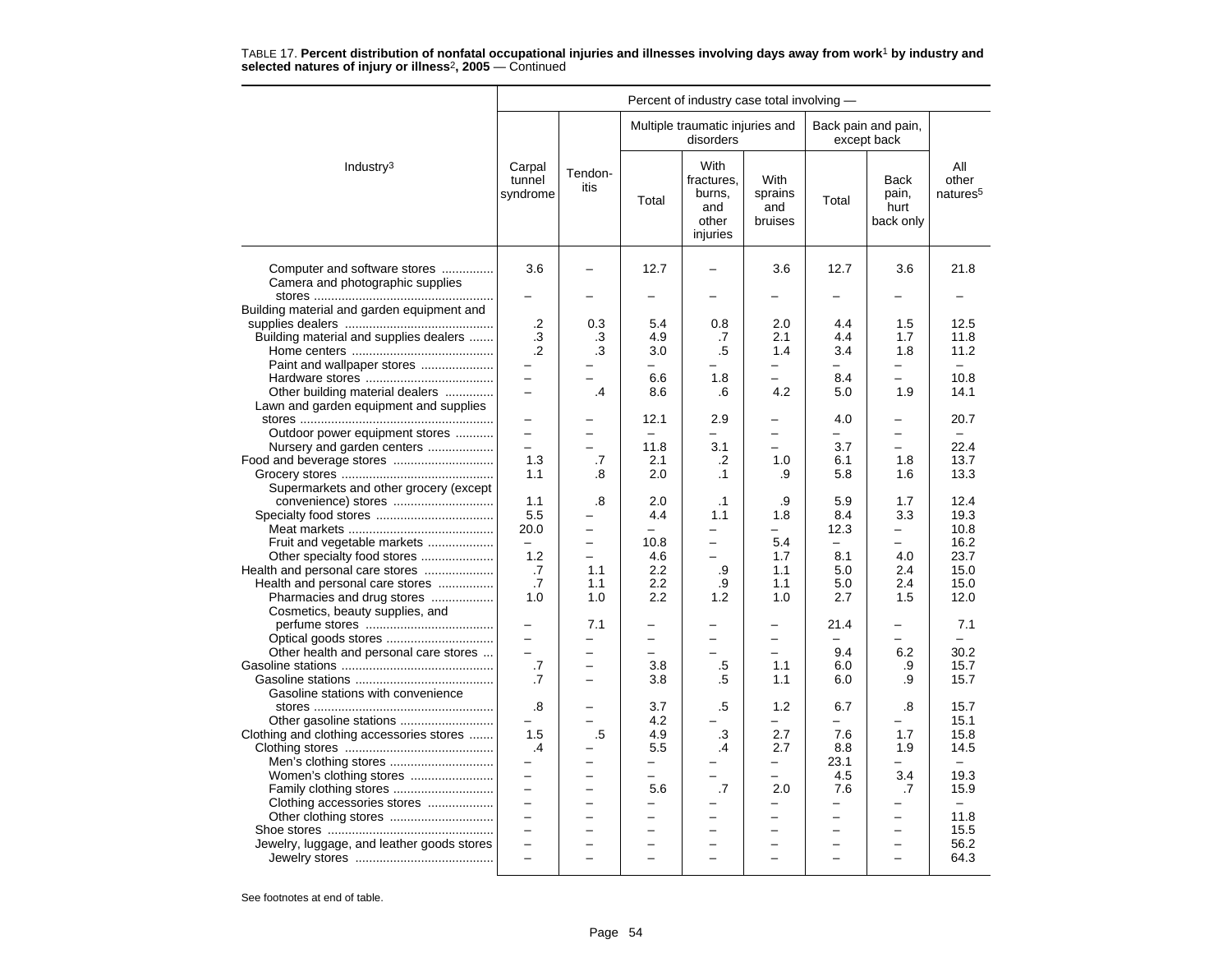|                                                                     |                                   |                  |                     |                          | Percent of industry case total involving - |                          |                          |                          |                  |
|---------------------------------------------------------------------|-----------------------------------|------------------|---------------------|--------------------------|--------------------------------------------|--------------------------|--------------------------|--------------------------|------------------|
| Industry <sup>3</sup>                                               | <b>NAICS</b><br>code <sup>4</sup> | Total<br>cases   | Sprains,<br>strains | Fractures                | Cuts,<br>punctures                         | <b>Bruises</b>           | Heat<br>burns            | Chemical<br>burns        | Amputa-<br>tions |
| Sporting goods, hobby, book, and music                              | 451                               | 3,340            | 32.0                | 9.3                      | 11.7                                       | 14.1                     | $\overline{\phantom{0}}$ |                          |                  |
| Sporting goods, hobby, and musical                                  |                                   |                  |                     |                          |                                            |                          |                          |                          |                  |
|                                                                     | 4511                              | 2,690            | 29.7                | 6.7                      | 13.0                                       | 14.9                     | $\overline{\phantom{0}}$ | -                        |                  |
| Sporting goods stores                                               | 45111                             | 1,120            | 28.6                | 8.9                      | 14.3                                       | 16.1                     |                          |                          |                  |
| Hobby, toy, and game stores                                         | 45112                             | 1,170            | 24.8                | 5.1                      | 14.5                                       | 17.1                     | -                        | -                        |                  |
| Sewing, needlework, and piece goods                                 |                                   |                  |                     |                          |                                            |                          |                          |                          |                  |
|                                                                     | 45113                             | 270              | 40.7                | $\equiv$                 | $\overline{\phantom{0}}$                   | $\equiv$                 |                          | -                        |                  |
| Musical instrument and supplies stores                              | 45114                             | 130              | 61.5                | $\sim$                   | 15.4                                       | $\overline{\phantom{0}}$ | -                        | $\overline{\phantom{0}}$ |                  |
| Book, periodical, and music stores                                  | 4512                              | 650              | 41.5                | 20.0                     | 6.2                                        | 10.8                     |                          | $\overline{\phantom{0}}$ |                  |
| Book stores and news dealers<br>Prerecorded tape, compact disc, and | 45121                             | 550              | 41.8                | 23.6                     | 5.5                                        | 7.3                      | $\overline{\phantom{0}}$ |                          |                  |
|                                                                     | 45122                             | 100              | 40.0                |                          |                                            | 30.0                     |                          |                          |                  |
|                                                                     | 452                               | 37,390           | 43.9                | 6.8                      | 7.6                                        | 13.2                     | 0.9                      | 0.4                      | 0.2              |
|                                                                     | 4521                              | 20.110           | 43.4                | 6.0                      | 7.3                                        | 13.6                     | .8                       | .6                       |                  |
| Other general merchandise stores                                    | 4529                              | 17,280           | 44.5                | 7.6                      | 7.9                                        | 12.7                     | .9                       | .2                       | .4               |
| Warehouse clubs and superstores                                     | 45291                             | 12,720           | 44.9                | 7.7                      | 8.4                                        | 12.0                     | 1.2                      | .2                       | .6               |
| All other general merchandise stores                                | 45299                             |                  |                     |                          |                                            |                          | -                        |                          |                  |
|                                                                     | 453                               | 7,810            | 43.8                | 6.8                      | 6.5                                        | 11.8                     | $\overline{a}$           | $\overline{\phantom{0}}$ | .3               |
|                                                                     | 4531                              | 470              | 44.7                |                          | 8.5                                        | 4.3                      | -                        | $\overline{\phantom{0}}$ |                  |
| Office supplies, stationery, and gift stores                        | 4532                              | 3.040            | 48.0                | 9.5                      | 6.6                                        | 9.5                      | -                        | -                        |                  |
| Office supplies and stationery stores                               | 45321                             | 1,920            | 50.5                | 6.2                      | 5.2                                        | 9.4                      | $\overline{\phantom{0}}$ | -                        |                  |
| Gift, novelty, and souvenir stores                                  | 45322                             | 1,120            | 42.9                | 15.2                     | 8.9                                        | 10.7                     | $\overline{\phantom{0}}$ | -                        |                  |
|                                                                     | 4533                              | 1.410            | 41.8                | 5.0                      | 5.0                                        | 14.9                     | -                        | -                        |                  |
| Other miscellaneous store retailers                                 | 4539                              | 2,890            | 40.5                | 5.9                      | 6.9                                        | 13.5                     | $\overline{\phantom{0}}$ | −                        |                  |
| Pet and pet supplies stores                                         | 45391                             | 1,040            | 36.5                | 5.8                      | 5.8                                        | 21.2                     | $\overline{\phantom{0}}$ | $\overline{\phantom{0}}$ |                  |
| Manufactured (mobile) home dealers                                  | 45393                             | 350              | 48.6                | 8.6                      | 8.6                                        |                          | ▃                        | $\overline{\phantom{0}}$ |                  |
| All other miscellaneous store retailers                             | 45399                             | 1,470            | 40.8                | 5.4                      | 7.5                                        | 11.6                     | -                        | -                        |                  |
| Electronic shopping and mail-order houses                           | 454<br>4541                       | 4,860<br>1,300   | 46.5<br>40.8        | 6.2<br>6.2               | 3.7<br>4.6                                 | 5.8<br>7.7               | 2.3                      | 1.0                      | .4               |
|                                                                     | 4542                              | 740              | 52.7                | $\overline{\phantom{0}}$ | 5.4                                        | 5.4                      | 4.1                      | $\overline{\phantom{0}}$ |                  |
| Direct selling establishments                                       | 4543                              | 2,820            | 47.2                | 7.1                      | 2.8                                        | 5.0                      | 3.2                      | 1.4                      |                  |
|                                                                     | 45431                             | 1,910            | 47.1                | 6.3                      | 2.6                                        | 2.6                      | 4.7                      | 2.1                      |                  |
| Other direct selling establishments                                 | 45439                             | 910              | 47.3                | 8.8                      | 3.3                                        | 9.9                      | -                        |                          |                  |
| Transportation and warehousing <sup>9</sup>                         | 48-49                             | 117,440          | 48.7                | 6.2                      | 4.3                                        | 9.9                      | .4                       | .3                       | $\cdot$          |
|                                                                     |                                   |                  |                     | 2.5                      |                                            |                          |                          |                          |                  |
|                                                                     | 481<br>4811                       | 21,730<br>21.010 | 61.5<br>61.7        | 2.4                      | 3.1<br>3.2                                 | 12.9<br>12.6             | .3<br>.3                 | $\overline{\phantom{0}}$ |                  |
| Scheduled air transportation<br>Nonscheduled air transportation     | 4812                              | 720              | 54.2                | 5.6                      | 2.8                                        | 22.2                     |                          | L.                       |                  |
|                                                                     |                                   |                  | 52.1                | 9.7                      |                                            | 14.9                     |                          | $\overline{\phantom{0}}$ |                  |
|                                                                     | 482<br>483                        | 3,900<br>1,100   | 51.8                | 7.3                      | 6.9<br>1.8                                 | 8.2                      | .8                       |                          | .8               |
| Deep sea, coastal, and great lakes water                            |                                   |                  |                     |                          |                                            |                          |                          |                          |                  |
|                                                                     | 4831                              | 610              | 57.4                | 8.2                      |                                            | 4.9                      | -                        |                          |                  |
|                                                                     |                                   |                  |                     |                          |                                            |                          |                          |                          |                  |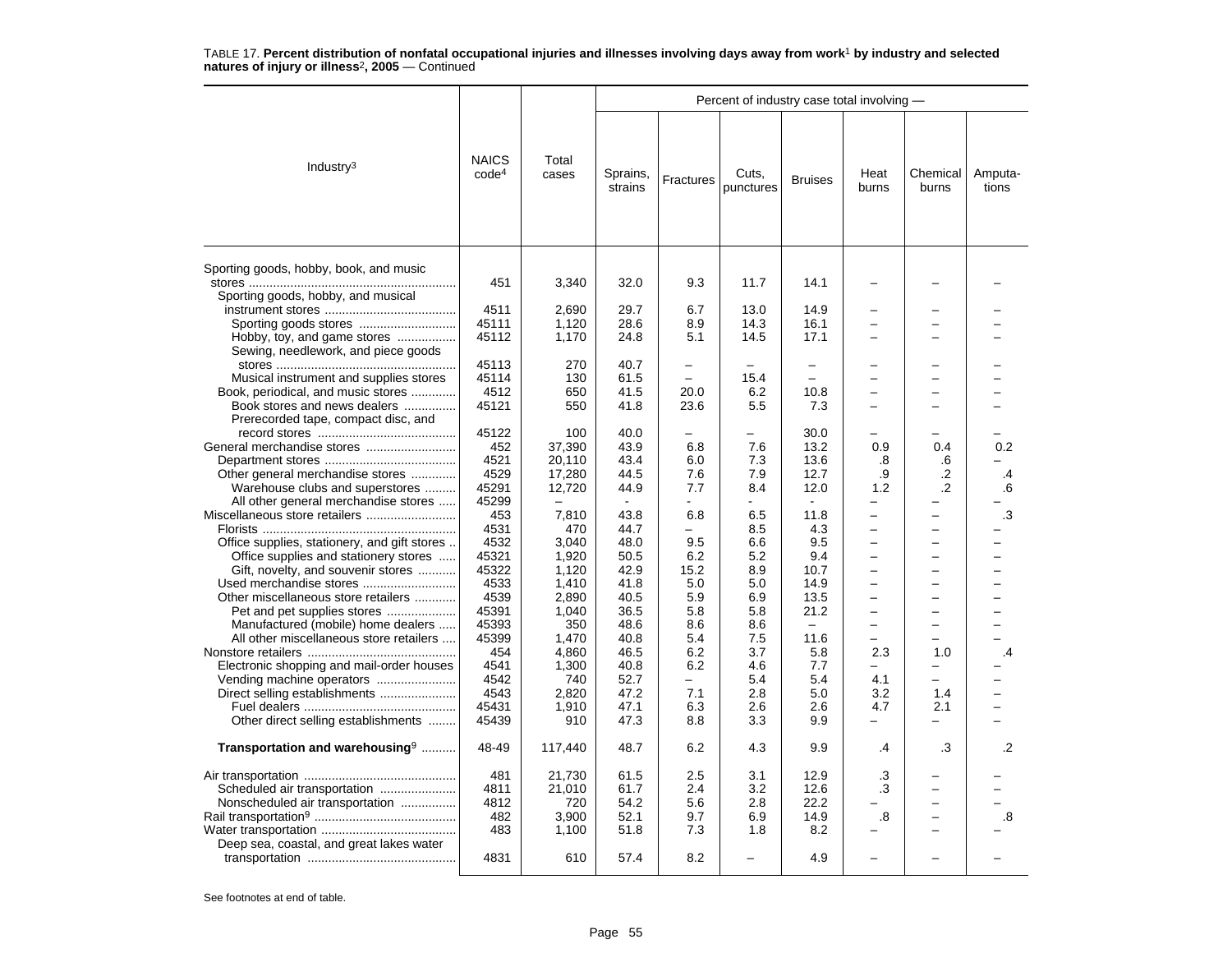|                                              |                              |                          |                          | Percent of industry case total involving -               |                                   |                          |                                           |                                      |
|----------------------------------------------|------------------------------|--------------------------|--------------------------|----------------------------------------------------------|-----------------------------------|--------------------------|-------------------------------------------|--------------------------------------|
|                                              |                              |                          |                          | Multiple traumatic injuries and<br>disorders             |                                   |                          | Back pain and pain,<br>except back        |                                      |
| Industry <sup>3</sup>                        | Carpal<br>tunnel<br>syndrome | Tendon-<br>itis          | Total                    | With<br>fractures.<br>burns,<br>and<br>other<br>injuries | With<br>sprains<br>and<br>bruises | Total                    | <b>Back</b><br>pain,<br>hurt<br>back only | All<br>other<br>natures <sup>5</sup> |
| Sporting goods, hobby, book, and music       |                              |                          |                          |                                                          |                                   |                          |                                           |                                      |
|                                              | 0.9                          |                          | 3.9                      |                                                          | 2.1                               | 8.4                      | 3.3                                       | 18.9                                 |
| Sporting goods, hobby, and musical           | .7                           |                          | 4.5                      |                                                          | 2.2                               | 9.7                      | 4.1                                       | 20.4                                 |
|                                              | $\equiv$                     | -                        | 8.9                      |                                                          | 4.5                               | 5.4                      |                                           | 17.0                                 |
| Hobby, toy, and game stores                  |                              |                          |                          |                                                          | $\overline{\phantom{m}}$          | 16.2                     | 8.5                                       | 19.7                                 |
| Sewing, needlework, and piece goods          |                              |                          |                          |                                                          |                                   |                          |                                           |                                      |
|                                              | -                            | -                        | $\overline{\phantom{0}}$ | $\overline{\phantom{0}}$                                 | $\overline{\phantom{0}}$          | $\overline{\phantom{0}}$ | -                                         | 44.4                                 |
| Musical instrument and supplies stores       | $\overline{\phantom{0}}$     |                          | $\overline{\phantom{0}}$ |                                                          |                                   | $\overline{\phantom{0}}$ | -                                         |                                      |
| Book, periodical, and music stores           |                              |                          | $\overline{\phantom{0}}$ |                                                          |                                   | 3.1                      | $\overline{a}$                            | 12.3                                 |
| Book stores and news dealers                 | $\overline{\phantom{0}}$     | $\overline{\phantom{0}}$ | $\overline{\phantom{0}}$ | $\overline{\phantom{0}}$                                 | $\overline{\phantom{m}}$          | -                        | $\overline{\phantom{0}}$                  | 10.9                                 |
| Prerecorded tape, compact disc, and          |                              |                          | -                        |                                                          |                                   | -                        | -                                         | 20.0                                 |
|                                              | 1.2                          | 0.3                      | 3.8                      | 0.5                                                      | 1.6                               | 8.4                      | 2.7                                       | 13.5                                 |
|                                              | .3                           | .2                       | 3.7                      | .5                                                       | 1.4                               | 8.5                      | 2.9                                       | 15.5                                 |
| Other general merchandise stores             | 2.1                          | $\overline{.4}$          | 3.9                      | .5                                                       | 1.7                               | 8.3                      | 2.6                                       | 11.1                                 |
| Warehouse clubs and superstores              | .6                           | .6                       | 3.9                      | .6                                                       | 1.9                               | 7.4                      | 2.8                                       | 12.7                                 |
| All other general merchandise stores         | $\equiv$                     |                          |                          |                                                          |                                   |                          |                                           | $\sim$                               |
| Miscellaneous store retailers                | 1.0                          | .6                       | 4.1                      | .9                                                       | 1.9                               | 8.1                      | 3.7                                       | 17.0                                 |
|                                              | 8.5                          |                          | 14.9                     |                                                          | $\equiv$                          | ÷                        | L.                                        | 14.9                                 |
| Office supplies, stationery, and gift stores | 1.3                          | $\overline{\phantom{0}}$ | 3.3                      | 1.6                                                      | 1.3                               | 6.6                      | 3.6                                       | 14.1                                 |
| Office supplies and stationery stores        | 1.6                          |                          | 5.2                      | 2.6                                                      | 1.6                               | 6.2                      | 3.6                                       | 14.6                                 |
| Gift, novelty, and souvenir stores           | $\overline{a}$               |                          |                          |                                                          | $\equiv$                          | 7.1                      | 4.5                                       | 13.4                                 |
| Used merchandise stores                      | $\overline{\phantom{0}}$     | $\overline{\phantom{0}}$ | 3.5                      | $\overline{\phantom{0}}$                                 | 2.1                               | 6.4                      |                                           | 23.4                                 |
| Other miscellaneous store retailers          | $\equiv$                     | ÷                        | 3.8                      | $\overline{\phantom{0}}$                                 | 2.4                               | 11.4                     | 5.5                                       | 17.0                                 |
| Pet and pet supplies stores                  | $\equiv$                     | -                        | 1.9                      | $\overline{\phantom{0}}$                                 | 1.9                               | 4.8                      | -                                         | 22.1                                 |
| Manufactured (mobile) home dealers           | $\overline{\phantom{0}}$     | $\overline{\phantom{0}}$ |                          | $\overline{\phantom{0}}$                                 | —                                 |                          |                                           | 28.6                                 |
| All other miscellaneous store retailers      | $\overline{\phantom{0}}$     | $\overline{\phantom{0}}$ | 4.1                      | $\equiv$                                                 | $\equiv$                          | 18.4                     | 10.2                                      | 11.6                                 |
|                                              | 1.9                          | .4                       | 8.6                      | 1.9                                                      | 3.1                               | 7.4                      | 3.7                                       | 16.0                                 |
| Electronic shopping and mail-order houses    | 3.8                          |                          | 3.8                      |                                                          | 1.5                               | 10.8                     | 4.6                                       | 20.8                                 |
| Vending machine operators                    | $-$                          | $\overline{\phantom{0}}$ | 2.7                      | $\equiv$                                                 | 2.7                               | 5.4                      | 4.1                                       | 17.6                                 |
| Direct selling establishments                | 1.1                          | $\overline{\phantom{0}}$ | 12.4                     | 3.2                                                      | 3.9                               | 6.0                      | 3.2                                       | 13.1                                 |
|                                              | 1.6                          | $\overline{\phantom{0}}$ | 12.0                     |                                                          | 4.7                               | 6.8                      | 3.7                                       | 14.7                                 |
| Other direct selling establishments          | $\overline{\phantom{0}}$     | $\overline{\phantom{0}}$ | 13.2                     | 8.8                                                      | $\qquad \qquad -$                 | 5.5                      | —                                         | 11.0                                 |
| Transportation and warehousing <sup>9</sup>  | .5                           | .2                       | 4.2                      | .8                                                       | 1.6                               | 10.0                     | 3.8                                       | 15.0                                 |
|                                              |                              |                          |                          |                                                          |                                   |                          |                                           |                                      |
|                                              | .6                           | .3                       | 2.9                      |                                                          | 1.4                               | 3.8                      | 1.5                                       | 12.1                                 |
| Scheduled air transportation                 | .6                           | .3                       | 2.8                      |                                                          | 1.3                               | 3.9                      | 1.5                                       | 12.1                                 |
| Nonscheduled air transportation              |                              |                          | 4.2                      |                                                          | 2.8                               | ÷,                       | -                                         | 9.7                                  |
|                                              | $\overline{\phantom{0}}$     | $\overline{\phantom{0}}$ |                          |                                                          |                                   | L.                       | $\overline{a}$                            | 14.6                                 |
|                                              | $\equiv$                     | ÷                        | 7.3                      | 2.7                                                      | 3.6                               | 8.2                      | $\overline{\phantom{0}}$                  | 12.7                                 |
| Deep sea, coastal, and great lakes water     |                              |                          |                          |                                                          |                                   |                          |                                           |                                      |
|                                              | $\overline{\phantom{0}}$     |                          | 8.2                      |                                                          | 6.6                               | 6.6                      |                                           | 11.5                                 |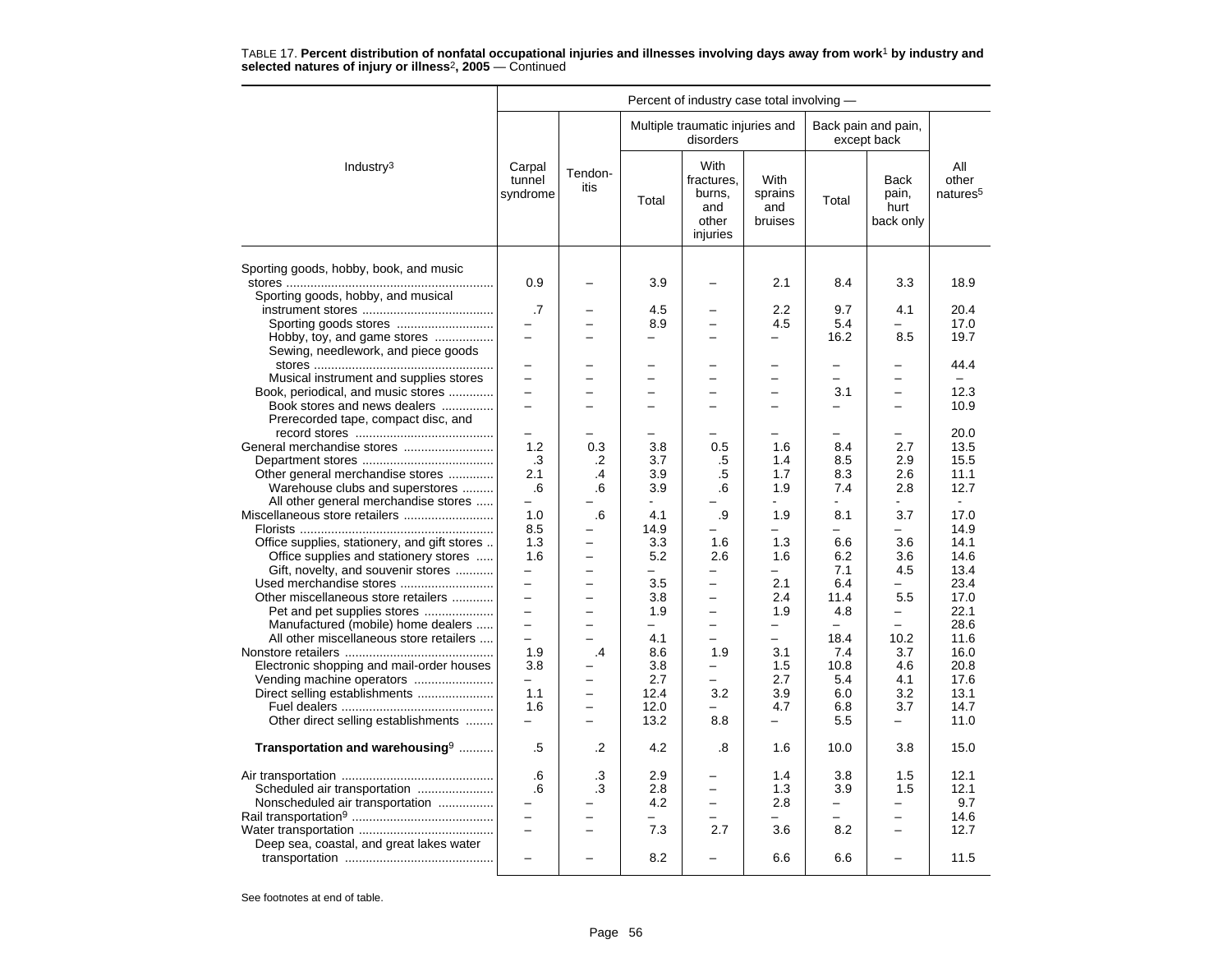|                                                                                 |                                   |                |                     |            | Percent of industry case total involving - |                |                                 |                          |                  |
|---------------------------------------------------------------------------------|-----------------------------------|----------------|---------------------|------------|--------------------------------------------|----------------|---------------------------------|--------------------------|------------------|
| Industry <sup>3</sup>                                                           | <b>NAICS</b><br>code <sup>4</sup> | Total<br>cases | Sprains,<br>strains | Fractures  | Cuts,<br>punctures                         | <b>Bruises</b> | Heat<br>burns                   | Chemical<br>burns        | Amputa-<br>tions |
|                                                                                 | 4832<br>484                       | 490<br>42,340  | 44.9<br>47.3        | 6.1<br>8.8 | 4.9                                        | 12.2<br>8.3    | $\overline{\phantom{0}}$<br>0.4 | 0.3                      | 0.1              |
|                                                                                 | 4841                              | 30,510         | 47.9                | 7.5        | 4.3                                        | 9.1            | .4                              | .4                       | .1               |
|                                                                                 | 48411                             | 5,000          | 33.6                | 11.4       | 5.6                                        | 8.0            | 1.8                             |                          |                  |
| General freight trucking, local                                                 | 48412                             |                | 50.7                |            | 4.1                                        | 9.4            |                                 | $\cdot$                  |                  |
| General freight trucking, long-distance                                         |                                   | 25,510         |                     | 6.8        |                                            |                |                                 |                          | $\cdot$ 1        |
|                                                                                 | 4842                              | 11,840         | 45.9                | 12.1       | 6.2                                        | 6.2            | .6                              |                          |                  |
| Used household and office goods                                                 | 48421                             | 2,620          | 46.2                | 9.9        | 7.3                                        | 6.1            |                                 |                          |                  |
| Specialized freight (except used goods)                                         | 48422                             | 5,490          | 41.7                | 15.8       | 6.2                                        | 4.6            |                                 | -                        |                  |
| Specialized freight (except used goods)                                         |                                   |                |                     |            |                                            |                |                                 |                          |                  |
|                                                                                 | 48423                             | 3,720          | 51.9                | 8.3        | 5.6                                        | 9.1            | 1.9                             | -                        |                  |
| Transit and ground passenger transportation                                     | 485                               | 6,770          | 48.4                | 6.5        | 2.4                                        | 9.5            | .3                              | $\overline{\phantom{0}}$ |                  |
|                                                                                 | 4851                              | 1,500          | 49.3                | 3.3        | 3.3                                        | 7.3            |                                 | -                        |                  |
| Taxi and limousine service                                                      | 4853                              | 1,220          | 54.1                | 4.9        | 1.6                                        | 8.2            | -                               | -                        |                  |
|                                                                                 | 48531                             | 710            | 57.7                | 7.0        | -                                          | 5.6            | -                               | $\overline{\phantom{0}}$ |                  |
|                                                                                 | 48532                             | 510            | 51.0                | $\equiv$   | ÷                                          | 11.8           | $\equiv$                        | -                        |                  |
| School and employee bus transportation                                          | 4854                              | 1,810          | 40.9                | 11.6       | 2.2                                        | 12.2           | $\overline{\phantom{0}}$        | —                        |                  |
|                                                                                 | 4855                              | 370            | 32.4                | 13.5       |                                            | 8.1            |                                 | -                        |                  |
| Other transit and ground passenger                                              |                                   |                |                     |            |                                            |                |                                 |                          |                  |
|                                                                                 | 4859                              | 1,170          | 53.0                |            | 2.6                                        | 12.0           |                                 | -                        |                  |
|                                                                                 | 486                               | 230            | 56.5                | 13.0       |                                            | -              |                                 | -                        |                  |
|                                                                                 | 4862                              | 200            | 60.0                |            | $\overline{\phantom{0}}$                   | $\equiv$       |                                 | ▃                        |                  |
| Pipeline transportation of natural gas                                          |                                   |                |                     | 15.0       | $\overline{\phantom{0}}$                   |                |                                 | $\overline{\phantom{0}}$ |                  |
| Scenic and sightseeing transportation<br>Scenic and sightseeing transportation, | 487                               | 410            | 17.1                | 29.3       |                                            | 9.8            | 4.9                             |                          |                  |
|                                                                                 | 4872                              | 180            | 16.7                | 50.0       | -                                          |                |                                 |                          |                  |
| Support activities for transportation                                           | 488                               | 11,800         | 43.9                | 6.4        | 5.4                                        | 12.0           | $\cdot$ 7                       | .5                       | .8               |
| Support activities for air transportation                                       | 4881                              | 2,470          | 43.7                | 8.5        | 7.3                                        | 14.6           |                                 | .8                       | 1.2              |
| Support activities for rail transportation                                      | 4882                              | 600            | 18.3                | 6.7        | 3.3                                        | 21.7           | ▃                               |                          |                  |
| Support activities for water transportation                                     | 4883                              | 3,760          | 43.4                | 5.3        | 6.1                                        | 14.9           | -                               | -                        | 1.1              |
| Support activities for road transportation                                      | 4884                              | 1,410          | 46.8                | 12.8       | $\overline{\phantom{0}}$                   | 12.8           | $\equiv$                        | $\overline{\phantom{0}}$ |                  |
|                                                                                 | 48841                             | 540            | 27.8                | 9.3        | $\overline{\phantom{0}}$                   | 24.1           |                                 | $\overline{\phantom{0}}$ |                  |
| Other support activities for transportation                                     | 4889                              | 340            | 29.4                | 5.9        | 26.5                                       | 11.8           |                                 |                          |                  |
|                                                                                 | 492                               | 17,040         | 40.3                | 3.2        | 2.8                                        | 7.9            | $\cdot$ 1                       | .2                       | .1               |
|                                                                                 | 4921                              | 16.160         | 40.2                | 3.0        | 2.8                                        | 7.3            | $\cdot$ 1                       | $\cdot$                  | $\cdot$ 1        |
| Local messengers and local delivery                                             | 4922                              | 880            | 42.0                | 6.8        | 3.4                                        | 19.3           |                                 |                          |                  |
|                                                                                 | 493                               | 12,120         | 46.9                | 5.9        | 5.7                                        | 10.1           | $\overline{\phantom{0}}$        | .6                       | $\cdot$          |
|                                                                                 | 4931                              | 12,120         | 46.9                | 5.9        | 5.7                                        | 10.1           | $\overline{\phantom{0}}$        | .6                       | $\cdot$          |
| General warehousing and storage                                                 | 49311                             | 9,910          | 47.8                | 5.8        | 5.9                                        | 10.0           |                                 | .6                       | .3               |
| Refrigerated warehousing and storage                                            | 49312                             | 12,120         | 46.9                | 5.9        | 5.7                                        | 10.1           | $\equiv$                        | .6                       | $\overline{2}$   |
| Other warehousing and storage                                                   | 49319                             | 820            | 36.6                | 4.9        | 3.7                                        | 8.5            | $\overline{\phantom{0}}$        |                          |                  |
|                                                                                 | 22                                | 7,230          | 46.7                | 7.5        | 4.6                                        | 6.8            | 1.0                             | .6                       |                  |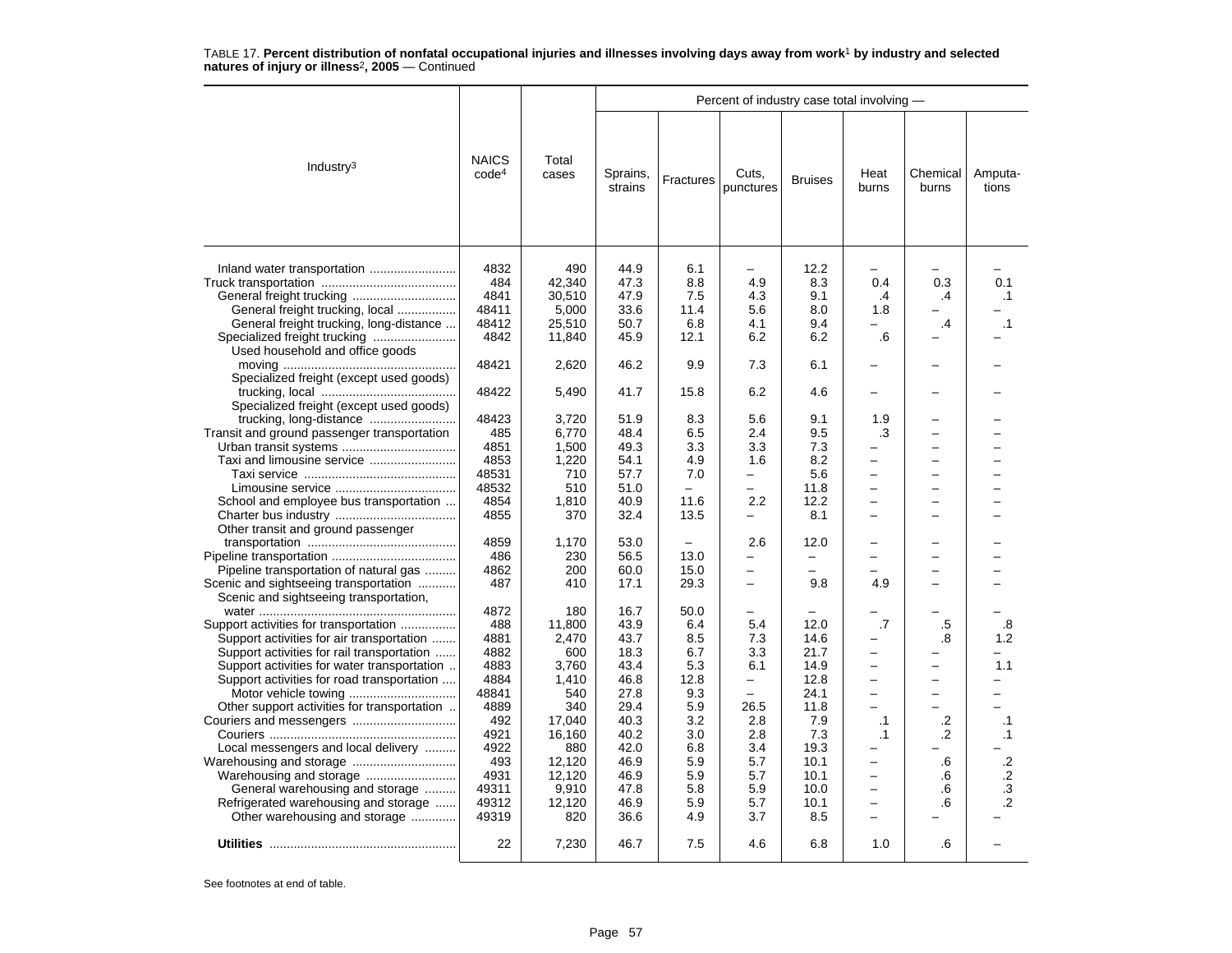|                                                                                                                                                                                                                                                                                                                                                                                                                                                                                                                                                                                                                                                                                                                                                                                                                                                                              |                                                                                                                                                                                                                    |                                                                                                                                              |                                                                                                                                                                                                                                                                | Percent of industry case total involving -                                                                                                                                                                                                                              |                                                                                                                                                                                                                                                                                                                  |                                                                                                                                                                                                                                  |                                                                                                                                                                                                                                                                     |                                                                                                                                                                                                                                                   |
|------------------------------------------------------------------------------------------------------------------------------------------------------------------------------------------------------------------------------------------------------------------------------------------------------------------------------------------------------------------------------------------------------------------------------------------------------------------------------------------------------------------------------------------------------------------------------------------------------------------------------------------------------------------------------------------------------------------------------------------------------------------------------------------------------------------------------------------------------------------------------|--------------------------------------------------------------------------------------------------------------------------------------------------------------------------------------------------------------------|----------------------------------------------------------------------------------------------------------------------------------------------|----------------------------------------------------------------------------------------------------------------------------------------------------------------------------------------------------------------------------------------------------------------|-------------------------------------------------------------------------------------------------------------------------------------------------------------------------------------------------------------------------------------------------------------------------|------------------------------------------------------------------------------------------------------------------------------------------------------------------------------------------------------------------------------------------------------------------------------------------------------------------|----------------------------------------------------------------------------------------------------------------------------------------------------------------------------------------------------------------------------------|---------------------------------------------------------------------------------------------------------------------------------------------------------------------------------------------------------------------------------------------------------------------|---------------------------------------------------------------------------------------------------------------------------------------------------------------------------------------------------------------------------------------------------|
|                                                                                                                                                                                                                                                                                                                                                                                                                                                                                                                                                                                                                                                                                                                                                                                                                                                                              |                                                                                                                                                                                                                    |                                                                                                                                              |                                                                                                                                                                                                                                                                | Multiple traumatic injuries and<br>disorders                                                                                                                                                                                                                            |                                                                                                                                                                                                                                                                                                                  |                                                                                                                                                                                                                                  | Back pain and pain,<br>except back                                                                                                                                                                                                                                  |                                                                                                                                                                                                                                                   |
| Industry <sup>3</sup>                                                                                                                                                                                                                                                                                                                                                                                                                                                                                                                                                                                                                                                                                                                                                                                                                                                        | Carpal<br>tunnel<br>syndrome                                                                                                                                                                                       | Tendon-<br>itis                                                                                                                              | Total                                                                                                                                                                                                                                                          | With<br>fractures,<br>burns,<br>and<br>other<br>injuries                                                                                                                                                                                                                | With<br>sprains<br>and<br>bruises                                                                                                                                                                                                                                                                                | Total                                                                                                                                                                                                                            | <b>Back</b><br>pain,<br>hurt<br>back only                                                                                                                                                                                                                           | All<br>other<br>natures <sup>5</sup>                                                                                                                                                                                                              |
| Inland water transportation<br>General freight trucking, local<br>General freight trucking, long-distance<br>Used household and office goods<br>Specialized freight (except used goods)<br>Specialized freight (except used goods)<br>Transit and ground passenger transportation<br>Urban transit systems<br>Taxi and limousine service<br>School and employee bus transportation<br>Other transit and ground passenger<br>Pipeline transportation of natural gas<br>Scenic and sightseeing transportation<br>Scenic and sightseeing transportation,<br>Support activities for transportation<br>Support activities for air transportation<br>Support activities for rail transportation<br>Support activities for water transportation<br>Support activities for road transportation<br>Other support activities for transportation<br>Local messengers and local delivery | 0.4<br>.5<br>$.5\,$<br>-<br>.7<br>$\equiv$<br>$\overline{\phantom{0}}$<br>8.1<br>$\equiv$<br>$\equiv$<br>.3<br>.8<br>÷<br>$\overline{\phantom{0}}$<br>$\equiv$<br>$\overline{\phantom{0}}$<br>.4<br>$\cdot$<br>1.0 | 0.2<br>.2<br>$\cdot$ .2<br>-<br>.4<br>$\overline{\phantom{0}}$<br>-<br>1.1<br>-<br>-<br>$\overline{\phantom{0}}$<br>÷<br>-<br>.2<br>.2<br>.6 | 4.1<br>5.8<br>4.6<br>5.6<br>4.4<br>8.9<br>5.0<br>10.7<br>8.9<br>4.7<br>5.3<br>2.5<br>2.8<br>$\overline{\phantom{0}}$<br>5.0<br>5.4<br>5.1<br>-<br>$\overline{\phantom{0}}$<br>4.9<br>4.9<br>2.0<br>28.3<br>5.6<br>6.4<br>11.1<br>-<br>2.7<br>2.5<br>4.5<br>3.5 | 1.5<br>1.4<br>2.2<br>1.3<br>1.7<br>-<br>4.3<br>.4<br>-<br>$\overline{\phantom{0}}$<br>$\overline{\phantom{0}}$<br>$\equiv$<br>-<br>$\overline{a}$<br>1.7<br>$\overline{\phantom{0}}$<br>L.<br>.8<br>.8<br>1.3<br>$\overline{\phantom{0}}$<br>$\equiv$<br>.3<br>.3<br>.7 | $\overline{\phantom{0}}$<br>1.8<br>1.6<br>1.4<br>1.7<br>2.4<br>1.9<br>3.1<br>1.6<br>2.2<br>3.3<br>1.6<br>2.8<br>$\qquad \qquad -$<br>2.2<br>$\overline{\phantom{0}}$<br>$\equiv$<br>$\overline{\phantom{0}}$<br>2.0<br>1.2<br>18.3<br>2.1<br>$\overline{\phantom{0}}$<br>$\equiv$<br>$\equiv$<br>.8<br>.7<br>1.8 | 12.2<br>8.2<br>7.7<br>4.6<br>8.3<br>9.5<br>11.8<br>9.5<br>7.8<br>11.8<br>16.0<br>12.3<br>9.9<br>15.7<br>10.5<br>8.1<br>8.5<br>-<br>-<br>9.8<br>8.1<br>4.0<br>6.7<br>5.3<br>9.2<br>9.3<br>$\equiv$<br>24.2<br>25.2<br>5.7<br>11.6 | -<br>3.1<br>3.4<br>1.2<br>3.8<br>2.4<br>3.4<br>2.2<br>2.2<br>3.0<br>4.0<br>3.3<br>2.8<br>3.9<br>2.2<br>-<br>2.6<br>$\overline{a}$<br>$\overline{\phantom{0}}$<br>4.9<br>3.5<br>.8<br>6.7<br>1.3<br>5.0<br>$\overline{\phantom{0}}$<br>÷<br>9.4<br>9.7<br>3.4<br>5.1 | 14.3<br>15.2<br>17.3<br>29.2<br>14.9<br>9.9<br>13.0<br>11.1<br>5.9<br>15.1<br>14.0<br>14.8<br>14.1<br>15.7<br>16.0<br>24.3<br>16.2<br>17.4<br>20.0<br>22.0<br>17.0<br>16.6<br>13.3<br>16.5<br>8.5<br>13.0<br>17.6<br>17.9<br>18.0<br>14.8<br>13.7 |
| Warehousing and storage<br>General warehousing and storage<br>Refrigerated warehousing and storage<br>Other warehousing and storage                                                                                                                                                                                                                                                                                                                                                                                                                                                                                                                                                                                                                                                                                                                                          | 1.0<br>1.0<br>1.0                                                                                                                                                                                                  | .6<br>.7<br>.6                                                                                                                               | 3.5<br>4.0<br>3.5<br>$\overline{\phantom{0}}$                                                                                                                                                                                                                  | .7<br>.6<br>.7                                                                                                                                                                                                                                                          | 1.8<br>2.2<br>1.8<br>$\overline{\phantom{0}}$                                                                                                                                                                                                                                                                    | 11.6<br>12.6<br>11.6<br>19.5                                                                                                                                                                                                     | 5.1<br>5.3<br>5.1<br>11.0                                                                                                                                                                                                                                           | 13.7<br>11.2<br>13.7<br>20.7                                                                                                                                                                                                                      |
|                                                                                                                                                                                                                                                                                                                                                                                                                                                                                                                                                                                                                                                                                                                                                                                                                                                                              | 1.8                                                                                                                                                                                                                | .3                                                                                                                                           | 3.7                                                                                                                                                                                                                                                            | 1.1                                                                                                                                                                                                                                                                     | 1.0                                                                                                                                                                                                                                                                                                              | 5.5                                                                                                                                                                                                                              | 2.5                                                                                                                                                                                                                                                                 | 21.6                                                                                                                                                                                                                                              |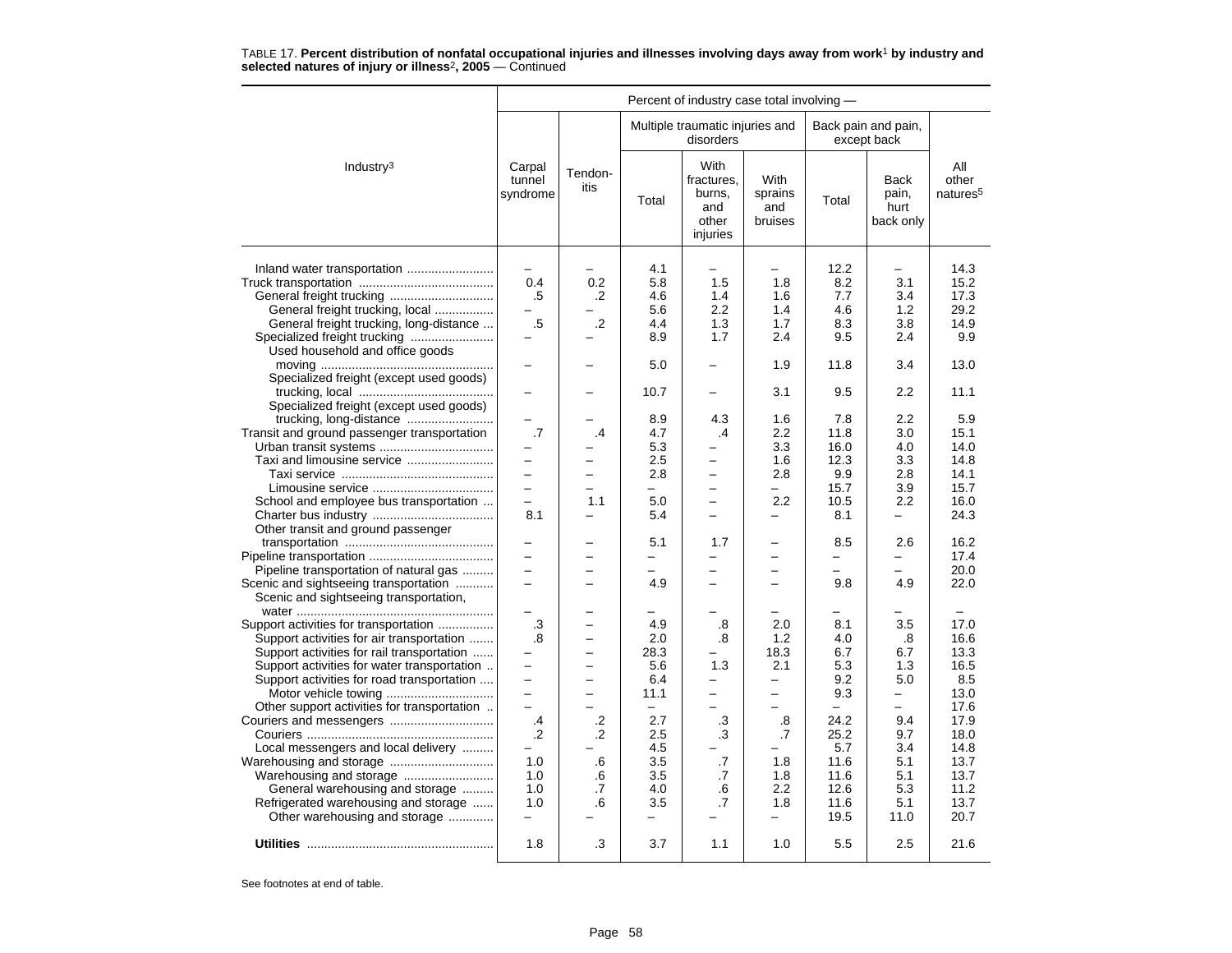|                                                                                                                                                                                                                                                                                                                                                                                                 |                                                                                                                      |                                                                                                                  |                                                                                                                                  |                                                                                                                        | Percent of industry case total involving -                                                                  |                                                                                                                        |                                                                                          |                                                     |                  |
|-------------------------------------------------------------------------------------------------------------------------------------------------------------------------------------------------------------------------------------------------------------------------------------------------------------------------------------------------------------------------------------------------|----------------------------------------------------------------------------------------------------------------------|------------------------------------------------------------------------------------------------------------------|----------------------------------------------------------------------------------------------------------------------------------|------------------------------------------------------------------------------------------------------------------------|-------------------------------------------------------------------------------------------------------------|------------------------------------------------------------------------------------------------------------------------|------------------------------------------------------------------------------------------|-----------------------------------------------------|------------------|
| Industry $3$                                                                                                                                                                                                                                                                                                                                                                                    | <b>NAICS</b><br>code <sup>4</sup>                                                                                    | Total<br>cases                                                                                                   | Sprains,<br>strains                                                                                                              | Fractures                                                                                                              | Cuts,<br>punctures                                                                                          | <b>Bruises</b>                                                                                                         | Heat<br>burns                                                                            | Chemical<br>burns                                   | Amputa-<br>tions |
| Electric power generation, transmission<br>Electric power generation<br>Electric power transmission, control, and<br>Water, sewage and other systems<br>Water supply and irrigation systems                                                                                                                                                                                                     | 221<br>2211<br>22111<br>22112<br>2212<br>2213<br>22131                                                               | 7,230<br>4,670<br>2,080<br>2,590<br>1,640<br>920<br>510                                                          | 46.7<br>48.6<br>46.2<br>50.6<br>50.0<br>31.5<br>47.1                                                                             | 7.5<br>6.9<br>6.7<br>6.9<br>7.9<br>9.8<br>11.8                                                                         | 4.6<br>4.7<br>3.8<br>5.4<br>1.8<br>8.7                                                                      | 6.8<br>6.0<br>8.2<br>3.9<br>9.1<br>6.5<br>3.9                                                                          | 1.0<br>1.1<br>1.4<br>.8<br>1.2<br>$\overline{\phantom{0}}$                               | 0.6<br>$\overline{\phantom{0}}$<br>$\equiv$         |                  |
| Sewage treatment facilities                                                                                                                                                                                                                                                                                                                                                                     | 22132                                                                                                                | 290                                                                                                              | 17.2                                                                                                                             | 10.3                                                                                                                   | 10.3                                                                                                        | 10.3                                                                                                                   | $\equiv$                                                                                 |                                                     |                  |
|                                                                                                                                                                                                                                                                                                                                                                                                 |                                                                                                                      | 20,690                                                                                                           | 39.4                                                                                                                             | 5.9                                                                                                                    | 7.0                                                                                                         | 8.4                                                                                                                    | .3                                                                                       | $\cdot$ 1                                           | 0.2              |
|                                                                                                                                                                                                                                                                                                                                                                                                 | 51                                                                                                                   | 20,690                                                                                                           | 39.4                                                                                                                             | 5.9                                                                                                                    | 7.0                                                                                                         | 8.4                                                                                                                    | .3                                                                                       | $\cdot$ 1                                           | .2               |
| Publishing industries (except Internet)<br>Newspaper, periodical, book, and directory<br>Newspaper publishers<br>Directory and mailing list publishers<br>Motion picture and video exhibition<br>Postproduction services and other                                                                                                                                                              | 511<br>5111<br>51111<br>51112<br>51113<br>51114<br>51119<br>5112<br>51213                                            | 5,740<br>5.420<br>4,120<br>390<br>320<br>400<br>190<br>320<br>560                                                | 41.3<br>42.1<br>44.9<br>38.5<br>31.2<br>32.5<br>26.3<br>31.2<br>42.9                                                             | 6.4<br>5.7<br>6.3<br>$\overline{a}$<br>$\overline{\phantom{0}}$<br>5.0<br>10.5<br>18.8<br>7.1                          | 5.6<br>5.9<br>5.8<br>7.7<br>12.5<br>$\equiv$<br>$\overline{\phantom{0}}$<br>-<br>5.4                        | 10.8<br>11.3<br>11.9<br>10.3<br>$\overline{\phantom{m}}$<br>10.0<br>10.5<br>6.2<br>$\overline{\phantom{0}}$            | $\equiv$<br>$\equiv$<br>$\overline{\phantom{0}}$<br>$\equiv$<br>$\overline{\phantom{0}}$ | .3<br>$\cdot$<br>$\overline{\phantom{0}}$<br>$=$    | .5<br>.6<br>.5   |
| motion picture and video industries<br>Broadcasting (except Internet)<br>Radio and television broadcasting<br>Cable and other subscription programming<br>Wired telecommunications carriers<br>Telecommunications resellers<br>Cable and other program distribution<br>Internet service providers, web search<br>portals, and data processing services<br>Data processing, hosting, and related | 51219<br>515<br>5151<br>51511<br>51512<br>5152<br>517<br>5171<br>5173<br>5175<br>518<br>5182<br>519<br>5191<br>51911 | 90<br>1,750<br>950<br>270<br>680<br>800<br>10,160<br>5,530<br>1,210<br>2,810<br>1,120<br>820<br>120<br>120<br>20 | 37.1<br>28.4<br>29.6<br>27.9<br>48.8<br>39.6<br>40.3<br>31.4<br>44.1<br>28.6<br>34.1<br>25.0<br>25.0<br>$\overline{\phantom{0}}$ | 7.4<br>9.5<br>18.5<br>5.9<br>5.0<br>5.3<br>7.1<br>5.0<br>2.8<br>3.6<br>3.7<br>33.3<br>33.3<br>$\overline{\phantom{0}}$ | 8.6<br>12.6<br>22.2<br>8.8<br>3.8<br>8.1<br>5.2<br>16.4<br>6.2<br>8.5<br>-<br>-<br>$\overline{\phantom{0}}$ | 8.6<br>8.4<br>$\equiv$<br>11.8<br>8.8<br>5.6<br>5.1<br>5.0<br>6.8<br>25.0<br>4.9<br>-<br>$\overline{\phantom{0}}$<br>L | $\equiv$<br>$\equiv$<br>1.8                                                              | ÷<br>÷<br>$\equiv$<br>-<br>$\overline{\phantom{0}}$ |                  |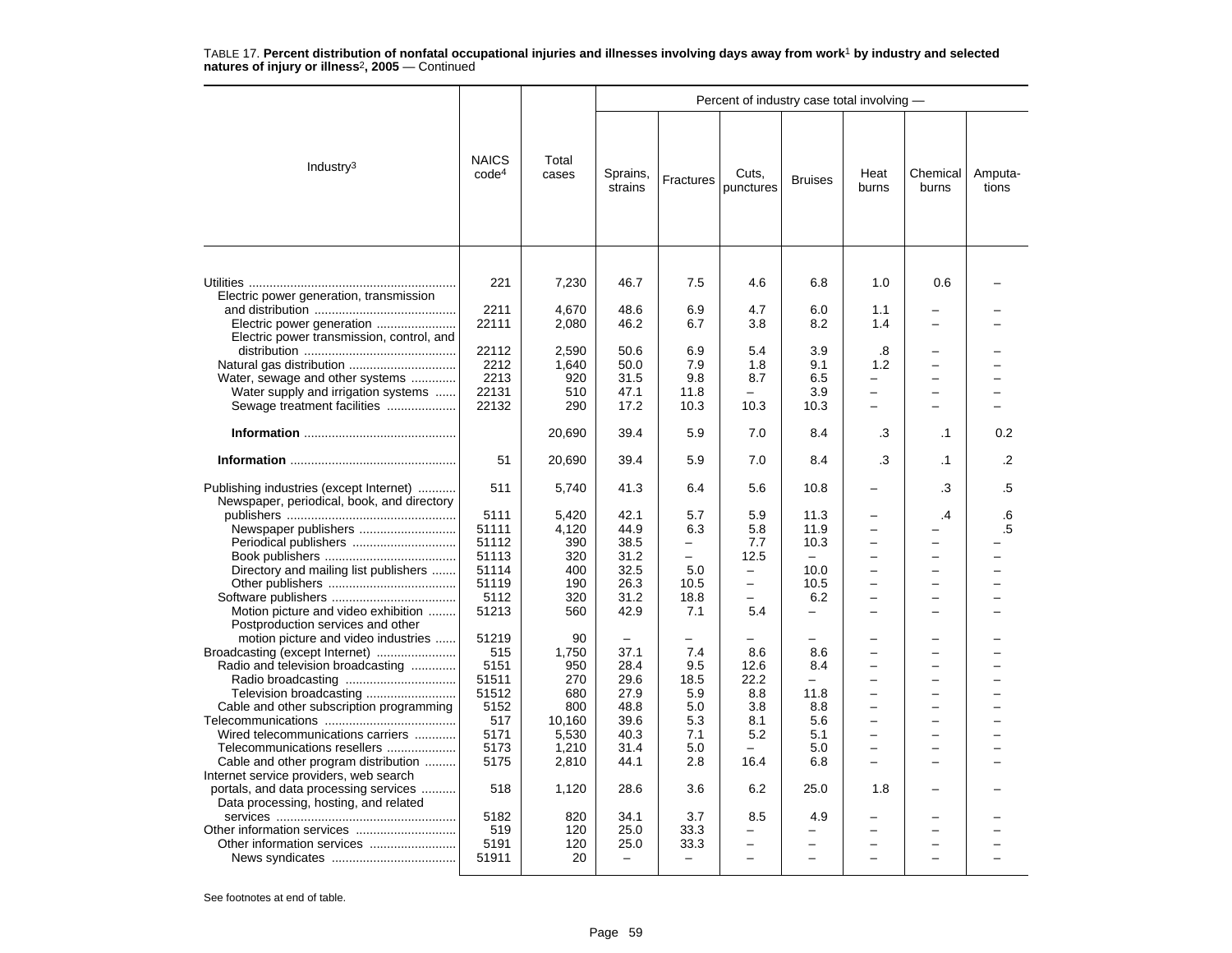|                                                                                       |                                 |                          |                          | Percent of industry case total involving -               |                                   |                          |                                           |                                      |
|---------------------------------------------------------------------------------------|---------------------------------|--------------------------|--------------------------|----------------------------------------------------------|-----------------------------------|--------------------------|-------------------------------------------|--------------------------------------|
|                                                                                       |                                 |                          |                          | Multiple traumatic injuries and<br>disorders             |                                   |                          | Back pain and pain,<br>except back        |                                      |
| Industry $3$                                                                          | Carpal<br>tunnel<br>syndrome    | Tendon-<br>itis          | Total                    | With<br>fractures.<br>burns,<br>and<br>other<br>injuries | With<br>sprains<br>and<br>bruises | Total                    | <b>Back</b><br>pain,<br>hurt<br>back only | All<br>other<br>natures <sup>5</sup> |
|                                                                                       |                                 |                          |                          |                                                          |                                   |                          |                                           |                                      |
| Electric power generation, transmission                                               | 1.8                             | 0.3                      | 3.7                      | 1.1                                                      | 1.0                               | 5.5                      | 2.5                                       | 21.6                                 |
|                                                                                       | 2.1                             |                          | 3.4                      | 1.3                                                      | .9                                | 6.0                      | 2.8                                       | 20.3                                 |
|                                                                                       | 3.4                             | $\equiv$                 | 4.8                      | 1.4                                                      | 1.4                               | 5.8                      | 2.4                                       | 19.2                                 |
| Electric power transmission, control, and                                             |                                 |                          |                          |                                                          |                                   |                          |                                           |                                      |
|                                                                                       | 1.2                             |                          | 2.3                      | 1.2                                                      |                                   | 6.2                      | 3.1                                       | 21.2                                 |
|                                                                                       | $\equiv$                        | -                        | 3.7                      | 1.2                                                      | 1.2                               | 3.0                      | 1.8                                       | 21.3                                 |
| Water, sewage and other systems                                                       | $\equiv$                        | -                        | 5.4                      | —                                                        | $\overline{\phantom{0}}$          | 7.6                      | 2.2                                       | 28.3                                 |
| Water supply and irrigation systems                                                   | $\equiv$                        | $\equiv$                 |                          | $\overline{\phantom{0}}$                                 | $\equiv$                          | 7.8                      |                                           | 23.5                                 |
| Sewage treatment facilities                                                           | $\overline{\phantom{m}}$        | $\overline{a}$           | 13.8                     | -                                                        | -                                 | -                        | -                                         | 31.0                                 |
|                                                                                       | 2.8                             | .9                       | 5.4                      | 1.4                                                      | 2.5                               | 11.1                     | 4.2                                       | 18.5                                 |
|                                                                                       |                                 |                          |                          |                                                          |                                   |                          |                                           |                                      |
|                                                                                       | 2.8                             | .9                       | 5.4                      | 1.4                                                      | 2.5                               | 11.1                     | 4.2                                       | 18.5                                 |
| Publishing industries (except Internet)<br>Newspaper, periodical, book, and directory | 1.4                             | .5                       | 5.6                      | 1.0                                                      | 2.8                               | 9.2                      | 3.1                                       | 17.9                                 |
|                                                                                       | 1.3                             | .6                       | 5.7                      | 1.1                                                      | 2.8                               | 9.2                      | 3.1                                       | 17.2                                 |
| Newspaper publishers                                                                  | 1.2                             | .5                       | 6.6                      | 1.0                                                      | 3.2                               | 7.3                      | 2.4                                       | 14.3                                 |
| Periodical publishers                                                                 | $\qquad \qquad -$               |                          | 5.1                      |                                                          | $\overline{\phantom{0}}$          | 15.4                     | $\overline{\phantom{0}}$                  | 20.5                                 |
|                                                                                       | $\equiv$                        |                          | 6.2                      | $\overline{\phantom{0}}$                                 | $\overline{a}$                    | 21.9                     | 18.8                                      | 21.9                                 |
| Directory and mailing list publishers                                                 | $\overline{\phantom{0}}$        | L.                       | $\overline{\phantom{0}}$ | $\overline{\phantom{0}}$                                 | $\overline{\phantom{0}}$          | 12.5                     | $\overline{a}$                            | 35.0                                 |
|                                                                                       | $\equiv$                        | $\overline{a}$           | $\equiv$                 | $\equiv$                                                 |                                   | 15.8                     | $\equiv$                                  | 26.3                                 |
|                                                                                       | $\equiv$                        |                          | $\overline{\phantom{0}}$ |                                                          |                                   | 9.4                      | -                                         | 31.2                                 |
| Motion picture and video exhibition                                                   | $\equiv$                        |                          | 10.7                     | 5.4                                                      | 5.4                               | 14.3                     | $\equiv$                                  | 10.7                                 |
| Postproduction services and other                                                     |                                 |                          |                          |                                                          |                                   |                          |                                           |                                      |
| motion picture and video industries                                                   | $\overline{\phantom{0}}$<br>1.1 | 1.1                      | 6.3                      | 1.1                                                      | $\overline{\phantom{0}}$<br>1.7   | 33.3<br>8.6              | $\overline{\phantom{0}}$<br>4.0           | 44.4<br>20.0                         |
| Broadcasting (except Internet)                                                        |                                 |                          |                          |                                                          | 2.1                               | 8.4                      | 3.2                                       | 20.0                                 |
| Radio and television broadcasting                                                     | $\equiv$                        | $\equiv$                 | 10.5<br>11.1             | $\overline{\phantom{0}}$                                 | $\equiv$                          | $\equiv$                 | $\overline{\phantom{0}}$                  | 18.5                                 |
| Television broadcasting                                                               | $\equiv$                        | $\overline{\phantom{0}}$ | 10.3                     | $\overline{\phantom{0}}$                                 |                                   | 11.8                     | 4.4                                       | 19.1                                 |
| Cable and other subscription programming                                              | 2.5                             | L.                       | 2.5                      |                                                          |                                   | 8.8                      | 5.0                                       | 21.2                                 |
|                                                                                       | 3.1                             | 1.1                      | 5.1                      | 1.8                                                      | 2.1                               | 13.5                     | 5.7                                       | 18.4                                 |
| Wired telecommunications carriers                                                     | 2.9                             | .5                       | 4.5                      | 1.3                                                      | 1.6                               | 17.5                     | 7.2                                       | 16.5                                 |
| Telecommunications resellers                                                          | 7.4                             | 5.0                      | 9.9                      | $\overline{\phantom{0}}$                                 | 6.6                               | 2.5                      | $\equiv$                                  | 34.7                                 |
| Cable and other program distribution                                                  | .7                              | $\overline{\phantom{0}}$ | 5.0                      | 3.6                                                      | 1.4                               | 10.7                     | 5.3                                       | 13.5                                 |
| Internet service providers, web search                                                |                                 |                          |                          |                                                          |                                   |                          |                                           |                                      |
| portals, and data processing services                                                 | 4.5                             | 1.8                      | 1.8                      |                                                          |                                   | 8.0                      | 1.8                                       | 17.0                                 |
| Data processing, hosting, and related                                                 |                                 |                          |                          |                                                          |                                   |                          |                                           |                                      |
|                                                                                       | 4.9                             | 2.4                      | 2.4                      |                                                          |                                   | 11.0                     | 2.4                                       | 22.0                                 |
|                                                                                       | $\overline{\phantom{0}}$        | <u>.</u>                 | $\overline{\phantom{0}}$ | $\overline{\phantom{0}}$                                 | $\overline{\phantom{0}}$          | $\overline{\phantom{0}}$ | $\overline{\phantom{0}}$                  |                                      |
| Other information services                                                            |                                 |                          |                          |                                                          |                                   |                          |                                           |                                      |
|                                                                                       | $\overline{\phantom{0}}$        | $\overline{\phantom{0}}$ | $\overline{\phantom{0}}$ |                                                          |                                   | $\overline{\phantom{0}}$ | $\overline{\phantom{0}}$                  |                                      |
|                                                                                       |                                 |                          |                          |                                                          |                                   |                          |                                           |                                      |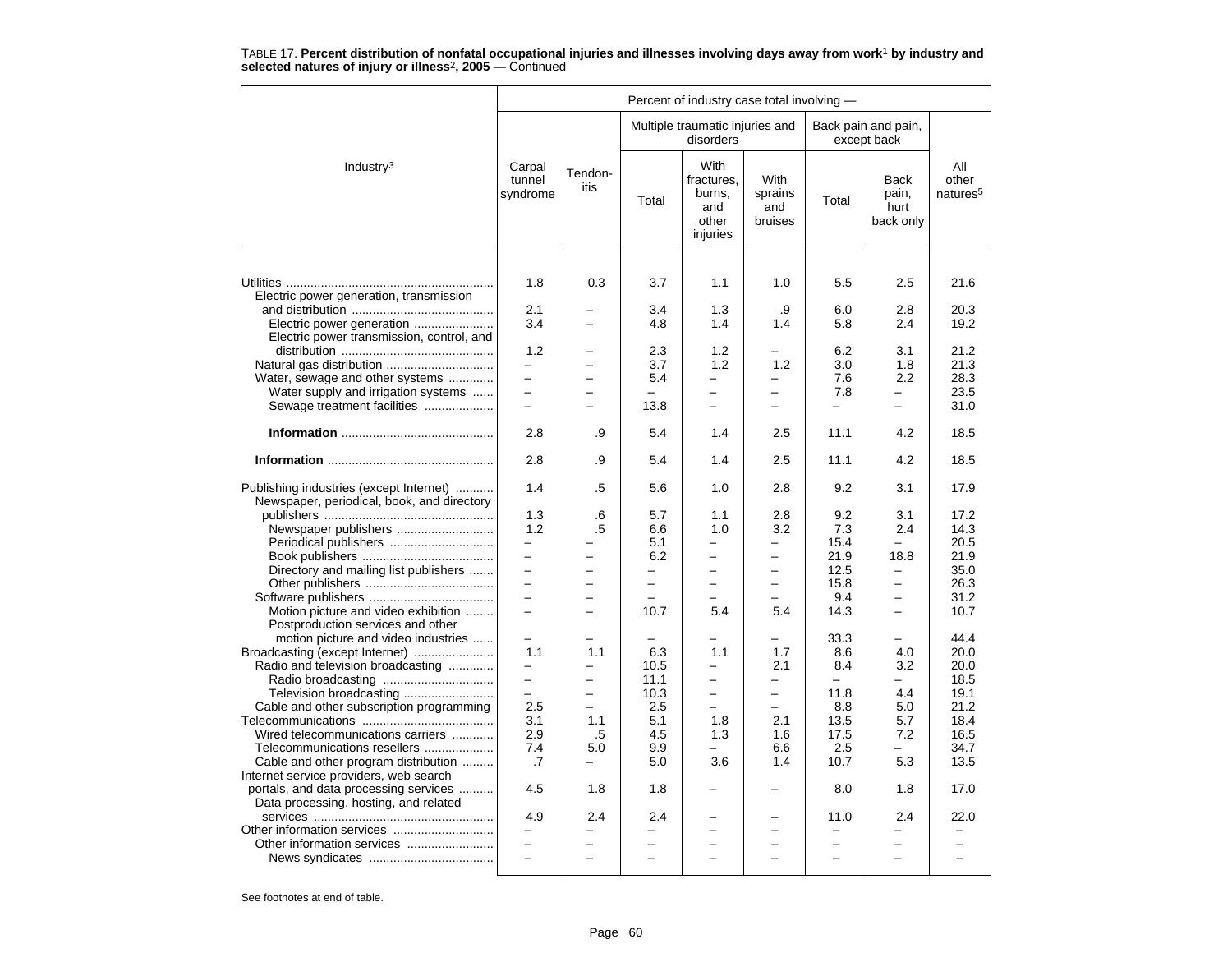|                                                                                                                                                                                                                                                                                                                                                                                                                                                                                                                                    |                                                                                                                                                               |                                                                                                                                             |                                                                                                                                                                          |                                                                                                                                                                                                        | Percent of industry case total involving -                                                                                                                           |                                                                                                                               |                                            |                   |                  |
|------------------------------------------------------------------------------------------------------------------------------------------------------------------------------------------------------------------------------------------------------------------------------------------------------------------------------------------------------------------------------------------------------------------------------------------------------------------------------------------------------------------------------------|---------------------------------------------------------------------------------------------------------------------------------------------------------------|---------------------------------------------------------------------------------------------------------------------------------------------|--------------------------------------------------------------------------------------------------------------------------------------------------------------------------|--------------------------------------------------------------------------------------------------------------------------------------------------------------------------------------------------------|----------------------------------------------------------------------------------------------------------------------------------------------------------------------|-------------------------------------------------------------------------------------------------------------------------------|--------------------------------------------|-------------------|------------------|
| Industry <sup>3</sup>                                                                                                                                                                                                                                                                                                                                                                                                                                                                                                              | <b>NAICS</b><br>code <sup>4</sup>                                                                                                                             | Total<br>cases                                                                                                                              | Sprains,<br>strains                                                                                                                                                      | Fractures                                                                                                                                                                                              | Cuts,<br>punctures                                                                                                                                                   | <b>Bruises</b>                                                                                                                | Heat<br>burns                              | Chemical<br>burns | Amputa-<br>tions |
| Libraries and archives<br>Other information services                                                                                                                                                                                                                                                                                                                                                                                                                                                                               | 51912<br>51919                                                                                                                                                | 70<br>30                                                                                                                                    | 28.6                                                                                                                                                                     | 42.9                                                                                                                                                                                                   | $\overline{\phantom{0}}$<br>$\overline{\phantom{0}}$                                                                                                                 | $\overline{\phantom{0}}$                                                                                                      |                                            |                   |                  |
|                                                                                                                                                                                                                                                                                                                                                                                                                                                                                                                                    |                                                                                                                                                               | 38,250                                                                                                                                      | 35.9                                                                                                                                                                     | 6.4                                                                                                                                                                                                    | 9.1                                                                                                                                                                  | 7.1                                                                                                                           | 1.3                                        | 1.2               | 0.4              |
| Finance and insurance                                                                                                                                                                                                                                                                                                                                                                                                                                                                                                              | 52                                                                                                                                                            | 14,090                                                                                                                                      | 29.2                                                                                                                                                                     | 6.0                                                                                                                                                                                                    | 3.8                                                                                                                                                                  | 8.7                                                                                                                           | .3                                         |                   |                  |
| Monetary authorities - central bank<br>Credit intermediation and related activities<br>Depository credit intermediation<br>Nondepository credit intermediation<br>Other nondepository credit<br>Other activities related to credit<br>Securities, commodity contracts, and other<br>financial investments and related activities.<br>Securities and commodity contracts<br>intermediation and brokerage<br>Investment banking and securities<br>Other financial investment activities<br>All other financial investment activities | 521<br>522<br>5221<br>52211<br>52212<br>52213<br>5222<br>52221<br>52222<br>52229<br>52239<br>523<br>5231<br>52311<br>52312<br>5239<br>52392<br>52393<br>52399 | 100<br>7,240<br>5,030<br>3,080<br>1,080<br>850<br>1,530<br>270<br>140<br>1,130<br>210<br>950<br>580<br>220<br>270<br>310<br>120<br>90<br>60 | 30.0<br>30.5<br>28.6<br>30.5<br>17.6<br>35.3<br>34.6<br>33.3<br>42.9<br>32.7<br>47.6<br>18.9<br>17.2<br>13.6<br>22.2<br>22.6<br>16.7<br>55.6<br>$\overline{\phantom{m}}$ | 5.2<br>4.8<br>6.8<br>$\qquad \qquad -$<br>$\overline{\phantom{0}}$<br>6.5<br>7.4<br>$\equiv$<br>6.2<br>4.2<br>$\overline{\phantom{0}}$<br>$\overline{\phantom{0}}$<br>9.7<br>-<br>$\equiv$<br>$\equiv$ | 3.5<br>4.4<br>2.3<br>$\equiv$<br>16.5<br>1.3<br>$\overline{\phantom{0}}$<br>÷<br>1.8<br>4.2<br>3.4<br>-<br>$\overline{\phantom{0}}$<br>$\overline{\phantom{0}}$<br>L | 11.0<br>11.5<br>10.4<br>11.1<br>16.5<br>10.5<br>11.1<br>$\equiv$<br>12.4<br>5.3<br>5.2<br>-<br>-<br>-<br>L.<br>$\overline{a}$ | $\overline{a}$<br>$\overline{\phantom{0}}$ | -                 |                  |
| Insurance carriers and related activities                                                                                                                                                                                                                                                                                                                                                                                                                                                                                          | 524<br>5241                                                                                                                                                   | 5.640<br>3,650                                                                                                                              | 28.5<br>30.1                                                                                                                                                             | 7.3<br>7.7                                                                                                                                                                                             | 4.3<br>3.0                                                                                                                                                           | 5.9<br>7.7                                                                                                                    | .7<br>.5                                   | -                 |                  |
| Direct life, health, and medical insurance<br>Direct insurance (except life, health, and                                                                                                                                                                                                                                                                                                                                                                                                                                           | 52411                                                                                                                                                         | 1,740                                                                                                                                       | 32.8                                                                                                                                                                     | 6.9                                                                                                                                                                                                    | 2.3                                                                                                                                                                  | 10.9                                                                                                                          |                                            |                   |                  |
| Reinsurance carriers<br>Agencies, brokerages, and other insurance                                                                                                                                                                                                                                                                                                                                                                                                                                                                  | 52412<br>52413                                                                                                                                                | 1.890<br>20                                                                                                                                 | 27.5<br>$\overline{\phantom{0}}$                                                                                                                                         | 8.5                                                                                                                                                                                                    | 3.2                                                                                                                                                                  | 4.2<br>$\overline{\phantom{0}}$                                                                                               |                                            |                   |                  |
| Insurance agencies and brokerages<br>Other insurance related activities<br>Funds, trusts, and other financial vehicles<br>Insurance and employee benefit funds                                                                                                                                                                                                                                                                                                                                                                     | 5242<br>52421<br>52429<br>525<br>5251                                                                                                                         | 1,990<br>1,380<br>610<br>170<br>70                                                                                                          | 25.6<br>23.9<br>29.5<br>47.1<br>28.6                                                                                                                                     | 6.0<br>4.3<br>11.5<br>11.8<br>$\equiv$                                                                                                                                                                 | 7.0<br>8.7<br>$\overline{\phantom{0}}$<br>-<br>$\overline{\phantom{0}}$                                                                                              | 2.5<br>4.9<br>11.8<br>28.6                                                                                                    |                                            | ÷                 |                  |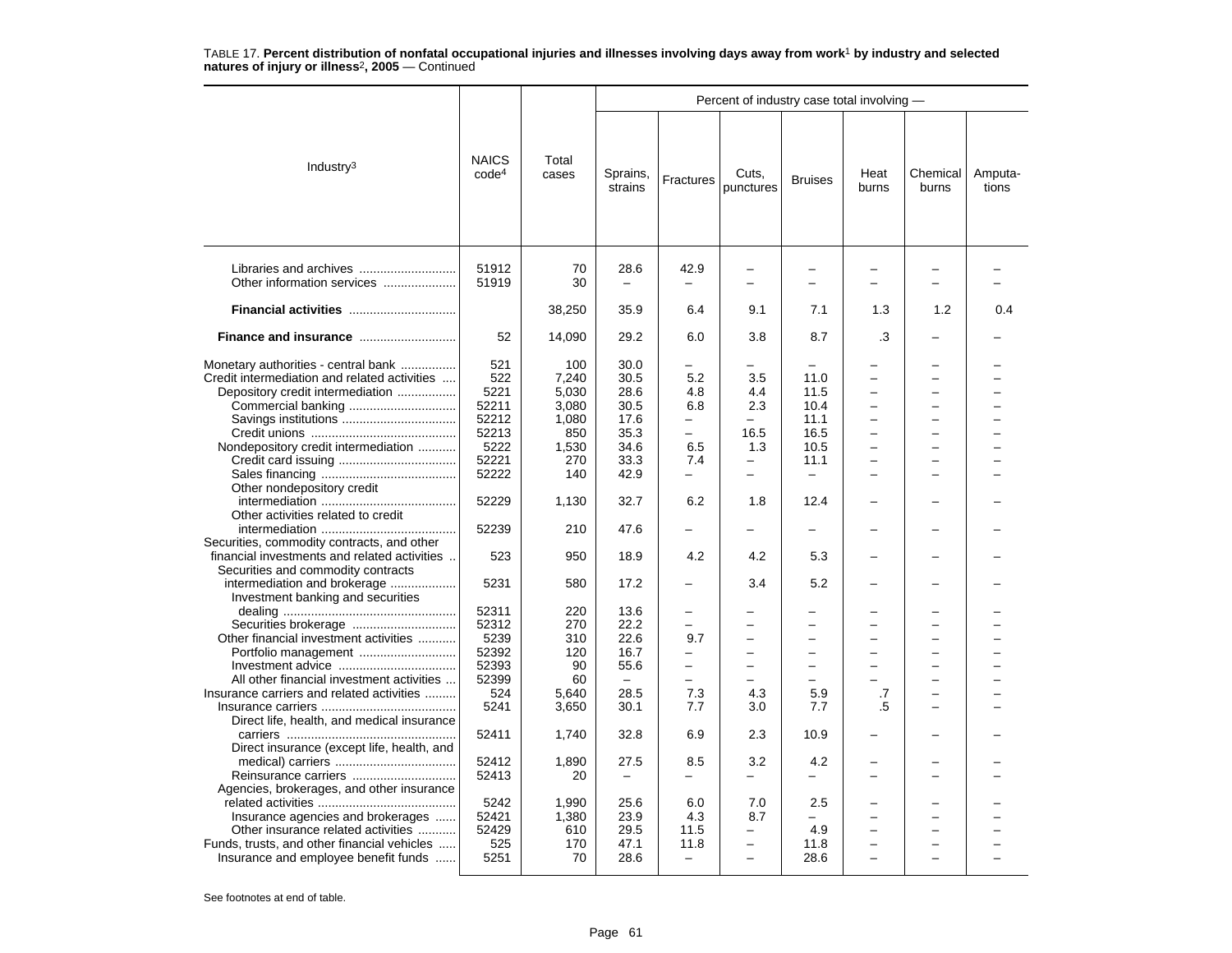|                                                                                                                                                                                                                                                                                                                                                                                                                                                                                                                                                                                                                                                      |                                                                                                                                                                                                                 |                                                                                                                                        |                                                                                                                                                               | Percent of industry case total involving -                                                 |                                                                                                               |                                                                                                                                                                        |                                                                                                                                                                        |                                                                                                                                                  |
|------------------------------------------------------------------------------------------------------------------------------------------------------------------------------------------------------------------------------------------------------------------------------------------------------------------------------------------------------------------------------------------------------------------------------------------------------------------------------------------------------------------------------------------------------------------------------------------------------------------------------------------------------|-----------------------------------------------------------------------------------------------------------------------------------------------------------------------------------------------------------------|----------------------------------------------------------------------------------------------------------------------------------------|---------------------------------------------------------------------------------------------------------------------------------------------------------------|--------------------------------------------------------------------------------------------|---------------------------------------------------------------------------------------------------------------|------------------------------------------------------------------------------------------------------------------------------------------------------------------------|------------------------------------------------------------------------------------------------------------------------------------------------------------------------|--------------------------------------------------------------------------------------------------------------------------------------------------|
|                                                                                                                                                                                                                                                                                                                                                                                                                                                                                                                                                                                                                                                      |                                                                                                                                                                                                                 |                                                                                                                                        |                                                                                                                                                               | Multiple traumatic injuries and<br>disorders                                               |                                                                                                               |                                                                                                                                                                        | Back pain and pain,<br>except back                                                                                                                                     |                                                                                                                                                  |
| Industry <sup>3</sup>                                                                                                                                                                                                                                                                                                                                                                                                                                                                                                                                                                                                                                | Carpal<br>tunnel<br>syndrome                                                                                                                                                                                    | Tendon-<br>itis                                                                                                                        | Total                                                                                                                                                         | With<br>fractures,<br>burns,<br>and<br>other<br>injuries                                   | <b>With</b><br>sprains<br>and<br>bruises                                                                      | Total                                                                                                                                                                  | <b>Back</b><br>pain,<br>hurt<br>back only                                                                                                                              | All<br>other<br>natures <sup>5</sup>                                                                                                             |
| Other information services                                                                                                                                                                                                                                                                                                                                                                                                                                                                                                                                                                                                                           | $\overline{\phantom{0}}$<br>$\equiv$                                                                                                                                                                            | $\overline{a}$                                                                                                                         | $\overline{a}$                                                                                                                                                | $\overline{\phantom{0}}$                                                                   | -<br>$\equiv$                                                                                                 |                                                                                                                                                                        | -<br>$\overline{a}$                                                                                                                                                    |                                                                                                                                                  |
| Financial activities                                                                                                                                                                                                                                                                                                                                                                                                                                                                                                                                                                                                                                 | 4.5                                                                                                                                                                                                             | 0.3                                                                                                                                    | 5.2                                                                                                                                                           | 0.9                                                                                        | 1.7                                                                                                           | 9.8                                                                                                                                                                    | 3.4                                                                                                                                                                    | 18.7                                                                                                                                             |
| Finance and insurance                                                                                                                                                                                                                                                                                                                                                                                                                                                                                                                                                                                                                                | 11.4                                                                                                                                                                                                            | .8                                                                                                                                     | 7.7                                                                                                                                                           | .8                                                                                         | 2.8                                                                                                           | 8.8                                                                                                                                                                    | 3.2                                                                                                                                                                    | 23.3                                                                                                                                             |
| Monetary authorities - central bank<br>Credit intermediation and related activities<br>Depository credit intermediation<br>Nondepository credit intermediation<br>Other nondepository credit<br>Other activities related to credit<br>Securities, commodity contracts, and other<br>financial investments and related activities<br>Securities and commodity contracts<br>intermediation and brokerage<br>Investment banking and securities<br>Other financial investment activities<br>Portfolio management<br>All other financial investment activities<br>Insurance carriers and related activities<br>Direct life, health, and medical insurance | 11.2<br>12.7<br>16.9<br>$\equiv$<br>10.6<br>6.5<br>7.4<br>$\equiv$<br>6.2<br>23.8<br>11.6<br>17.2<br>$\overline{\phantom{0}}$<br>$\overline{a}$<br>$\equiv$<br>$\overline{\phantom{0}}$<br>12.1<br>11.0<br>13.8 | $\cdot$<br>$\overline{a}$<br>$\overline{\phantom{0}}$<br>$\overline{\phantom{0}}$<br>-<br>▃<br>÷<br>-<br>$\equiv$<br>1.1<br>1.6<br>1.7 | 5.4<br>6.4<br>7.8<br>—<br>4.7<br>2.6<br>7.4<br>-<br>1.8<br>16.8<br>25.9<br>51.9<br>$\overline{\phantom{0}}$<br>$\overline{\phantom{0}}$<br>9.0<br>10.1<br>4.0 | $\cdot$<br>.6<br>$\overline{\phantom{0}}$<br>$\overline{\phantom{0}}$<br>1.2<br>1.6<br>1.1 | 1.9<br>2.2<br>2.6<br>-<br>$\equiv$<br>1.3<br>-<br>$\equiv$<br>$\overline{a}$<br>$\equiv$<br>4.4<br>3.8<br>1.7 | 9.3<br>9.3<br>11.0<br>-<br>7.1<br>5.9<br>11.1<br>—<br>3.5<br>9.5<br>18.9<br>10.3<br>$\overline{\phantom{0}}$<br>-<br>35.5<br>58.3<br>22.2<br>33.3<br>6.7<br>6.6<br>5.7 | 3.9<br>4.2<br>6.2<br>$\equiv$<br>$\overline{\phantom{0}}$<br>$\overline{\phantom{0}}$<br>-<br>8.4<br>3.4<br>16.1<br>-<br>33.3<br>1.6<br>.8<br>$\overline{\phantom{0}}$ | 30.0<br>23.3<br>22.1<br>13.3<br>60.2<br>5.9<br>31.4<br>22.2<br>28.6<br>34.5<br>20.0<br>19.0<br>22.7<br>25.8<br>-<br>33.3<br>24.3<br>21.6<br>20.7 |
| Direct insurance (except life, health, and<br>Reinsurance carriers                                                                                                                                                                                                                                                                                                                                                                                                                                                                                                                                                                                   | 7.9                                                                                                                                                                                                             | 1.6                                                                                                                                    | 15.9<br>-                                                                                                                                                     | 2.1                                                                                        | 6.3<br>-                                                                                                      | 7.4                                                                                                                                                                    | $\overline{\phantom{0}}$<br>$\overline{\phantom{0}}$                                                                                                                   | 22.8                                                                                                                                             |
| Agencies, brokerages, and other insurance<br>Insurance agencies and brokerages<br>Other insurance related activities<br>Funds, trusts, and other financial vehicles<br>Insurance and employee benefit funds                                                                                                                                                                                                                                                                                                                                                                                                                                          | 14.1<br>16.7<br>8.2<br>$\overline{a}$                                                                                                                                                                           | $\overline{\phantom{0}}$<br>$\overline{\phantom{0}}$<br>$\overline{a}$                                                                 | 7.0<br>4.3<br>13.1<br>$\overline{\phantom{0}}$                                                                                                                | $\overline{\phantom{0}}$<br>$\overline{\phantom{0}}$                                       | 5.5<br>3.6<br>9.8<br>$\overline{\phantom{0}}$                                                                 | 7.5<br>8.7<br>4.9<br>$\overline{a}$                                                                                                                                    | 3.5<br>3.6<br>$\overline{\phantom{0}}$<br>-<br>$\overline{\phantom{0}}$                                                                                                | 29.1<br>31.2<br>24.6                                                                                                                             |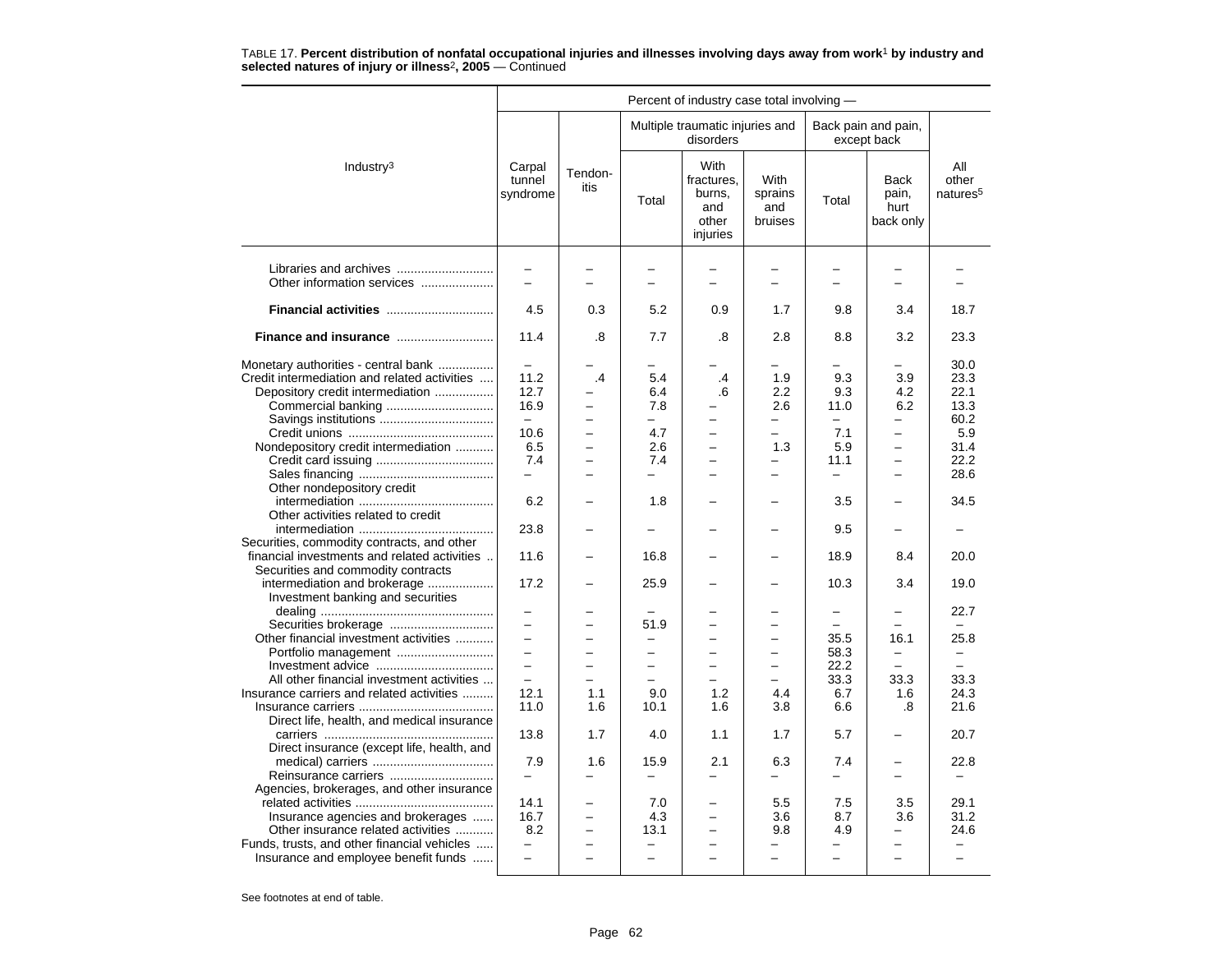|                                                                                                                                                            |                                   |                         |                          |                               | Percent of industry case total involving - |                                                      |                                    |                          |                  |
|------------------------------------------------------------------------------------------------------------------------------------------------------------|-----------------------------------|-------------------------|--------------------------|-------------------------------|--------------------------------------------|------------------------------------------------------|------------------------------------|--------------------------|------------------|
| Industry $3$                                                                                                                                               | <b>NAICS</b><br>code <sup>4</sup> | Total<br>cases          | Sprains,<br>strains      | Fractures                     | Cuts,<br>punctures                         | <b>Bruises</b>                                       | Heat<br>burns                      | Chemical<br>burns        | Amputa-<br>tions |
| Other insurance funds<br>Other investment pools and funds<br>Open-end investment funds                                                                     | 52511<br>52519<br>5259<br>52591   | 30<br>40<br>100<br>30   | 50.0<br>60.0<br>66.7     | $\overline{\phantom{0}}$<br>- | $\overline{\phantom{0}}$                   | $\overline{\phantom{0}}$<br>$\overline{\phantom{0}}$ |                                    | $\overline{\phantom{0}}$ |                  |
| Real estate and rental and leasing                                                                                                                         | 53                                | 24,150                  | 39.8                     | 6.7                           | 12.2                                       | 6.3                                                  | 1.9                                | 1.8                      | 0.6              |
| Lessors of residential buildings and                                                                                                                       | 531<br>5311                       | 15,810<br>7,890         | 37.9<br>40.9             | 6.0<br>7.1                    | 15.1<br>14.4                               | 4.9<br>4.2                                           | 2.0<br>.5                          | 2.8<br>1.8               | .5               |
| Lessors of nonresidential buildings                                                                                                                        | 53111                             | 5,590                   | 41.0                     | 6.4                           | 14.8                                       | 4.3                                                  | .5                                 | 2.3                      |                  |
| (except miniwarehouses)<br>Lessors of miniwarehouses and                                                                                                   | 53112                             | 1,490                   | 39.6                     | 9.4                           | 17.4                                       | 4.7                                                  |                                    |                          |                  |
| Lessors of other real estate property                                                                                                                      | 53113<br>53119                    | 360<br>450              | 27.8<br>55.6             | 11.1                          | 11.1<br>$\overline{\phantom{0}}$           | 4.4                                                  |                                    | —                        |                  |
| Offices of real estate agents and brokers<br>Activities related to real estate<br>Real estate property managers<br>Other activities related to real estate | 5312<br>5313<br>53131<br>53139    | 5,680<br>5,410<br>200   | 42.1<br>43.3<br>$\equiv$ | 5.1<br>4.1                    | 9.5<br>9.8                                 | 5.6<br>5.7                                           | .5<br>.6                           | 3.2<br>3.3               | 1.1<br>1.1       |
| Automotive equipment rental and leasing<br>Passenger car rental and leasing                                                                                | 532<br>5321<br>53211              | 8,230<br>4.000<br>2,250 | 43.3<br>42.8<br>45.8     | 8.0<br>7.2<br>6.7             | 6.8<br>6.8<br>3.1                          | 9.1<br>11.2<br>12.9                                  | 1.9<br>3.8<br>-                    | $\overline{\phantom{0}}$ | .7               |
| Truck, utility trailer, and ry (recreational<br>vehicle) rental and leasing<br>Consumer goods rental                                                       | 53212<br>5322                     | 1,750<br>1,910          | 38.9<br>47.6             | 8.0<br>8.4                    | 10.9<br>5.2                                | 9.1<br>8.9                                           | 8.6                                | $\overline{\phantom{0}}$ |                  |
| Formal wear and costume rental<br>Video tape and disc rental<br>Other consumer goods rental                                                                | 53222<br>53223<br>53229           | 80<br>220<br>1,120      | 75.0<br>50.0<br>40.2     | 13.6<br>5.4                   | $\overline{a}$<br>9.1<br>7.1               | $\overline{\phantom{0}}$<br>-<br>8.0                 | -<br>-<br>$\overline{\phantom{0}}$ | -<br>-                   |                  |
| Commercial and industrial machinery and<br>equipment rental and leasing<br>Construction, transportation, mining, and                                       | 5323<br>5324                      | 1,120<br>1,190          | 45.5<br>36.1             | 7.1<br>11.8                   | 2.7<br>13.4                                | 6.2<br>5.0                                           |                                    |                          |                  |
| forestry machinery and equipment<br>Other commercial and industrial                                                                                        | 53241                             | 810                     | 39.5                     | 12.3                          | 13.6                                       | 4.9                                                  | -                                  |                          |                  |
| machinery and equipment rental and<br>Lessors of nonfinancial intangible assets                                                                            | 53249                             | 270                     | 25.9                     | 11.1                          | $\overline{\phantom{0}}$                   | 7.4                                                  |                                    |                          |                  |
|                                                                                                                                                            | 533                               | 110                     | 54.5                     |                               |                                            |                                                      |                                    |                          |                  |
| Professional and business services                                                                                                                         |                                   | 91,840                  | 37.9                     | 8.0                           | 8.6                                        | 8.1                                                  | .5                                 | .3                       | .6               |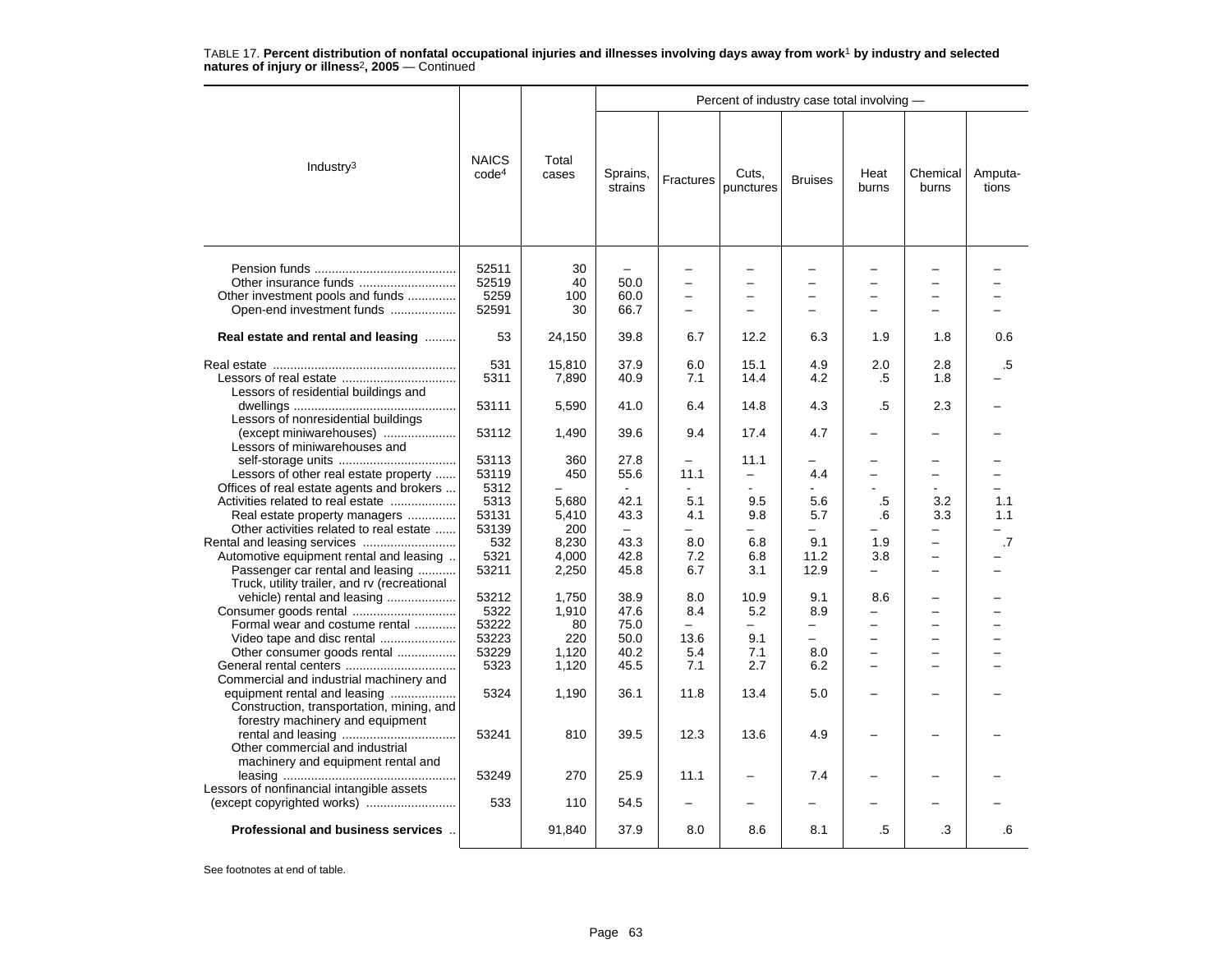|                                              |                              |                 |                          | Percent of industry case total involving -                      |                                          |                          |                                           |                                      |
|----------------------------------------------|------------------------------|-----------------|--------------------------|-----------------------------------------------------------------|------------------------------------------|--------------------------|-------------------------------------------|--------------------------------------|
|                                              |                              |                 |                          | Multiple traumatic injuries and<br>disorders                    |                                          |                          | Back pain and pain,<br>except back        |                                      |
| Industry <sup>3</sup>                        | Carpal<br>tunnel<br>syndrome | Tendon-<br>itis | Total                    | <b>With</b><br>fractures,<br>burns,<br>and<br>other<br>injuries | <b>With</b><br>sprains<br>and<br>bruises | Total                    | <b>Back</b><br>pain,<br>hurt<br>back only | All<br>other<br>natures <sup>5</sup> |
|                                              | $\overline{\phantom{0}}$     |                 |                          |                                                                 |                                          |                          |                                           |                                      |
|                                              | $\overline{\phantom{0}}$     |                 | -                        | $\overline{\phantom{0}}$                                        | $\overline{\phantom{m}}$                 | $\overline{\phantom{0}}$ | $\overline{\phantom{0}}$                  |                                      |
| Other investment pools and funds             | $\equiv$                     |                 | L.                       |                                                                 |                                          |                          | $\equiv$                                  |                                      |
| Open-end investment funds                    | $\overline{\phantom{0}}$     |                 |                          |                                                                 |                                          |                          |                                           |                                      |
|                                              |                              |                 |                          |                                                                 |                                          |                          |                                           |                                      |
| Real estate and rental and leasing           | 0.6                          |                 | 3.7                      | 1.0                                                             | 1.1                                      | 10.3                     | 3.5                                       | 16.0                                 |
|                                              | .4                           |                 | 3.3                      | .8                                                              | .8                                       | 11.2                     | 3.9                                       | 15.9                                 |
|                                              | .6                           |                 | 3.2                      | .6                                                              | .6                                       | 13.2                     | 5.8                                       | 13.6                                 |
| Lessors of residential buildings and         |                              |                 |                          |                                                                 |                                          |                          |                                           |                                      |
|                                              | .9                           |                 | 3.4                      | .7                                                              |                                          | 13.6                     | 6.6                                       | 12.7                                 |
| Lessors of nonresidential buildings          |                              |                 |                          |                                                                 |                                          |                          |                                           |                                      |
| (except miniwarehouses)                      |                              |                 | 3.4                      |                                                                 |                                          | 12.8                     | 4.7                                       | 12.8                                 |
| Lessors of miniwarehouses and                |                              |                 |                          |                                                                 |                                          |                          |                                           |                                      |
|                                              | $\overline{\phantom{0}}$     |                 | -                        |                                                                 | $\overline{\phantom{0}}$                 | 25.0                     | -                                         | 25.0                                 |
| Lessors of other real estate property        |                              |                 | -                        |                                                                 |                                          | -                        | -                                         | 20.0                                 |
| Offices of real estate agents and brokers    | $\equiv$                     |                 | $\blacksquare$           | -                                                               |                                          | $\overline{a}$           | -                                         |                                      |
| Activities related to real estate            | .4                           | -               | 3.7                      | 1.1                                                             | .7                                       | 9.2                      | 2.8                                       | 19.5                                 |
| Real estate property managers                | .4                           |                 | 3.5                      | .7                                                              | .7                                       | 9.4                      | 3.0                                       | 18.7                                 |
| Other activities related to real estate      |                              | -               |                          |                                                                 |                                          | L.                       |                                           | $\sim$                               |
|                                              | .9                           | -               | 4.6                      | 1.5                                                             | 1.6                                      | 8.6                      | 2.7                                       | 16.2                                 |
| Automotive equipment rental and leasing      |                              |                 | 4.5                      |                                                                 | 2.0                                      | 9.0                      | 2.0                                       | 14.8                                 |
| Passenger car rental and leasing             | $\overline{\phantom{0}}$     | -               | 3.6                      | $\overline{\phantom{0}}$                                        | 2.2                                      | 15.1                     | 3.6                                       | 12.0                                 |
| Truck, utility trailer, and rv (recreational |                              |                 |                          |                                                                 |                                          |                          |                                           |                                      |
| vehicle) rental and leasing                  |                              |                 | 5.7                      |                                                                 | 1.7                                      |                          |                                           | 18.3                                 |
| Consumer goods rental                        | 1.6                          |                 | 5.8                      | 3.7                                                             | 1.6                                      | 6.8                      | 2.6                                       | 14.7                                 |
| Formal wear and costume rental               | $\overline{a}$               |                 | $\overline{\phantom{0}}$ | $\overline{\phantom{0}}$                                        | $\overline{\phantom{0}}$                 | -                        | $\equiv$                                  | $\equiv$                             |
| Video tape and disc rental                   | $\equiv$                     | -               | $\overline{\phantom{0}}$ | $\overline{\phantom{0}}$                                        | $-$                                      | ÷                        | $\equiv$                                  | 9.1                                  |
| Other consumer goods rental                  | $\overline{\phantom{0}}$     |                 | 4.5                      | $\overline{\phantom{0}}$                                        | 2.7                                      | 8.9                      | 4.5                                       | 22.3                                 |
| General rental centers                       | $\overline{a}$               |                 | 4.5                      | 1.8                                                             | $\equiv$                                 | 8.9                      | 2.7                                       | 24.1                                 |
| Commercial and industrial machinery and      |                              |                 |                          |                                                                 |                                          |                          |                                           |                                      |
| equipment rental and leasing                 | 1.7                          |                 | 3.4                      |                                                                 |                                          | 10.1                     | 4.2                                       | 16.0                                 |
| Construction, transportation, mining, and    |                              |                 |                          |                                                                 |                                          |                          |                                           |                                      |
| forestry machinery and equipment             |                              |                 |                          |                                                                 |                                          |                          |                                           |                                      |
|                                              |                              |                 | 4.9                      |                                                                 |                                          | 8.6                      |                                           | 12.3                                 |
| Other commercial and industrial              |                              |                 |                          |                                                                 |                                          |                          |                                           |                                      |
| machinery and equipment rental and           |                              |                 |                          |                                                                 |                                          |                          |                                           |                                      |
|                                              |                              |                 |                          |                                                                 |                                          |                          |                                           | 33.3                                 |
| Lessors of nonfinancial intangible assets    |                              |                 |                          |                                                                 |                                          |                          |                                           |                                      |
|                                              |                              |                 |                          |                                                                 |                                          |                          |                                           | 27.3                                 |
| Professional and business services           | 1.7                          | 0.5             | 4.1                      | .7                                                              | 1.8                                      | 9.0                      | 2.1                                       | 20.7                                 |
|                                              |                              |                 |                          |                                                                 |                                          |                          |                                           |                                      |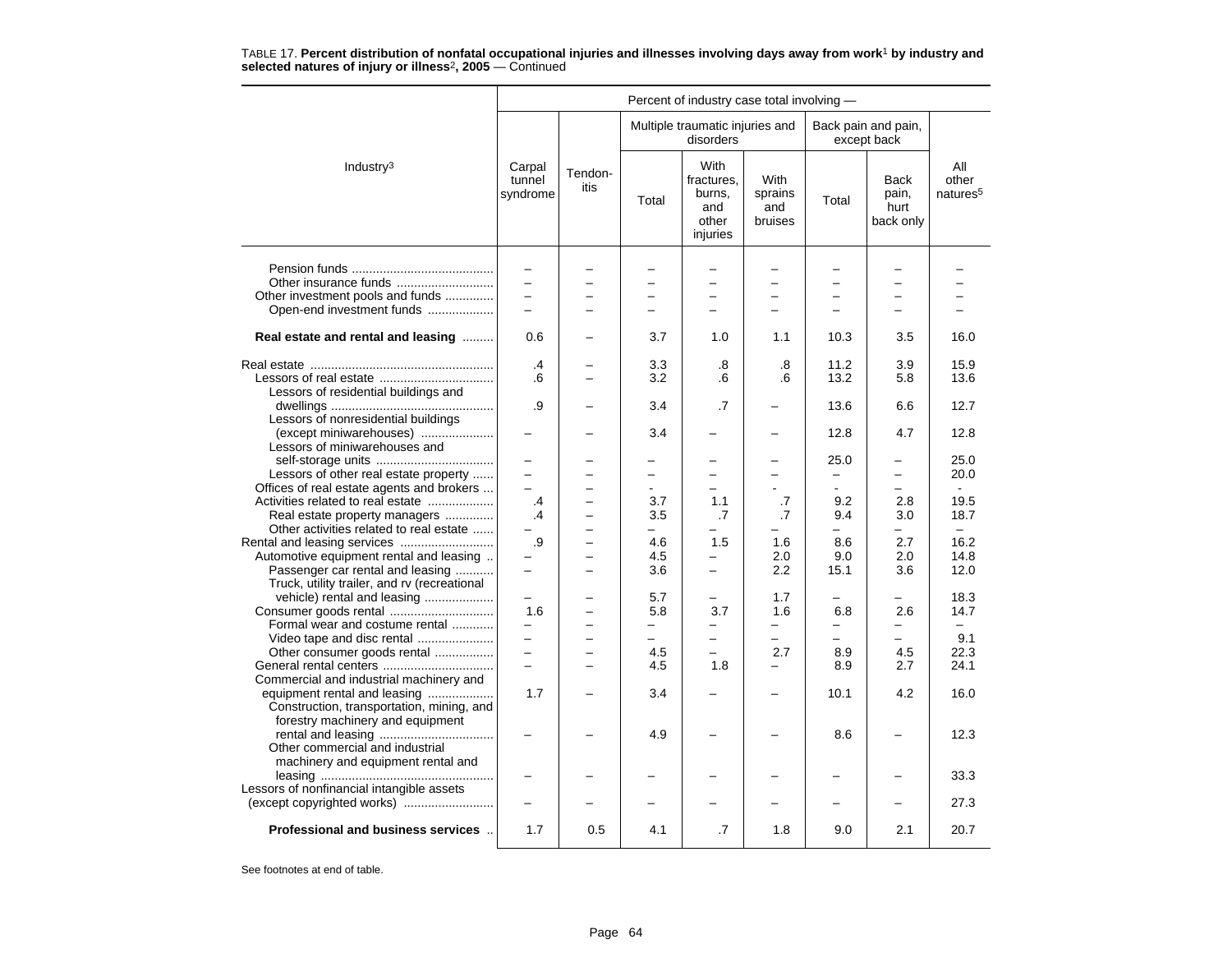|                                                       |                                   |                |                          |           | Percent of industry case total involving - |                          |               |                                                      |                  |
|-------------------------------------------------------|-----------------------------------|----------------|--------------------------|-----------|--------------------------------------------|--------------------------|---------------|------------------------------------------------------|------------------|
| Industry $3$                                          | <b>NAICS</b><br>code <sup>4</sup> | Total<br>cases | Sprains,<br>strains      | Fractures | Cuts,<br>punctures                         | <b>Bruises</b>           | Heat<br>burns | Chemical<br>burns                                    | Amputa-<br>tions |
| Professional, scientific, and technical               |                                   |                |                          |           |                                            |                          |               |                                                      |                  |
|                                                       | 54                                | 24,810         | 33.7                     | 6.6       | 8.8                                        | 6.7                      | 0.6           | 0.1                                                  | 0.2              |
| Professional, scientific, and technical               |                                   |                |                          |           |                                            |                          |               |                                                      |                  |
|                                                       | 541                               | 24,810         | 33.7                     | 6.6       | 8.8                                        | 6.7                      | .6            | $\cdot$ 1                                            | .2               |
|                                                       | 5411                              | 1,760          | 31.2                     | 5.1       | 3.4                                        | 9.7                      |               |                                                      |                  |
| Accounting, tax preparation, bookkeeping,             |                                   |                |                          |           |                                            |                          |               |                                                      |                  |
|                                                       | 5412                              | 1,510          | 32.5                     | 6.6       | 4.0                                        | 3.3                      |               |                                                      |                  |
| Accounting, tax preparation,                          |                                   |                |                          |           |                                            |                          |               |                                                      |                  |
| bookkeeping, and payroll services                     | 54121                             | 1,510          | 32.5                     | 6.6       | 4.0                                        | 3.3                      |               |                                                      |                  |
| Offices of certified public accountants               | 541211                            | 170            | 23.5                     |           |                                            | $\overline{\phantom{0}}$ |               | $\overline{\phantom{0}}$                             |                  |
| Tax preparation services<br>Other accounting services | 541213<br>541219                  | 30<br>610      | 31.1                     | 11.5      | 8.2                                        | $\equiv$<br>4.9          |               | $\overline{\phantom{0}}$<br>$\overline{\phantom{0}}$ |                  |
| Architectural, engineering, and related               |                                   |                |                          |           |                                            |                          |               |                                                      |                  |
|                                                       | 5413                              | 6,420          | 46.0                     | 7.8       | 8.3                                        | 8.4                      | .6            | $\overline{\phantom{0}}$                             | .5               |
|                                                       | 54131                             | 440            | 47.7                     | 36.4      | $\overline{\phantom{0}}$                   | $\overline{\phantom{0}}$ |               | $\overline{\phantom{0}}$                             |                  |
| Landscape architectural services                      | 54132                             | 220            | 27.3                     |           |                                            | L.                       |               | $\overline{\phantom{0}}$                             |                  |
|                                                       | 54133                             | 3,190          | 49.2                     | 8.2       | 8.5                                        | 8.8                      | .9            | $\overline{\phantom{0}}$                             | .9               |
| Surveying and mapping (except                         |                                   |                |                          |           |                                            |                          |               |                                                      |                  |
|                                                       | 54137                             | 620            | 27.4                     |           |                                            |                          |               |                                                      |                  |
| Computer systems design and related                   |                                   |                |                          |           |                                            |                          |               |                                                      |                  |
|                                                       | 5415                              |                |                          |           |                                            |                          |               |                                                      |                  |
| Computer systems design and related                   |                                   |                |                          |           |                                            |                          |               |                                                      |                  |
| Custom computer programming                           | 54151                             |                |                          |           |                                            |                          |               |                                                      |                  |
|                                                       | 541511                            | 840            |                          | 51.2      |                                            |                          |               | $\overline{\phantom{0}}$                             |                  |
| Computer systems design services                      | 541512                            | 1,050          | 48.6                     |           |                                            | $\equiv$                 |               | $\overline{\phantom{0}}$                             |                  |
| Computer facilities management                        |                                   |                |                          |           |                                            |                          |               |                                                      |                  |
|                                                       | 541513                            | 610            | 29.5                     |           |                                            | 14.8                     |               | ▃                                                    |                  |
| Other computer related services                       | 541519                            | 210            | 52.4                     |           |                                            | 19.0                     |               | $\overline{a}$                                       |                  |
| Environmental consulting services                     | 54162                             | 590            | $\overline{\phantom{0}}$ |           | -                                          | -                        |               | -                                                    |                  |
| Advertising and related services                      | 5418                              |                | ÷                        |           |                                            |                          |               | $\overline{\phantom{0}}$                             |                  |
| Other professional, scientific, and technical         | 5419                              | 3,240          | 26.2                     | 3.4       | 3.7                                        | 2.2                      |               |                                                      |                  |
| Marketing research and public opinion                 |                                   |                |                          |           |                                            |                          |               | -                                                    |                  |
|                                                       | 54191                             | 120            |                          |           |                                            |                          |               | $\overline{\phantom{0}}$                             |                  |
|                                                       | 54192                             | 170            | 47.1                     | 23.5      | $\equiv$                                   | ÷                        |               | $\equiv$                                             |                  |
|                                                       | 54194                             |                | $\sim$                   |           |                                            | $\overline{a}$           |               | $\overline{a}$                                       |                  |
| All other professional, scientific, and               |                                   |                |                          |           |                                            |                          |               |                                                      |                  |
|                                                       | 54199                             | 90             | 33.3                     |           |                                            |                          |               |                                                      |                  |
| Management of companies and                           | 55                                | 9,710          | 36.7                     | 10.3      | 9.3                                        | 8.5                      | .3            |                                                      | .9               |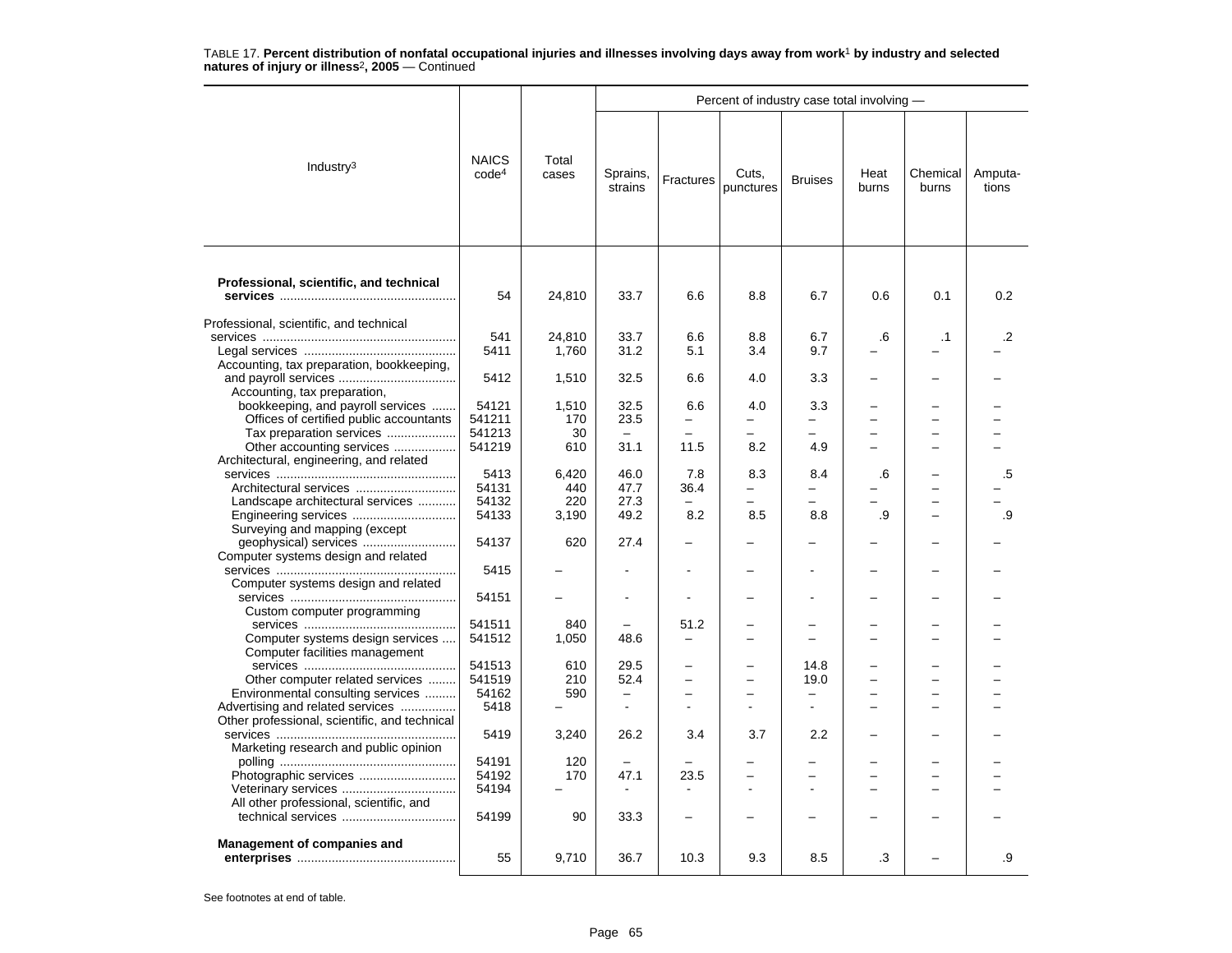|                                                        |                              |                 |       | Percent of industry case total involving -               |                                   |                                     |                                           |                                      |
|--------------------------------------------------------|------------------------------|-----------------|-------|----------------------------------------------------------|-----------------------------------|-------------------------------------|-------------------------------------------|--------------------------------------|
|                                                        |                              |                 |       | Multiple traumatic injuries and<br>disorders             |                                   |                                     | Back pain and pain,<br>except back        |                                      |
| Industry <sup>3</sup>                                  | Carpal<br>tunnel<br>syndrome | Tendon-<br>itis | Total | With<br>fractures,<br>burns,<br>and<br>other<br>injuries | With<br>sprains<br>and<br>bruises | Total                               | <b>Back</b><br>pain,<br>hurt<br>back only | All<br>other<br>natures <sup>5</sup> |
|                                                        |                              |                 |       |                                                          |                                   |                                     |                                           |                                      |
| Professional, scientific, and technical                | 2.7                          | 1.2             | 5.2   | 0.6                                                      | 2.5                               | 8.9                                 | 2.0                                       | 25.5                                 |
| Professional, scientific, and technical                |                              |                 |       |                                                          |                                   |                                     |                                           |                                      |
|                                                        | 2.7                          | 1.2             | 5.2   | .6                                                       | 2.5                               | 8.9                                 | 2.0                                       | 25.5                                 |
|                                                        | 5.7                          |                 | 6.8   |                                                          | 1.1                               | 11.9                                | 2.8                                       | 25.6                                 |
| Accounting, tax preparation, bookkeeping,              |                              |                 |       |                                                          |                                   |                                     |                                           |                                      |
|                                                        | 2.0                          |                 | 7.9   | 3.3                                                      | 3.3                               | 12.6                                | 2.6                                       | 26.5                                 |
| Accounting, tax preparation,                           |                              |                 |       |                                                          |                                   |                                     |                                           |                                      |
| bookkeeping, and payroll services                      | 2.0                          |                 | 7.9   | 3.3                                                      | 3.3                               | 12.6                                | 2.6                                       | 26.5                                 |
| Offices of certified public accountants                | -                            |                 |       | -                                                        | -                                 | 41.2                                | —                                         | 17.6                                 |
| Tax preparation services                               |                              |                 |       | L.                                                       | L.                                | $\equiv$                            | L.                                        | $\overline{\phantom{0}}$             |
| Other accounting services                              | -                            |                 | 13.1  | 3.3                                                      | 8.2                               | 9.8                                 | 4.9                                       | 11.5                                 |
| Architectural, engineering, and related                |                              |                 |       |                                                          |                                   |                                     |                                           |                                      |
|                                                        | .8                           | 1.1             | 1.7   |                                                          | 1.1                               | 4.4                                 | .9                                        | 20.2                                 |
| Architectural services                                 |                              |                 |       |                                                          |                                   |                                     |                                           |                                      |
| Landscape architectural services                       | L.                           |                 |       | $\overline{a}$                                           | ▃                                 | 18.2                                | $\overline{\phantom{0}}$                  | 27.3                                 |
| Engineering services                                   | 1.3                          | 2.2             | 1.9   | ╾                                                        | .6                                | 3.1                                 | .9                                        | 14.4                                 |
|                                                        |                              |                 |       |                                                          |                                   |                                     |                                           |                                      |
| Surveying and mapping (except<br>geophysical) services | -                            |                 |       |                                                          |                                   |                                     | -                                         | 33.9                                 |
|                                                        |                              |                 |       |                                                          |                                   |                                     |                                           |                                      |
| Computer systems design and related                    |                              |                 |       |                                                          |                                   |                                     |                                           |                                      |
|                                                        |                              |                 |       |                                                          |                                   | $\blacksquare$                      |                                           |                                      |
| Computer systems design and related                    |                              |                 |       |                                                          |                                   |                                     |                                           |                                      |
|                                                        |                              |                 |       |                                                          |                                   |                                     |                                           |                                      |
| Custom computer programming                            |                              |                 |       |                                                          |                                   |                                     |                                           |                                      |
|                                                        | 20.2                         |                 |       |                                                          |                                   |                                     |                                           |                                      |
| Computer systems design services                       | 3.8                          |                 |       |                                                          | -                                 | 13.3                                |                                           | 22.9                                 |
| Computer facilities management                         |                              |                 |       |                                                          |                                   |                                     |                                           |                                      |
|                                                        | 9.8                          |                 |       |                                                          |                                   | 32.8                                | 19.7                                      | 9.8                                  |
| Other computer related services                        | $\overline{\phantom{0}}$     |                 |       |                                                          | -                                 | 14.3                                | $\equiv$                                  |                                      |
| Environmental consulting services                      | -                            | -               |       | -                                                        | -                                 | $\qquad \qquad -$<br>$\overline{a}$ | -                                         | $\overline{\phantom{0}}$             |
| Advertising and related services                       | $\blacksquare$               |                 |       |                                                          |                                   |                                     | $\overline{a}$                            |                                      |
| Other professional, scientific, and technical          |                              |                 |       |                                                          |                                   |                                     |                                           |                                      |
|                                                        |                              |                 | 4.9   |                                                          | 4.0                               | 8.6                                 |                                           | 50.9                                 |
| Marketing research and public opinion                  |                              |                 |       |                                                          |                                   |                                     |                                           |                                      |
|                                                        | $\overline{\phantom{0}}$     | -               |       | -                                                        | ÷                                 | $\equiv$                            | $\overline{\phantom{0}}$                  | 58.3                                 |
| Photographic services                                  |                              |                 |       |                                                          |                                   |                                     |                                           | 17.6                                 |
| Veterinary services                                    |                              |                 |       |                                                          |                                   |                                     |                                           |                                      |
| All other professional, scientific, and                |                              |                 |       |                                                          |                                   |                                     |                                           |                                      |
|                                                        |                              |                 |       |                                                          |                                   | 44.4                                |                                           |                                      |
| <b>Management of companies and</b>                     | 2.9                          | .7              | 6.2   | 2.0                                                      | 2.7                               | 6.9                                 | 2.2                                       | 17.3                                 |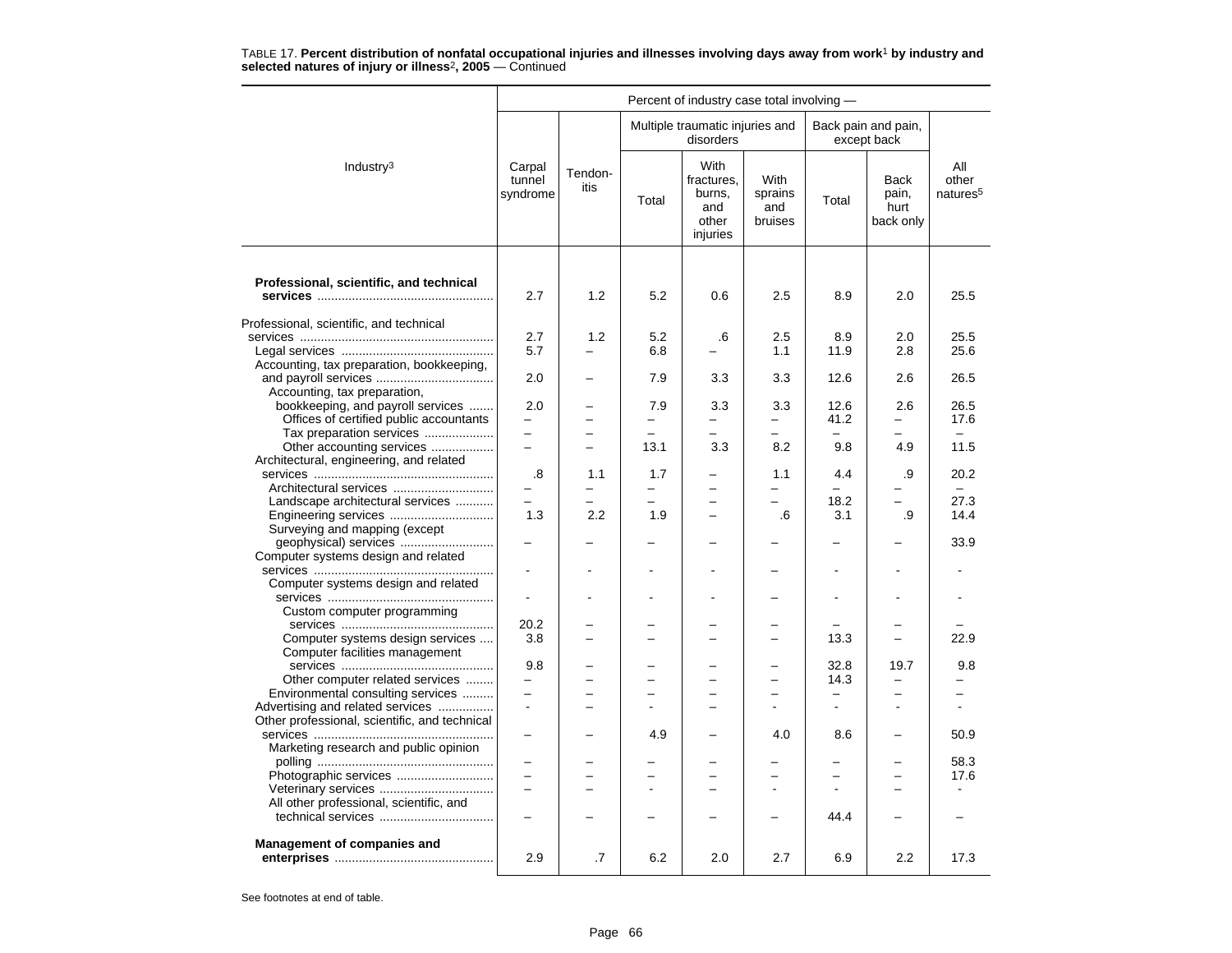|                                                                             |                                   |                |                          |                          | Percent of industry case total involving - |                          |                          |                          |                  |
|-----------------------------------------------------------------------------|-----------------------------------|----------------|--------------------------|--------------------------|--------------------------------------------|--------------------------|--------------------------|--------------------------|------------------|
| Industry <sup>3</sup>                                                       | <b>NAICS</b><br>code <sup>4</sup> | Total<br>cases | Sprains,<br>strains      | Fractures                | Cuts,<br>punctures                         | <b>Bruises</b>           | Heat<br>burns            | Chemical<br>burns        | Amputa-<br>tions |
| Administrative and support and waste<br>management and remediation services | 56                                | 57,320         | 39.9                     | 8.3                      | 8.4                                        | 8.7                      | 0.6                      | 0.4                      | 0.6              |
| Administrative and support services                                         | 561                               | 47.990         | 40.2                     | 8.3                      | 8.5                                        | 8.5                      | $\overline{.4}$          | $\cdot$                  | .6               |
| Facilities support services                                                 | 5612                              | 1,140          | 55.3                     | 2.6                      | 1.8                                        | 11.4                     |                          |                          |                  |
| Employment services                                                         | 5613                              |                | $\overline{\phantom{0}}$ | $\overline{a}$           |                                            | $\blacksquare$           |                          |                          |                  |
| Employment placement agencies                                               | 56131                             | 310            | $\equiv$                 | $\overline{\phantom{0}}$ | $\overline{\phantom{0}}$                   | $\equiv$                 |                          | -                        |                  |
| Temporary help services                                                     | 56132                             |                | $\blacksquare$           | ä,                       |                                            | $\overline{a}$           |                          |                          |                  |
| Business support services                                                   | 5614                              | 2,400          | 18.3                     | 3.8                      | 7.5                                        | 17.5                     |                          |                          |                  |
| Telephone call centers                                                      | 56142                             | 880            | 28.4                     | 4.5                      | $\equiv$                                   | 14.8                     |                          | $\equiv$                 |                  |
| Business service centers                                                    | 56143                             | 270            | $\overline{\phantom{0}}$ | $\overline{\phantom{0}}$ | $\overline{\phantom{0}}$                   | $\overline{\phantom{0}}$ | $\equiv$                 | $\equiv$                 |                  |
|                                                                             | 56144                             | 450            | 15.6                     | 11.1                     | $\overline{\phantom{a}}$                   | 24.4                     |                          |                          |                  |
| Other business support services                                             | 56149                             | 790            | 10.1                     | $\equiv$                 | 10.1                                       | 8.9                      |                          |                          |                  |
|                                                                             | 56151                             | 360            | 30.6                     | 52.8                     | $\qquad \qquad -$                          | $\qquad \qquad -$        | -                        | $\overline{\phantom{0}}$ |                  |
|                                                                             | 56152                             | 80             | 75.0                     | $\overline{\phantom{0}}$ | $\overline{\phantom{0}}$                   | $\equiv$                 |                          |                          |                  |
| Investigation and security services                                         | 5616                              | 8,150          | 38.5                     | 6.7                      | 4.9                                        | 11.9                     | ÷                        | $\equiv$                 |                  |
| Services to buildings and dwellings                                         | 5617                              | 23,920         | 41.5                     | 7.9                      | 11.2                                       | 7.1                      | .5                       | .6                       |                  |
|                                                                             | 56172                             | 11,550         | 45.8                     | 6.8                      | 7.9                                        | 7.6                      | 1.0                      | 1.0                      |                  |
|                                                                             | 56173                             | 8,790          | 36.6                     | 9.9                      | 20.0                                       | 2.3                      | $\equiv$                 |                          |                  |
| Other services to buildings and                                             |                                   |                |                          |                          |                                            |                          |                          |                          |                  |
|                                                                             | 56179                             | 1,550          | 41.9                     |                          | $\overline{\phantom{m}}$                   | 33.5                     |                          |                          |                  |
| Waste management and remediation                                            |                                   |                |                          |                          |                                            |                          |                          |                          |                  |
|                                                                             | 562                               | 9,330          | 38.2                     | 8.5                      | 7.7                                        | 10.1                     | 1.3                      | .5                       | .8               |
|                                                                             | 5621                              | 4,570          | 34.8                     | 9.2                      | 7.7                                        | 10.1                     |                          |                          | 1.1              |
| Waste treatment and disposal                                                | 5622                              | 3,160          | 47.8                     | 6.3                      | 7.9                                        | 12.0                     | 1.3                      |                          |                  |
| Remediation and other waste management                                      |                                   |                |                          |                          |                                            |                          |                          |                          |                  |
|                                                                             | 5629                              | 1,590          | 28.3                     | 10.1                     | 6.9                                        | 6.3                      | 4.4                      | 1.9                      |                  |
|                                                                             | 56291                             | 670            | 29.9                     | 20.9                     | 13.4                                       | 3.0                      | 7.5                      |                          |                  |
| All other waste management services                                         | 56299                             | 480            | 22.9                     | $\overline{\phantom{0}}$ | $\overline{\phantom{0}}$                   | 14.6                     |                          |                          |                  |
| Education and health services                                               |                                   | 186,400        | 52.0                     | 5.2                      | 3.0                                        | 9.4                      | .9                       | .3                       | ( 10 )           |
| Educational services                                                        | 61                                | 10,500         | 38.7                     | 10.9                     | 6.1                                        | 9.4                      | .9                       | .3                       |                  |
|                                                                             |                                   |                |                          |                          |                                            |                          |                          |                          |                  |
|                                                                             | 611                               | 10.500         | 38.7                     | 10.9                     | 6.1                                        | 9.4                      | .9                       | .3                       |                  |
| Elementary and secondary schools                                            | 6111                              | 3,670          | 37.9                     | 7.1                      | 4.9                                        | 8.4                      |                          |                          |                  |
|                                                                             | 6112                              | 130            | 46.2                     | 15.4                     | $\overline{\phantom{0}}$                   | —                        | $\overline{\phantom{0}}$ |                          |                  |
| Colleges, universities, and professional                                    |                                   |                |                          |                          |                                            |                          |                          |                          |                  |
|                                                                             | 6113                              | 5,560          | 41.2                     | 10.6                     | 5.9                                        | 9.5                      | 1.3                      | .4                       |                  |
| Business schools and computer and                                           |                                   |                |                          |                          |                                            |                          |                          |                          |                  |
|                                                                             | 6114                              | 160            | 18.8                     | 50.0                     |                                            |                          |                          |                          |                  |
| Business and secretarial schools                                            | 61141                             | 70             | $\overline{\phantom{0}}$ | $\overline{\phantom{0}}$ |                                            |                          |                          |                          |                  |
|                                                                             |                                   |                |                          |                          |                                            |                          |                          |                          |                  |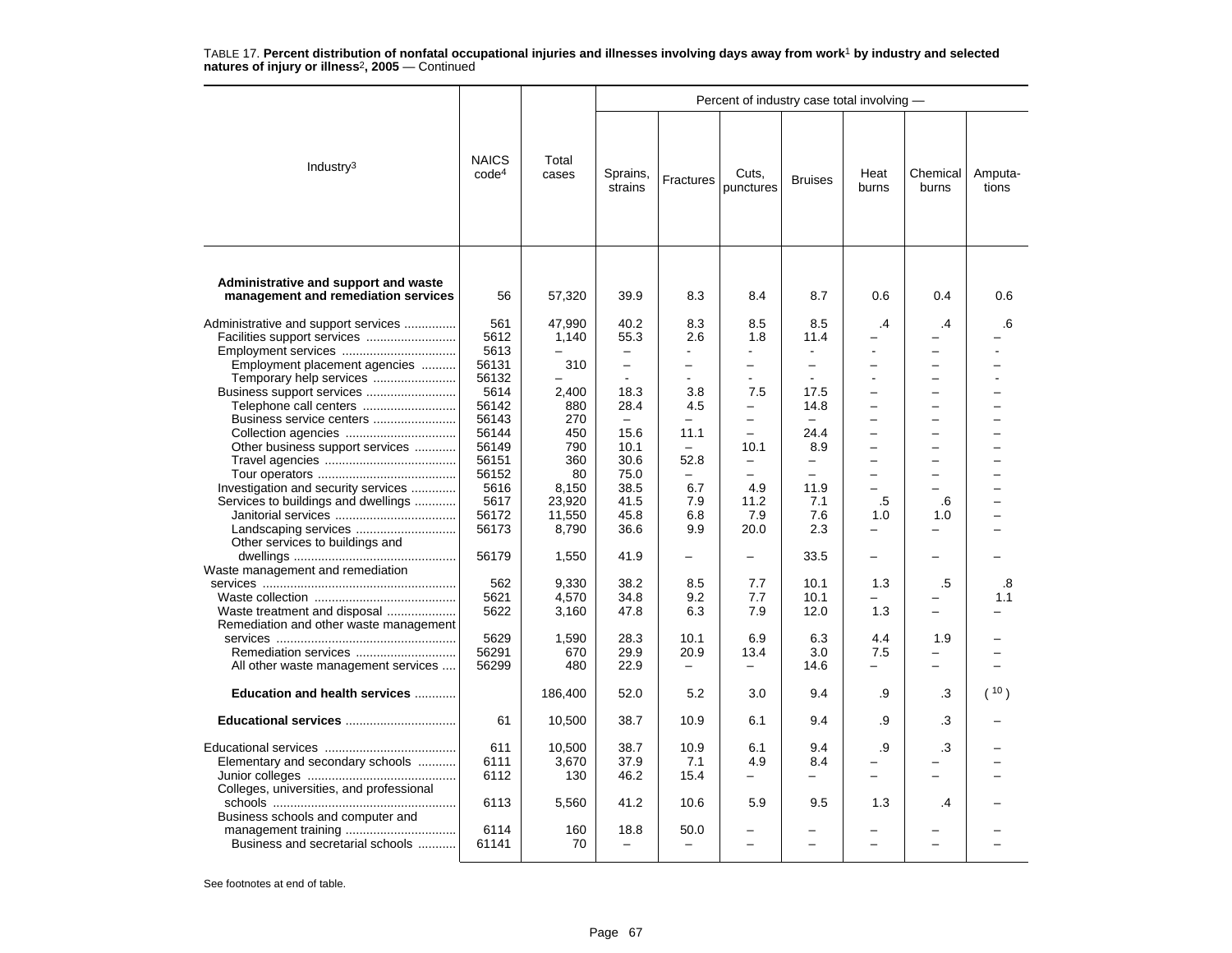|                                                                             |                                 |                          |                          | Percent of industry case total involving -               |                                   |                          |                                           |                                      |
|-----------------------------------------------------------------------------|---------------------------------|--------------------------|--------------------------|----------------------------------------------------------|-----------------------------------|--------------------------|-------------------------------------------|--------------------------------------|
|                                                                             |                                 |                          |                          | Multiple traumatic injuries and<br>disorders             |                                   |                          | Back pain and pain,<br>except back        |                                      |
| Industry <sup>3</sup>                                                       | Carpal<br>tunnel<br>syndrome    | Tendon-<br>itis          | Total                    | With<br>fractures.<br>burns,<br>and<br>other<br>injuries | With<br>sprains<br>and<br>bruises | Total                    | <b>Back</b><br>pain,<br>hurt<br>back only | All<br>other<br>natures <sup>5</sup> |
|                                                                             |                                 |                          |                          |                                                          |                                   |                          |                                           |                                      |
| Administrative and support and waste<br>management and remediation services | 1.1                             | 0.2                      | 3.3                      | 0.6                                                      | 1.3                               | 9.4                      | 2.1                                       | 19.2                                 |
| Administrative and support services<br>Facilities support services          | 1.3<br>$\overline{\phantom{0}}$ | .2<br>-                  | 3.3<br>12.3              | .6                                                       | 1.4<br>12.3                       | 9.1<br>6.1               | 1.9<br>1.8                                | 19.2<br>10.5                         |
| Employment services                                                         | $\blacksquare$                  | $\qquad \qquad -$        | $\blacksquare$           |                                                          | $\blacksquare$                    |                          |                                           |                                      |
| Employment placement agencies                                               | $\equiv$                        | $\overline{\phantom{0}}$ | $\equiv$                 | $\overline{\phantom{0}}$                                 | $\overline{\phantom{0}}$          | $\overline{\phantom{0}}$ | $\overline{\phantom{0}}$                  | 35.5                                 |
| Temporary help services                                                     | $\sim$                          | $-$                      | $\overline{\phantom{0}}$ |                                                          | $\overline{\phantom{0}}$          | $\sim$                   | $\overline{a}$                            | $\sim$                               |
| Business support services                                                   | 3.3                             | 1.2                      | 2.1                      |                                                          | -                                 | 27.9                     | 1.7                                       | 18.3                                 |
| Telephone call centers                                                      | 9.1                             | 2.3                      | $\equiv$                 | $\equiv$                                                 | $\equiv$                          | 12.5                     | $\equiv$                                  | 26.1                                 |
| Business service centers                                                    | $\overline{\phantom{0}}$        | $\qquad \qquad -$        | $\overline{\phantom{0}}$ | $\overline{\phantom{0}}$                                 | $\overline{\phantom{0}}$          | $-$                      | -                                         | $\equiv$                             |
|                                                                             | $\overline{\phantom{0}}$        | $\qquad \qquad -$        | $\overline{\phantom{0}}$ |                                                          |                                   | 28.9                     | $\overline{\phantom{0}}$                  | 17.8                                 |
| Other business support services                                             | $\equiv$                        | $\overline{a}$           | $\overline{\phantom{0}}$ |                                                          |                                   | 50.6                     | $\overline{\phantom{0}}$                  | 12.7                                 |
|                                                                             | $\overline{\phantom{0}}$        | $\overline{\phantom{0}}$ | $\overline{\phantom{0}}$ | $\overline{\phantom{m}}$                                 | $\overline{\phantom{0}}$          | $-$                      | $\overline{\phantom{0}}$                  | $-$                                  |
|                                                                             | $\overline{\phantom{0}}$        | ÷                        | -                        |                                                          |                                   | -                        | -                                         |                                      |
| Investigation and security services                                         | $\overline{\phantom{0}}$        | $\overline{a}$           | 7.6                      | 2.5                                                      | 2.8                               | 8.2                      | .9                                        | 21.8                                 |
| Services to buildings and dwellings                                         | 1.5                             | $\overline{\phantom{0}}$ | 2.2                      | —                                                        | .8                                | 8.8                      | $2.2\,$                                   | 18.1                                 |
|                                                                             | 3.0                             | $\overline{\phantom{0}}$ | 2.9                      |                                                          | 1.1                               | 10.6                     | 3.2                                       | 13.3                                 |
|                                                                             | $\equiv$                        |                          | 1.6                      |                                                          | ÷.                                | 8.3                      | 1.3                                       | 19.2                                 |
| Other services to buildings and                                             |                                 |                          |                          |                                                          |                                   |                          |                                           |                                      |
|                                                                             |                                 |                          | -                        |                                                          | -                                 | -                        | -                                         | 21.3                                 |
| Waste management and remediation                                            |                                 |                          |                          |                                                          |                                   |                          |                                           |                                      |
|                                                                             | $\overline{\phantom{0}}$        | -                        | 3.0                      | .8                                                       | 1.1                               | 11.0                     | 2.9                                       | 19.0                                 |
|                                                                             |                                 |                          | 3.5                      | .9                                                       | 1.8                               | 14.0                     | 3.1                                       | 19.0                                 |
| Waste treatment and disposal                                                | $\equiv$                        |                          | 2.2                      |                                                          | .6                                | 7.9                      | 1.3                                       | 13.3                                 |
| Remediation and other waste management                                      |                                 |                          |                          |                                                          |                                   |                          |                                           |                                      |
|                                                                             |                                 |                          | 2.5                      | 1.3                                                      |                                   | 9.4                      | 6.3                                       | 30.2                                 |
| Remediation services                                                        |                                 | $\overline{\phantom{0}}$ | 3.0                      | ▃                                                        |                                   | 6.0                      |                                           | 14.9                                 |
| All other waste management services                                         |                                 | ÷                        | $\overline{\phantom{0}}$ | $\overline{\phantom{0}}$                                 | -                                 | 20.8                     | 18.8                                      | 25.0                                 |
| Education and health services                                               | .7                              | .3                       | 4.0                      | .6                                                       | 2.2                               | 10.8                     | 4.2                                       | 13.3                                 |
| Educational services                                                        | 1.0                             | .5                       | 4.4                      | .4                                                       | 2.0                               | 9.9                      | 2.9                                       | 18.0                                 |
|                                                                             |                                 |                          |                          |                                                          |                                   |                          |                                           |                                      |
|                                                                             | 1.0                             | .5                       | 4.4                      | .4                                                       | 2.0                               | 9.9                      | 2.9                                       | 18.0                                 |
| Elementary and secondary schools                                            | $\overline{\phantom{0}}$        |                          | 4.6                      | .5                                                       | 2.5                               | 15.0                     | 3.0                                       | 21.5                                 |
|                                                                             | $\equiv$                        | $\overline{\phantom{0}}$ | $\overline{\phantom{0}}$ |                                                          | -                                 | $\overline{\phantom{0}}$ | $\overline{\phantom{0}}$                  | 15.4                                 |
| Colleges, universities, and professional                                    |                                 |                          |                          |                                                          |                                   |                          |                                           |                                      |
|                                                                             | 1.8                             | .7                       | 3.8                      | .5                                                       | 1.8                               | 8.1                      | 3.4                                       | 16.4                                 |
| Business schools and computer and                                           |                                 |                          |                          |                                                          |                                   |                          |                                           |                                      |
| Business and secretarial schools                                            |                                 | $\overline{a}$           | $\overline{\phantom{0}}$ |                                                          |                                   | $\overline{\phantom{0}}$ | $\overline{\phantom{0}}$                  |                                      |
|                                                                             |                                 |                          |                          |                                                          |                                   |                          |                                           |                                      |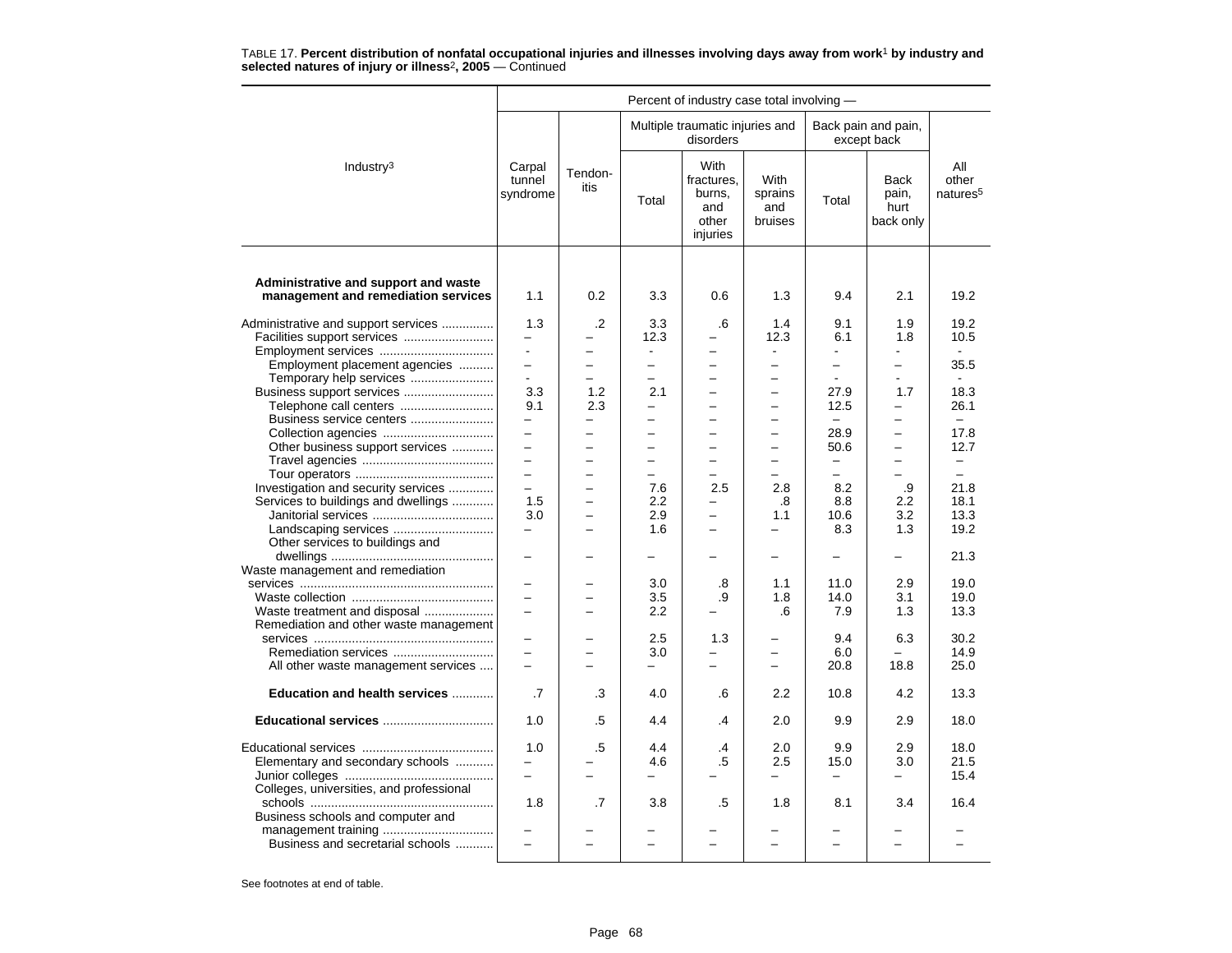|                                                                                                                                                                                                                                                                                                                                                                            |                                                                                  |                                                                                                 |                                                                                                  |                                                                                            | Percent of industry case total involving -                                                   |                                                                                                                        |                                                                   |                                                  |                  |
|----------------------------------------------------------------------------------------------------------------------------------------------------------------------------------------------------------------------------------------------------------------------------------------------------------------------------------------------------------------------------|----------------------------------------------------------------------------------|-------------------------------------------------------------------------------------------------|--------------------------------------------------------------------------------------------------|--------------------------------------------------------------------------------------------|----------------------------------------------------------------------------------------------|------------------------------------------------------------------------------------------------------------------------|-------------------------------------------------------------------|--------------------------------------------------|------------------|
| Industry $3$                                                                                                                                                                                                                                                                                                                                                               | <b>NAICS</b><br>code <sup>4</sup>                                                | Total<br>cases                                                                                  | Sprains,<br>strains                                                                              | Fractures                                                                                  | Cuts,<br>punctures                                                                           | <b>Bruises</b>                                                                                                         | Heat<br>burns                                                     | Chemical<br>burns                                | Amputa-<br>tions |
| Professional and management<br>Other schools and instruction<br>Sports and recreation instruction<br>All other schools and instruction                                                                                                                                                                                                                                     | 61143<br>6115<br>6116<br>61162<br>61169                                          | 80<br>390<br>440<br>200<br>240                                                                  | 15.4<br>45.5<br>35.0<br>54.2                                                                     | 20.5<br>25.0<br>40.0                                                                       | 20.5<br>$\overline{\phantom{0}}$<br>$\overline{\phantom{0}}$<br>$\overline{\phantom{0}}$     | 23.1<br>$\overline{\phantom{m}}$<br>$\overline{\phantom{0}}$<br>$\overline{\phantom{0}}$                               | $\equiv$                                                          | $\equiv$                                         |                  |
| Health care and social assistance                                                                                                                                                                                                                                                                                                                                          | 62                                                                               | 175,900                                                                                         | 52.8                                                                                             | 4.9                                                                                        | 2.8                                                                                          | 9.3                                                                                                                    | 0.9                                                               | 0.3                                              | (10)             |
| Ambulatory health care services<br>Offices of other health practitioners<br>Medical and diagnostic laboratories<br>Other ambulatory health care services<br>Nursing and residential care facilities                                                                                                                                                                        | 621<br>6211<br>6212<br>6213<br>6214<br>6215<br>6216<br>6219<br>622<br>623<br>624 | 25,390<br>5,420<br>1,010<br>900<br>4,380<br>840<br>9,660<br>3,180<br>62,930<br>66,620<br>20,960 | 45.4<br>41.7<br>25.7<br>25.6<br>40.6<br>38.1<br>48.9<br>61.6<br>58.3<br>55.0<br>38.6             | 7.6<br>10.0<br>$\equiv$<br>27.8<br>4.6<br>8.3<br>6.8<br>1.9<br>4.6<br>3.6<br>6.7           | 2.1<br>2.2<br>-<br>$\overline{\phantom{0}}$<br>.9<br>3.6<br>1.3<br>4.7<br>2.8<br>2.5<br>4.8  | 7.1<br>5.5<br>$\overline{\phantom{0}}$<br>$\overline{\phantom{0}}$<br>11.9<br>11.9<br>5.8<br>9.4<br>10.3<br>9.4<br>9.1 | $\cdot$<br>$\overline{\phantom{0}}$<br>-<br>.4<br>.9<br>1.4<br>.5 | $\cdot$<br>÷<br>.2<br>.4<br>$\cdot$<br>$\cdot$ 1 | ۱ 10 م           |
| Leisure and hospitality                                                                                                                                                                                                                                                                                                                                                    |                                                                                  | 93,900                                                                                          | 32.5                                                                                             | 7.3                                                                                        | 15.6                                                                                         | 9.0                                                                                                                    | 6.5                                                               | $.5\,$                                           | .5               |
| Arts, entertainment, and recreation                                                                                                                                                                                                                                                                                                                                        | 71                                                                               | 18,230                                                                                          | 37.4                                                                                             | 12.7                                                                                       | 9.5                                                                                          | 9.4                                                                                                                    | 1.8                                                               | $\overline{A}$                                   | .7               |
| Performing arts, spectator sports, and related<br>Promoters of performing arts, sports, and<br>Agents and managers for artists, athletes,<br>entertainers, and other public figures<br>Independent artists, writers, and<br>Museums, historical sites, and similar<br>Amusement, gambling, and recreation<br>Amusement parks and arcades<br>Other amusement and recreation | 711<br>7111<br>7113<br>7114<br>7115<br>712<br>713<br>7131<br>7132<br>7139        | 4,150<br>800<br>490<br>90<br>230<br>990<br>13,090<br>2,230<br>1,530<br>9,330                    | 46.7<br>38.8<br>55.1<br>$\overline{\phantom{0}}$<br>30.4<br>31.3<br>34.8<br>50.7<br>32.7<br>31.5 | 6.7<br>5.0<br>6.1<br>$\overline{\phantom{0}}$<br>8.7<br>7.1<br>15.0<br>9.4<br>20.3<br>15.5 | 7.2<br>11.2<br>6.1<br>$\overline{\phantom{0}}$<br>30.4<br>10.1<br>10.2<br>4.9<br>6.5<br>12.1 | 9.2<br>11.2<br>6.1<br>$\overline{\phantom{0}}$<br>-<br>9.1<br>9.5<br>13.5<br>7.8<br>8.9                                | 1.4<br>6.1<br>2.0<br>1.3<br>2.0<br>2.0                            | .5<br>$\cdot$<br>.3                              | .8<br>1.1        |
| Accommodation and food services                                                                                                                                                                                                                                                                                                                                            | 72                                                                               | 75,670                                                                                          | 31.3                                                                                             | 6.0                                                                                        | 17.1                                                                                         | 8.9                                                                                                                    | 7.7                                                               | .5                                               | .4               |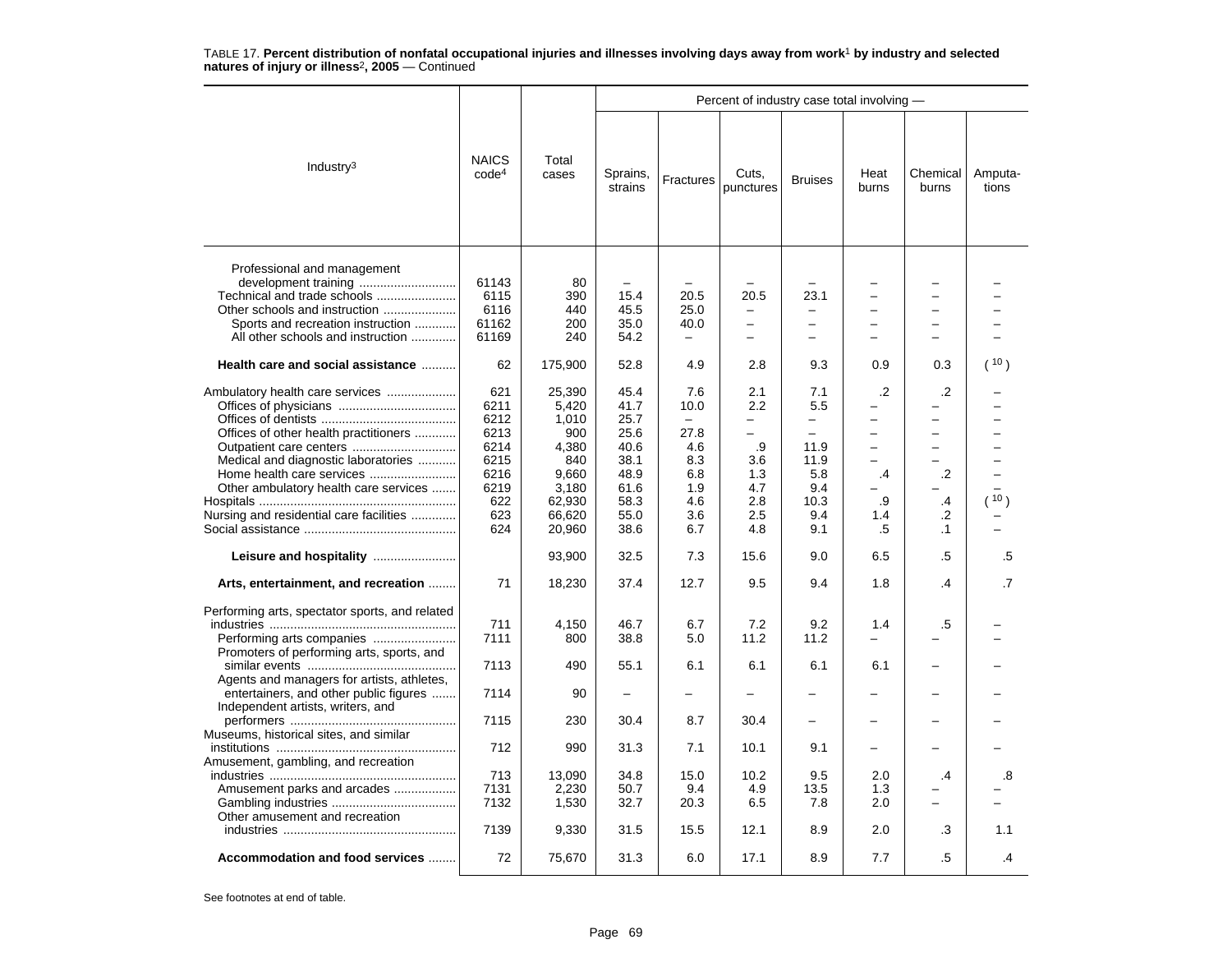|                                                                                    |                              |                          |                          | Percent of industry case total involving -                      |                                          |                               |                                           |                                      |
|------------------------------------------------------------------------------------|------------------------------|--------------------------|--------------------------|-----------------------------------------------------------------|------------------------------------------|-------------------------------|-------------------------------------------|--------------------------------------|
|                                                                                    |                              |                          |                          | Multiple traumatic injuries and<br>disorders                    |                                          |                               | Back pain and pain,<br>except back        |                                      |
| Industry <sup>3</sup>                                                              | Carpal<br>tunnel<br>syndrome | Tendon-<br>itis          | Total                    | <b>With</b><br>fractures.<br>burns,<br>and<br>other<br>injuries | <b>With</b><br>sprains<br>and<br>bruises | Total                         | <b>Back</b><br>pain,<br>hurt<br>back only | All<br>other<br>natures <sup>5</sup> |
| Professional and management<br>development training<br>Technical and trade schools | $\equiv$                     |                          |                          |                                                                 |                                          |                               | $\overline{\phantom{0}}$                  | 12.8                                 |
| Other schools and instruction                                                      |                              |                          | $\overline{\phantom{0}}$ |                                                                 |                                          |                               |                                           |                                      |
| Sports and recreation instruction                                                  | $\overline{\phantom{0}}$     | $\overline{a}$           | $\overline{\phantom{0}}$ | $\overline{\phantom{0}}$                                        | $\overline{\phantom{0}}$                 | $\overline{a}$                | $\overline{\phantom{0}}$                  |                                      |
| All other schools and instruction                                                  | $\equiv$                     | ÷                        | -                        |                                                                 | $\equiv$                                 | $\equiv$                      | -                                         |                                      |
| Health care and social assistance                                                  | 0.7                          | 0.3                      | 4.0                      | 0.6                                                             | 2.2                                      | 10.8                          | 4.3                                       | 13.0                                 |
| Ambulatory health care services                                                    | 1.8                          | .5                       | 5.6                      | .5                                                              | 3.9                                      | 10.4                          | 4.2                                       | 19.1                                 |
|                                                                                    | 3.5                          | 1.1                      | 3.7                      | .4                                                              | 2.8                                      | 7.9                           | .9                                        | 24.0                                 |
|                                                                                    | 18.8<br>$\equiv$             | -<br>$\equiv$            |                          |                                                                 |                                          | -<br>$\overline{\phantom{0}}$ |                                           | 36.6<br>$\equiv$                     |
| Offices of other health practitioners<br>Outpatient care centers                   |                              | $\overline{\phantom{0}}$ | 35.6<br>8.7              |                                                                 | 28.9<br>5.7                              | 8.7                           | 4.1                                       | 24.2                                 |
| Medical and diagnostic laboratories                                                | 3.6                          | ÷                        | 9.5                      | $\equiv$                                                        | 7.1                                      | 7.1                           | 4.8                                       | 17.9                                 |
| Home health care services                                                          | $.5\,$                       | .3                       | 3.5                      | .6                                                              | 1.9                                      | 14.6                          | 6.2                                       | 17.6                                 |
| Other ambulatory health care services                                              |                              |                          | 2.8                      |                                                                 | 2.5                                      | 10.4                          | 6.0                                       | 8.5                                  |
|                                                                                    | $\overline{.7}$              | .6                       | 3.1                      | .3                                                              | 1.5                                      | 7.1                           | 2.9                                       | 11.3                                 |
| Nursing and residential care facilities                                            | $\cdot$ 1                    |                          | 3.5                      | .8                                                              | 1.7                                      | 14.1                          | 5.6                                       | 10.3                                 |
|                                                                                    | 1.3                          | .4                       | 6.5                      | .8                                                              | 3.8                                      | 12.4                          | 4.4                                       | 19.5                                 |
| Leisure and hospitality                                                            | 1.0                          | .3                       | 4.1                      | .5                                                              | 2.5                                      | 8.3                           | 2.5                                       | 14.3                                 |
| Arts, entertainment, and recreation                                                | .3                           | .6                       | 3.3                      | 1.4                                                             | .9                                       | 10.8                          | 2.8                                       | 13.1                                 |
| Performing arts, spectator sports, and related                                     |                              |                          |                          |                                                                 |                                          |                               |                                           |                                      |
|                                                                                    | $.7\,$                       | 2.4                      | 2.4                      | 1.0                                                             | 1.0                                      | 10.6                          | 1.4                                       | 12.3                                 |
|                                                                                    |                              | ÷                        | 3.8                      |                                                                 |                                          | 15.0                          |                                           | 12.5                                 |
| Promoters of performing arts, sports, and                                          |                              |                          |                          |                                                                 |                                          |                               |                                           |                                      |
|                                                                                    |                              |                          |                          |                                                                 |                                          | 4.1                           |                                           | 12.2                                 |
| Agents and managers for artists, athletes,                                         |                              |                          |                          |                                                                 |                                          |                               |                                           |                                      |
| entertainers, and other public figures<br>Independent artists, writers, and        |                              |                          |                          |                                                                 |                                          |                               |                                           |                                      |
|                                                                                    |                              |                          |                          |                                                                 |                                          |                               |                                           | 8.7                                  |
| Museums, historical sites, and similar                                             |                              |                          |                          |                                                                 |                                          |                               |                                           |                                      |
|                                                                                    |                              |                          | 6.1                      |                                                                 |                                          | 14.1                          | 9.1                                       | 17.2                                 |
| Amusement, gambling, and recreation                                                |                              |                          |                          |                                                                 |                                          |                               |                                           |                                      |
|                                                                                    | $\cdot$                      |                          | 3.4                      | 1.5                                                             | .8                                       | 10.5                          | 2.8                                       | 13.0                                 |
| Amusement parks and arcades                                                        |                              |                          | .9                       | -                                                               |                                          | 9.0                           | 2.2                                       | 10.3                                 |
|                                                                                    |                              |                          | 2.0                      | $\equiv$                                                        | 1.3                                      | 15.7                          | 5.2                                       | 11.1                                 |
| Other amusement and recreation                                                     |                              |                          |                          |                                                                 |                                          |                               |                                           |                                      |
|                                                                                    |                              |                          | 4.3                      | 2.1                                                             | .9                                       | 10.1                          | 2.6                                       | 13.9                                 |
| Accommodation and food services                                                    | 1.2                          | $\cdot$                  | 4.3                      | .3                                                              | 2.9                                      | 7.8                           | 2.4                                       | 14.6                                 |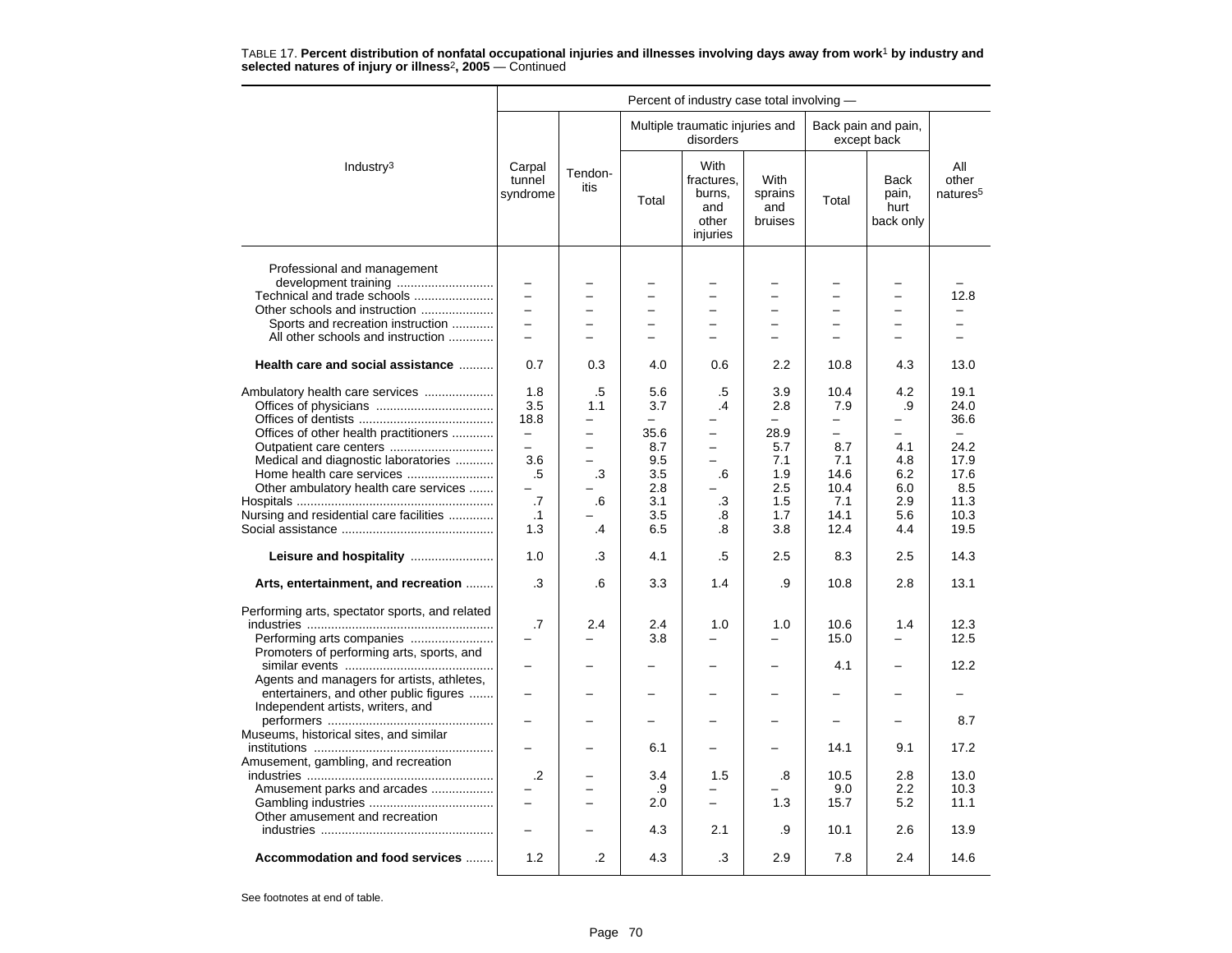|                                                                                                                                                                                                                                                                                     |                                                                                      |                                                                                                 | Percent of industry case total involving -                                     |                                                              |                                                          |                                                          |                                                                |                                             |                                                           |  |  |
|-------------------------------------------------------------------------------------------------------------------------------------------------------------------------------------------------------------------------------------------------------------------------------------|--------------------------------------------------------------------------------------|-------------------------------------------------------------------------------------------------|--------------------------------------------------------------------------------|--------------------------------------------------------------|----------------------------------------------------------|----------------------------------------------------------|----------------------------------------------------------------|---------------------------------------------|-----------------------------------------------------------|--|--|
| Industry <sup>3</sup>                                                                                                                                                                                                                                                               | <b>NAICS</b><br>code <sup>4</sup>                                                    | Total<br>cases                                                                                  | Sprains,<br>strains                                                            | Fractures                                                    | Cuts,<br>punctures                                       | <b>Bruises</b>                                           | Heat<br>burns                                                  | Chemical<br>burns                           | Amputa-<br>tions                                          |  |  |
| Traveler accommodation<br>Hotels (except casino hotels) and motels<br>Rv (recreational vehicle) parks and<br>Rooming and boarding houses<br>Food services and drinking places<br>Full-service restaurants<br>Limited-service eating places<br>Drinking places (alcoholic beverages) | 721<br>7211<br>72111<br>72112<br>7212<br>7213<br>722<br>7221<br>7222<br>7223<br>7224 | 23,540<br>22,560<br>19,600<br>2,930<br>600<br>380<br>52,130<br>20,860<br>23,730<br>6,950<br>590 | 42.0<br>42.6<br>42.6<br>43.0<br>-<br>65.8<br>26.5<br>27.2<br>24.4<br>33.7<br>- | 8.1<br>7.9<br>7.7<br>8.9<br>11.7<br>5.1<br>5.3<br>4.0<br>8.8 | 7.9<br>8.1<br>8.2<br>7.5<br>21.2<br>29.0<br>16.5<br>15.1 | 10.7<br>10.9<br>10.1<br>16.4<br>8.1<br>8.9<br>7.9<br>7.1 | 2.3<br>2.4<br>2.3<br>2.7<br>10.1<br>9.3<br>10.5<br>4.6<br>86.4 | 0.7<br>.7<br>$.5\,$<br>2.4<br>.5<br>.4<br>- | 0.1<br>.1<br>$\overline{2}$<br>.6<br>.6<br>$\overline{8}$ |  |  |
| Other services, except public                                                                                                                                                                                                                                                       |                                                                                      | 28,790                                                                                          | 33.7                                                                           | 8.4                                                          | 12.5                                                     | 7.6                                                      | 1.5                                                            | .5                                          | .5                                                        |  |  |
|                                                                                                                                                                                                                                                                                     | 81                                                                                   | 28,790                                                                                          | 33.7                                                                           | 8.4                                                          | 12.5                                                     | 7.6                                                      | 1.5                                                            | .5                                          | .5                                                        |  |  |
| Automotive repair and maintenance                                                                                                                                                                                                                                                   | 811<br>8111                                                                          | 14,300<br>9,740                                                                                 | 32.3<br>30.4                                                                   | 8.6<br>7.7                                                   | 14.8<br>16.0                                             | 6.9<br>7.5                                               | 1.4<br>1.5                                                     | .7<br>.9                                    | .7<br>.8                                                  |  |  |
| Electronic and precision equipment repair                                                                                                                                                                                                                                           | 8112                                                                                 | 730                                                                                             | 35.6                                                                           | 6.8                                                          | 17.8                                                     |                                                          |                                                                |                                             |                                                           |  |  |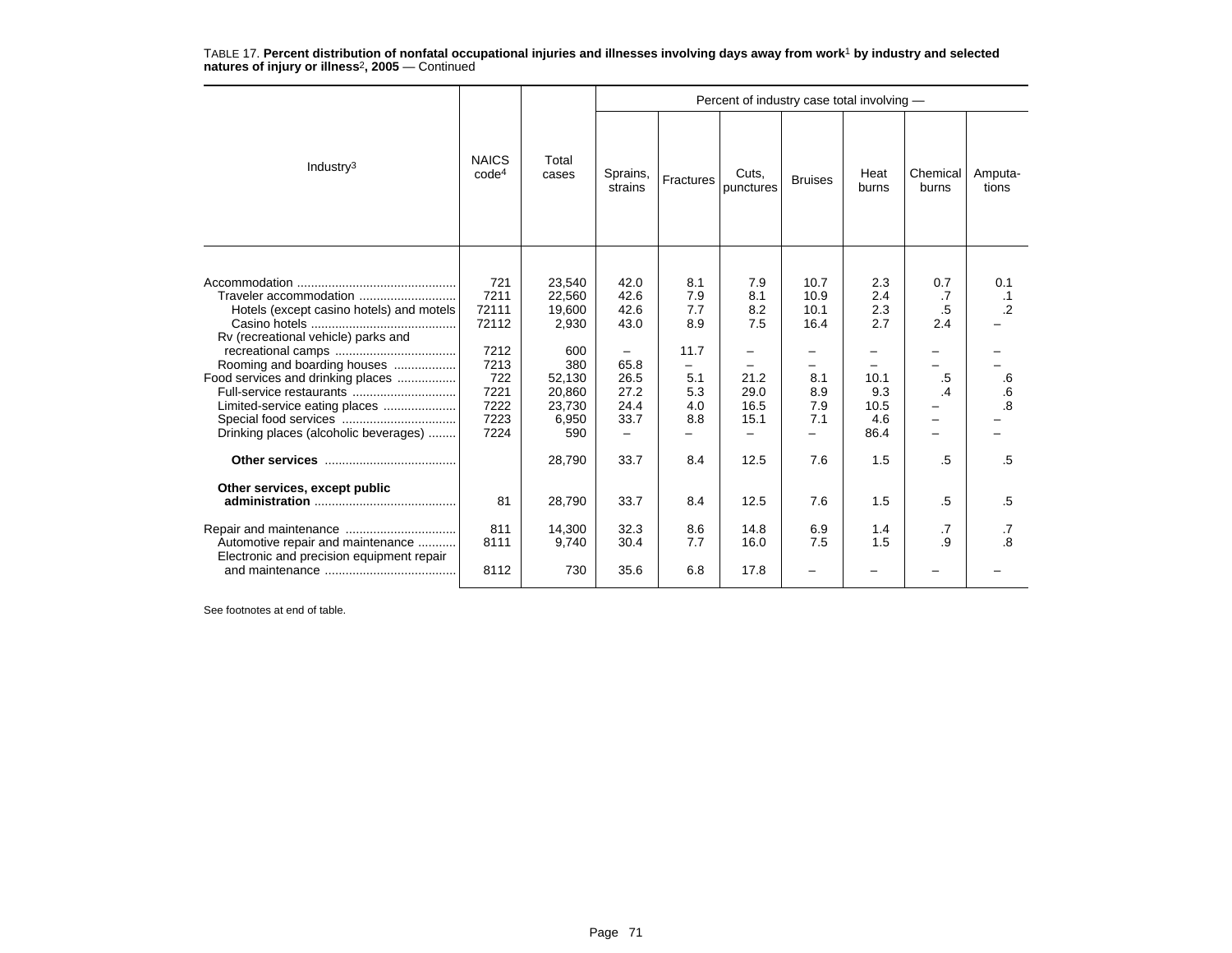|                                                                                                                                                                                                                                                                                     |                                                                   |                                   |                                                              | Percent of industry case total involving -                              |                                                           |       |                                                                                                                                                                                                                                                                                                                                 |                                                                     |
|-------------------------------------------------------------------------------------------------------------------------------------------------------------------------------------------------------------------------------------------------------------------------------------|-------------------------------------------------------------------|-----------------------------------|--------------------------------------------------------------|-------------------------------------------------------------------------|-----------------------------------------------------------|-------|---------------------------------------------------------------------------------------------------------------------------------------------------------------------------------------------------------------------------------------------------------------------------------------------------------------------------------|---------------------------------------------------------------------|
|                                                                                                                                                                                                                                                                                     |                                                                   |                                   |                                                              | Multiple traumatic injuries and<br>disorders                            |                                                           |       |                                                                                                                                                                                                                                                                                                                                 |                                                                     |
| Industry <sup>3</sup>                                                                                                                                                                                                                                                               | Carpal<br>tunnel<br>syndrome                                      | Tendon-<br>itis                   | Total                                                        | With<br>fractures,<br>burns,<br>and<br>other<br>injuries                | With<br>sprains<br>and<br>bruises                         | Total | Back pain and pain,<br>except back<br><b>Back</b><br>pain,<br>hurt<br>back only<br>8.5<br>2.8<br>8.9<br>2.9<br>9.3<br>3.3<br>5.1<br>$\overline{7}$<br>-<br>$\overline{\phantom{0}}$<br>7.4<br>2.2<br>2.2<br>4.4<br>9.3<br>2.5<br>1.4<br>$\overline{\phantom{0}}$<br>8.7<br>3.5<br>8.7<br>3.5<br>8.3<br>3.9<br>8.3<br>3.6<br>8.2 | All<br>other<br>natures <sup>5</sup>                                |
|                                                                                                                                                                                                                                                                                     |                                                                   |                                   |                                                              |                                                                         |                                                           |       |                                                                                                                                                                                                                                                                                                                                 |                                                                     |
| Traveler accommodation<br>Hotels (except casino hotels) and motels<br>Rv (recreational vehicle) parks and<br>Rooming and boarding houses<br>Food services and drinking places<br>Full-service restaurants<br>Limited-service eating places<br>Drinking places (alcoholic beverages) | 0.9<br>.9<br>1.0<br>$\overline{\phantom{0}}$<br>1.3<br>1.1<br>2.0 | 0.4<br>.4<br>.4<br>$\overline{7}$ | 3.3<br>2.7<br>2.6<br>3.8<br>21.7<br>4.7<br>3.3<br>6.2<br>4.0 | 0.8<br>.3<br>.3<br>$\overline{\phantom{0}}$<br>$\overline{\phantom{0}}$ | 1.6<br>1.6<br>1.3<br>3.1<br>-<br>3.5<br>1.4<br>5.3<br>3.7 | 10.6  |                                                                                                                                                                                                                                                                                                                                 | 15.2<br>14.5<br>15.4<br>8.5<br>46.7<br>14.3<br>10.3<br>18.2<br>14.5 |
|                                                                                                                                                                                                                                                                                     | 1.9                                                               | .8                                | 4.0                                                          | $\cdot$ 7                                                               | 1.6                                                       |       |                                                                                                                                                                                                                                                                                                                                 | 20.1                                                                |
| Other services, except public<br>Automotive repair and maintenance                                                                                                                                                                                                                  | 1.9<br>1.6<br>1.8                                                 | .8<br>1.3                         | 4.0<br>2.4<br>2.9                                            | $\cdot$ 7<br>.7<br>$\overline{.7}$                                      | 1.6<br>.8<br>1.0                                          |       |                                                                                                                                                                                                                                                                                                                                 | 20.1<br>21.0<br>20.6                                                |
| Electronic and precision equipment repair                                                                                                                                                                                                                                           |                                                                   |                                   |                                                              |                                                                         |                                                           | 13.7  |                                                                                                                                                                                                                                                                                                                                 | 21.9                                                                |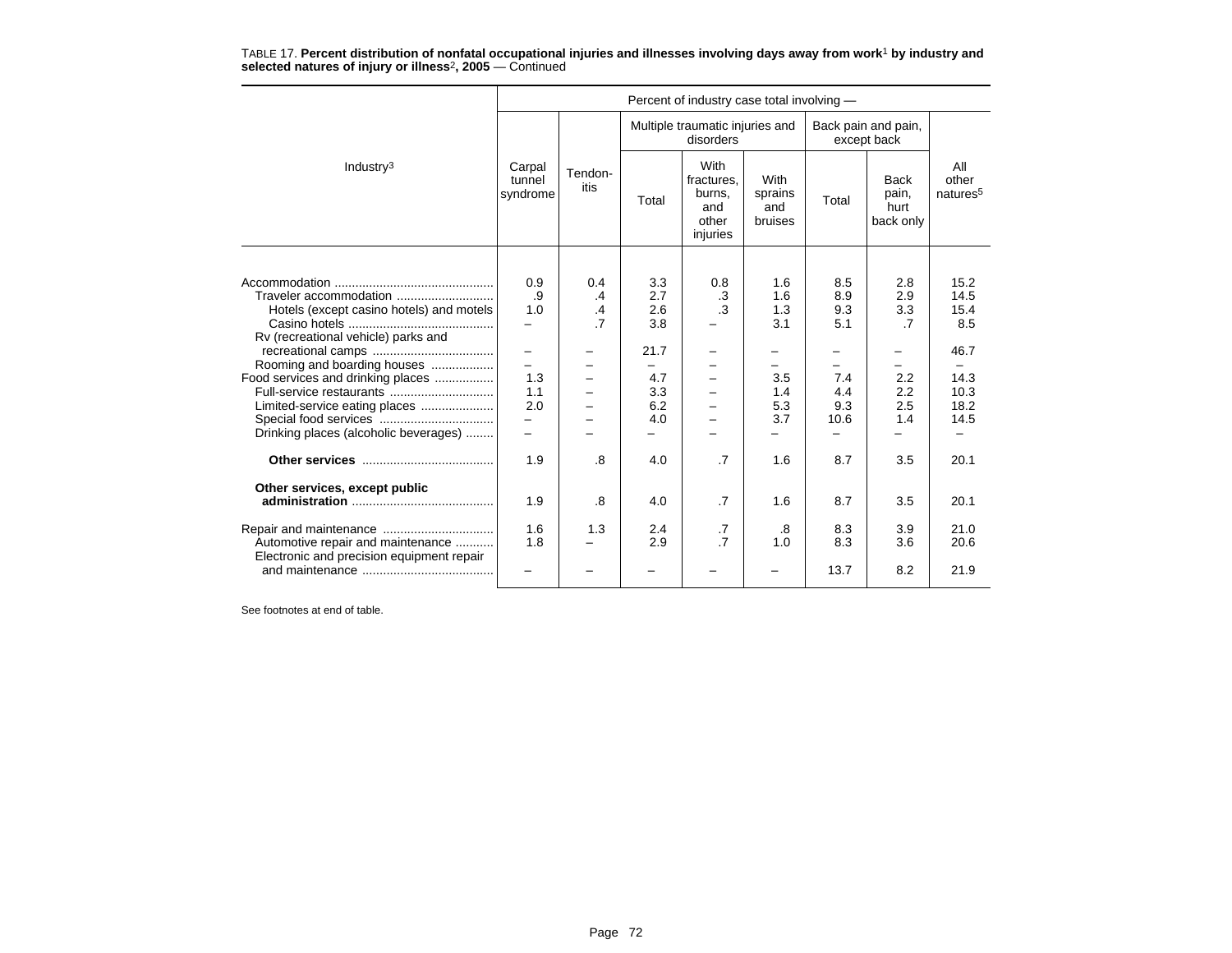TABLE 17. **Percent distribution of nonfatal occupational injuries and illnesses involving days away from work**<sup>1</sup> **by industry and selected natures of injury or illness**<sup>2</sup>**, 2005** — Continued

|                                                                                                                                                              |                                   | Total<br>cases | Percent of industry case total involving - |             |                    |                |               |                   |                  |
|--------------------------------------------------------------------------------------------------------------------------------------------------------------|-----------------------------------|----------------|--------------------------------------------|-------------|--------------------|----------------|---------------|-------------------|------------------|
| Industry $3$                                                                                                                                                 | <b>NAICS</b><br>code <sup>4</sup> |                | Sprains,<br>strains                        | Fractures   | Cuts,<br>punctures | <b>Bruises</b> | Heat<br>burns | Chemical<br>burns | Amputa-<br>tions |
| Commercial and industrial machinery and<br>equipment (except automotive and<br>electronic) repair and maintenance<br>Personal and household goods repair and | 8113                              | 2,630          | 31.9                                       | 9.5         | 9.9                | 8.4            | 1.9           |                   | 0.8              |
|                                                                                                                                                              | 8114                              | 1,200          | 46.7                                       | 15.0        | 13.3               | 2.5            |               |                   |                  |
| Personal and laundry services<br>Personal care services                                                                                                      | 812<br>8121                       | 7,890<br>1,770 | 32.4<br>16.4                               | 9.1<br>13.0 | 11.4<br>35.0       | 8.2<br>6.8     | 2.0           | 0.3               | .4               |
|                                                                                                                                                              | 8122                              | 880            | 40.9                                       | 6.8         | 4.5                | 8.0            |               |                   |                  |
| Drycleaning and laundry services                                                                                                                             | 8123                              | 3,720          | 40.3                                       | 7.8         | 4.3                | 9.4            | 4.0           |                   | .5               |
| Other personal services                                                                                                                                      | 8129                              | 1,520          | 27.6                                       | 9.2         | 5.3                | 7.2            |               |                   |                  |
| Religious, grantmaking, civic, professional,                                                                                                                 | 813                               | 6,600          | 38.2                                       | 6.8         | 8.8                | 8.5            | .9            |                   |                  |

See footnotes at end of table.